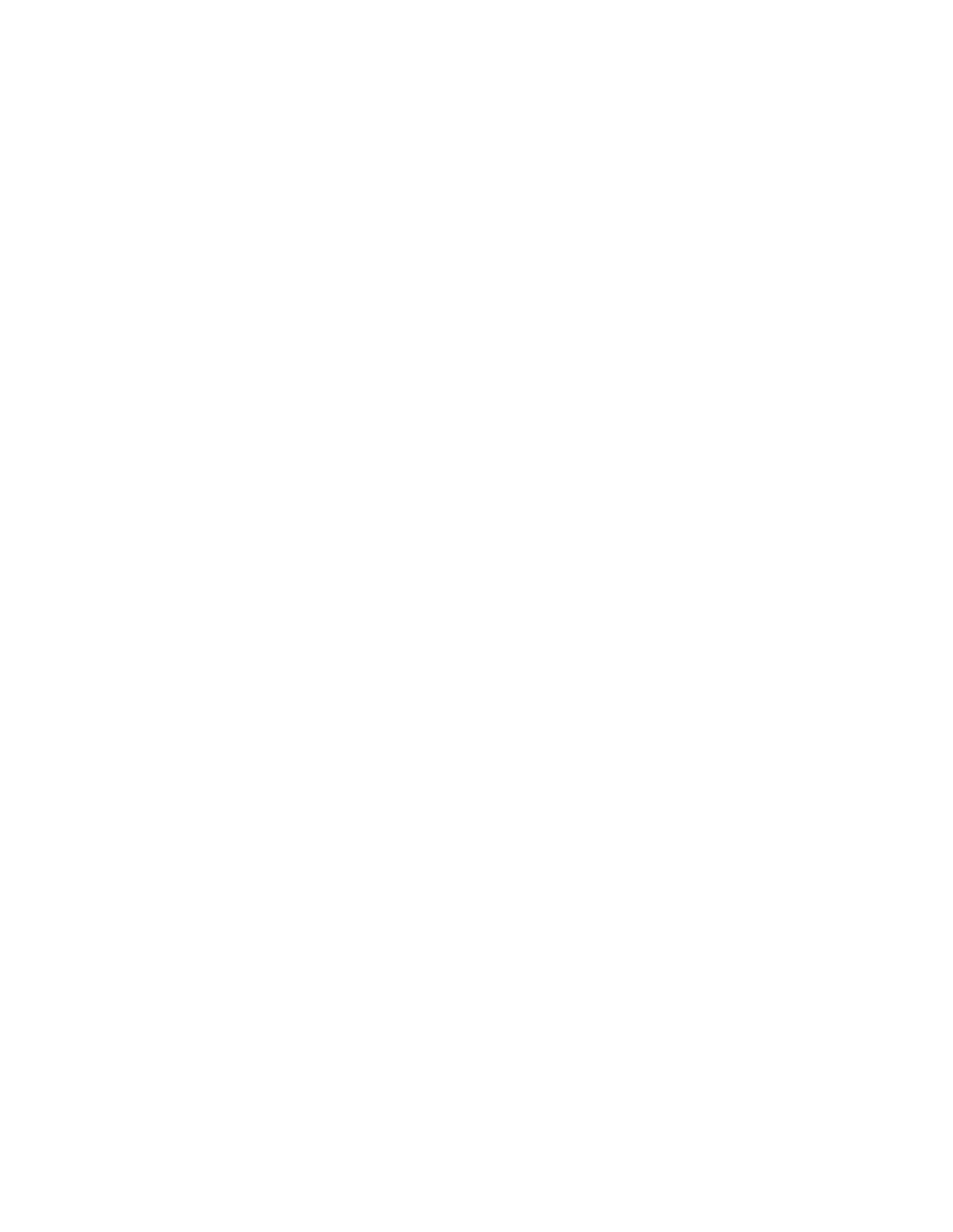

### EVIDENCE BILL 2009

(NO. 12 OF 2009)

A BILL

Entitled

**AN ACT** to provide for the law of evidence for the courts and for related matters

**ENACTED** by the National Parliament of Solomon Islands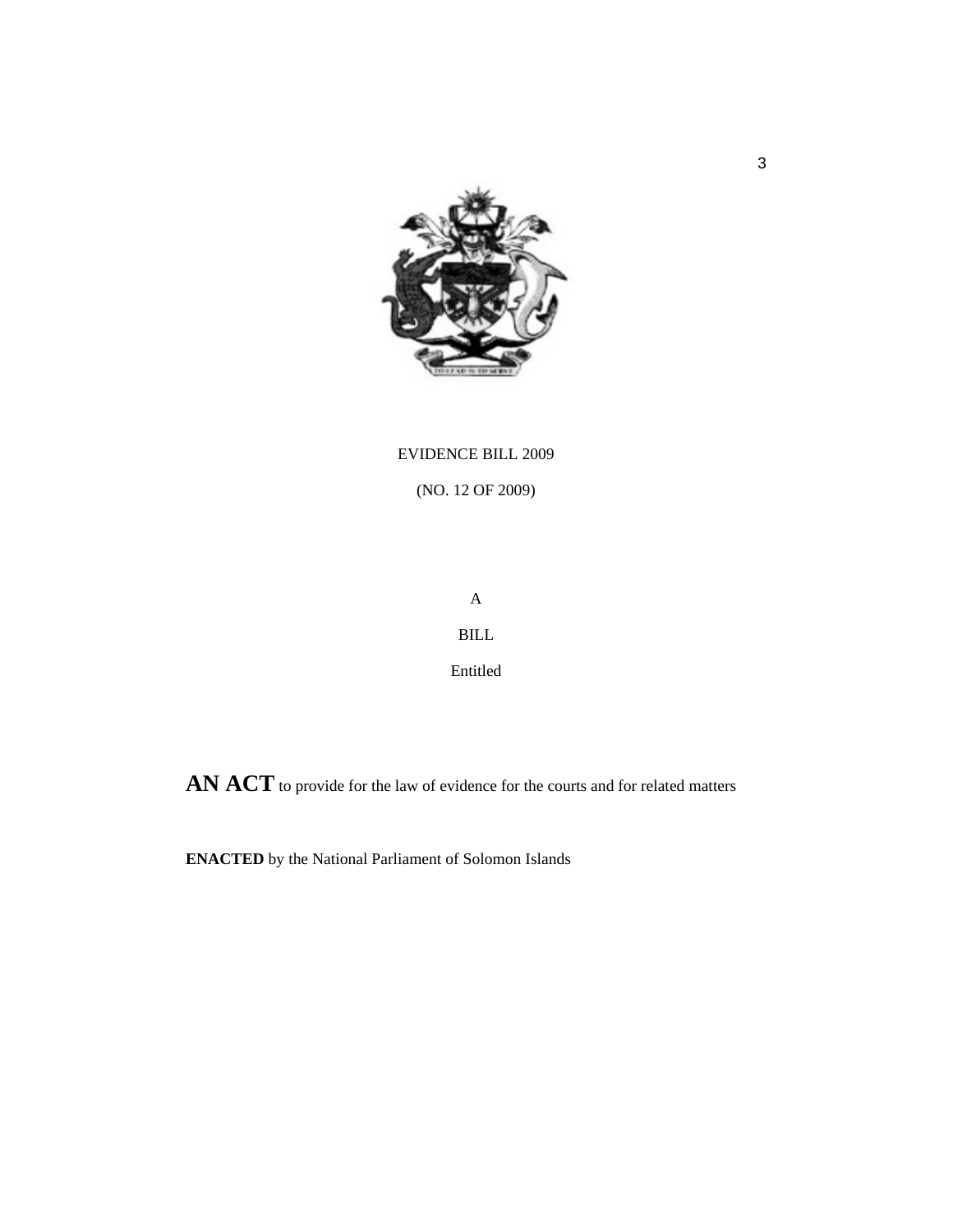#### **ARRANGEMENT OF CLAUSES**

#### **PART 1 – PRELIMINARY**

- 1. Short title and commencement
- 2. Interpretation
- 3. Preservation of common law
- 4. Application
- 5. Act binds the Crown
- 6. Abolition of UK statutes
- 7. Corroboration rules abrogated
- 8. Document rules abolished
- 9. Waiver of rules of evidence
- 10. General powers of a court

#### **PART 2 – PROOF**

- 11. Civil standard of proof<br>12. Criminal standard of pro
- Criminal standard of proof
- 13. Standard of proof for admission of evidence
- 14. Judicial notice
- 15. Law and legislation
- 16. Judges' signatures
- 17. Common knowledge
- 18. Corroboration
- 19. Unreliable evidence

#### **PART 3 – RELEVANT EVIDENCE ADMISSIBLE**

- 20. Relevant evidence is admissible
- 21. Admission by agreement
- 22. Provisional relevance
- 23. Inference as to relevance

#### **PART 4 – COMPETENCE AND COMPELLABILITY**

- 24. General competence
- 25. Death or incompetence of witness
- 26. Witness with an interest or conviction
- 27. Examination without subpoena
- 28. Person producing a document is not a witness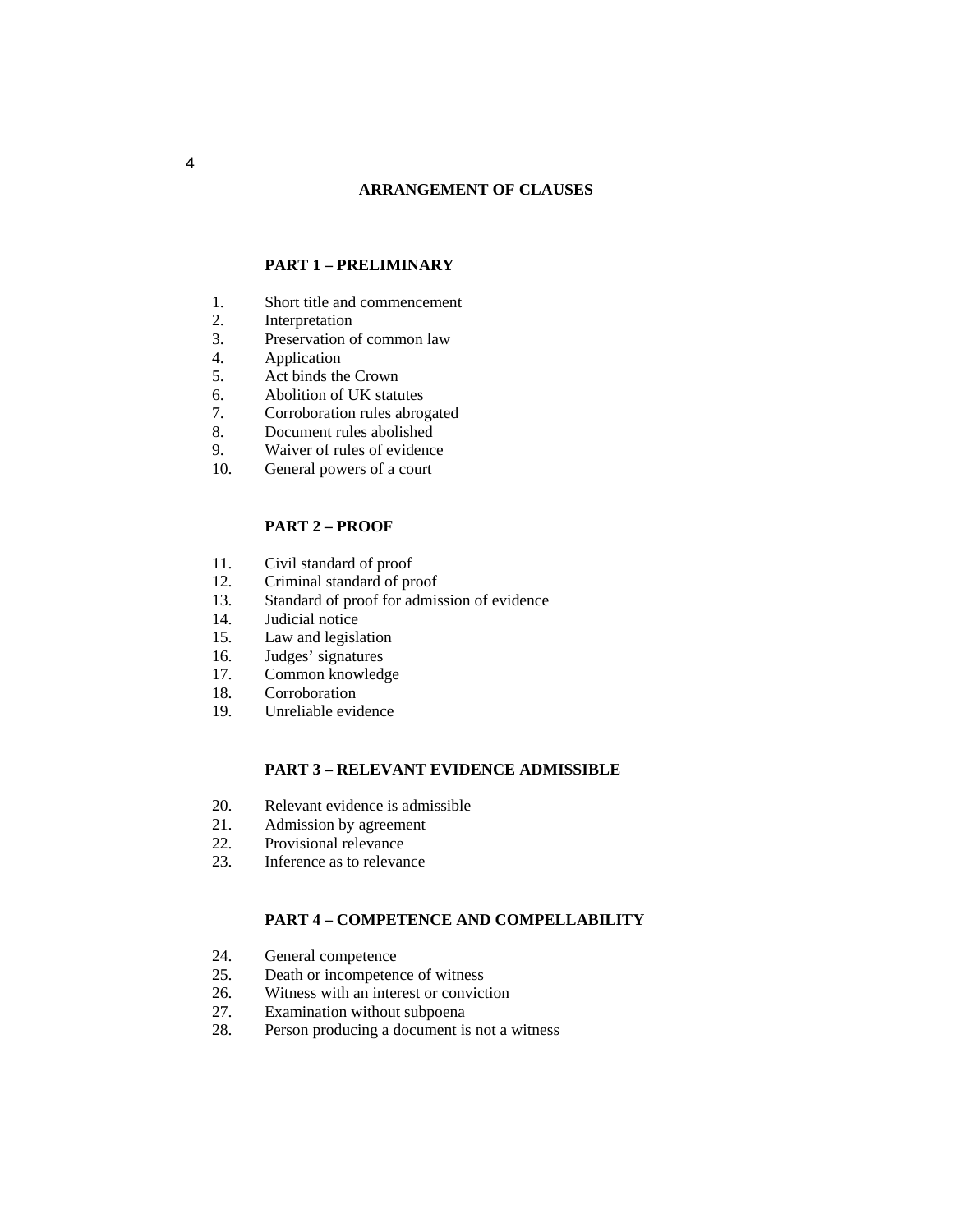- 29. Lack of capacity
- 30. Determination of competency
- 31. Unsworn evidence
- 32. Persons not compellable
- 33. Judicial persons not compellable without leave
- 34. Compellability of close relatives
- 35. Close relative of accused may be excused
- 36. Former spouse compellable
- 37. Accused not compellable
- 38. Questioning of accused about bad character or antecedents
- 39. Tendency evidence against co-accused
- 40. Circumstances when co-accused is compellable
- 41. Arrangements for vulnerable witnesses
- 42. Vulnerable witness cross-examined by accused

#### **PART 5 – GENERAL RULES ABOUT GIVING EVIDENCE**

- 43. Ordinary manner of giving evidence
- 44. Court to control questioning
- 45. Court may question witness
- 46. Parties may question witness
- 47. Giving evidence in narrative form
- 48. Use of charts and summaries
- 49. Reviving memory
- 50. Reviving memory on facts or opinion
- 51. Referring to copies of documents to refresh memory
- 52. Evidence by audio visual link
- 53. Rules may provide giving of evidence by audio visual link
- 54. Leading questions in examination-in-chief or re-examination
- 55. Leading questions in cross-examination
- 56. Court may prohibit leading questions in cross-examination
- 57. Contradictory evidence
- 58. Evidence in relation to sexual experience in offences against morality
- 59. Re-examination
- 60. Parties recalling witnesses
- 61. Court recalling witnesses
- 62. Witness to remain outside courtroom
- 63. Witnesses who hear evidence
- 64. Re-opening of case
- 65. Witness called in error
- 66. Improper questions
- 67. Police evidence
- 68. Communication assistance to accused
- 69. Communication assistance to witnesses
- 70. Hearing and speech impaired witnesses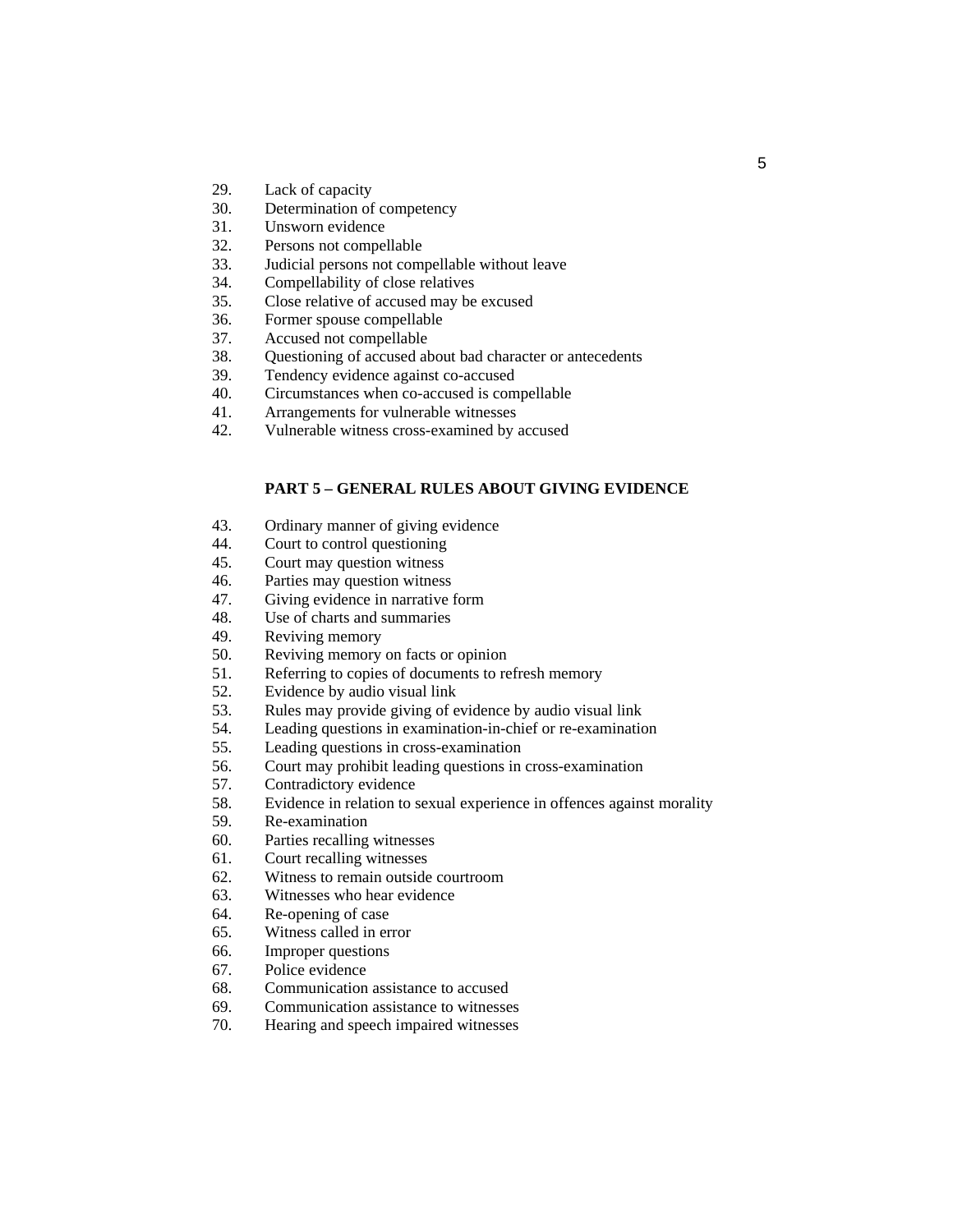- 71. Impartiality of interpreter
- 72. Viewing by the court
- 73. Court may make inference after viewing
- 74. Demonstration, experiment or inspection

#### **PART 6 –EVIDENCE OF JUDGMENTS AND CONVICTIONS**

- 75. Conviction is proof of commission of offence
- 76. Conviction as proof in defamation proceedings
- 77. Civil judgment and criminal proceedings
- 78. Certificate of conviction, acquittal, orders and judgments
- 79. Propensity evidence
- 80. Propensity evidence by prosecution

#### **PART 7 – IDENTIFICATION EVIDENCE**

- 81. Identification evidence
- 82. Identification procedure<br>83. Identification parades
- Identification parades
- 84. Photo identification
- 85. Photo boards
- 86. Voice identification

#### **PART 8 – DOCUMENTARY EVIDENCE**

- 87. Reference to document
- 88. Use of document without witness
- 89. Evidence of contents of a document
- 90. Document made by a person
- 91. Document produced by device or process
- 92. Seals and signatures
- 93. Seals of body corporate established under Royal Charter or provincial law
- 94. Books, maps and charts
- 95. Summary of long or complex documents
- 96. Evidence of acts by a justice, notary public or legal practitioner
- 97. Attesting witness not required to give evidence
- 98. Older documents
- 99. Tender of documents
- 100. Impounding documents
- 101. Provincial government documents
- 102. Evidence of banker's records
- 103. Obtaining copies of banker's records
- 104. Gazettes and other official government documents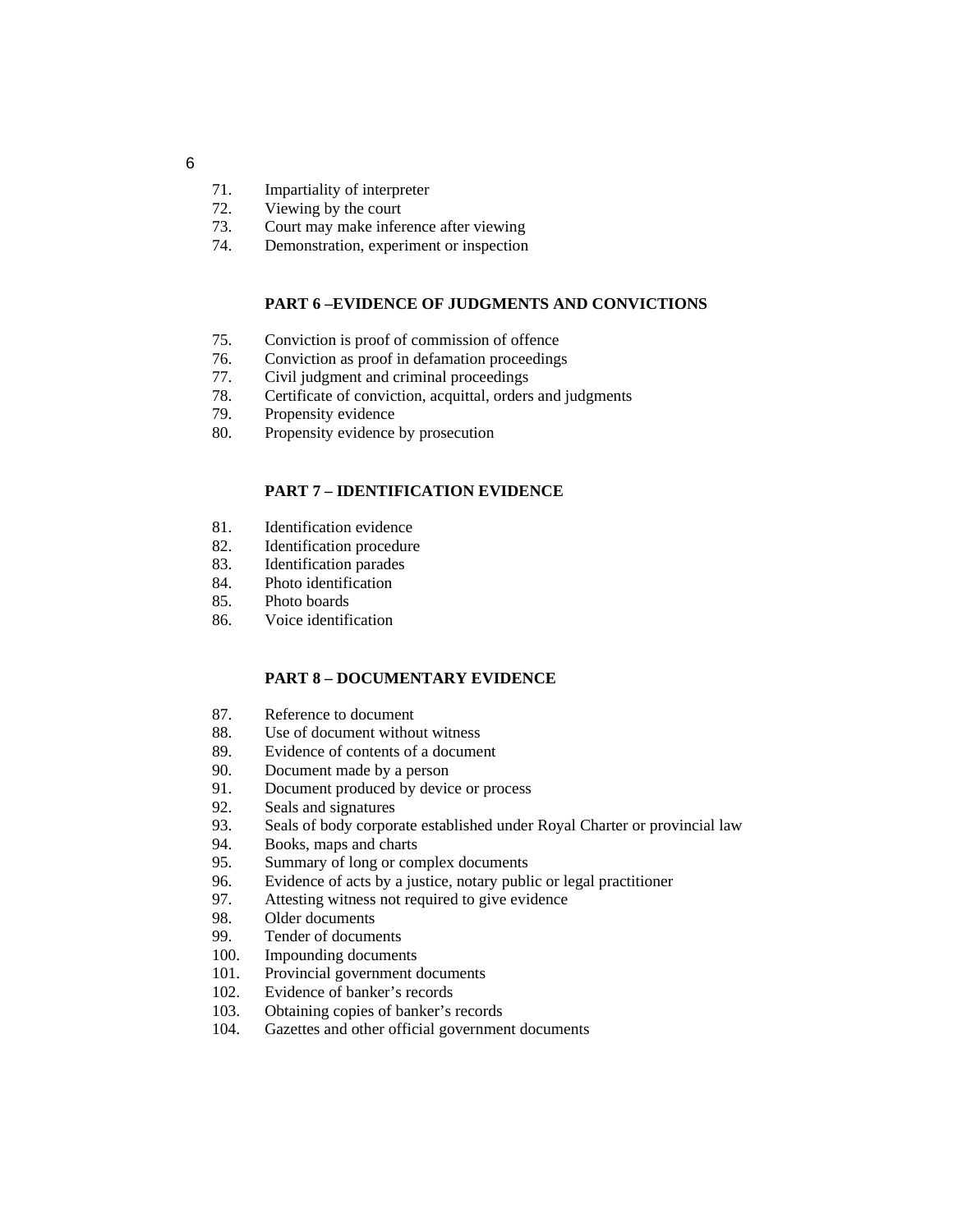- 105. Evidence of Government public records
- 106. Documents relating to court processes
- 107. Official government statistics
- 108. Copies of public documents
- 109. Translated documents
- 110. Service or notification by post
- 111. Evidence of foreign law
- 112. Law reports of foreign countries
- 113. Documents sworn or verified in Commonwealth countries
- 114. Documents filed in foreign court or consulate
- 115. Published documents
- 116. Probate and letters of administration

#### **PART 9 – HEARSAY**

- 117. Hearsay
- 118. General admissibility of hearsay
- 119. Evidence of right or custom
- 120. Exception business documents
- 121. Exception tags, labels and writing
- 122. Exception telecommunication
- 123. Exception statements about the state of health or mind
- 124. Exception evidence of personal history
- 125. Exception public and general rights
- 126. Exception interlocutory proceedings
- 127. Exception evidence relevant for non-hearsay purpose
- 128. Opinion evidence
- 129. General admissibility of opinion
- 130. Expert evidence opinion
- 131. Opinion of handwriting
- 132. Court to examine and determine authenticity of document
- 133. Expert reports
- 134. Evidence of good character in civil proceedings
- 135. Evidence of bad character in civil proceedings

#### **PART 10 – DISCRETION TO EXCLUDE EVIDENCE**

- 136. Court discretion to exclude evidence
- 137. Court discretion to limit the use of evidence
- 138. Exclusion of prejudicial evidence
- 139. Exclusion of evidence in the public interest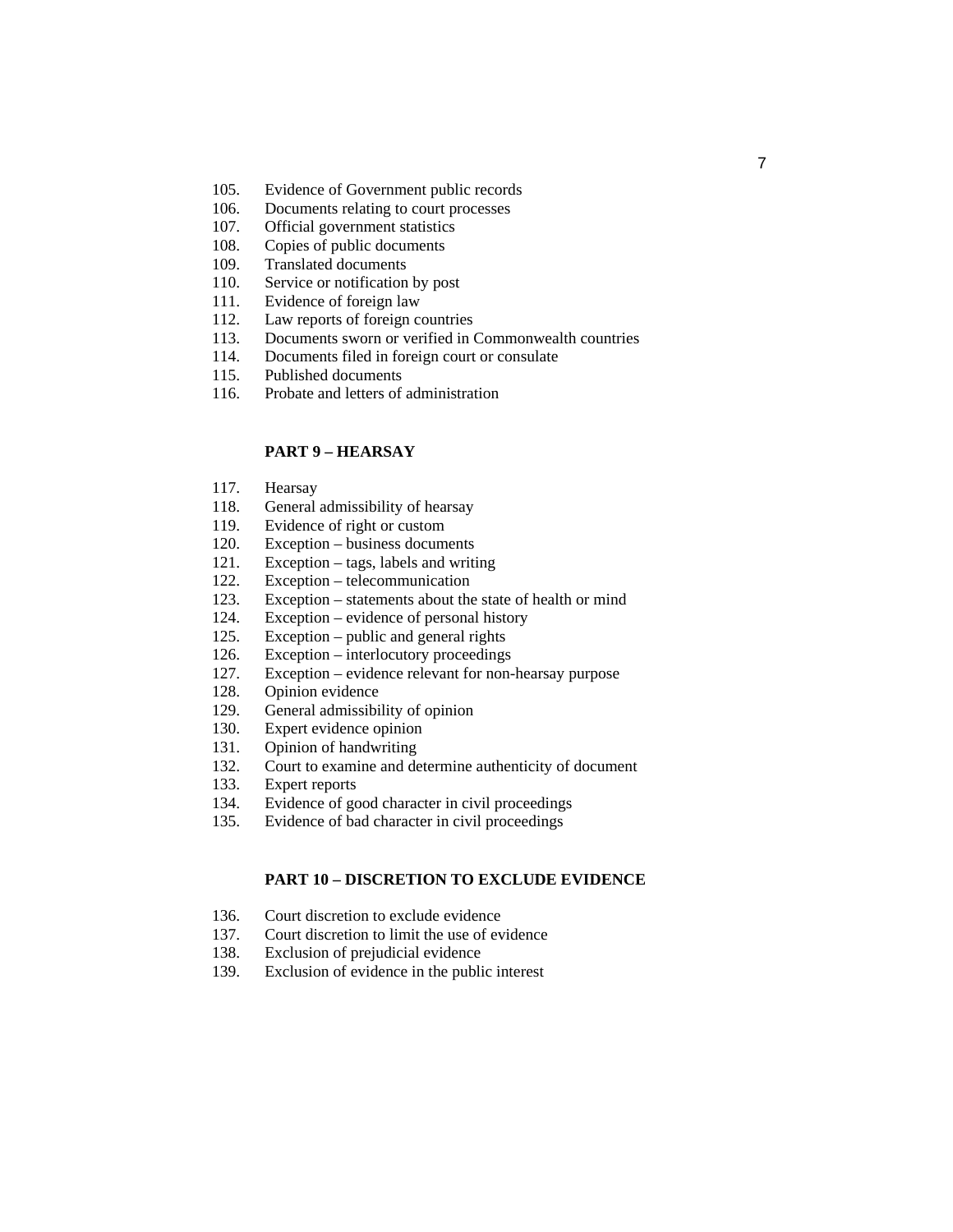#### **PART 11 – COMMISSION TO EXAMINE WITNESSES**

- 140. Evidence taken on commission
- 141. Adjournment for taking evidence on commission
- 142. Evidence on commission outside Solomon Islands

#### **PART 12 – PRIVILEGE**

- 143. Legal professional privilege for legal practitioners
- 144. Legal professional privilege for client
- 145. Legal professional privilege for unrepresented parties
- 146. Privilege against self-incrimination
- 147. No adverse inference against self-incrimination
- 148. Court discretion for incrimination under foreign law
- 149. Claiming privilege against self-incrimination
- 150. Self-incriminating information given in compliance with seizing order
- 151. No self-incrimination privilege for bodies corporate
- 152. Privileged religious confession
- 153. Parliamentary privilege
- 154. Confidential and communication for settling civil proceedings
- 155. Privilege for information disclosing identity of an informer
- 156. Waiver of privilege
- 157. Joint and successive interests in privileged material
- 158. Court may disallow claim of privilege
- 159. Party must be aware of rights relating to privilege
- 160. Court may inspect documents relating to privilege
- 161. Privileged evidence inadmissible

#### **PART 13 – UNFAVOURABLE WITNESSES**

- 162. Unfavourable witnesses
- 163. Prior inconsistent witness statements
- 164. Weight to be given to evidence under this Part
- 165. Use of document of another person
- 166. Production of a document

#### **PART 14 –ADMISSIONS IN CRIMINAL PROCEEDINGS**

- 167. Definition of confession
- 168. Admissions by accused in criminal proceedings
- 169. Court may refuse to admit confession
- 170. Exclusion of evidence obtained improperly or illegally
- 171. Cautioning of persons under arrest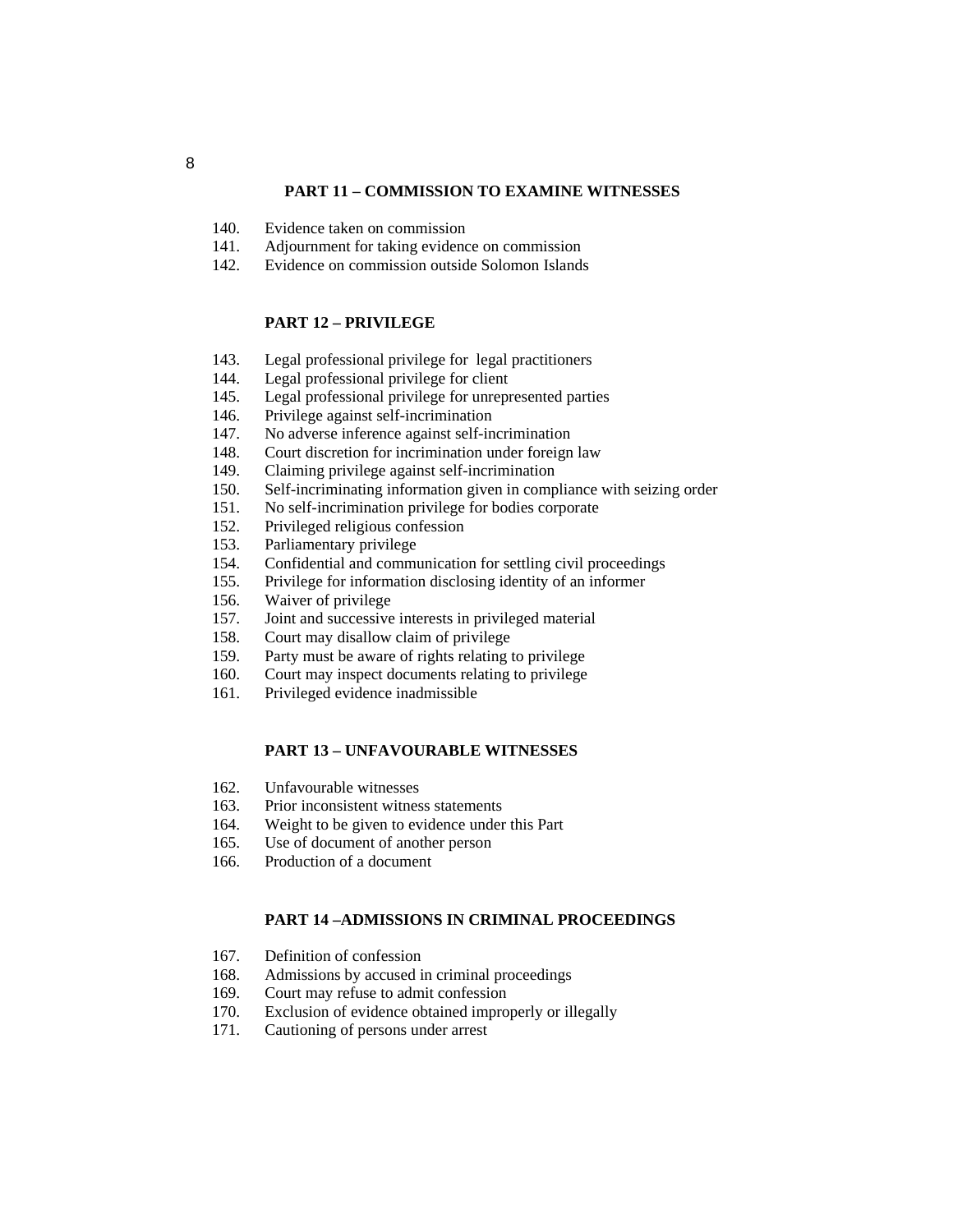- 172. Admissions by co-accused<br>173. Evidence of silence
- Evidence of silence
- 174. Editing of inadmissible statements

#### **PART 15 – PROOF OF BIRTH, DEATH AND MARRIAGE**

- 175. Proof of age determined by the court
- 176. Proof of age by birth certificate
- 177. Presumption of age

#### **PART 16 – MISCELLANEOUS**

- 178. Proof of service
- 179. Proof of previous convictions
- 180. Court may inform itself about legislation
- 181. *Voir dire*
- 182. Contempt by publication
- 183. Advanced rulings<br>184. Leave, etc be subj
- 184. Leave, etc be subject to terms<br>185. Averment as to public place
- Averment as to public place
- 186. Court may order the attendance of persons in custody
- 187. Evidence of Crown property
- 188. Regulations
- 189. Court rules
- 190. Savings and transitional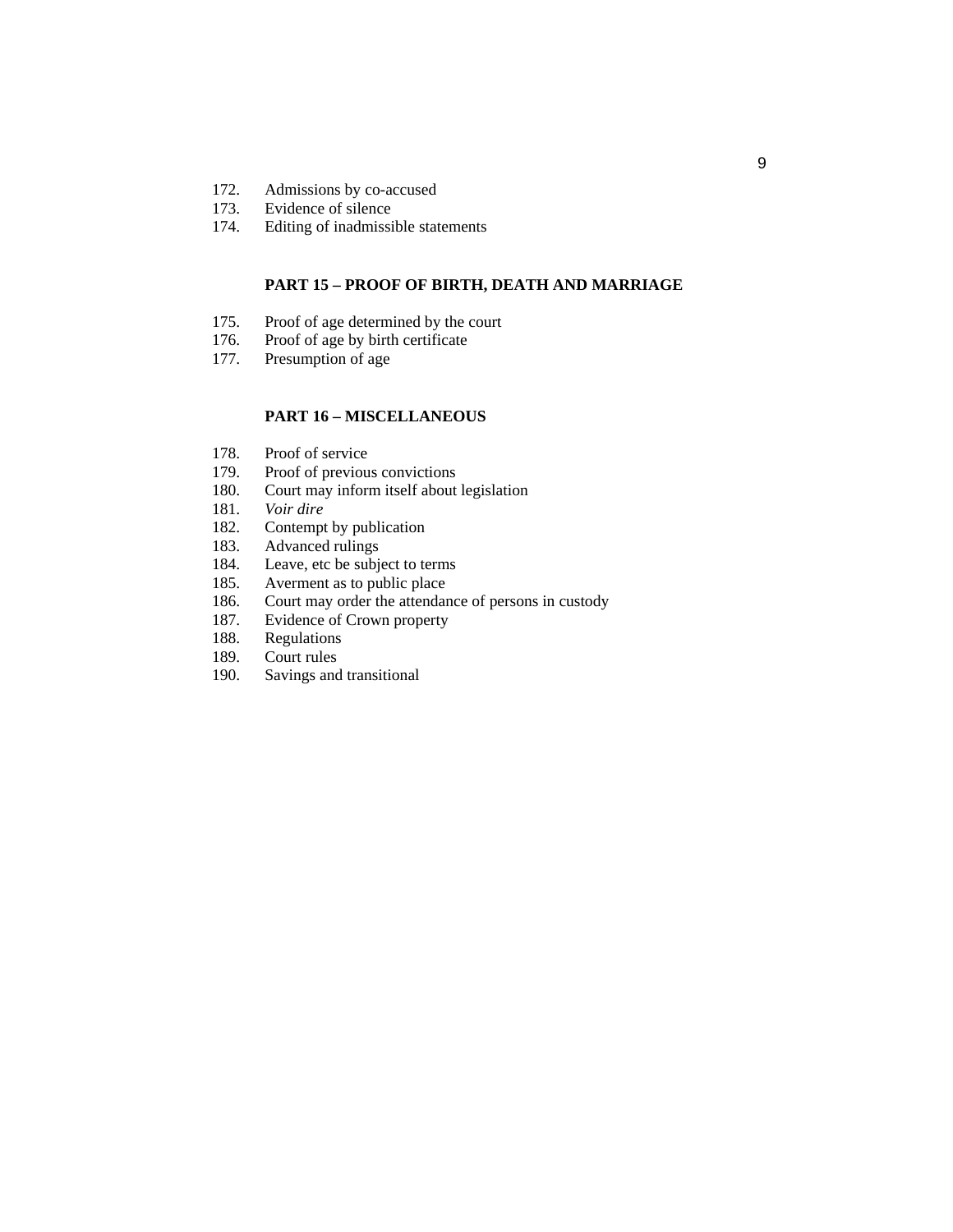### **EVIDENCE BILL 2009**

#### **PART 1 – PRELIMINARY**

| Short title and<br>commencement | 1. | This Act may be cited as the Evidence Act 2009.<br>(1)                                                                                                                                                   |
|---------------------------------|----|----------------------------------------------------------------------------------------------------------------------------------------------------------------------------------------------------------|
|                                 |    | (2)<br>This Act commences on a date appointed by the<br>Minister by notice in the Gazette.                                                                                                               |
| Interpretation                  | 2. | (1)<br>In this Act, unless the context otherwise requires –                                                                                                                                              |
|                                 |    | "affidavit" includes a sworn statement;                                                                                                                                                                  |
|                                 |    | "child" includes an illegitimate child, adopted child, step<br>child or a child living with the person as if the child<br>were a member of the person's family;                                          |
|                                 |    | "communication assistance" includes an interpreter, sign<br>language interpreter or other person or device which<br>assists the court to understand the evidence given by the<br>witness or the accused; |
|                                 |    | "country" includes a state or territory;                                                                                                                                                                 |
|                                 |    | "de-facto" means a man and a woman living together as<br>husband and wife on a genuine domestic basis although<br>not married under law or custom;                                                       |
|                                 |    | "document" includes a reference to -                                                                                                                                                                     |
|                                 |    | (a)<br>any part of the document; or                                                                                                                                                                      |
|                                 |    | any copy, reproduction or duplicate of the<br>(b)<br>document or of any part of the document; or                                                                                                         |
|                                 |    | (c)<br>any part of such a copy, reproduction or<br>duplicate;                                                                                                                                            |
|                                 |    | "Government" includes a provincial government;                                                                                                                                                           |
|                                 |    | "investigating official" means a police officer, and includes<br>a person authorised by any written law whose functions<br>include the functions to prevent or investigate offences;                     |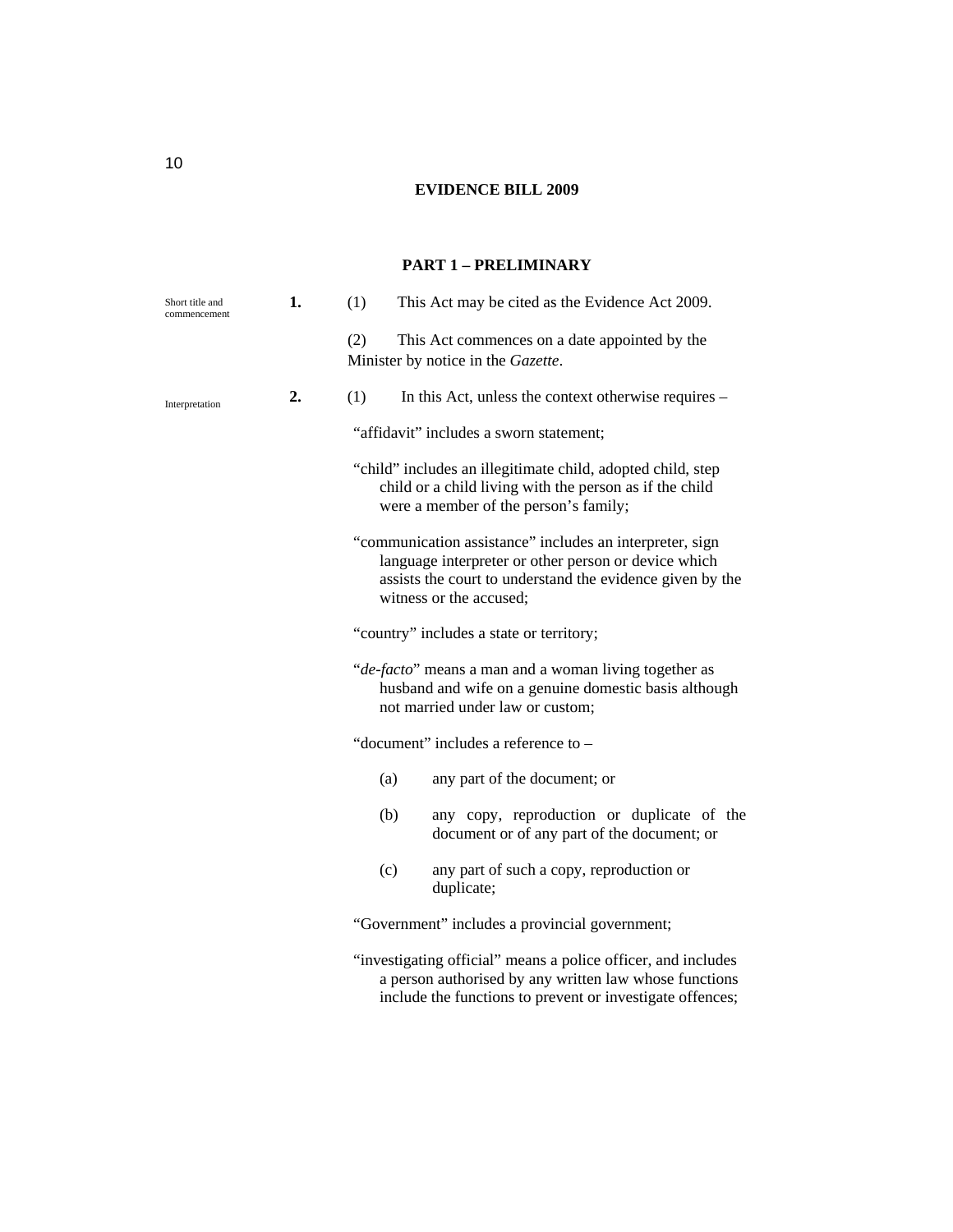"offence against morality" means any offence set out in Part XVI of the Penal Code (Cap.26);

"Propensity evidence" –

means evidence that tends to show a person's propensity to act in a particular way or to have a particular state of mind, being evidence of acts, omissions, events or circumstances with which a person is alleged to have been involved; but

does not include evidence of an act or omission that is –

- (a) one of the elements of the offence for which the person is being tried; or
- (b) the cause of action in the proceedings in question;

"public document" means a document that –

- (a) forms part of the records of the Crown in any of its capacities; or
- (b) forms part of the records of the government of another country;
- (c) forms part of the records of a person holding office or exercising a function under the Constitution or any other written law or a law of another country;
- (d) is being kept by or on behalf of the Crown or the Government;
- "spouse" includes a person living as the husband or wife of another person and includes a *de facto* spouse and a person married under custom.

(2) In this Act, a reference to "business" includes a reference to the following –

- (a) a profession, calling, occupation, trade or undertaking;
- (b) an activity engaged in or carried on by the Crown or the Government;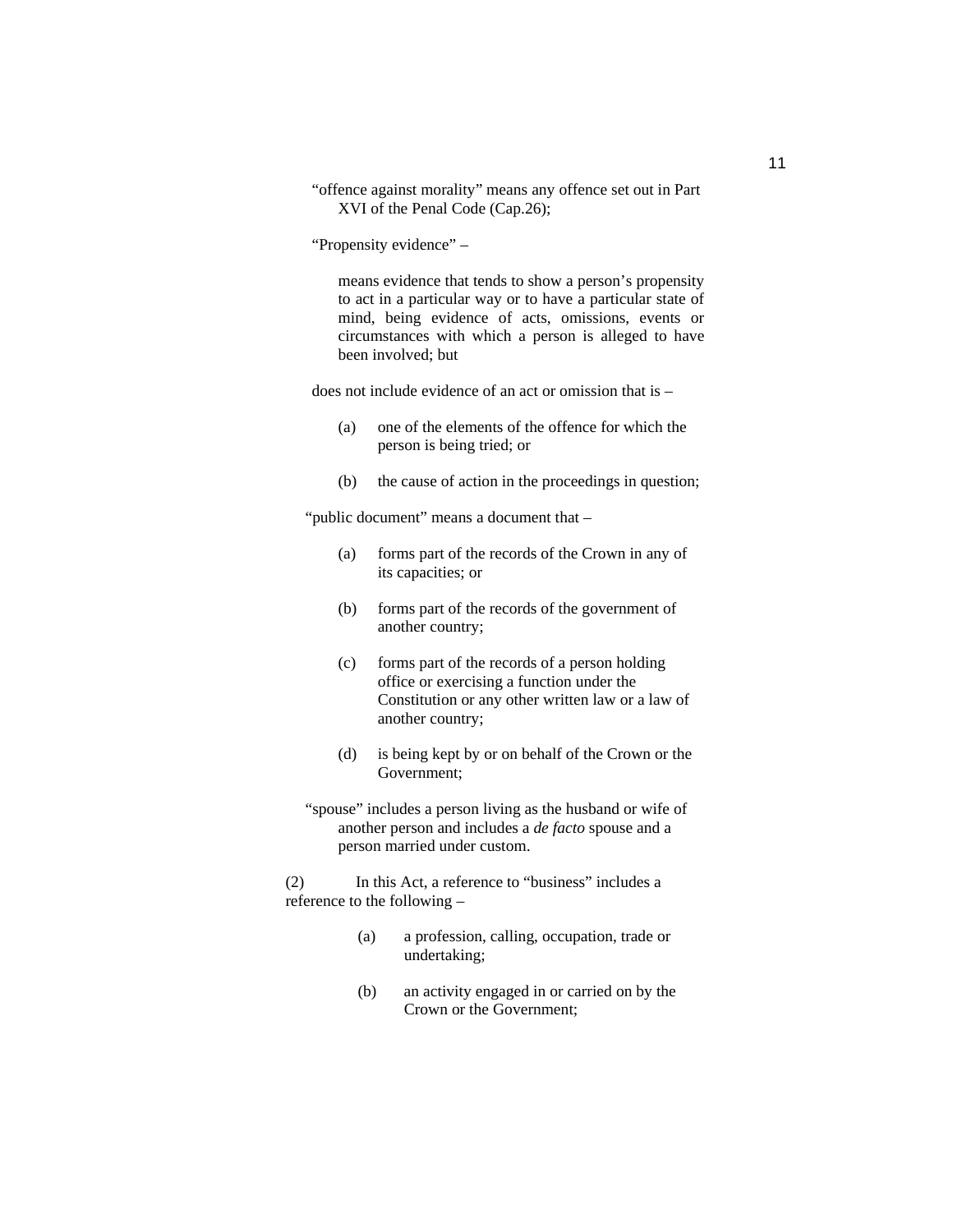- (c) an activity engaged in or carried on by the government of another country;
- (d) an activity engaged in or carried on by a person holding office or exercising power under the Constitution or written law of Solomon Islands or another country, being an activity engaged in or carried on in the performance of the function of the office or in the exercise of the power (other than in a private capacity);
- (e) the proceedings of Parliament or of a provincial assembly or of the legislature of another country and of any parliamentary committee or similar body;
- (f) the business that is not engaged in or carried on for profit;
- (g) the business engaged in or carried on outside Solomon Islands.

Preservation of common law

Application

**3.** This Act shall not operate as a Code and the principles and rules of the common law in relation to evidence that are not inconsistent with this Act, are preserved.

**4.** (1) This Act applies to all proceedings in all courts, including proceedings that –

- (a) relate to bail; or
- (b) relate to any interlocutory proceedings or proceedings of a similar kind; or
- (c) are heard in chambers.
- (2) If such a proceeding relates to sentencing
	- (a) this Act applies only if the court directs that the law of evidence applies in the proceeding; and
	- (b) if the court specifies in the direction that the law of evidence applies only in relation to specified matters, the direction has effect accordingly.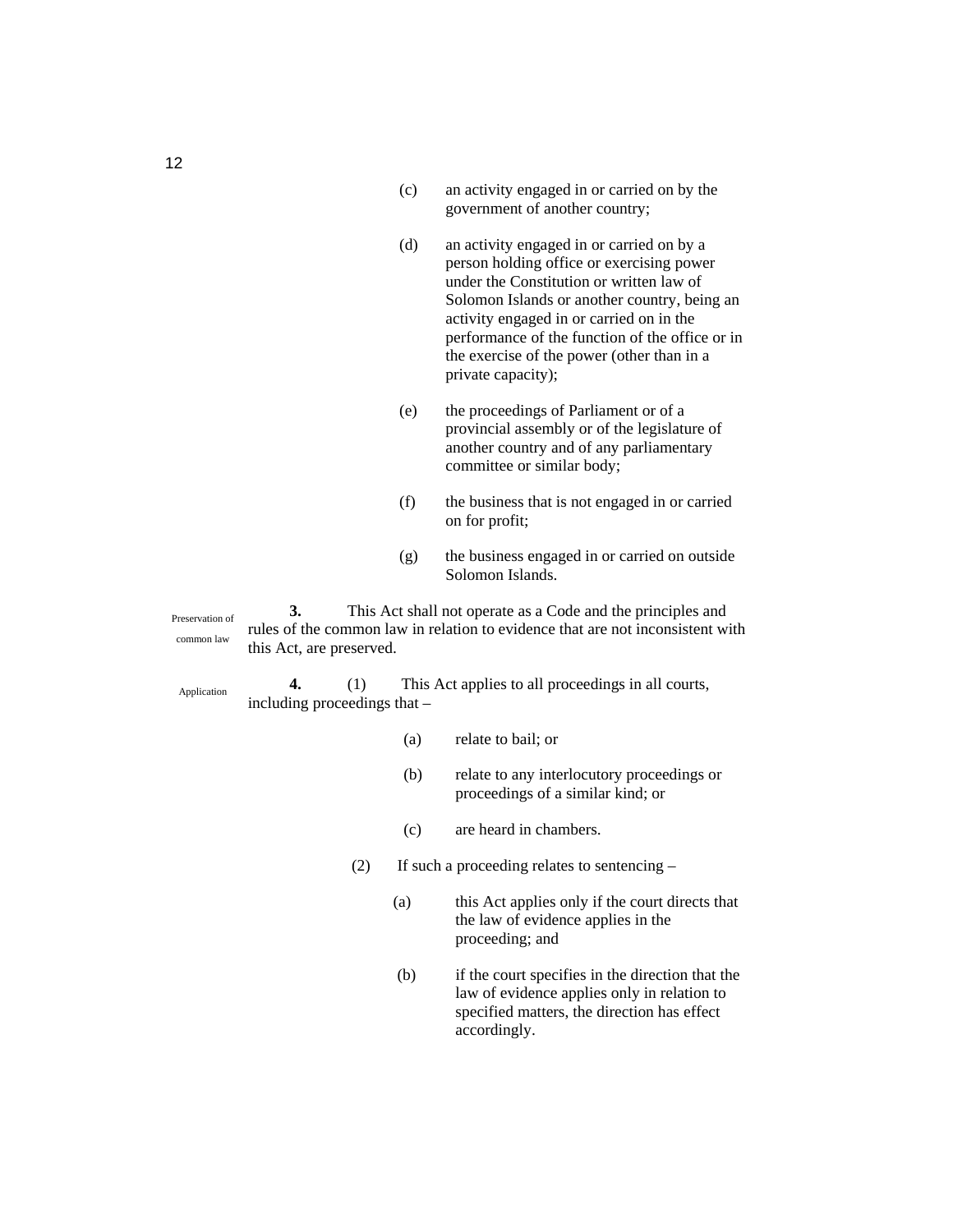|                  |                                                                                                                                                                                                                                                                              | 13                               |
|------------------|------------------------------------------------------------------------------------------------------------------------------------------------------------------------------------------------------------------------------------------------------------------------------|----------------------------------|
| 5.               | This Act binds the Crown in all its capacities.                                                                                                                                                                                                                              | Act binds the<br>Crown           |
| 6.               | On commencement of this Act, statutory law of England in<br>relation to evidence that would otherwise apply by virtue of section 76 and<br>Schedule 3 of the Constitution ceases to extend to Solomon Islands.                                                               | Abolition of UK<br>statutes      |
| 7.<br>abrogated. | Subject to this Act, the principles and rules of the common<br>law that relate to the need for corroboration of certain evidence are                                                                                                                                         | Corroboration<br>rules abrogated |
| 8.               | The principles and rules of the common law that relate to the<br>means of proving the contents of documents are abrogated.                                                                                                                                                   | Document rule<br>abolished       |
| 9.               | A court may, at any stage of proceedings, if it is in the<br>interest of justice to do so or with the consent of the parties, by order<br>dispense with the application of any one or more of the provisions of this<br>Act in relation to particular evidence or generally. | Waiver of rules of<br>evidence   |
| 10.              | The power of a court to control the conduct of a proceeding<br>consistent with this Act is preserved, including the power with respect to                                                                                                                                    | General powers of<br>a court     |

#### **PART 2 – PROOF**

abuse of process in a proceeding.

**11.** (1) In a civil proceeding the court is not to find the case of a party proved unless it is satisfied that it has been proved on the balance of probabilities. Civil standard of

> (2) Without limiting the matters that the court may take into account in deciding whether it is so satisfied, it is to take into account –

> > (a) the nature of the cause of action or defence; and

proof

- (b) the nature of the subject-matter of the proceeding; and
- (c) the gravity of the matters alleged.

**12.** (1) In a criminal proceeding the court is not to find the case of the prosecution proved unless it is satisfied that it has been proved beyond reasonable doubt. Criminal standard of proof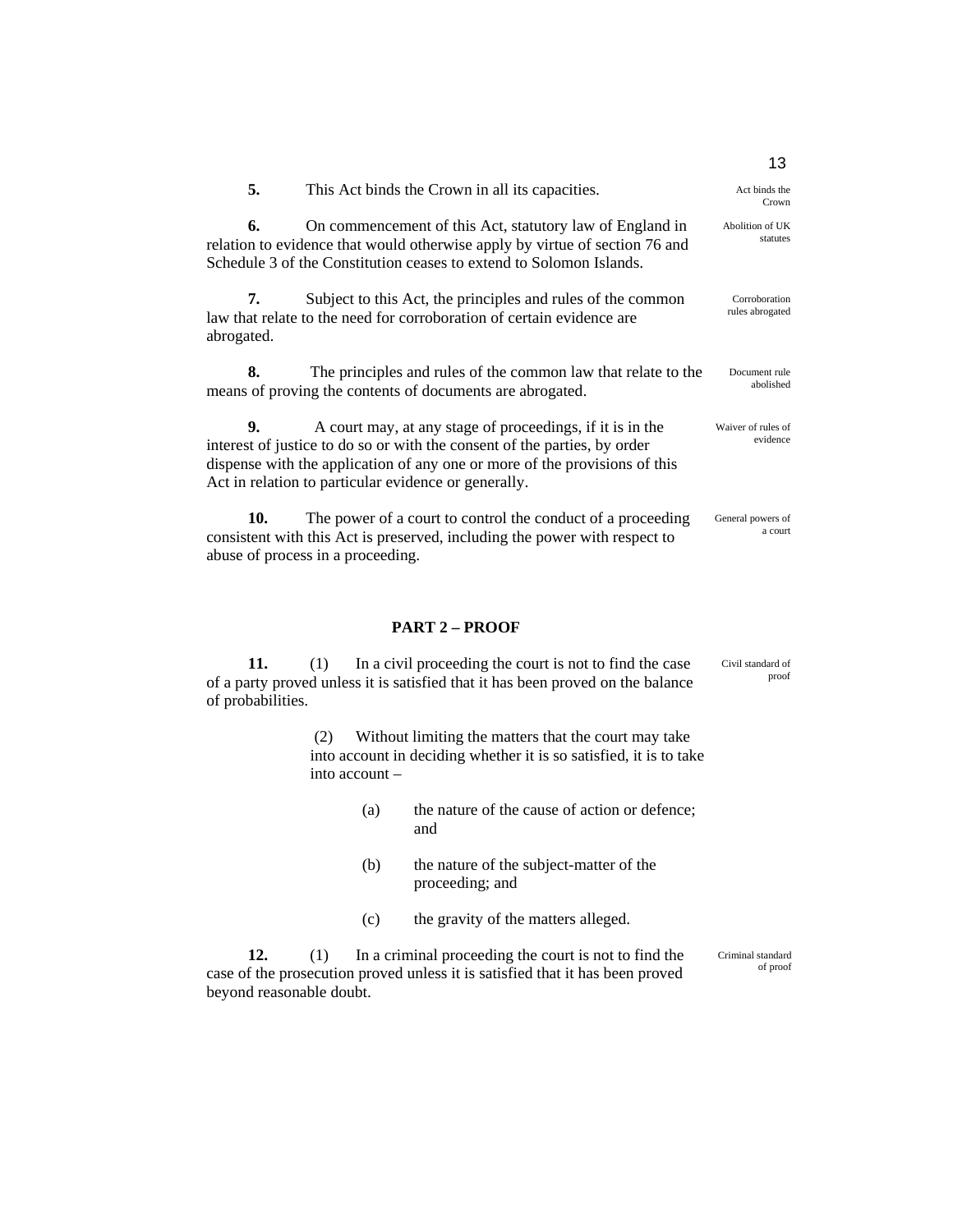(2) In a criminal proceeding where the onus of proof is on the accused, the court is to find the case of an accused proved if it is satisfied that the case has been proved on the balance of probabilities.

(3) Subsection (1) does not apply to proceedings relating to sentencing, bail, amnesty or where the standard of proof is set out in any other written law.

**13.** (1) In any proceeding, the court is to find that the facts necessary for deciding – Standard of proof for admission of evidence

- (a) a question whether evidence should be admitted or not admitted, whether in the exercise of a discretion or not; or
- (b) any other question arising under this Act;

have been proved if it is satisfied that they have been proved on the balance of probabilities.

> (2) In determining whether it is so satisfied, without limiting the matters that the court can consider, the matters that the court must take into account include –

- (a) the importance of the evidence in the proceeding; and
- (b) the gravity of the matters alleged in relation to the question.

**14.** Any matter a court may take judicial notice of need not be proved. Judicial notice

**15.** (1) Proof is not required about the provisions and coming into operation (in whole or in part) of – legislation

- (a) an Act passed either before or after the commencement of this Act; or
- (b) subsidiary legislation made, or purporting to be made, under such an Act either before or after the commencement of this Act; or

14

Law and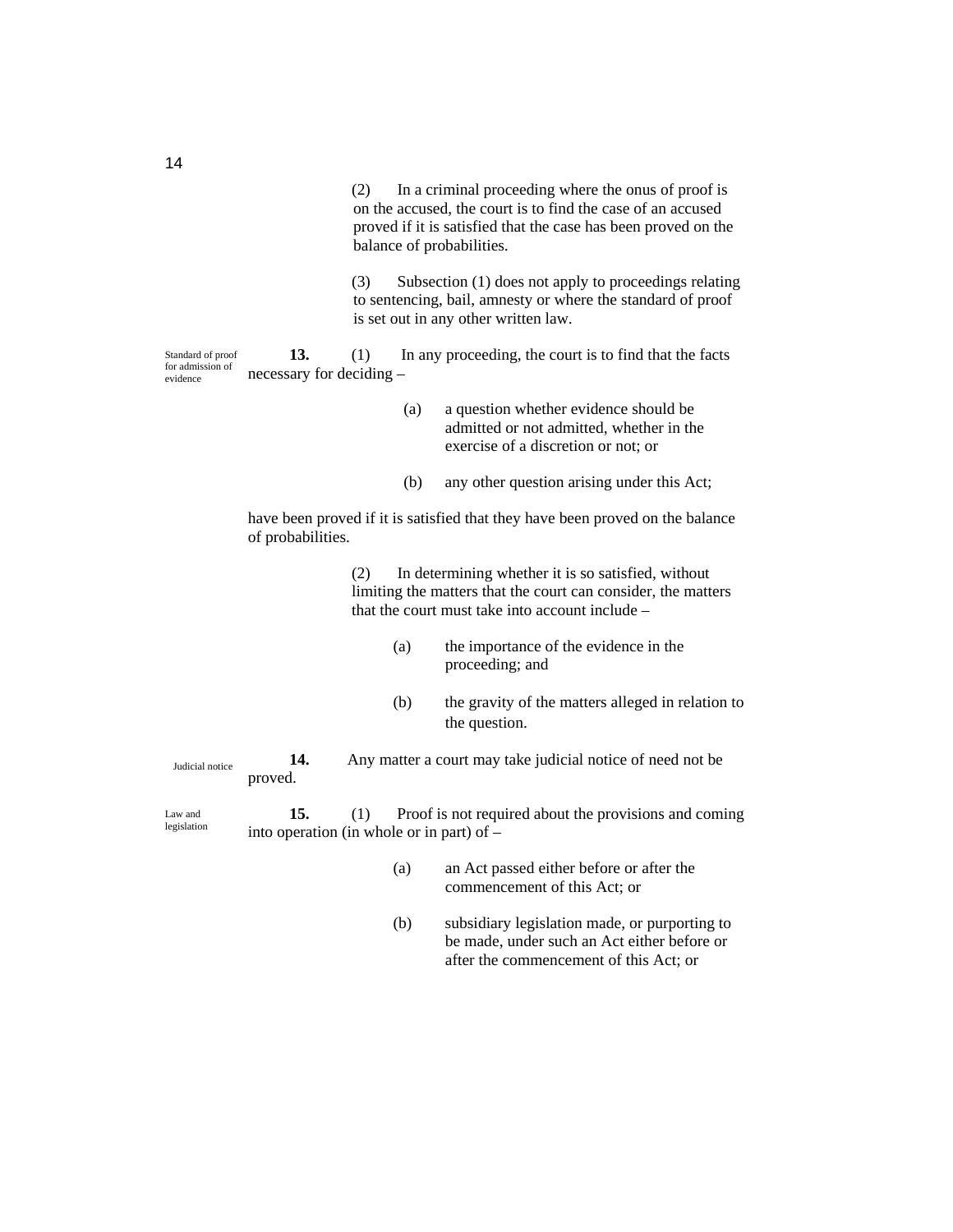(c) 'existing laws' as provided for by section 2 of The Solomon Islands Independence Order 1978.

 (2) A court may inform itself about those matters in any way that it thinks fit.

**16.** All courts and other judicial officers shall take judicial notice of the signature of any of the Court of Appeal or High Court judges, on any document signed in exercise of judicial functions.

**17.** (1) Proof is not required about knowledge that is not reasonably open to question and is –

- (a) common knowledge in the locality in which the proceeding is being held or generally; or
- (b) capable of verification by reference to a document the authority of which cannot reasonably be questioned.

 (2) The court may acquire such knowledge in any way the court thinks fit.

(3) The court is to take such knowledge into account.

(4) The court is to give a party such opportunity to make submissions, and to refer to relevant information, relating to the acquiring or taking into account of such knowledge or as is necessary to ensure that the party is not unfairly prejudiced.

(5) For the purposes of this section, matters of custom or customary law are not to be considered as common knowledge.

**18.** Subject to any other written law, it is not necessary that evidence on which a party relies be corroborated.

**19.** A court need not exercise caution before convicting an accused in reliance on the following evidence –

- (a) evidence given by a child;
- (b) evidence given by a victim of an offence against morality; or

**Corroboration** 

Unreliable evidence

Common knowledge

Judges' signatures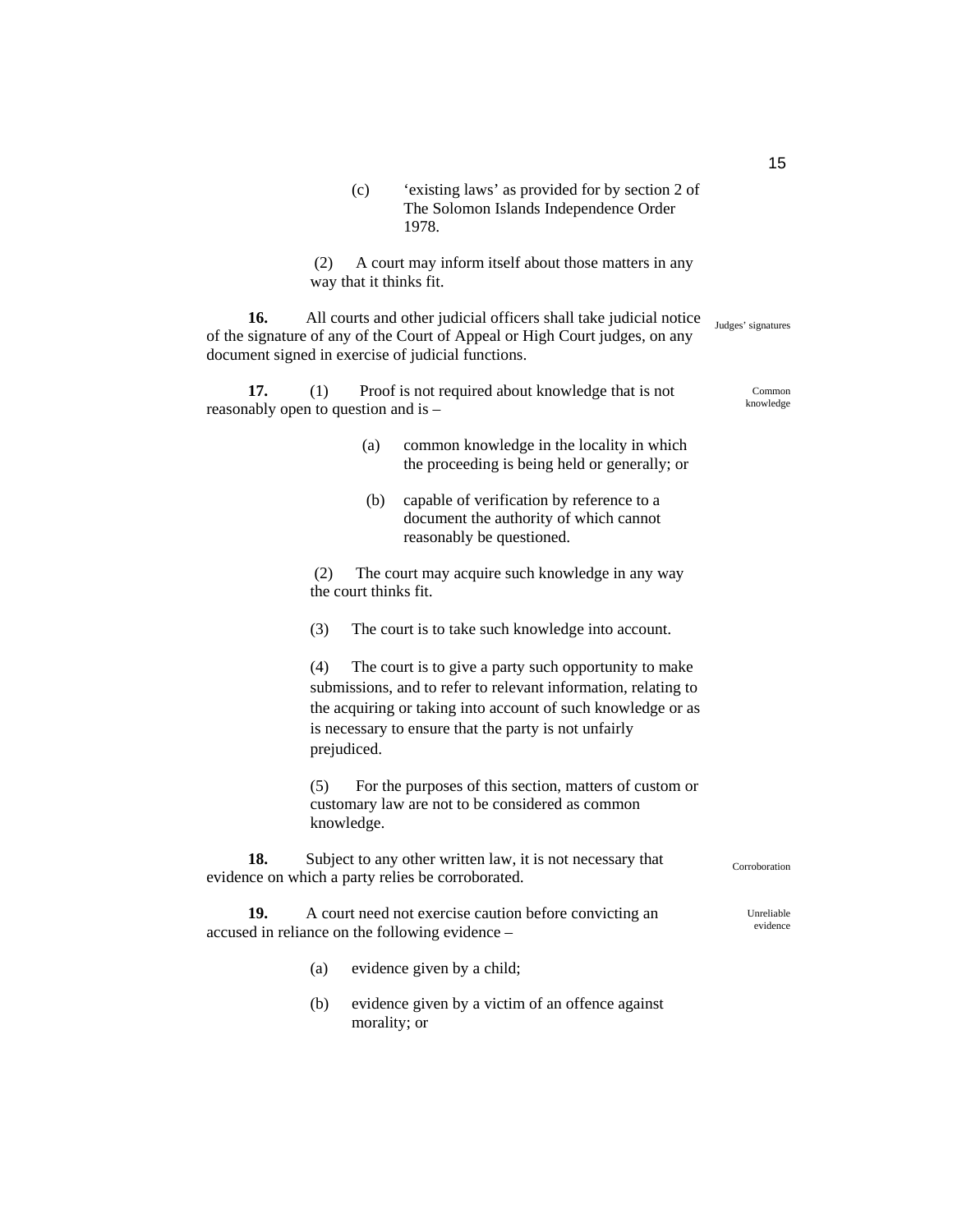(c) evidence in relation to an offence against morality where there was delay in reporting the crime.

#### **PART 3 – RELEVANT EVIDENCE ADMISSIBLE**

| Relevant evidence<br>is admissible | 20.<br>except evidence that is - | (1)               |             | All relevant evidence is admissible in a proceeding                                                                                                                                                                                                                     |
|------------------------------------|----------------------------------|-------------------|-------------|-------------------------------------------------------------------------------------------------------------------------------------------------------------------------------------------------------------------------------------------------------------------------|
|                                    |                                  |                   | (a)         | inadmissible under this Act or any other law; or                                                                                                                                                                                                                        |
|                                    |                                  |                   | (b)         | excluded in accordance with this Act or any<br>other law.                                                                                                                                                                                                               |
|                                    |                                  | (2)               | proceeding. | Evidence that is not relevant is not admissible in a                                                                                                                                                                                                                    |
|                                    |                                  | (3)               |             | Evidence is relevant for the purposes of this Act if it<br>has a tendency to prove or disprove anything as a result of<br>the determination of a proceeding.                                                                                                            |
| Admission by<br>agreement          | 21.                              | (1)               |             | In a proceeding, the court may $-$                                                                                                                                                                                                                                      |
|                                    |                                  |                   | (a)         | with the consent of all parties, admit relevant<br>evidence that is not otherwise admissible; and                                                                                                                                                                       |
|                                    |                                  |                   | (b)         | admit evidence offered in any form or way<br>agreed by all parties.                                                                                                                                                                                                     |
|                                    |                                  | (2)<br>fact.      |             | In a criminal proceeding, an accused may admit any<br>fact that is not in dispute so as to dispense with proof of that                                                                                                                                                  |
|                                    |                                  | (3)<br>that fact. |             | In a criminal proceeding, the prosecution may admit<br>any fact that is not in dispute so as to dispense with proof of                                                                                                                                                  |
| Provisional<br>relevance           | 22.                              | (1)               |             | If the determination of the question whether evidence<br>adduced by a party is relevant depends on the court making another finding<br>(including a finding that the evidence is what the party claims it to be), the<br>court may find that the evidence is relevant - |

(a) if it is reasonably open to make that finding; or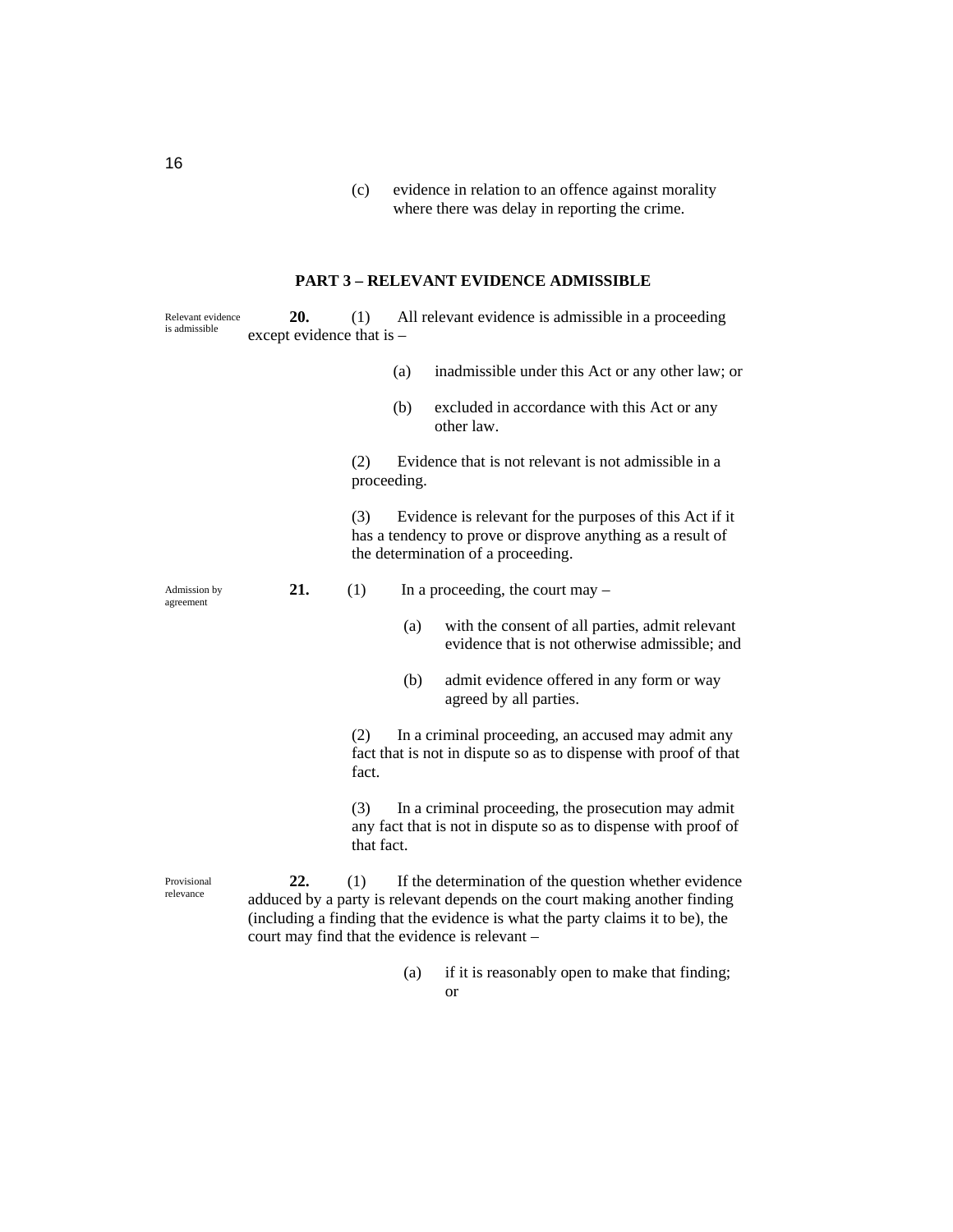|                                                                                                                                                                                                                                                   | (b)                                                                                                                                                                                                                              | subject to further evidence being admitted at a<br>later stage of the proceeding that will make it<br>reasonably open to make that finding.                                    |  |
|---------------------------------------------------------------------------------------------------------------------------------------------------------------------------------------------------------------------------------------------------|----------------------------------------------------------------------------------------------------------------------------------------------------------------------------------------------------------------------------------|--------------------------------------------------------------------------------------------------------------------------------------------------------------------------------|--|
|                                                                                                                                                                                                                                                   | (2)<br>making a finding that the person and one or more other<br>purpose (whether to effect an unlawful conspiracy or<br>otherwise), the court may use the evidence itself in<br>determining whether the common purpose existed. | Without limiting subsection $(1)$ , if the relevance of<br>evidence of an act done by a person depends on the court<br>persons had, or were acting in furtherance of, a common |  |
| <b>23.</b><br>If a question arises as to the relevance of a document<br>(1)<br>Inference as to<br>or thing, the court may examine it and may draw any reasonable inference<br>from it, including an inference as to its authenticity or identity. |                                                                                                                                                                                                                                  |                                                                                                                                                                                |  |
|                                                                                                                                                                                                                                                   | (2)<br>inferences may properly be drawn.                                                                                                                                                                                         | Subsection (1) does not limit the matters from which                                                                                                                           |  |

#### **PART 4 –COMPETENCE AND COMPELLABILITY**

| 24.                                               | A person is presumed to be competent to give<br>(1)<br>evidence in all proceedings. |                                                                                                                                                                                                      |                                        |  |  |
|---------------------------------------------------|-------------------------------------------------------------------------------------|------------------------------------------------------------------------------------------------------------------------------------------------------------------------------------------------------|----------------------------------------|--|--|
|                                                   | (2)                                                                                 | Subject to this Act, a person who is competent to give<br>evidence about a fact is compellable to give evidence in all<br>proceedings.                                                               |                                        |  |  |
| 25.                                               |                                                                                     | Evidence that has been given by a witness does not become<br>inadmissible merely because, before the witness finishes giving evidence, he<br>or she dies or ceases to be competent to give evidence. | Death or<br>incompetence of<br>witness |  |  |
| 26.<br>proceeding on the ground that the person – | A person shall not be excused from giving evidence in any                           | Witness with an<br>interest or<br>conviction                                                                                                                                                         |                                        |  |  |
|                                                   | (a)                                                                                 | has or may have an interest in the matter in question;<br><sub>or</sub>                                                                                                                              |                                        |  |  |
|                                                   | (b)                                                                                 | has or may have an interest in the result of the<br>proceeding; or                                                                                                                                   |                                        |  |  |
|                                                   | (c)                                                                                 | has previously been convicted of any offence.                                                                                                                                                        |                                        |  |  |

**27.** (1) The court may order a person who – Examination without subpoena

17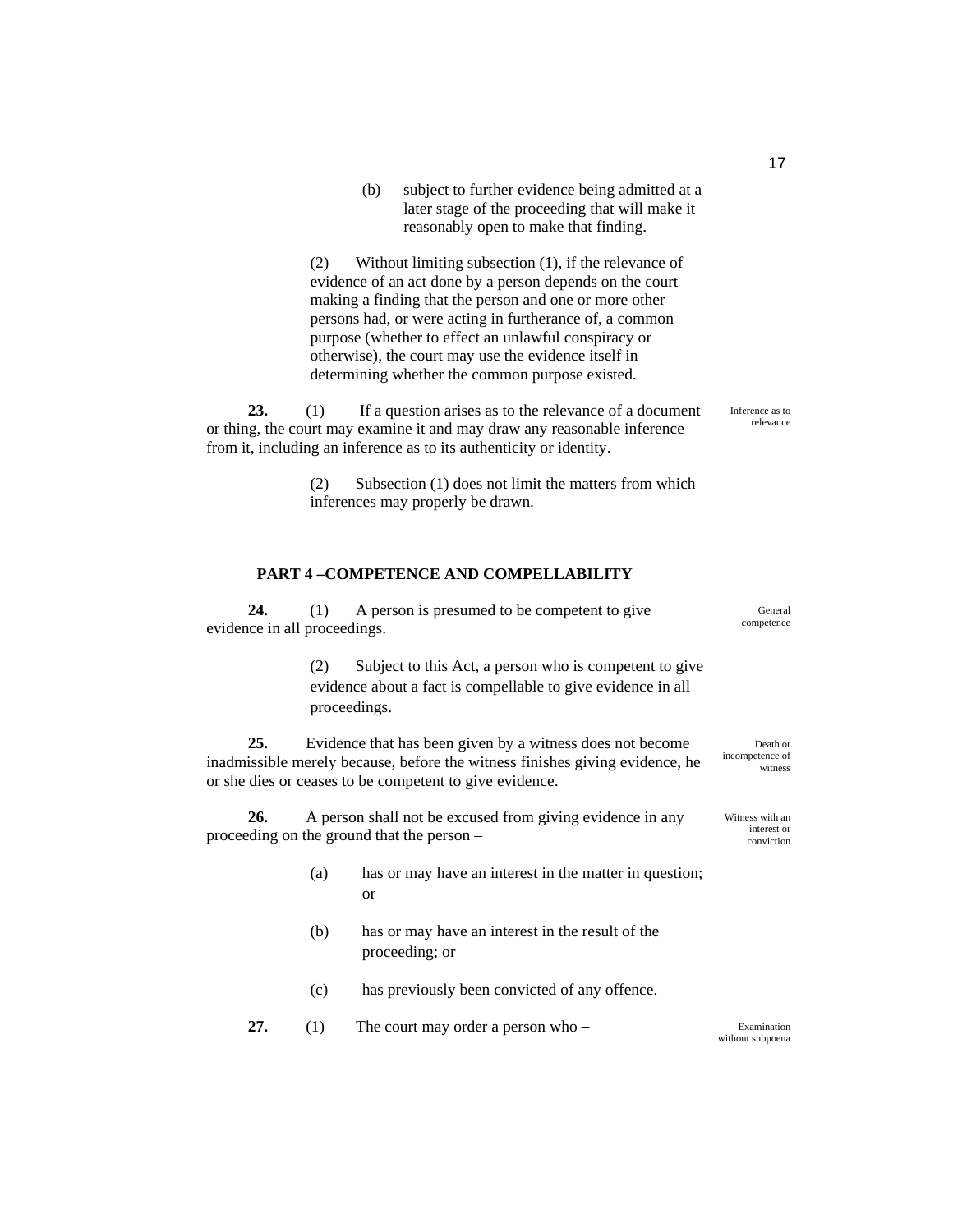- (a) is present at the hearing of a proceeding; and
- (b) is compellable to give evidence in the proceeding,

to give evidence and to produce documents or things even if a subpoena or other process requiring the person to attend for that purpose has not been duly served on the person.

(2) A person so ordered to give evidence or to produce documents or things is subject to the same penalties and liabilities as if the person has been served with such a subpoena or other processes.

(3) A party who inspects a document or thing produced to the court because of subsection (1) need not use the document in evidence.

**28.** A person summonsed to produce a document does not become a witness by the mere fact that the person produced it and cannot be cross-examined unless and until he or she is called as a witness. Person producing a document is not

> **29.** (1) A person who is incapable of understanding that, in giving evidence, he or she is under an obligation to give truthful evidence is not competent to give sworn evidence but the person may be competent to give unsworn evidence.

> > (2) Prior to a person giving unsworn evidence, the court must inform the person of the importance of telling the truth.

> > (3) A person is not competent to give evidence (sworn or unsworn) about a fact if –

- (a) for any reason (including physical disability), the person lacks the capacity to understand or to give an answer that can be understood, to a question about the fact; and
- (b) that incapacity cannot be overcome,

except that the person may be competent to give evidence about other facts.

(4) For the purpose of determining a question arising under this section, the court may inform itself as it thinks fit, including by information from a person who has relevant

Lack of capacity

a witness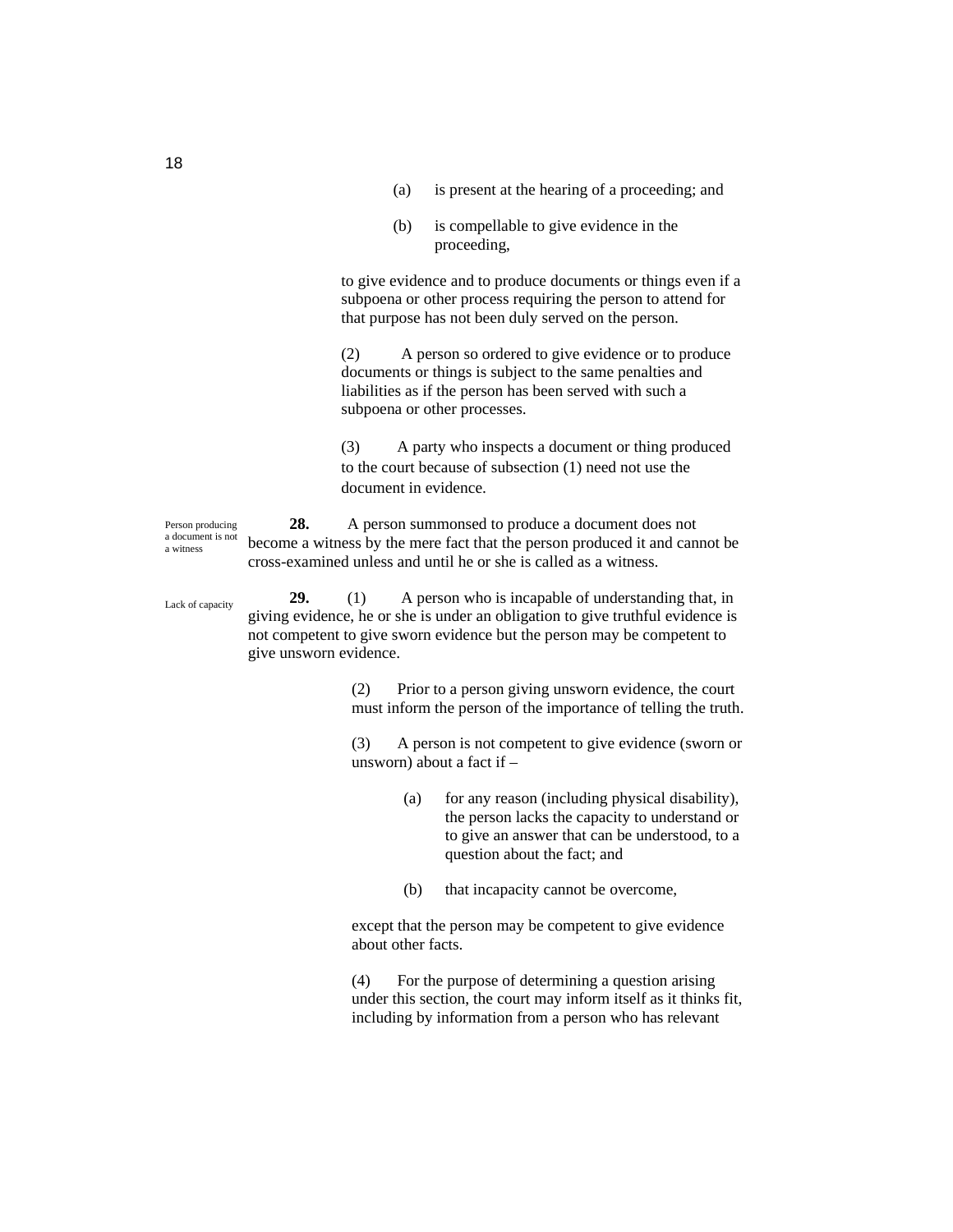specialised knowledge based on the person's training, study or experience.

**30.** (1) Whenever the question arises as to whether a witness in criminal proceedings is competent to give evidence in the proceedings, whether raised by a party or the court, shall be determined by the court in accordance with this section.

> (2) Once a court accepts that the issue of competence is properly raised, it is for the party calling the witness to satisfy the court that, on the balance of probabilities, the witness is competent to give evidence in the proceedings.

(3) In determining competency, the court shall treat the witness as having the benefit of any of its directions that may be made in relation to the taking of his or her evidence.

(4) Any questioning of the witness in relation to competency shall be conducted by the court in the presence of the parties.

(5) For the purpose of determining a question arising under this section, the court may inform itself as it thinks fit, including by information from a person who has relevant specialised knowledge based on the person's training, study or experience.

#### **31.** (1) Unsworn evidence is admissible for all purposes.

(2) The probative value of the evidence is not decreased only because –

- (a) the evidence is unsworn; and
- (b) a person charged with an offence may be convicted on the evidence; and
- (c) the person giving the evidence is liable to be convicted of perjury to the same extent as if the person had given the evidence on oath.

**32.** (1) None of the following persons is compellable to give evidence –

- (a) the Sovereign;
- (b) the Governor General while in office;

19

Determination of competency

Unsworn evidence

Persons not compellable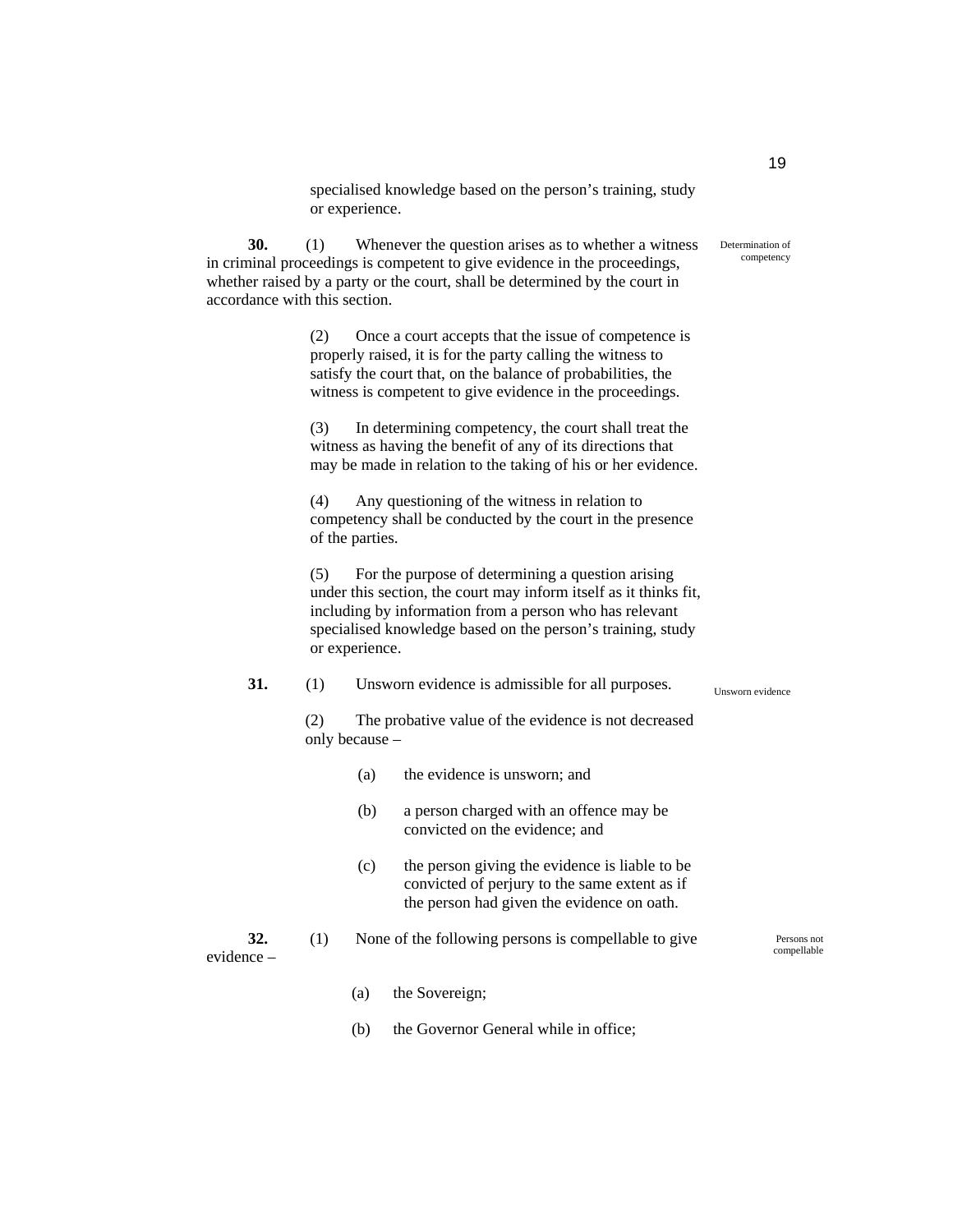(c) a foreign Sovereign or Head of State of another country while in office.

**33.** A person who is or was acting judicially in a proceeding in Solomon Islands or another country is not compellable to give evidence about that proceeding, unless the court in which the officer is or was acting judicially gives leave. Judicial persons not compellable without leave

Compellability of close relative

**34.** (1) In a criminal proceeding, a close relative of each person charged is compellable to give evidence on behalf of that person.

> (2) For the purposes of this section and section 36, a close relative of an accused person means a spouse, parent or child and includes an adoptive parent or an adopted child.

(3) Nothing in this section shall make the close relative of a person charged –

- (a) compellable to give evidence for the prosecution; or
- (b) compellable to give evidence for the defence,

in a criminal proceeding in which that close relative is also charged.

Close relative of accused may be excused

**35.** (1) A person who is a close relative of an accused in a criminal proceeding may be excused by the court from giving evidence for the prosecution in that proceeding.

> (2) In determining whether to excuse a close relative from giving evidence the court must consider whether the public interest in the evidence being given is outweighed by the public interest in preventing harm to the relationship resulting from the giving of that evidence.

(3) For the purpose of making the assessment required by subsection (2), the court must consider –

- (a) the nature and gravity of the offence for which an accused is being prosecuted;
- (b) the substance and importance of any evidence the close relative might give and the weight likely to be given to it by the court;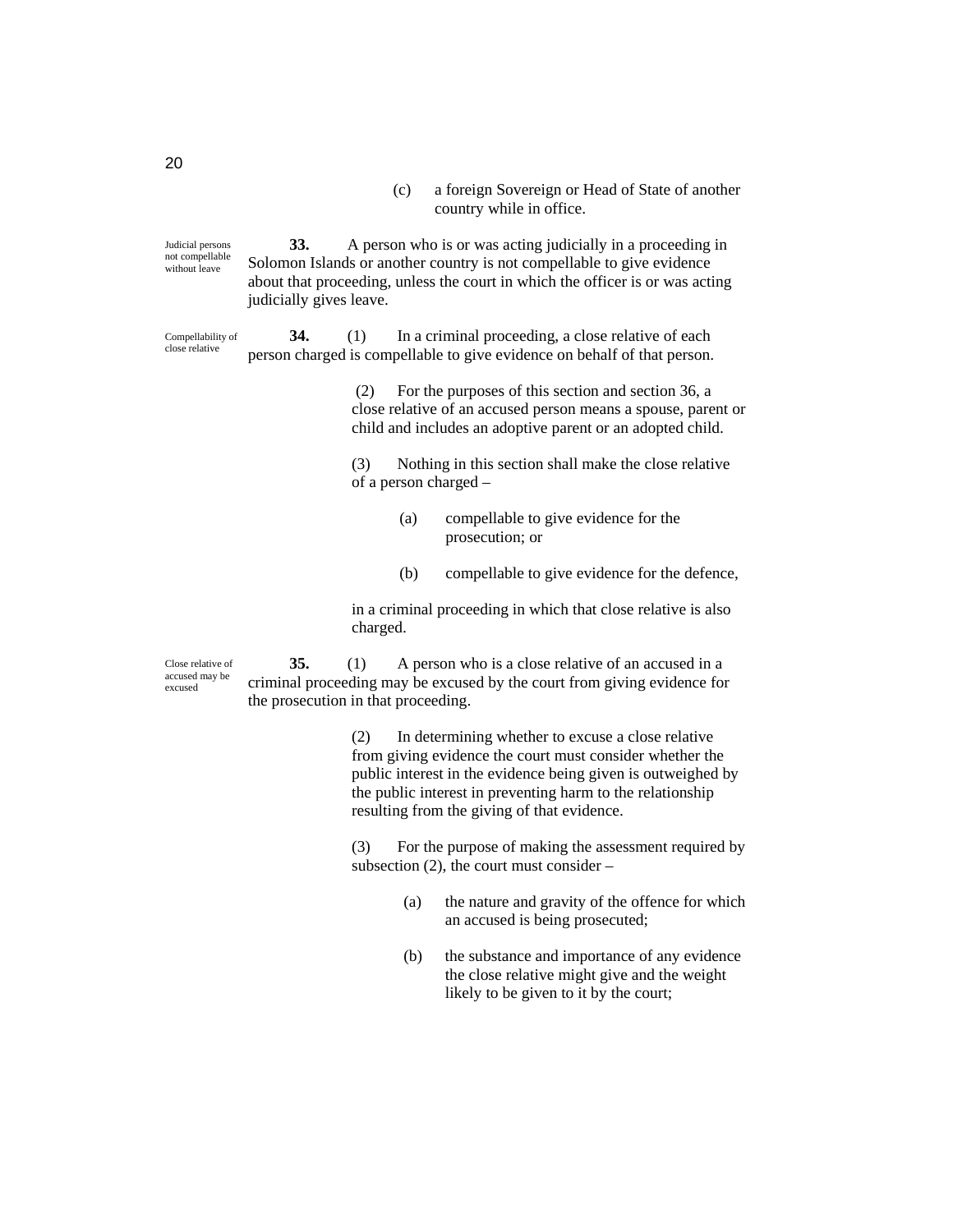- (c) whether any other evidence concerning the matters which the person might give evidence about, is reasonably available to the prosecution;
- (d) the nature of the relationship between the accused and the close relative;
- (e) whether, in giving the evidence, the close relative would have to disclose matter that was received by the close relative in confidence from the accused.

(4) If any close relative is excused from giving evidence, the close relative must be treated as unavailable as a witness.

**36.** In any criminal proceeding (and at a stage of the proceeding), a former spouse of an accused shall be competent and compellable to give evidence on behalf of the prosecution, the accused or any person being tried jointly with the accused.

**37.** An accused in a criminal proceeding is not competent to give evidence as a witness for the prosecution and is not compellable as a witness for the defence in that proceeding.

**38.** An accused called as a witness at his or her trial, shall not be asked or required to answer, without leave of the court, any question tending to show that the accused is of bad character or has committed, been charged with, or found guilty of any offence, other than that with which he or she is charged, unless –

- (a) proof that the accused has committed or been found guilty of that other offence is admissible to show that the accused is guilty of the offence with which he or she is charged; or
- (b) the accused or his or her legal practitioner asked questions of a witness for the prosecution with a view to establishing the accused's good character, or has given evidence of good character, or the nature or conduct of the defence is such as to involve imputations on the character of the prosecutor or the witness for the prosecution; or
- (c) the accused has given evidence against any other person charged with the same offence.

Former spouse compellable

> Accused not compellable

Questioning of accused about bad character or antecedents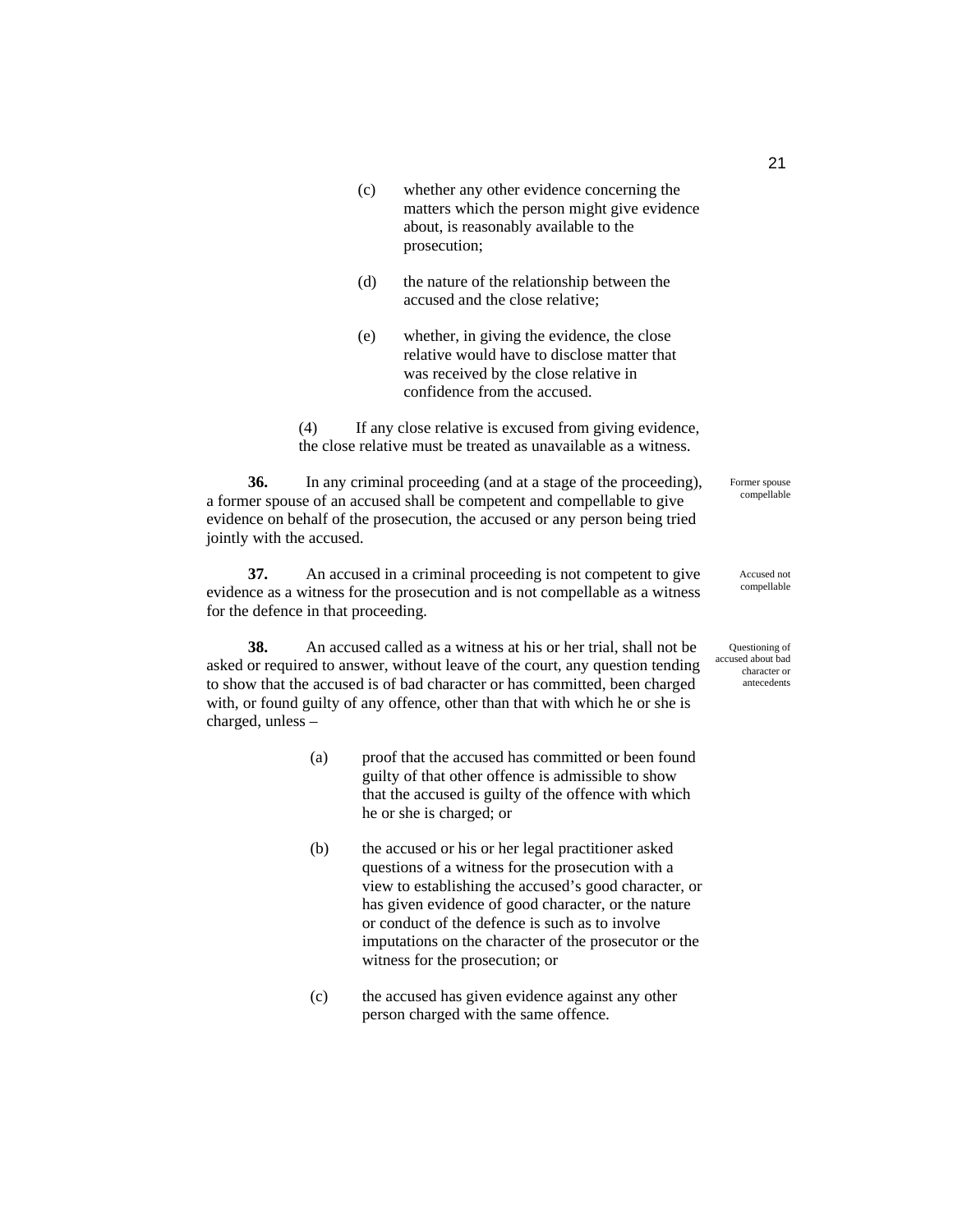**39.** (1) An accused in a criminal proceeding may offer propensity evidence against a co-accused only if that evidence is relevant to the defence raised or proposed to be raised by the accused. evidence against

> (2) An accused in a criminal proceeding who proposes to offer propensity evidence about a co-accused must give notice in writing to that co-accused and another co – accused of the proposal to offer that evidence unless the requirement to give notice is waived –

- (a) by all of the co-accused persons; or
- (b) by the court in the interest of justice.
- (3) A notice must
	- (a) include the contents of the proposed evidence; and
	- (b) be given sufficient time before the hearing to provide all the co-accused persons with a fair opportunity to prepare to meet that evidence.

Circumstances when co-accused is compellable

**40.** (1) Where an accused is charged with an offence jointly with any other person, the accused shall be a competent and compellable witness for the prosecution against the other person, and without the consent of that other person or for the defence of the other person at a stage of the proceedings, if –

- (a) the proceedings against the accused have been stayed, or the information against the accused withdrawn or dismissed; or
- (b) the accused has been acquitted of the offence; or
- (c) the accused has pleaded guilty to the offence; or
- (d) the accused is being tried separately.

(2) When two or more persons are jointly charged with any offence, the evidence of any person called as a witness for the prosecution or the defence under this section may be received as evidence either for or against any of the persons so charged.

22

Tendency

co-accused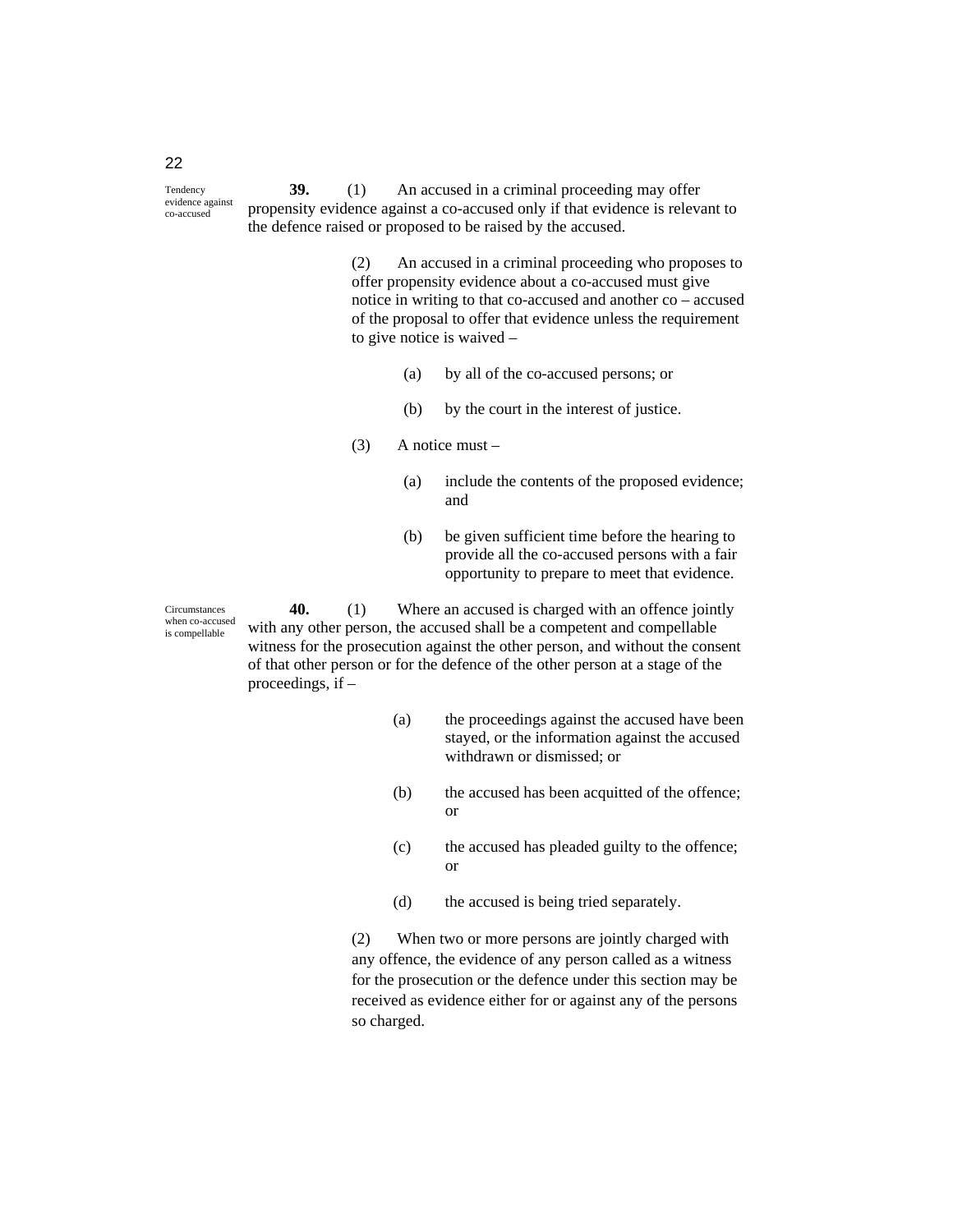41. (1) Where a court considers that the capacity of a witness Arrangements for to give evidence satisfactorily may be limited and that limitation may be lessened by making special arrangements for the taking of that person's evidence, the court may make such special arrangements that it sees fit in the interest of justice.

> (2) Without limiting the generality of subsection (1), special arrangements may be requested by –

- (a) victims of a crime against morality;
- (b) victims or witnesses in domestic violence proceedings;
- (c) persons under the age of 18 years; and
- (d) persons with a mental or physical disability, illness or impairment.

(3) The court must have regard to the following matters in determining what orders to make –

- (a) the desirability of minimising distress or trauma for the witness;
- (b) the witness must be treated with dignity, respect and compassion;
- (c) the possibility of the witness being intimidated when giving evidence;
- (d) the proceeding should be resolved as quickly as possible.

(4) Special arrangements that the court may make include the following –

- (a) closing of the court;
- (b) restriction on publication of evidence;
- (c) obscuring the witness from the view of the accused in a criminal trial;
- (d) remote audio visual taking of evidence;

vulnerable witnesses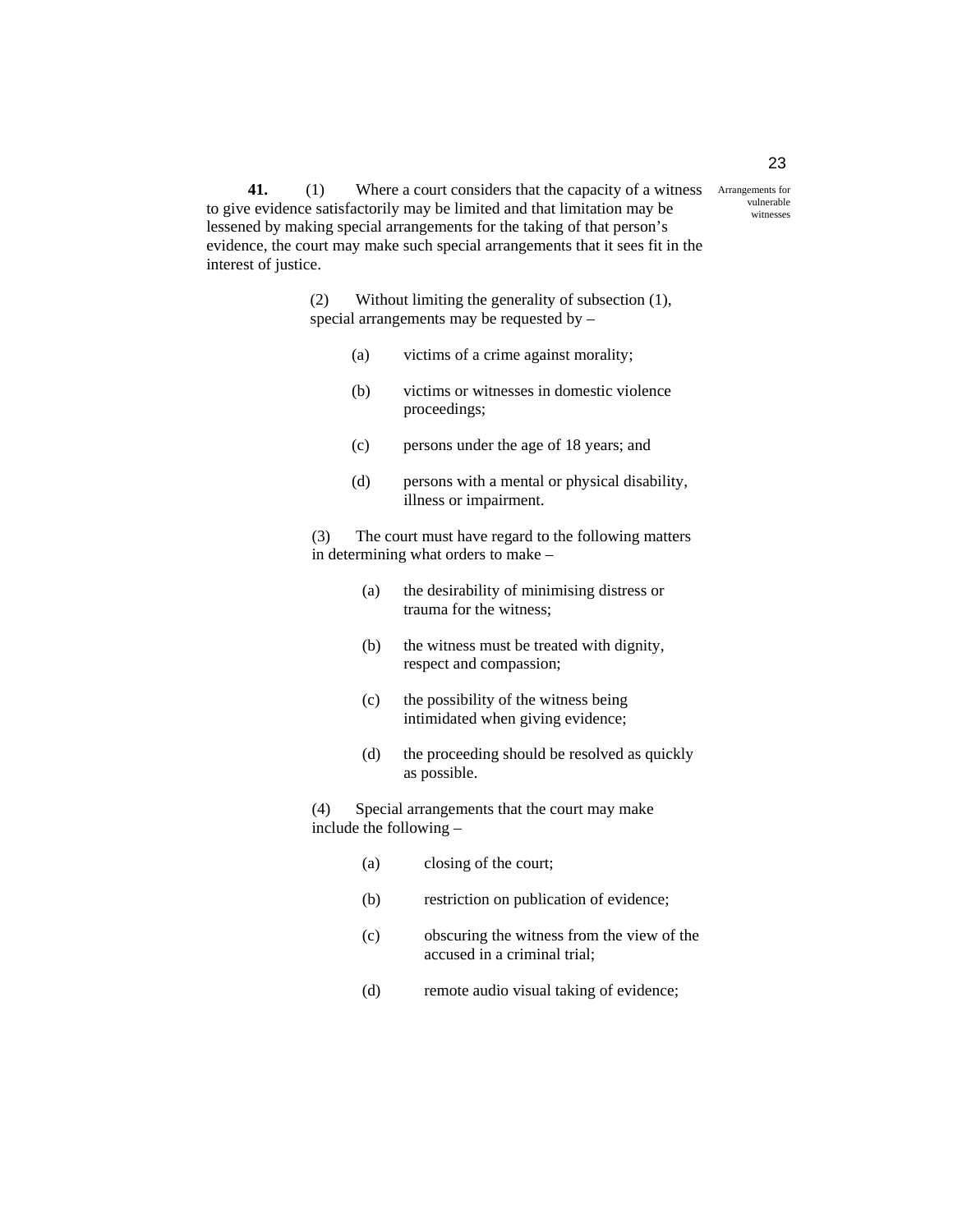- (e) allowing a support person to accompany the witness;
- (f) making an order under section 27.

**42.** (1) A court may intervene where a witness's ability to testify under cross-examination may be adversely affected if the accused conducts the cross-examination. Vulnerable witnesses crossexamined by

> (2) If the court considers it necessary in the interest of justice, it may appoint a person to ask the witness any questions that the accused requests the person to ask the witness.

(3) A person appointed under this section, when acting in the course of such appointment, must not give the accused or witness legal or other advice.

(4) A witness may consent to be cross-examined by the accused.

#### **PART 5 – GENERAL RULES ABOUT GIVING EVIDENCE**

- **43.** The ordinary way for a witness to give evidence is
	- (a) in a criminal or civil proceeding, orally in a courtroom in the presence of –
		- (i) the court; and
		- (ii) the parties to the proceeding and their counsel; and
		- (iii) any member of the public who wishes to be present, unless excluded by order of the court; or
	- (b) in a criminal proceeding, in an affidavit filed in the court or by reading a written statement in a courtroom, if both the prosecution and an accused consent to the giving of evidence in this form; or
	- (c) in a civil proceeding, in an affidavit filed in the court or by reading a written statement in a courtroom, if –

Ordinary manner of giving evidence

24

accused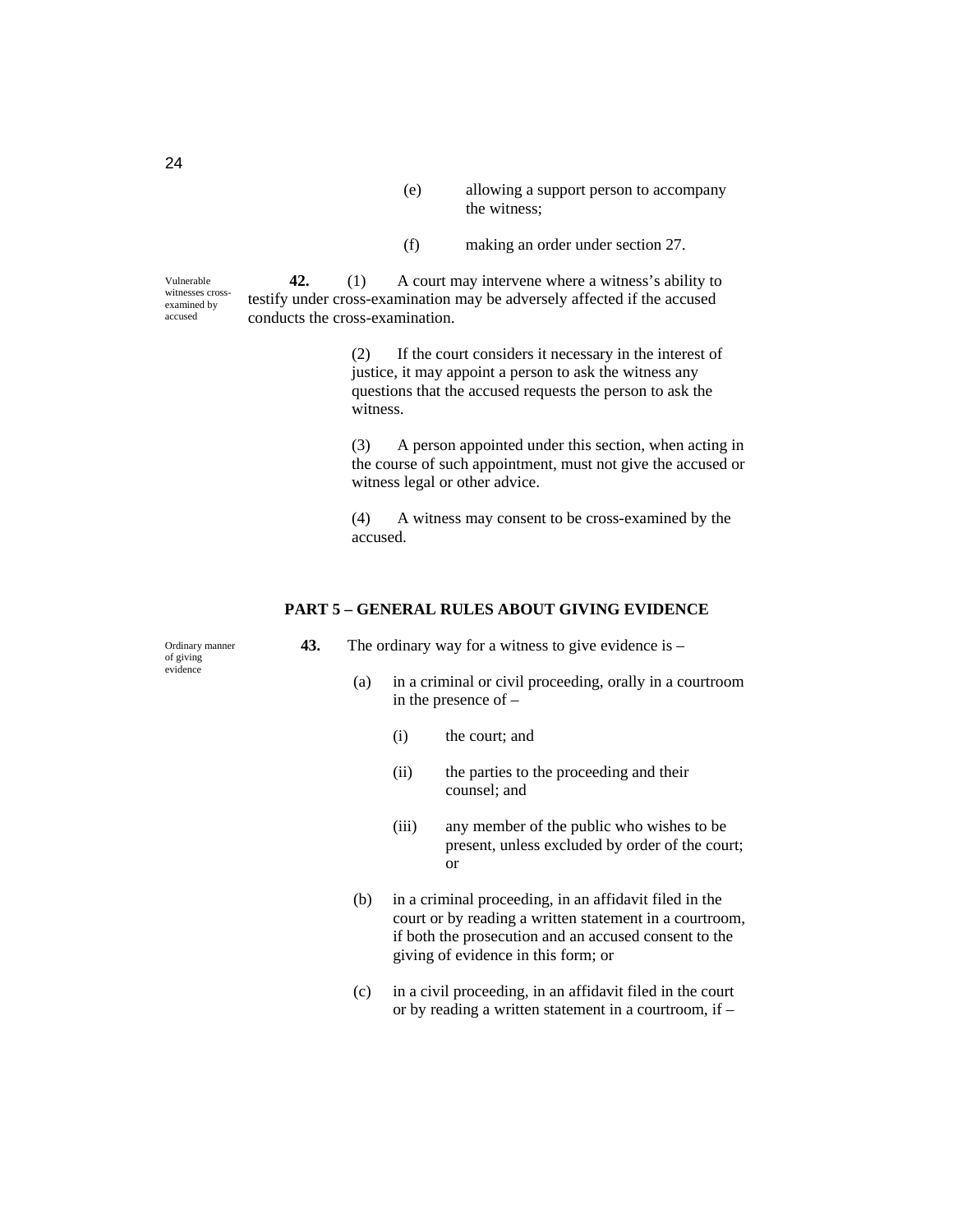| relation to $-$                      | 44. |     | (ii) | both parties consent to the giving of evidence<br>in this form.<br>The court may make such orders as it considers just in                                | Court to control<br>questioning |
|--------------------------------------|-----|-----|------|----------------------------------------------------------------------------------------------------------------------------------------------------------|---------------------------------|
|                                      |     | (a) |      | the way in which witnesses are to be questioned; and                                                                                                     |                                 |
|                                      |     | (b) |      | the production and use of documents and things in<br>connection with the questioning of witnesses; and                                                   |                                 |
|                                      |     | (c) |      | the order in which parties may question a witness; and                                                                                                   |                                 |
|                                      |     | (d) |      | the presence and behaviour of any person in<br>connection with the questioning of witnesses.                                                             |                                 |
| justice, ask a witness any question. | 45. | (1) |      | In any proceeding, the court may, in the interest of                                                                                                     | Court may<br>question witness   |
|                                      |     | (2) |      | If the court questions a witness –                                                                                                                       |                                 |
|                                      |     |     | (a)  | a party, other than the party who called the<br>witness, may cross-examine the witness on any<br>matter raised by the court's questions; and             |                                 |
|                                      |     |     | (b)  | the party who called the witness may re-<br>examine the witness.                                                                                         |                                 |
|                                      | 46. | (1) |      | In any proceeding $-$                                                                                                                                    | Parties may<br>question witness |
|                                      |     |     | (a)  | a witness first gives evidence-in-chief; and                                                                                                             |                                 |
|                                      |     |     | (b)  | after giving evidence-in-chief, the witness may<br>be cross-examined by all parties that wish to do<br>so, other than the party calling the witness; and |                                 |
|                                      |     |     | (c)  | after all parties who wish to do so have cross-<br>examined the witness, the witness may be re-<br>examined.                                             |                                 |

(i) rules of court permit or require the giving of

evidence in this form; or

(2) If a witness gives evidence in an affidavit or by reading a written statement in a courtroom, it is to be treated for the purpose of this Act as evidence given in chief.

25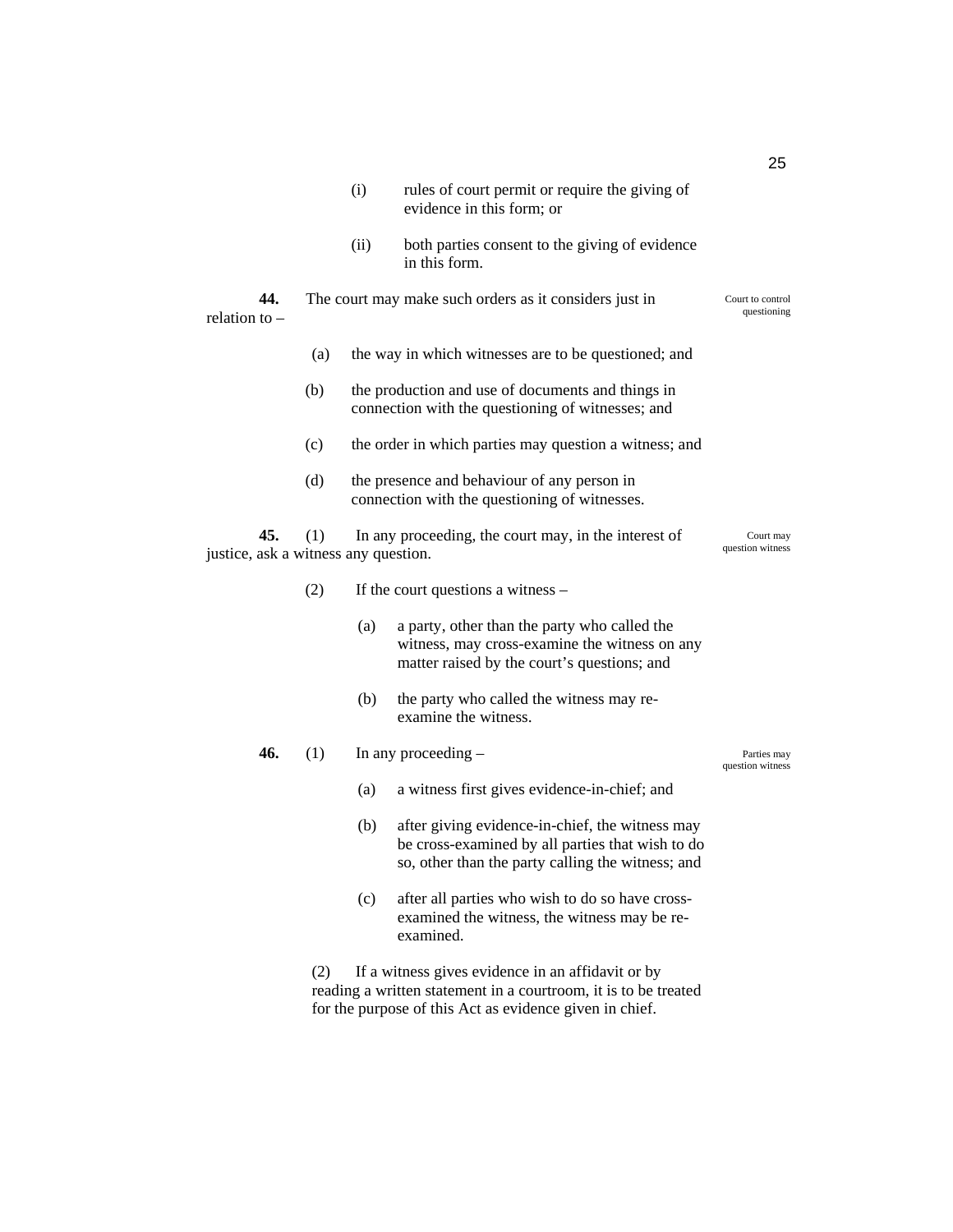(3) The procedure for examining unfavourable witnesses is set out on Part 13.

**47.** A court may, either of its own initiative or on application, direct that a witness give evidence-in-chief wholly or partly in narrative form. Giving evidence in narrative form

**48.** Evidence may be given in the form of charts, summaries or other explanatory material if it appears to the court that the material would be likely to aid its comprehension of other evidence that has been given or is to be given. Use of charts and summaries

**49.** (1) The court may, on the request of a party, give such directions as are appropriate to ensure that specified documents and things used by a witness otherwise than while giving evidence to try to revive his or her memory are produced to the party for the purposes of the proceeding. Reviving memory

> (2) The court may refuse to admit the evidence given by the witness so far as it concerns a fact as to which the witness so tried to revive his or her memory if, without reasonable excuse, the directions have not been complied with.

**50.** (1) A witness must not, in the course of giving evidence, use a document to try to revive his or her memory about a fact or opinion unless the court gives leave. Reviving memory on facts or opinion

> (2) Without limiting the matters that the court may take into account in deciding whether to give leave, it is to take into account –

- (a) whether the witness will be able to recall the fact or opinion adequately without using the document; and
- (b) whether so much of the document as the witness proposes to use is, or is a copy of, a document, that –
	- (i) was written or made by the witness when the events recorded in it were fresh in his or her memory; or
	- (ii) was, at such a time, found by the witness to be accurate.

(3) If a witness has, while giving evidence, used a document to try to revive his or her memory about a fact or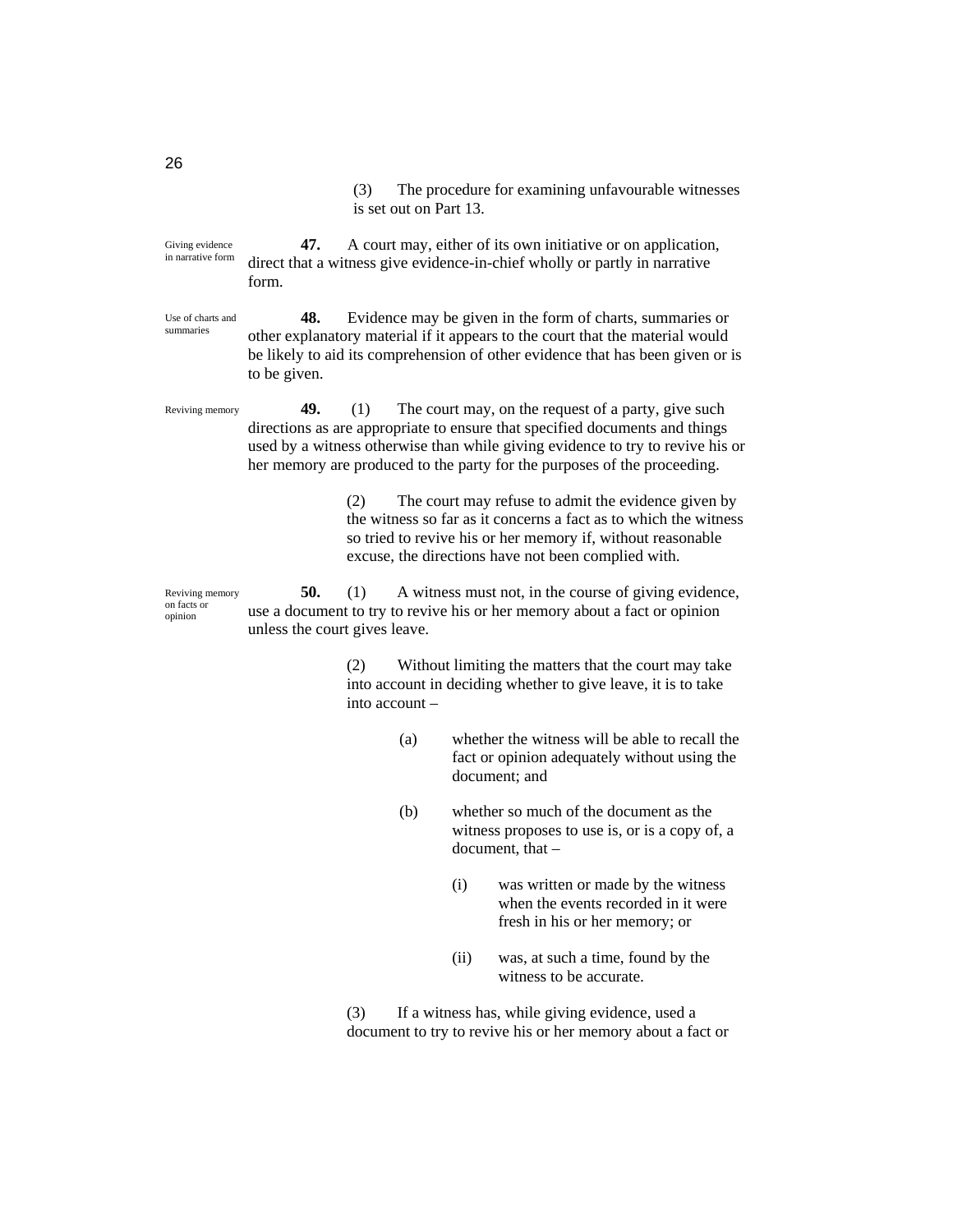opinion, the witness may, with the leave of the court, read aloud, as part of his or her evidence, so much of the document as relates to that fact or opinion.

(4) The court is, on the request of a party, to give such directions as the court thinks fit to ensure that so much of the document as relates to the proceeding is produced to that party.

**51.** Whenever a witness wishes to refresh his or her memory by reference to any document, the witness may with the permission of the court refer for such purpose to a copy of the document, provided that the court is satisfied that there is sufficient reason for the non-production of the original.

**52.** (1) A court may permit evidence to be given from a place other than the courtroom by means of an audio visual link or other similar facilities that enable communication between that place and the courtroom, if it is in the interest of justice to do so.

> (2) If a person is permitted to give evidence by means of an audio visual link or other similar facilities from a location outside a court, that location is taken to be part of the court in which the proceedings are being held.

(3) While a vulnerable person is giving evidence by means of an audio visual link or other similar facilities, only persons approved by the court may be present in the room with the vulnerable person.

(4) While a witness is giving evidence by means of an audio visual link or other similar facilities, the persons who have an interest in the proceedings must be able to see the witness (and any person present with the witness) on the same or another television monitor while the witness is giving evidence.

(5) A person who is permitted to give evidence by means of an audio visual link or other similar facilities may not give courtroom identification evidence by that means.

(6) If the court is not equipped with an audio visual link or other similar facilities, or it otherwise considers it appropriate to do so, the court may adjourn the proceedings or any part of the proceedings to a court or place that is equipped with such facilities to enable a witness to give evidence by such means.

Referring to copies of documents to refresh memory

Evidence by audio visual link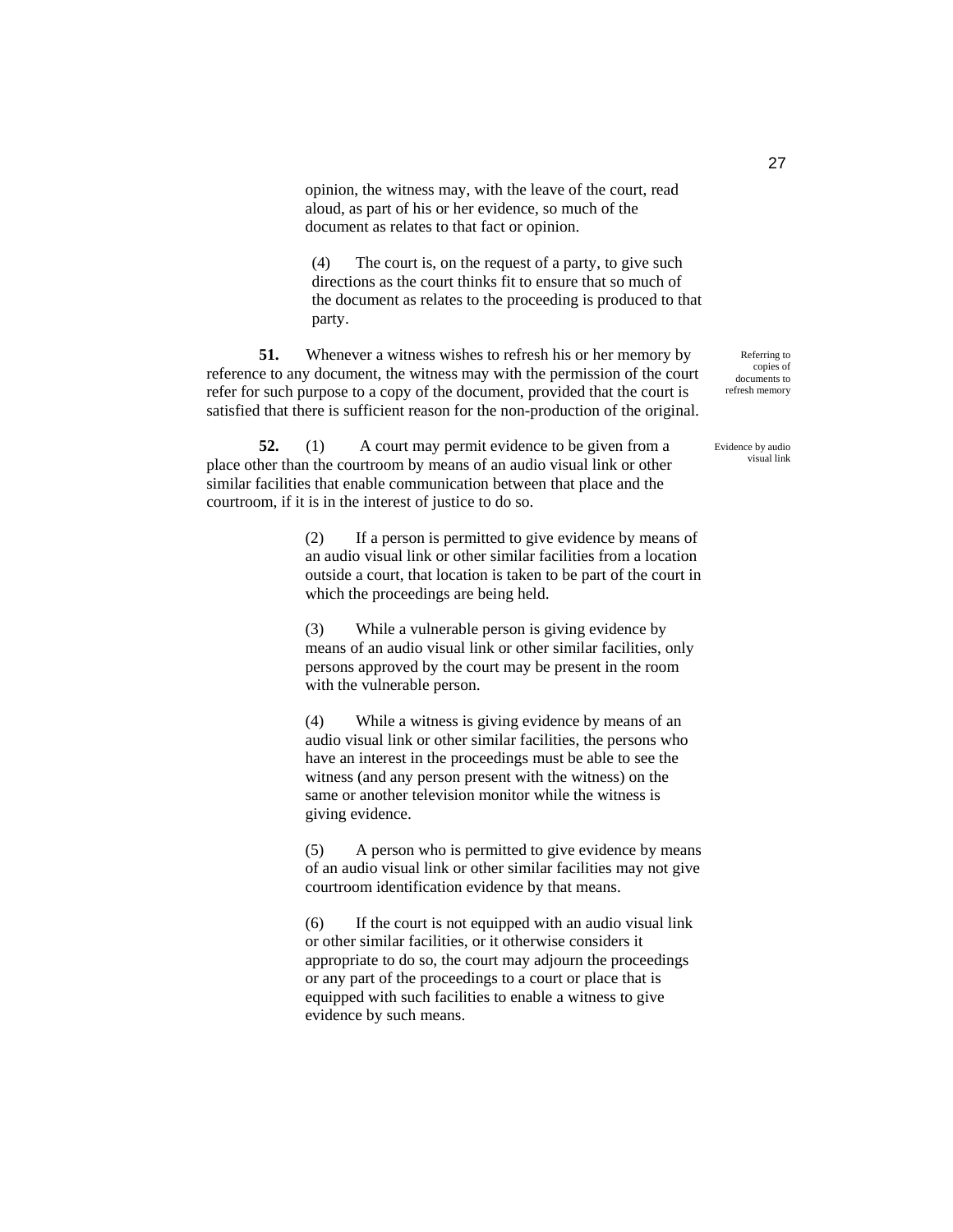(7) A court may permit evidence to be given from a place other than a courtroom by means of telephone or similar facilities that enable communication between that place and the courtroom if it is in the interest of justice to do so and if the parties consent.

**53.** Rules of court may provide giving of evidence to the court by provide giving of an audio visual link from a location outside of Solomon Islands. Rules may visual link

**54.** (1) A leading question must not be put to a witness in examination-in-chief or in re-examination unless – Leading questions in examinationin-chief or reexamination

- (a) the court gives leave; or
- (b) the question relates to a matter introductory to the witness's evidence; or
- (c) no objection is made to the question and (leaving aside the party conducting the examination-in-chief or re-examination) each other party to the proceeding is represented by a legal practitioner; or
- (d) the question relates to a matter that is not in dispute; or
- (e) if the witness has specialised knowledge based on the witness's training, study or experience, the question is asked for the purpose of obtaining the witness's opinion about a hypothetical statement of facts, being facts in respect of which evidence has been, or is intended to be given.

(2) Unless the court otherwise directs, subsection (1) does not apply to civil proceedings to a question that relates to an investigation, inspection or report that the witness made in the course of carrying out public or official duties.

(3) Subsection (1) does not prevent a court from exercising power under rules of court to allow a written statement or report to be tendered or treated as evidence in chief of its maker.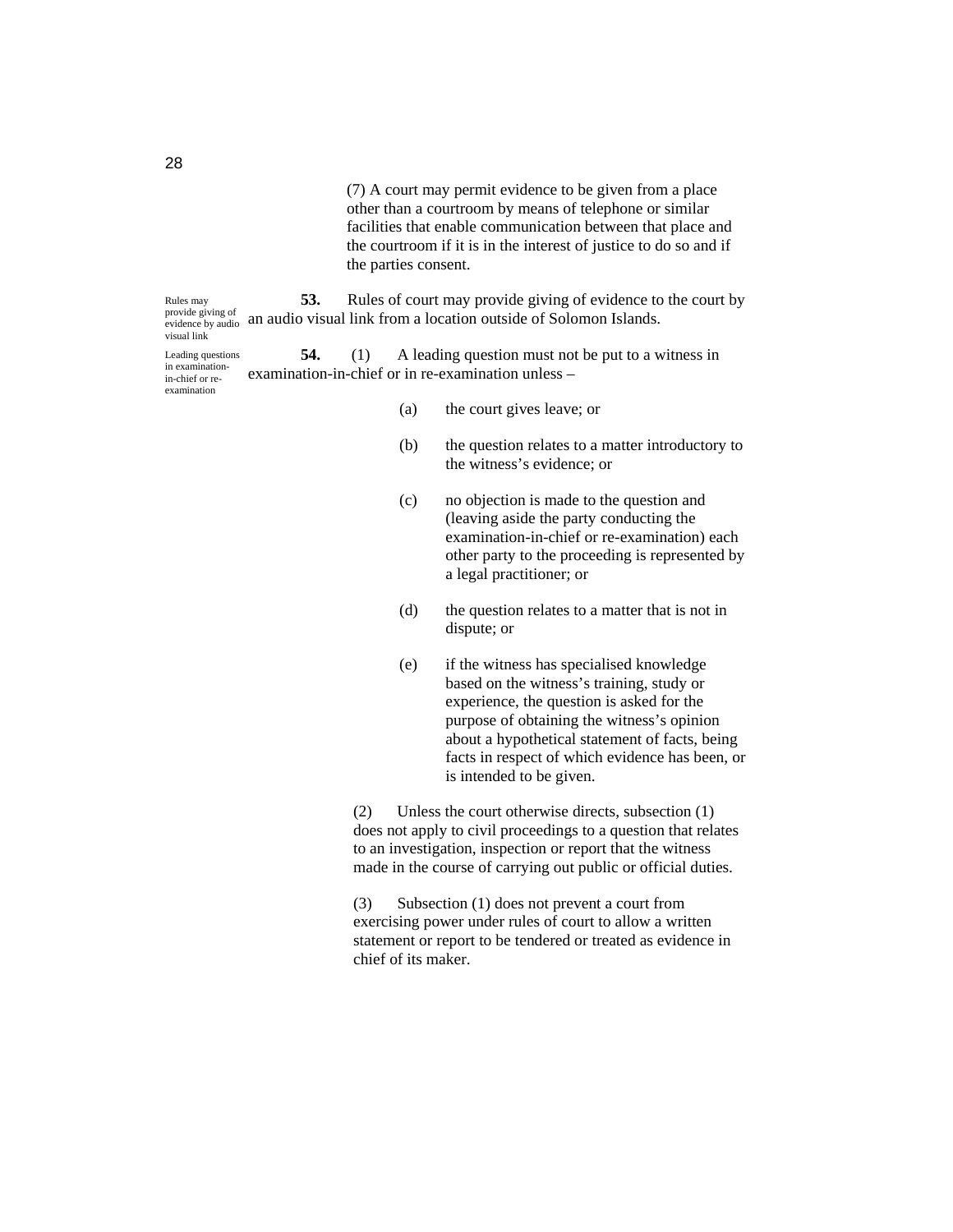**55.** Leading questions may be asked in cross-examination, but the questions put must not assume that facts have been proved, or that particular answers have been given, if such is not the case.

**56.** The court may prohibit leading questions from being put in cross-examination to a witness who shows a strong interest or bias in favour of the cross-examining party.

**57.** If a party fails to cross-examine a witness on substantial matters of the party's case that contradict the evidence of the witness if the witness is, or might be, in a position to give admissible evidence on such matters, the court may –

- (a) grant permission for the witness to be recalled and questioned about the contradictory evidence; or
- (b) admit the contradictory evidence on the basis that the weight to be given to it may be affected by the fact that the witness, who may have been able to explain the contradiction, was not questioned about the evidence; or
- (c) exclude the contradictory evidence; or
- (d) make any other order which the court considers just.

**58.** (1) In a case of an offence against morality, no evidence can be given and no question can be put to a witness relating directly or indirectly to the sexual experience of the complainant with any person other than the accused, except with the permission of the court.

- (2) In a case of an offence against morality, no evidence can be given and no question can be put to a witness relating directly or indirectly to the sexual experience of the complainant with the accused unless the evidence or question –
	- (a) relates directly to the acts, events, or circumstances which constitute the offence for which the accused is being tried; or
	- (b) is of such direct relevance to facts in issue in the proceeding or the issue of the appropriate

Evidence in relation to sexual experience in offences against morality

in crossexamination

Leading questions

Court may prohibit leading questions in crossexamination

> Contradictory evidence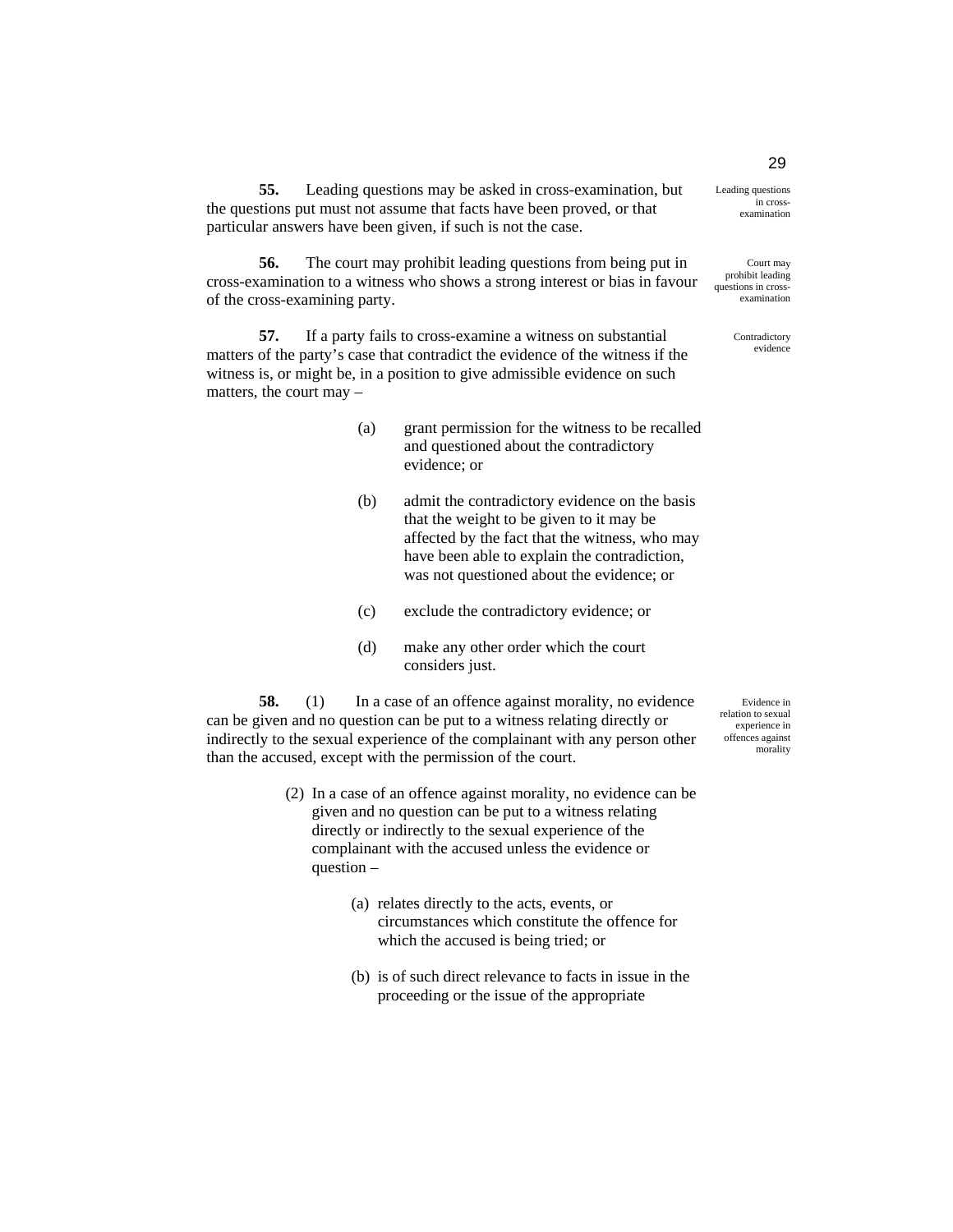sentence that it would be contrary to the interest of justice to exclude it.

(3) In a case of an offence against morality, no evidence can be given and no question can be put to a witness relating directly or indirectly to the reputation of the complainant in sexual matters –

- (a) for the purpose of supporting or challenging the truthfulness of the complainant; or
- (b) for the purpose of establishing the complainant's consent; or
- (c) for any other purpose except with the permission of the court.

**59.** (1) On re-examination, a witness –

- (a) may be questioned about matters arising out of evidence given by the witness in crossexamination, including any qualification in cross-examination of evidence given by the witness in examination-in-chief, but
- (b) may not be questioned about any other matter except with the permission of the court.
- (2) If permission is given under subsection  $(1)(b)$ , the court –
	- (a) must allow other parties to cross-examine the witness on the additional evidence given; and
	- (b) may allow further re-examination on matters arising out of that cross-examination.

**60.** (1) The court may give leave to a party to recall a witness to give evidence about a matter raised by evidence adduced by another party, being a matter on which the witness was not cross-examined, if –

- (a) the evidence concerned has been admitted; and
- (b) it contradicts evidence about the matter given by the witness in examination-in-chief; and

Re-examination

Parties recalling witnesses

30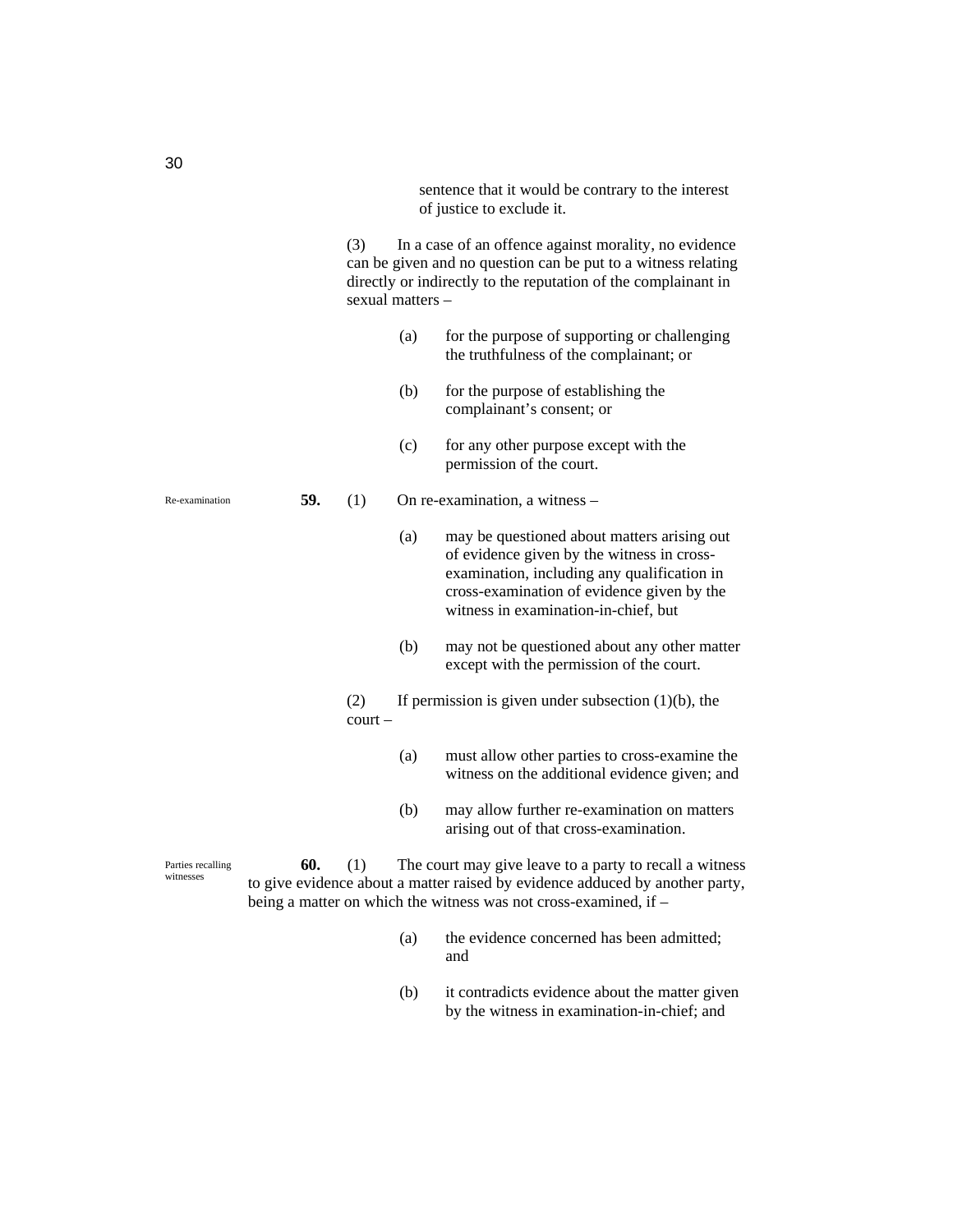| (c) | the witness could have given evidence about |
|-----|---------------------------------------------|
|     | the matter in examination-in-chief.         |

(2) A reference in this section to a matter raised by evidence adduced by another party includes reference to an inference drawn from, or that the party intends to draw from, that evidence.

**61.** (1) The court may recall a witness who has given evidence in a proceeding if the court considers that it is in the interest of justice to do so.

> (2) The court may recall a witness under this section at any time until judgment is delivered in the proceeding.

**62.** All witnesses as to fact in a criminal proceeding, other than an accused, should remain outside of the courtroom until required to give evidence.

**63.** A court can not exclude a witness from giving evidence who has heard the evidence from another witness, but may take that into account when considering what weight the evidence of such a witness should be given.

**64.** (1) In any proceeding, a party may not offer further evidence after closing that party's case, except with the leave of the court.

> (2) In a civil proceeding, the court may not grant leave under subsection (1) if any unfairness caused to any other party by the granting of leave cannot be remedied by an adjournment or an award of costs, or both.

(3) In a criminal proceeding, the court may grant leave to the prosecution under subsection (1) if –

- (a) further evidence relates to a purely formal matter; or
- (b) further evidence relates to a matter arising out of the conduct of the defence, the relevance of which could not reasonably have been foreseen; or
- (c) further evidence was not available or admissible before the prosecution's case was closed; or

Court recalling witnesses

Witness to remain outside courtroom

> Witnesses who hear evidence

#### Re-opening of case

31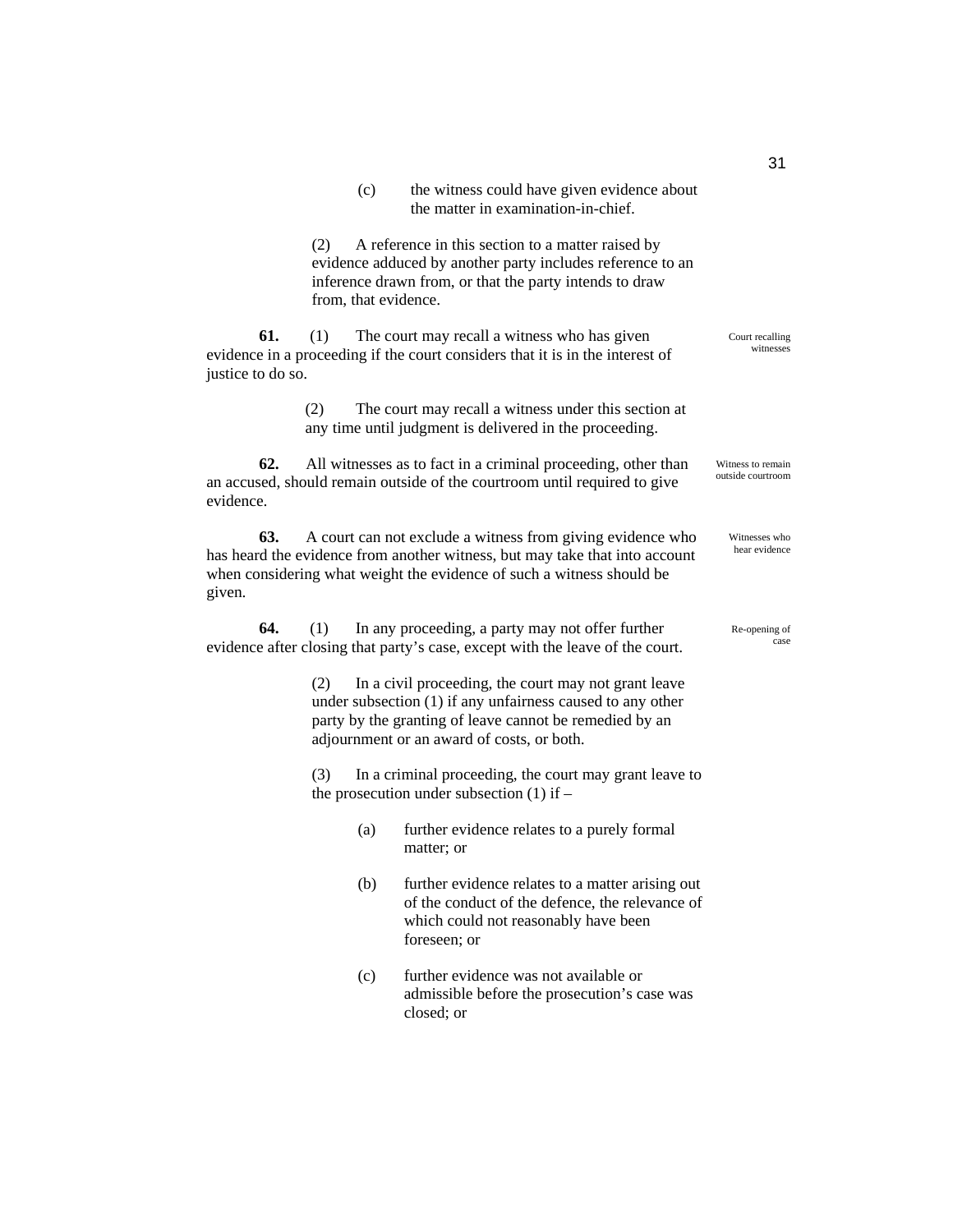(d) for any other reason the interest of justice require the further evidence to be admitted.

(4) In a criminal proceeding, the court may grant permission to an accused under subsection (1) if the interest of justice require the further evidence to be admitted.

(5) The court may grant permission under subsection (1) at any time until judgment is delivered.

**65.** A party is not to cross-examine a witness who has been called in error by another party and has not been questioned by that other party about a matter relevant to a question to be determined in the proceeding. Witness called in error

Improper questions

**66.** (1) A court may disallow a question, or inform the witness that it need not be answered, if the court considers the question put to a witness in cross-examination to be –

- (a) misleading or confusing; or
- (b) unduly annoying, harassing, intimidating, humiliating, offensive, oppressive or repetitive; or
- (c) put to the witness in a manner or tone that is belittling, insulting or otherwise inappropriate; or
- (d) without basis, other than a sexist, racial, cultural or ethnic stereotype.
- (2) A question is not to be disallowed merely because
	- (a) the question challenges the truthfulness of the witness or the consistency or accuracy of a statement made by the witness; or
	- (b) the question requires the witness to discuss a subject that could be considered to be distasteful or private.

(3) A party may object to a question under this section or the court may act on its own initiative.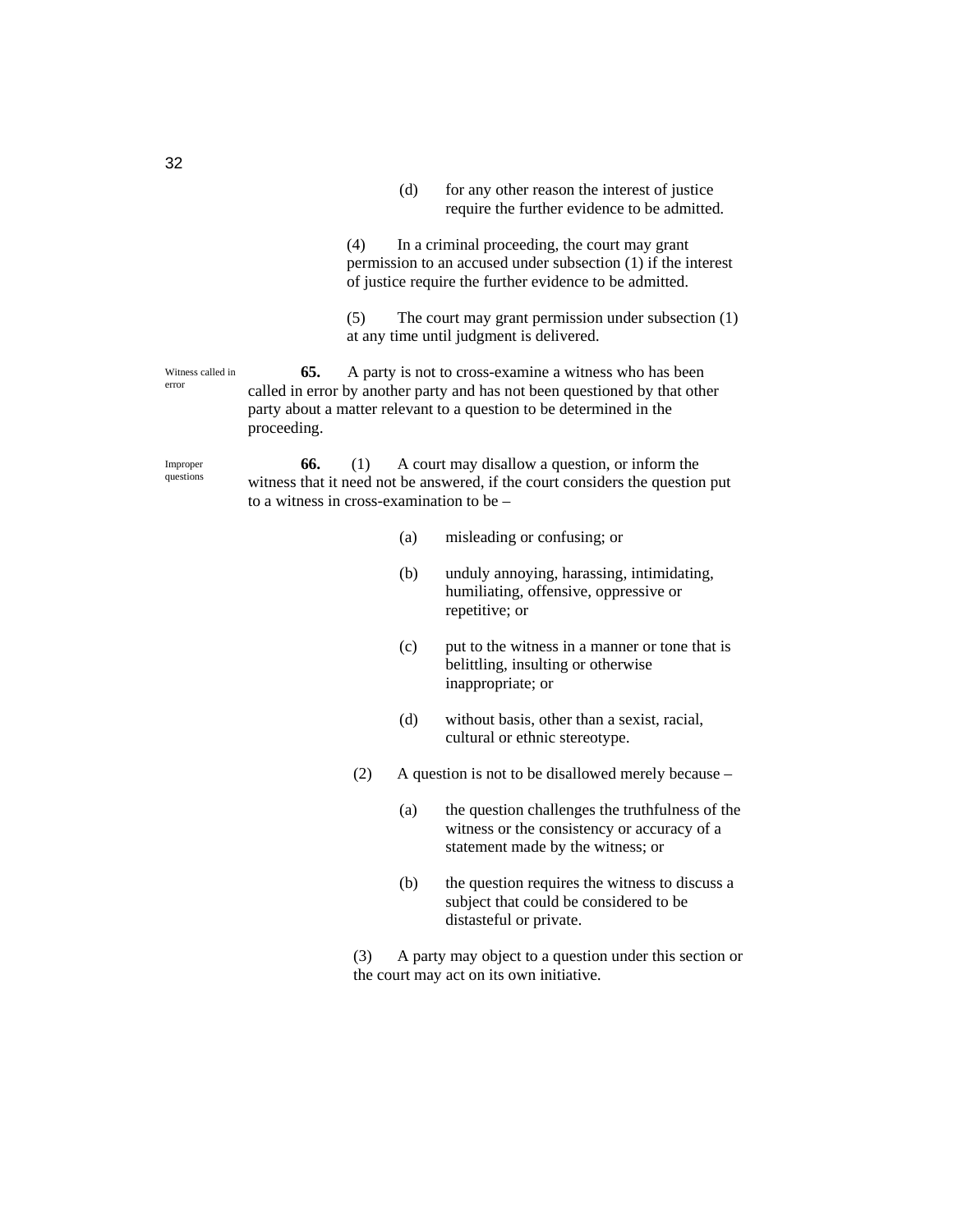(4) A person must not, without the express permission of a court, print or publish a question that the court has disallowed under this section.

**67.** (1) In any proceeding, a police officer may give evidence-in-chief by reading or being led through a written statement previously made by the police officer.

- (2) Evidence may not be so given unless
	- (a) the statement was made by the police officer at the time of or soon after the occurrence of the events to which it refers; and
	- (b) the police officer signed the statement when it was made; and
	- (c) a copy of the statement had been given to the person charged or other party or to his or her legal practitioner a reasonable time before the hearing of the evidence.

(3) A reference in this section to a police officer includes a reference to a person who, at the time the statement concerned was made, was a police officer.

**68.** (1) A court may order communication assistance be provided to an accused in a criminal proceeding if needed to enable that accused to understand the proceeding and to give evidence if the accused elects to do so.

> (2) Communication assistance may be provided to an accused in a criminal proceeding on the application of the accused in the proceeding or on the initiative of the court.

(3) A person who, whilst providing communication assistance to an accused, wilfully makes any false or misleading statement to the accused or to the court commits an offence and is liable on conviction to a fine not exceeding 10,000 penalty units or to imprisonment for a term not exceeding twelve months.

**69.** (1) A court may order communication assistance be provided to a witness in a civil or criminal proceeding if needed to enable that witness to give evidence.

Communication assistance to accused

Communication assistance to witnesses

Police evidence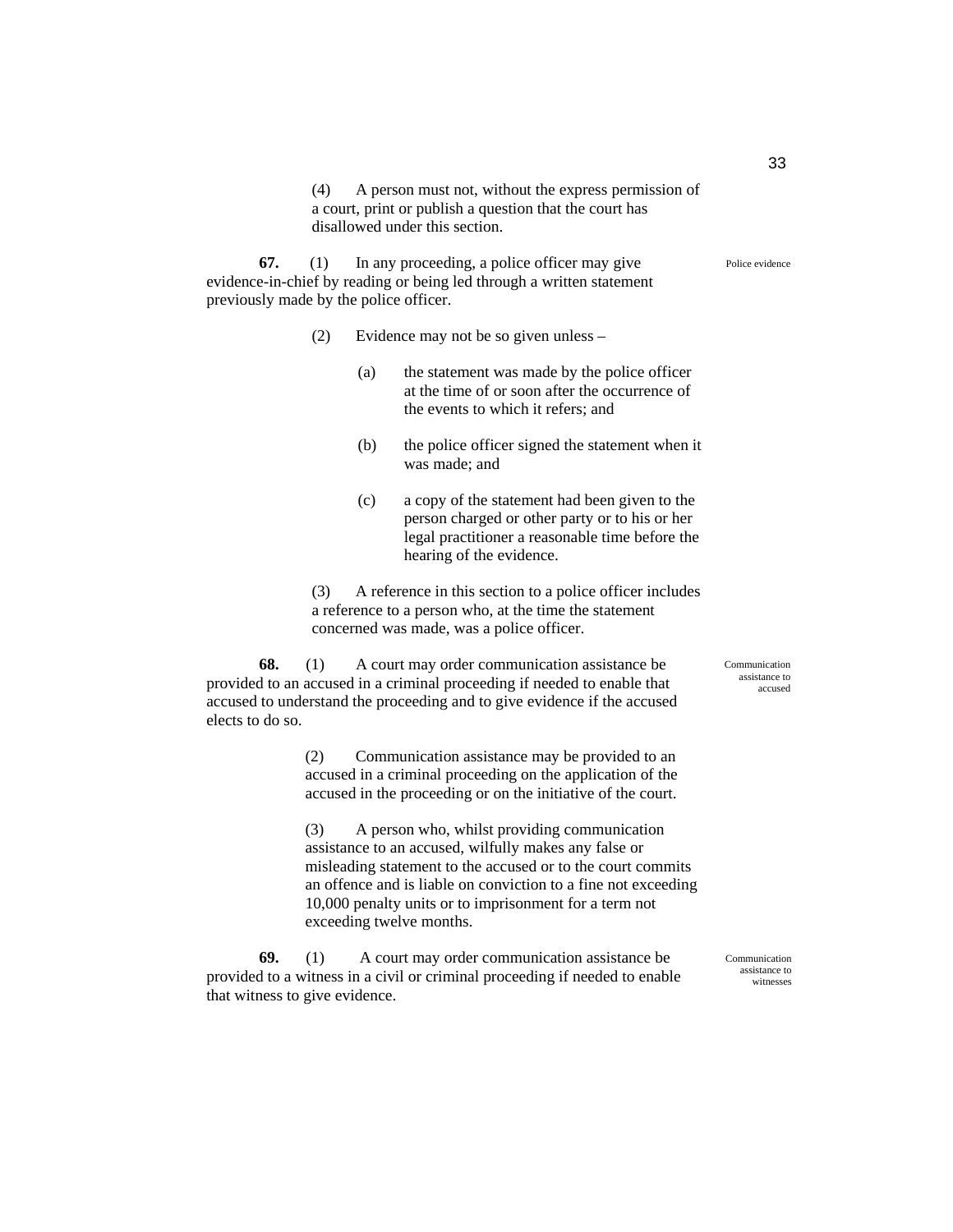|                                             |     | Communication assistance may be provided to a<br>(2)<br>witness on the application of the witness or any party to the<br>proceeding or on the initiative of the court.                                                                                                                                                             |
|---------------------------------------------|-----|------------------------------------------------------------------------------------------------------------------------------------------------------------------------------------------------------------------------------------------------------------------------------------------------------------------------------------|
|                                             |     | A person who, whilst providing communication<br>(3)<br>assistance to a witness, wilfully makes any false or<br>misleading statement to the witness or to the court commits<br>an offence and is liable on conviction to a fine not exceeding<br>10,000 penalty units or to imprisonment for a term not<br>exceeding twelve months. |
| Hearing and<br>speech impaired<br>witnesses | 70. | A witness who cannot hear adequately may be<br>(1)<br>questioned in any appropriate way.                                                                                                                                                                                                                                           |
|                                             |     | A witness who cannot speak adequately may give<br>(2)<br>evidence by any appropriate means.                                                                                                                                                                                                                                        |
|                                             |     | This section does not affect the right of a witness to<br>(3)<br>whom this section applies to give evidence about a fact<br>through an interpreter.                                                                                                                                                                                |
| Impartiality of<br>interpreter              | 71. | If a party to a proceeding disputes the ability or impartiality<br>of a person to act as an interpreter, the person may only act as an interpreter<br>if the court is satisfied as to the person's ability and impartiality.                                                                                                       |
| Viewing by the<br>court                     | 72. | If, in any proceedings, the court considers that a view<br>(1)<br>is in the interest of justice, the court may hold a view.                                                                                                                                                                                                        |
|                                             |     | (2)<br>A view may be held or ordered on the application of<br>any party or on the court's own initiative.                                                                                                                                                                                                                          |
|                                             |     | (3)<br>The court may hold a view at any time before<br>judgment is delivered.                                                                                                                                                                                                                                                      |
|                                             |     | (4)<br>Evidence obtained at a view may be used as though<br>that information had been given in evidence.                                                                                                                                                                                                                           |
|                                             |     | (5) A party, including an accused in a criminal<br>proceeding, and legal practitioner for the parties, are entitled<br>to attend a view, but any party, or that party's legal<br>practitioner, may waive that entitlement.                                                                                                         |
|                                             |     | In this section, "view" means an inspection by the<br>(6)<br>court of a place or thing which is not in the courtroom.                                                                                                                                                                                                              |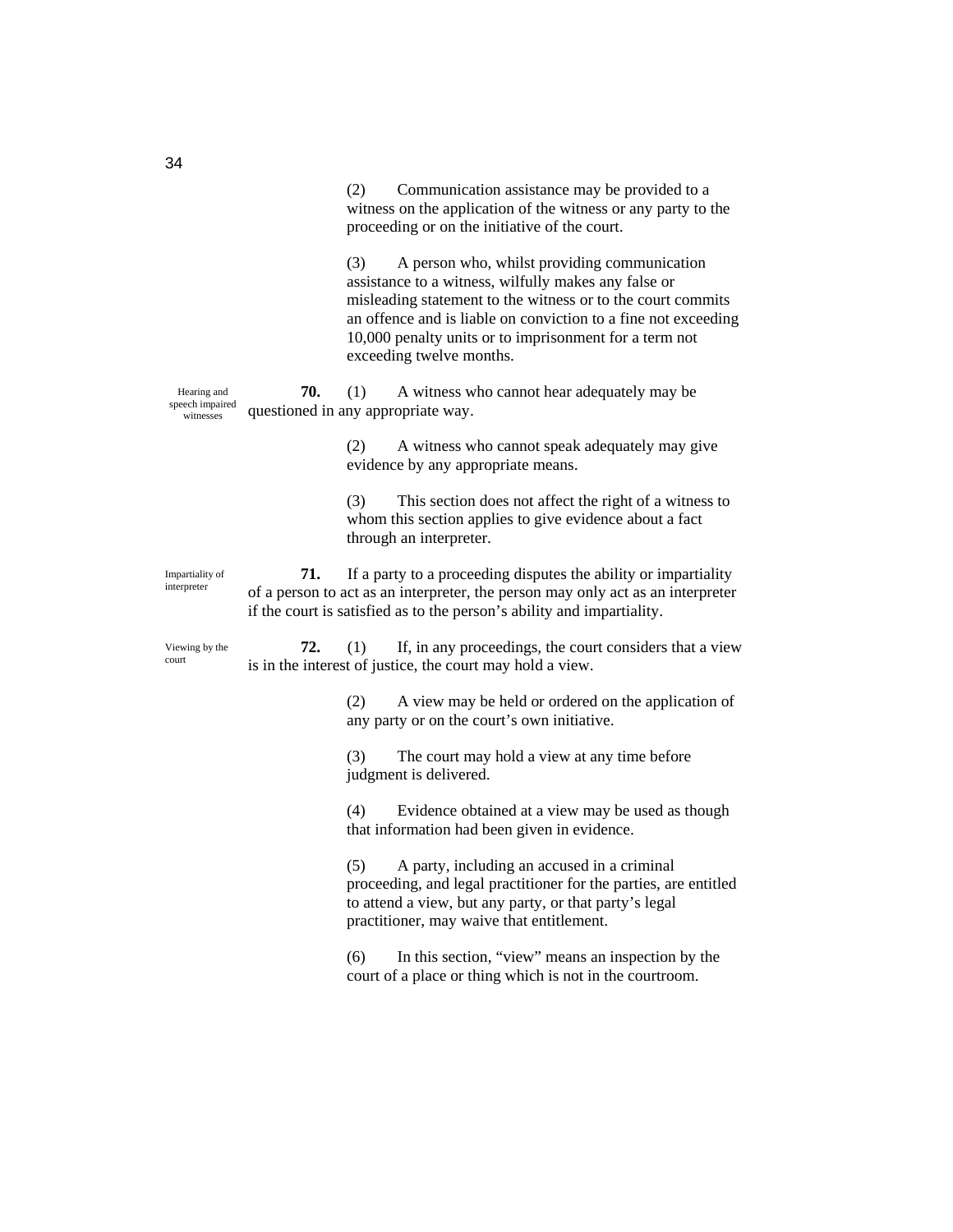**73.** The court may draw any reasonable inference from what it sees, hears or otherwise notices during a view, demonstration, experiment or inspection.

**74.** (1) A court may, on application, order that a demonstration, experiment or inspection be held.

- (2) A court is not to make an order unless satisfied that
	- (a) the parties will be given a reasonable opportunity to be present; and
	- (b) the court will be present.

(3) Without limiting the matters that the court may take into account in deciding whether to make an order, the court is to take into account the following –

- (a) whether the parties will be present;
- (b) whether the demonstration, experiment or inspection will, in the court's opinion, assist the court in resolving issues of fact or understanding the evidence;
- (c) the danger that the demonstration, experiment or inspection might be unfairly prejudicial, might be misleading or confusing or might cause or result in undue waste of time;
- (d) in the case of a demonstration, the extent to which the demonstration will properly reproduce the conduct or event to be demonstrated;
- (e) in the case of an inspection, the extent to which the place or thing to be inspected has materially altered.

(4) The court is not to conduct an experiment in the course of its deliberations.

(5) This section does not apply in relation to the inspection of an exhibit by the court.

35

inference after viewing

Court may make

Demonstration, experiment or inspection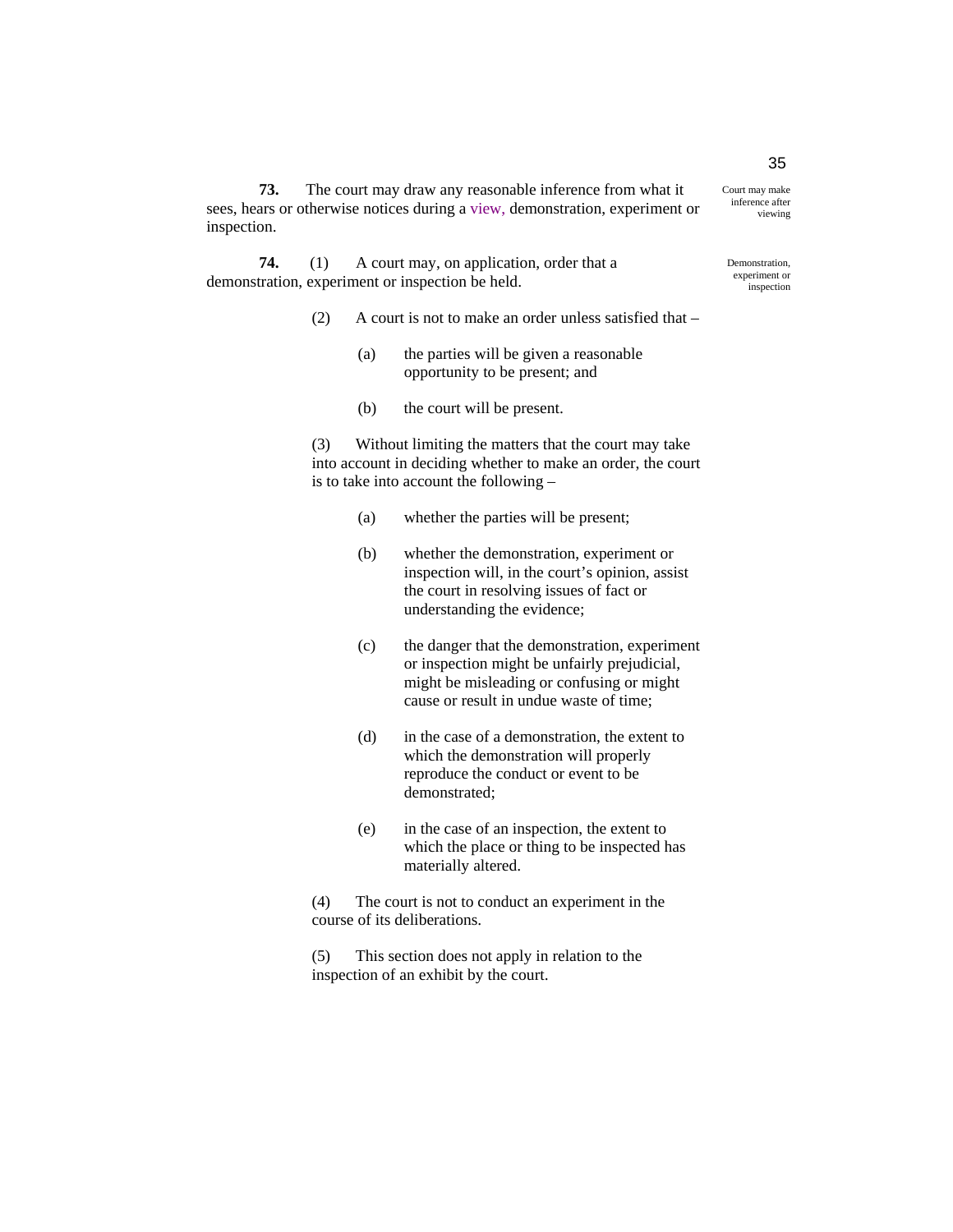#### **PART 6 – EVIDENCE OF JUDGMENTS AND CONVICTIONS**

Conviction is proof of commission of offence

**75.** (1) When the fact that a person has committed an offence is relevant to an issue in a civil proceeding, proof that the person has been convicted of that offence is conclusive proof that the person committed the offence.

> (2) Despite subsection (1), if the conviction of a person is proved under that subsection, the court may, in exceptional circumstances –

- (a) permit a party to the proceeding to offer evidence tending to prove that the person convicted did not commit the offence for which the person was convicted; and
- (b) if satisfied that it is appropriate to do so, direct that the issue whether the person committed the offence be determined without reference to subsection (1).
- $(3)$  This section applies
	- (a) whether or not the person convicted is a party to the proceeding; and
	- (b) whether or not the person was convicted on a guilty plea.

(4) A party to a criminal proceeding who wishes to offer evidence of the fact that a person has been convicted of an offence must first inform the court of the purpose for which the evidence is to be offered.

Conviction as proof in defamation proceedings

**76.** In a proceeding for defamation that is based on a statement made to the effect that a person has committed an offence, proof that the person has been convicted of the offence is conclusive proof that the person committed the offence if the conviction –

- (a) subsisted at the time that the statement was made; or
- (b) subsists at the time of the proceeding.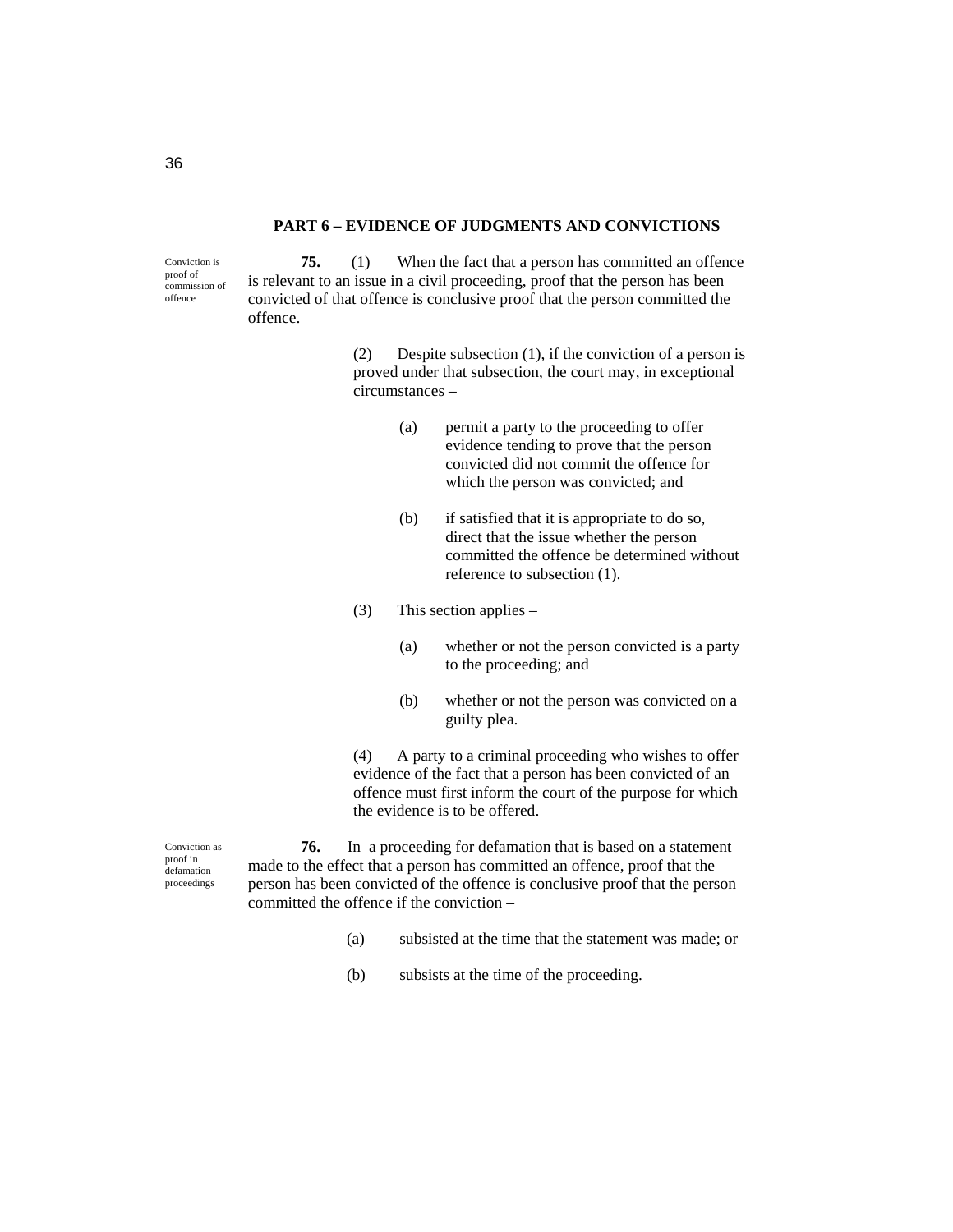**77.** (1) Evidence of a judgment or a finding of fact in a civil proceeding is not admissible in a criminal proceeding or another civil proceeding to prove the existence of a fact that was in issue in the proceeding in which the judgment was given.

- (2) This section does not affect the operation of
	- (a) a judgment *in rem*; or
	- (b) the law relating to *res judicata* or issue estoppel.

**78.** (1) Evidence of the following facts, if admissible, may be proved, in addition to any other mode provided by any law, by a certificate purporting to be signed by a court, a registrar or other officers having custody of the relevant court records –

- (a) the conviction or acquittal of a person charged with an offence and the particulars of the offence and of the person, and the name and date and place of incorporation of the person if the person is a body corporate;
- (b) the sentencing by a court of a person to any penalty or other disposition of the case following a plea or finding of guilt, and the particulars of the offence for which that person was sentenced or otherwise dealt with and of the person, and the name and date and place of incorporation of the person if the person is a body corporate;
- (c) an order or judgment of a court and the nature, parties and particulars of the proceeding to which the order or judgment relates;
- (d) the existence of a criminal or civil proceeding, whether or not the proceeding has been concluded, and the nature of the proceeding.

(2) The certificate referred to in subsection  $(1)(a)$  and  $(b)$ must include the name and date of birth if the person is an individual.

37

and criminal proceedings

Civil judgment

Certificate of conviction, acquittal, orders and judgments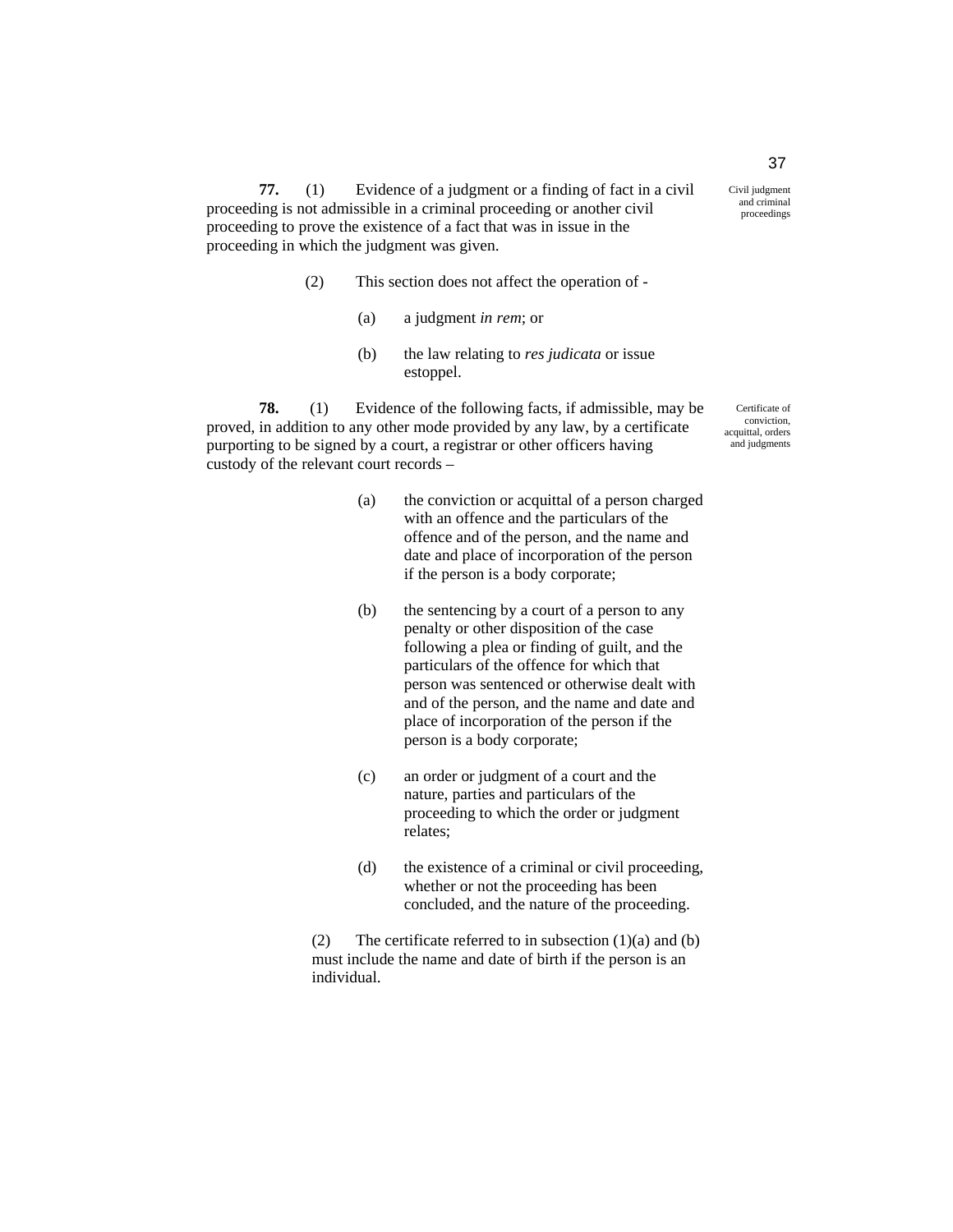(3) A certificate under this section is sufficient evidence of the facts stated in it without proof of the signature or office of the person appearing to have signed the certificate.

- (4) Subsection (5) applies if  $-$ 
	- (a) a certificate under this section is offered in evidence in a proceeding for the purpose of proving the conviction or acquittal of a person, or the sentence by a court of a person to a penalty, or an order made by a court concerning a person; and
		- (b) the name of the person stated in the certificate is substantially similar to the name of the person concerning whom the evidence is offered.

(5) If this subsection applies, it is presumed, in the absence of evidence to the contrary, that the person whose name is stated in the certificate is the person concerning whom the evidence is offered.

**79.** (1) A party may offer propensity evidence in civil or criminal proceedings about any person.

- (2) However, propensity evidence about
	- (a) an accused in a criminal proceeding may be offered only in accordance with section 39 or 80, whichever section is applicable; and
	- (b) a victim of an offence against morality may be offered only in accordance with section 58.

**80.** (1) The prosecution may offer propensity evidence about an accused in a criminal proceeding only if the evidence has a probative value in relation to an issue in dispute in the proceeding which outweighs the risk that the evidence may have an unfairly prejudicial effect on an accused. Propensity evidence by the prosecution

- (2) When assessing the probative value of propensity evidence, the court must take into account the nature of the issue in dispute.
- (3) When assessing the probative value of propensity evidence, the court may consider, among other matters, the following –

38

Propensity evidence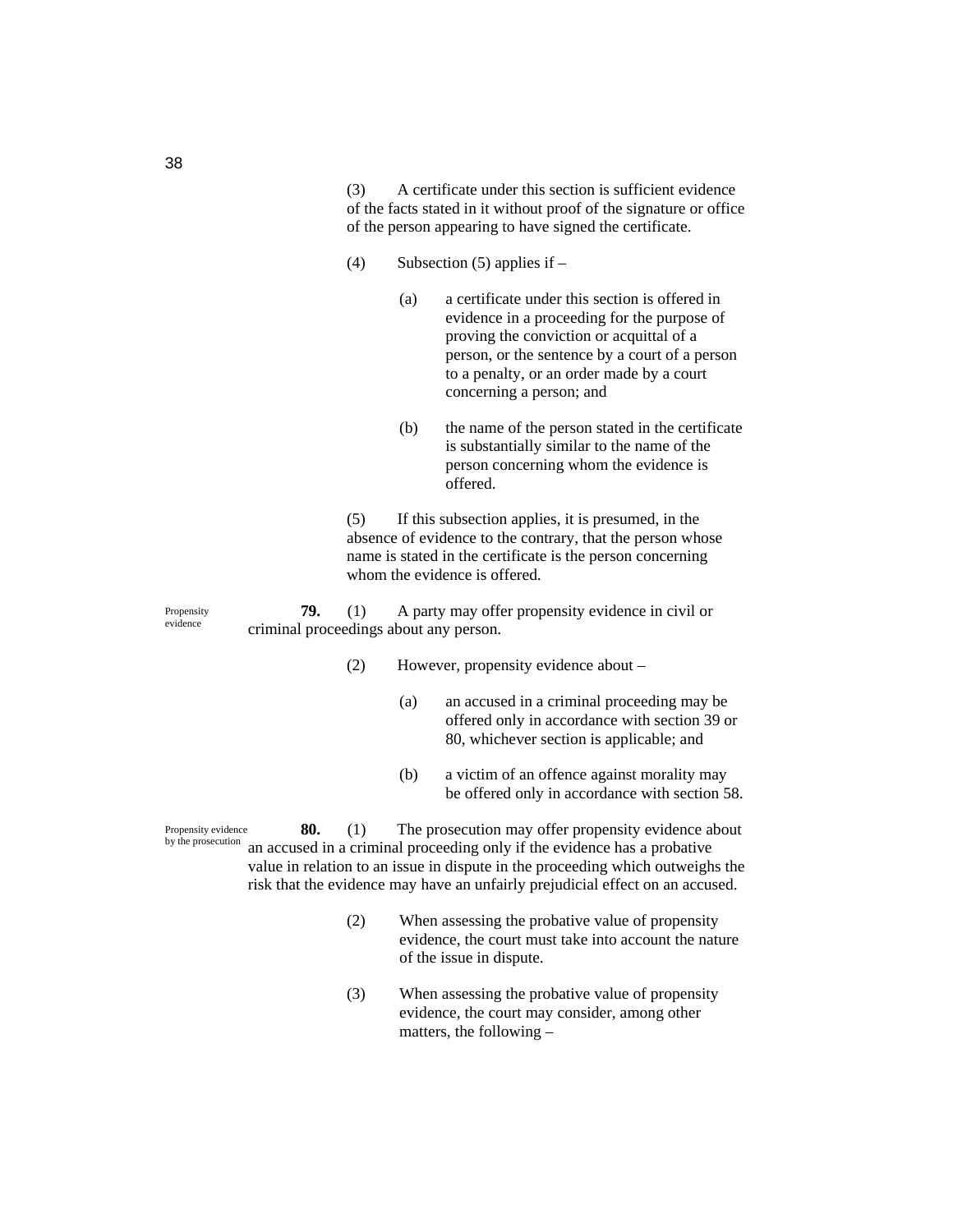- (a) the frequency with which the acts, omissions, events or circumstances which are the subject of the evidence have occurred;
- (b) the connection in time between the acts, omissions, events or circumstances which are the subject of the evidence and the acts, omissions, events or circumstances which constitute the offence for which an accused is being tried;
- (c) the extent of the similarity between the acts, omissions, events, or circumstances which are the subject of the evidence and the acts, omissions, events, or circumstances which constitute the offence for which an accused is being tried;
- (d) the number of persons making allegations against an accused is the same as, or similar to, the subject of the offence for which an accused is being tried;
- (e) whether the allegations described in paragraph (d) may be the result of collusion or suggestibility;
- (f) the extent to which the acts, omissions, events or circumstances which are the subject of the evidence and the acts, omissions, events or circumstances which constitute the offence for which an accused is being tried are unusual.

(4) When assessing the prejudicial effect of evidence on an accused, the court must consider, among any other matters –

- (a) whether the evidence is likely to unfairly predispose the fact-finder against an accused; and
- (b) whether the fact-finder will tend to give disproportionate weight, in reaching a verdict, to evidence of other acts or omissions.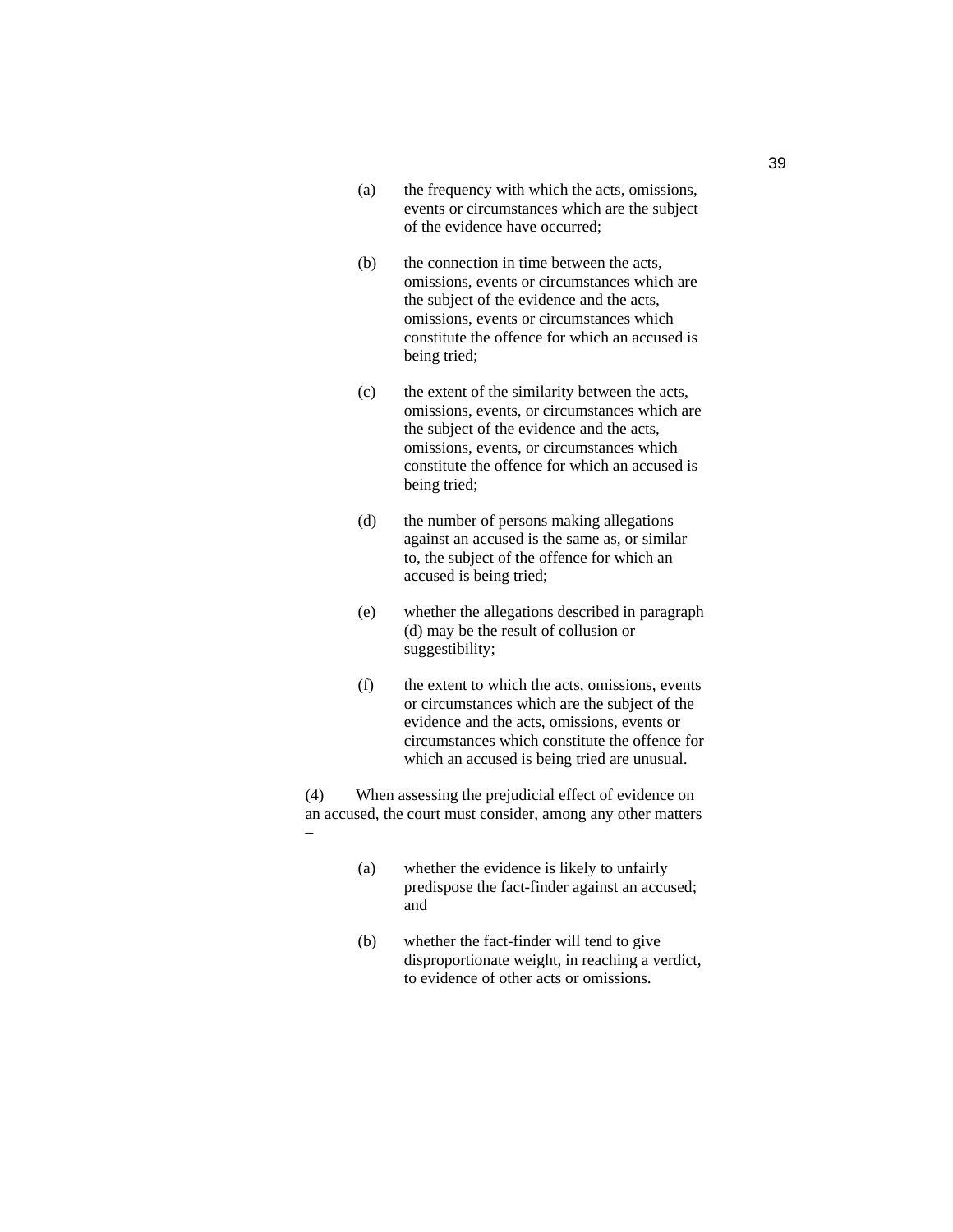(5) An accused in a criminal proceeding may offer tendency evidence about himself or herself.

(6) Notwithstanding the requirements of this section, if an accused offers tendency evidence about himself or herself, the prosecution or another party may, with the permission of the court, offer propensity evidence about that accused.

## **PART 7 – IDENTIFICATION EVIDENCE**

**81.** (1) A police officer may use one or more of the following procedures to help gather evidence of the identity of a person suspected of having committed an offence – (a) an identification parade; (b) a photo board containing at least 12 photos of people of similar appearance, 1 of whom is the person suspected of having committed the offence; (c) videotape; (d) computer generated images. (2) The police officer must comply with any procedures established for the taking of identification evidence. (3) The police officer may ask a person to take part in an identification parade. (4) The person may refuse to take part in the parade. (5) This section does not limit the procedures a police officer may use to help gather evidence of the identity of a person suspected of having committed an offence. **82.** (1) The way an identification procedure is conducted must allow only one witness involved in the procedure to see or hear the procedure at a time. (2) After a witness has taken part in the procedure, the witness must, as far as reasonably practicable, be prevented from speaking about the procedure to any other witness until Identification evidence Identification procedure

the procedure ends.

40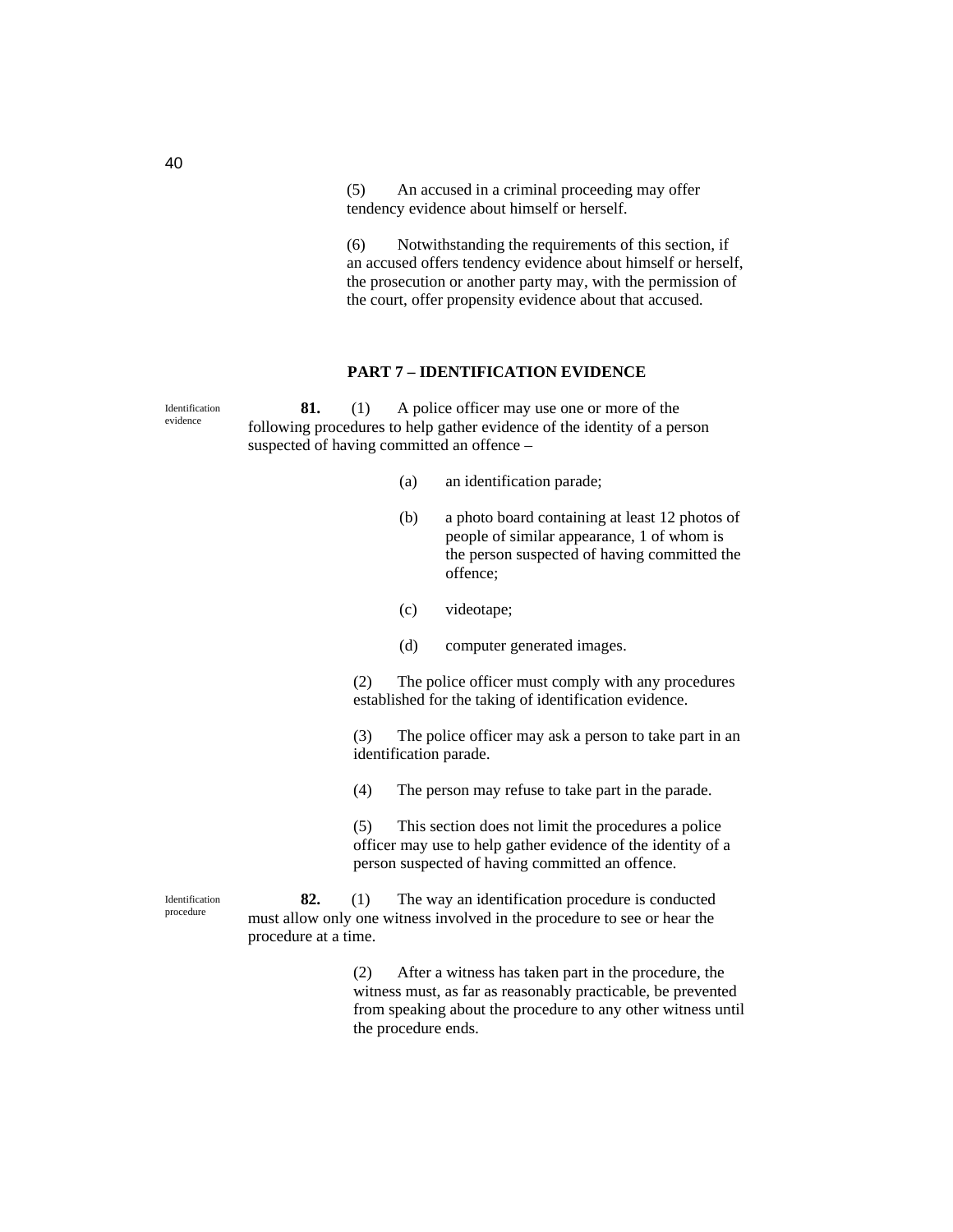(3) The way a witness identifies a person during an identification procedure may be electronically recorded if facilities are available and it is reasonably practicable to do so.

(4) A police officer must not stop a person being present during the procedure to support the witness unless –

- (a) the other person is a witness involved in the procedure; or
- (b) the officer suspects the person will influence the witness's decision or disrupt the procedure.

(5) If a police officer stops someone being present during the procedure to support a witness, the police officer must –

- (a) give to the witness the reasons for stopping the person being present; and
- (b) advise the witness he or she may arrange for someone else to be present to support the witness; and
- (c) if asked, allow someone else to be present.

**83.** (1) This section applies if a police officer conducts an identification parade that includes a person reasonably suspected of having committed an offence (the "suspect").

> (2) If reasonably practicable and if facilities are available, a police officer must cause the behaviour and position of each person in an identification parade to be photographed or otherwise electronically recorded.

(3) A police officer must explain the procedure for an identification parade to a suspect before conducting the identification parade.

(4) The explanation must include the police officer telling the suspect the following –

> (a) the identification parade can not be conducted unless the suspect agrees;

Identification parades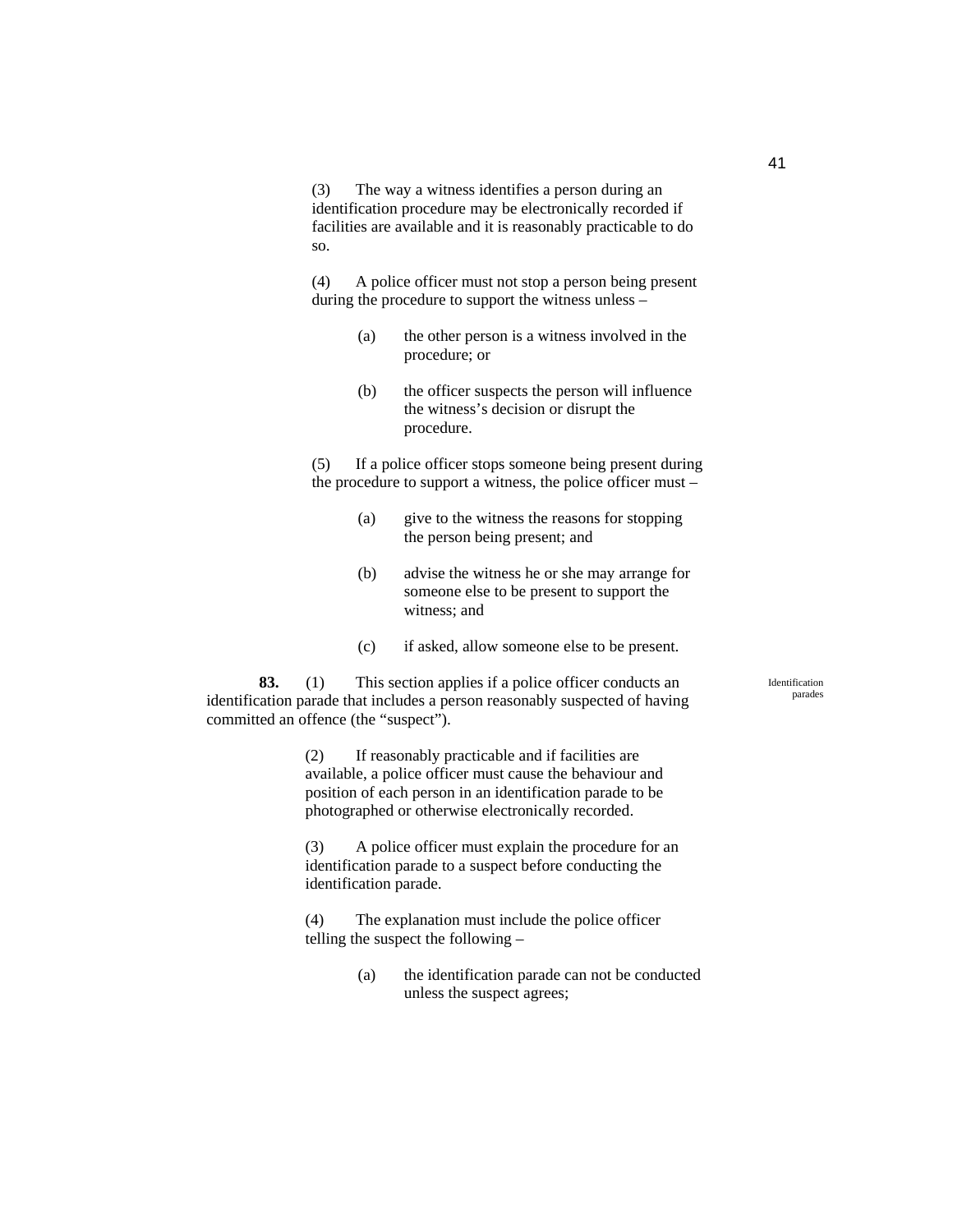- (b) the suspect may have a friend, relative or legal practitioner present at the identification parade if that person can attend within a reasonable time;
- (c) anyone present may not interfere with the procedure in any way;
- (d) the suspect may choose a position in the parade and change position in the parade after each witness has viewed the parade;
- (e) the suspect's identity will not be given to a witness unless the witness identifies the person and a proceeding is started against the person.

(5) A police officer conducting an identification parade must, as far as reasonably practicable, replicate the conditions, described by the witness, when the witness saw a person involved in the offence, including –

- (a) changing the lighting in the room; or
- (b) varying the distance from which the witness views the identification parade; or
- (c) concealing aspects of the participants in the identification parade.

(6) Each witness must view the identification parade separately.

(7) The police officer conducting the identification parade must ask the witness to carefully view the parade and to state whether the witness recognises anyone in the parade.

(8) The police officer must ask the question in a way that does not suggest the identity of any participant in the identification parade.

(9) If the witness indicates he or she recognises a person in the identification parade, the police officer conducting the parade must ask the witness to clearly identify the person recognised, such as, by stating the number of the person identified or describing his or her position in the parade.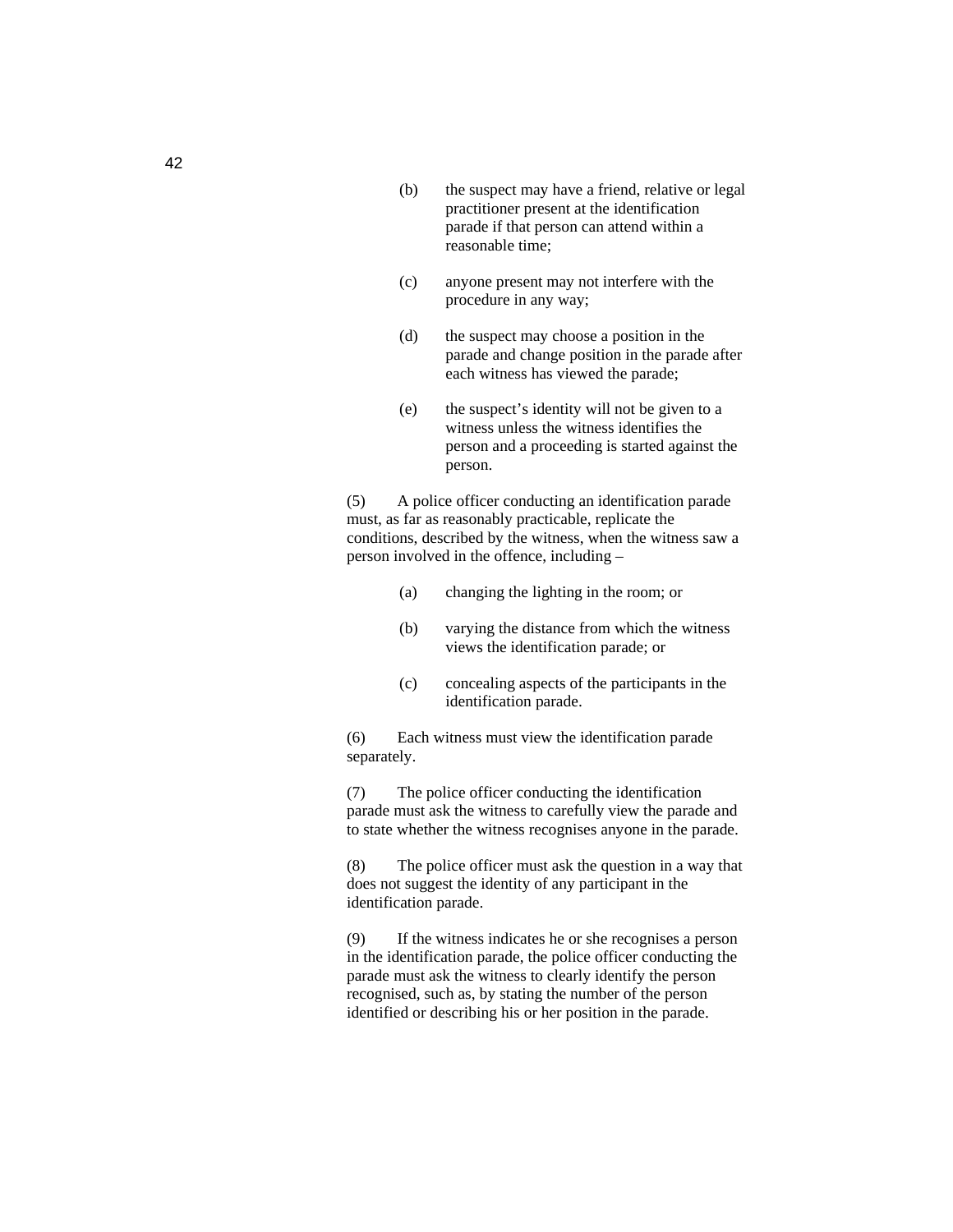Photo identification

is mounted. **85.** (1) A police officer showing witnesses a photo board

**84.** In a photo identification, to avoid directing the attention of the witness to a particular photograph, the police officer must ensure nothing is marked on any photograph or the backing board on which the photograph

must show the photo board to each witness separately.

(2) The police officer must ask the witness to carefully view the photo board and to state whether the witness recognises anyone whose photo is on the photo board and must ask the question in a way that does not suggest the identity of a person whose photograph is on the photo board.

(3) If the witness indicates he or she recognises a person in a photo on the photo board the police officer must ask the witness to  $-$ 

- (a) clearly state the number of the photograph the witness has identified as being that of the person alleged to be responsible for committing the relevant offence; and
- (b) write the photograph number and the date the photo board was shown to the witness –
	- (i) on the front of an unmarked photocopy of the photo board; or
	- (ii) on the back of the photo board or the selected photograph; and
- (c) sign the photo board, photocopy or photograph where the person has written on it.

**86.** Voice identification evidence offered by the prosecution in a criminal proceeding is inadmissible unless the prosecution proves on the balance of probabilities that the circumstances in which the identification was made were likely to have produced a reliable identification.

#### **PART 8 – DOCUMENTARY EVIDENCE**

**87.** (1) A reference in this Part to a document in question is a reference to a document as to the contents of which it is sought to adduce evidence.

document

# 43

Photo boards

Voice identification

- 
- 

Reference to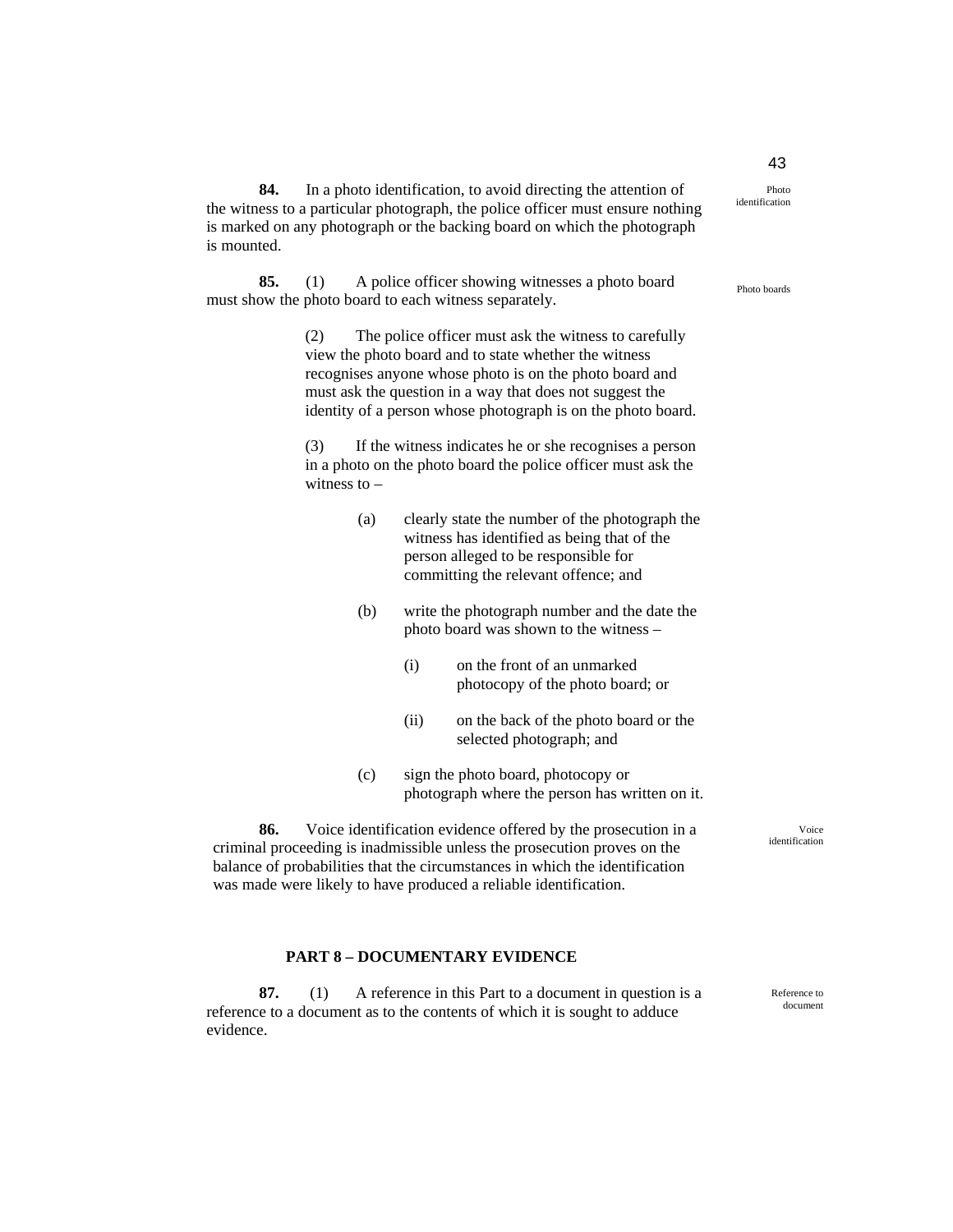(2) A reference in this Part to a copy of a document in question includes a reference to a document that is not an exact copy of the document in question but that is identical to the document in question in all relevant respects.

(3) Section 8 abolishes the original document rule.

**88.** (1) A party must give notice in writing to any other party that it proposes to offer a document (whether or not a public document), a copy of which is attached to the notice, as evidence in the proceeding without calling a witness to produce the document.

> (2) A party who on receiving a notice wishes to object to the authenticity of the document to which the notice refers, or to the fact that it is to be offered in evidence without being produced by a witness, must give a notice of objection in writing to party giving the notice.

(3) If no party objects to a proposal to offer a document as evidence without calling a witness to produce it, or if the court dismisses an objection to the proposal –

- (a) the document, if otherwise admissible, may be admitted in evidence; and
- (b) it will be presumed, in the absence of evidence to the contrary, that the nature, origin, and contents of the document are as shown on its face.

(4) A party who proposes to offer a document without calling a witness to produce it must give notice of the proposal –

- (a) in sufficient time before the hearing to provide all the other parties with a fair opportunity to consider the proposal; or
- (b) within the time, whether before or after the commencement of the hearing, that the court allows and subject to any conditions that the court imposes.

(5) A party must give notice of objection to a proposal to offer a document without calling a witness to produce it –

Use of evidence without witness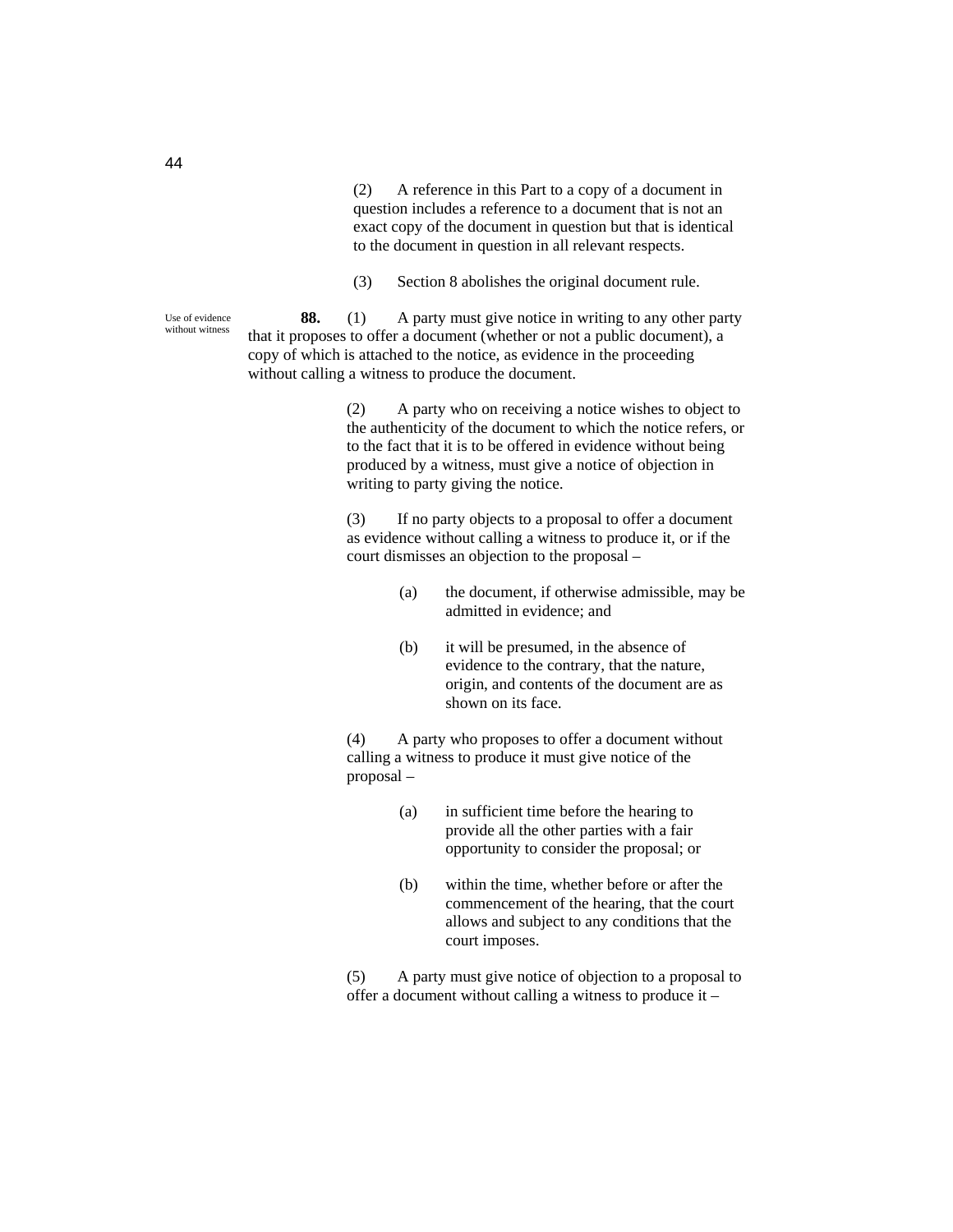- (a) in sufficient time before the hearing to provide all the other parties with a fair opportunity to consider the notice; or
- (b) within the time, whether before or after the commencement of the hearing, as the court allows and subject to any conditions that the court imposes.

(6) The court may in the interest of justice, dispense with the requirement to give notice under subsection (1) or subsection (2) subject to any conditions as the court imposes.

**89.** (1) A party may adduce evidence of the contents of a document in question by tendering the document in question or by any one or more of the following methods –

- (a) adducing evidence of an admission made by another party to the proceeding as to the contents of the document in question;
- (b) tendering a document that
	- (i) is or purports to be a copy of the document in question; and
	- (ii) has been produced, or purports to have been produced, by a device that reproduces the contents of documents;
- (c) if the document in question is an article or thing by which words are recorded in such a way as to be capable of being reproduced as sound, or in which words are recorded in a code (including shorthand writing), tendering a document that is or purports to be a transcript of the words;
- (d) if the document in question is an article or thing on or in which information is stored in such a way that it cannot be used by the court unless a device is used to retrieve, produce or collate it, tendering a document that was or purports to have been produced by use of the device;

Evidence of contents of a document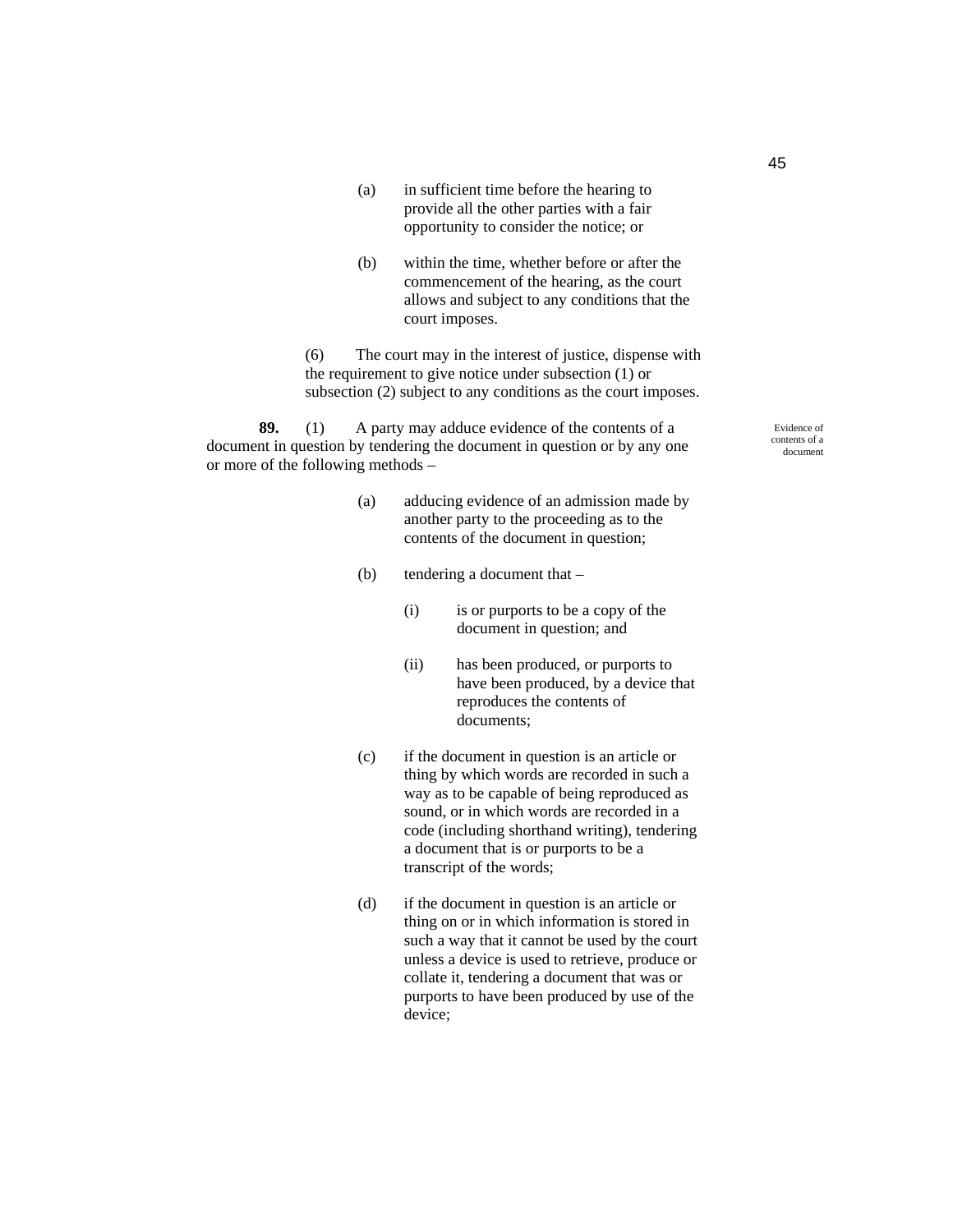- (e) tendering a document that
	- (i) forms part of the records of or kept by a business (whether or not the business is still in existence); and
	- (ii) is or purports to be a copy of, or an extract from or a summary of, the document in question, or is or purports to be a copy of such an extract or summary;
- (f) if the document in question is a public document, tendering a document that is or purports to be a copy of the document in question and that is or purports to have been printed:
	- (i) by authority of the Government, or of another country; or
	- (ii) by authority of the Parliament, a provincial assembly or a committee of the Parliament or a provincial assembly.

(2) Subsection (1) applies to a document in question whether the document in question is available to the party or not.

(3) If the party adduces evidence of the contents of a document under paragraph (1)(a), the evidence may only be used –

- (a) in respect of the party's case against the other party who made the admission concerned; or
- (b) in respect of the other party's case against the party who adduced the evidence in that way.

(4) A party may adduce evidence of the contents of a document in question that is not available to the party, or the existence and contents of which are not in issue in the proceeding, by  $-$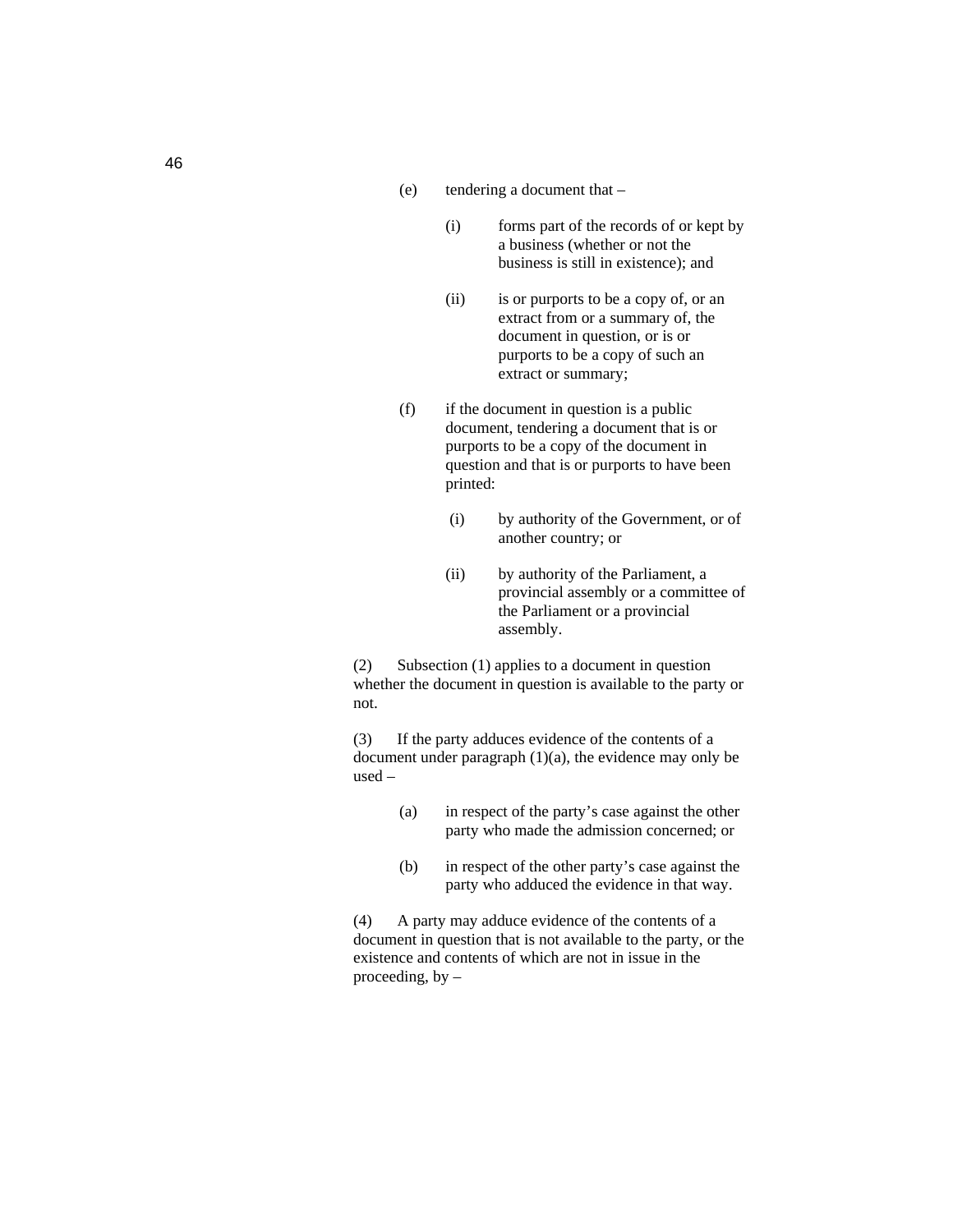- (a) tendering a document that is a copy of, or an extract from or summary of, the document in question; or
- (b) adducing from a witness evidence of the contents of the document in question.

**90.** For the purposes of this Act, a representation contained in a document is taken to have been made by a person if –

- (a) the document was written, made or otherwise produced by the person; or
- (b) the representation was recognised by the person as his or her representation by signing, initialling or otherwise marking the document.

**91.** (1) If a party offers evidence that was produced wholly or partly by a machine, device, or technical process and the machine, device, or technical process is of a kind that ordinarily does what a party asserts it to have done, it is presumed that on a particular occasion the machine, device, or technical process did what that party asserts it to have done, in the absence of evidence to the contrary.

> (2) If information or other matter is stored in such a way that it cannot be used by the court unless a machine, device, or technical process is used to display, retrieve, produce or collate it, a party may offer a document that was or purports to have been displayed, retrieved, or collated by use of the machine, device, or technical process.

**92.** (1) If the imprint of a seal appears on a document and purports to be the imprint of –

- (a) the National Seal of Solomon Islands; or
- (b) another seal of the Government; or
- (c) a seal of another country; or
- (d) the seal of a body (including a court or a tribunal), or a body corporate, established by a law of Solomon Islands or another country,

it is presumed, unless the contrary is proved, that the imprint is the imprint of that seal, and the document was duly sealed as it purports to have been sealed.

Document made by a person

Document produced by device or process

> Seals and signatures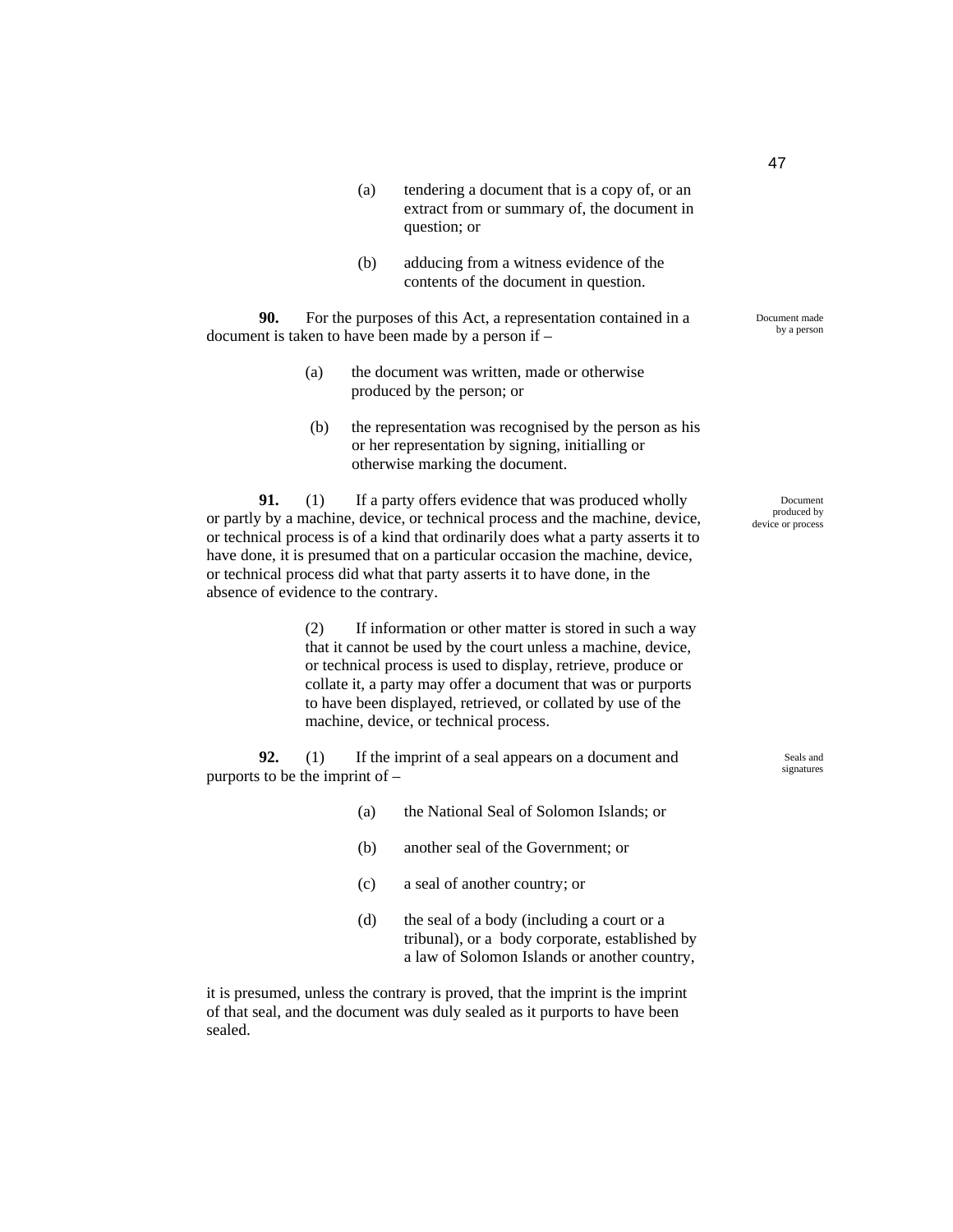(2) If the imprint of a seal appears on a document and purports to be the imprint of the seal of an office holder, it is presumed, unless the contrary is proved, that –

- (a) the imprint is the imprint of that seal; and
- (b) the document was duly sealed by the office holder acting in his or her official capacity; and
- (c) the office holder held the relevant office when the document was sealed.

(3) If a document purports to have been signed by an office holder in his or her official capacity, it is presumed, unless the contrary is proved, that –

- (a) the document was signed by the office holder acting in that capacity; and
- (b) the office holder held the relevant office when the document was signed.
- (4) In this section, 'office holder' means
	- (a) the Sovereign; or
	- (b) the Governor-General; or
	- (c) a person holding any other office under the Constitution or law of Solomon Islands or another country.

(5) This section extends to documents sealed, and documents signed, before the commencement of this section.

Seal of body corporate established under Royal Charter or provincial law

**93.** (1) If the imprint of a seal appears on a document and purports to be the imprint of the seal of a body (other than a court or a tribunal), or a body corporate, established by Royal Charter or a law of a Province, it is presumed, unless the contrary is proved, that –

- (a) the imprint is the imprint of that seal; and
- (b) the document was duly sealed as it purports to have been sealed.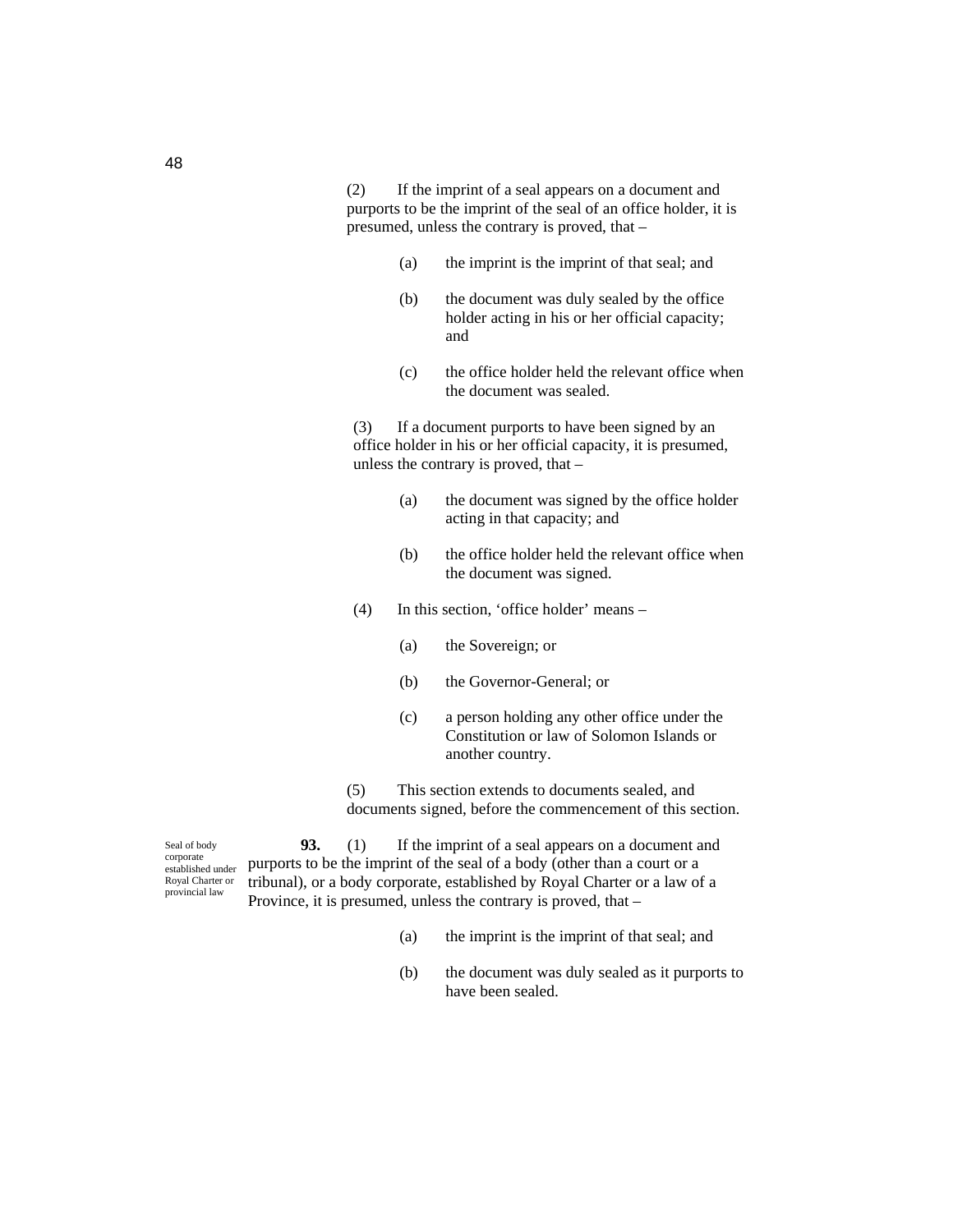(2) This section extends to documents sealed before the commencement of this section.

**94.** The court may presume, until the contrary is shown, that any book to which it may refer for information on matters of public or general interest and that any published map or chart, which is produced for its inspection, was written and published by the person and the time and place by whom or at which it purports to have been written or published.

**95.** (1) The court may direct that a party may adduce evidence of the contents of one or more documents in question in the form of a summary if –

- (a) application is made to it by the party before the hearing concerned; and
- (b) it is satisfied that it would not otherwise be possible conveniently to examine the evidence because of the volume or complexity of the documents in question.

(2) The court may only make a direction if the party seeking to adduce the evidence in the form of a summary has:

- (a) served on each other party a copy of the summary that discloses the name and address of the person who prepared the summary; and
- (b) given each other party a reasonable opportunity to examine or copy the documents in question.

(3) The opinion rule (evidence about an opinion is not admissible to prove the existence of a fact about the existence of which the opinion was expressed) does not apply to evidence adduced in accordance with a direction under this section.

**96.** It is presumed, unless the contrary is proved, that a document was attested or verified by, or signed or acknowledged before, a justice of the peace, legal practitioner, Commissioner of Oaths or notary public, if –

> (a) a law requires, authorises or permits it to be attested, verified, signed or acknowledged by a justice of the peace, a legal practitioner or a notary public; and

Evidence of acts by justice, notary public or legal practitioner

49

Books, maps and charts

Summary of long or complex documents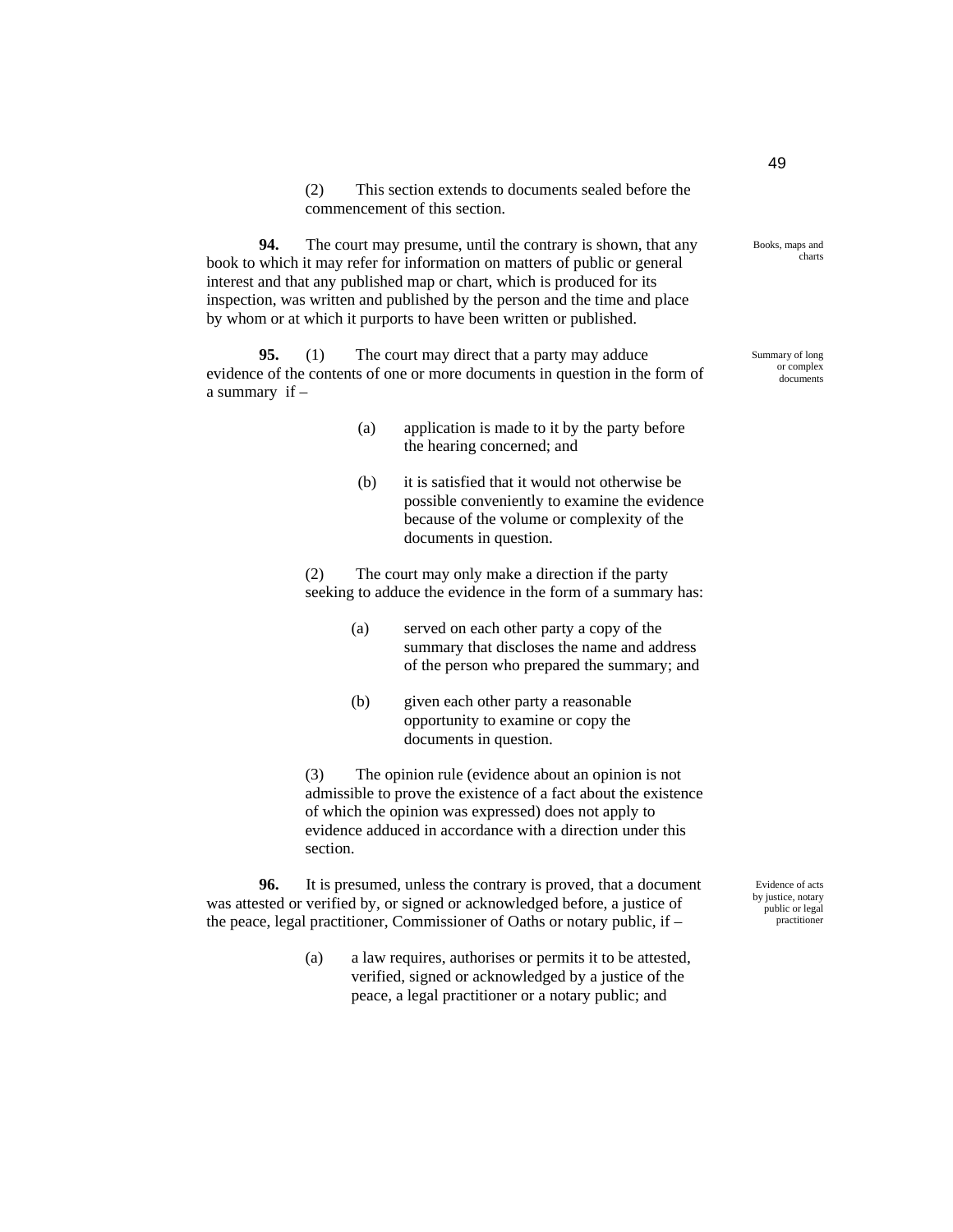(b) it purports to have been so attested, verified or acknowledged.

**97.** It is not necessary to adduce the evidence of an attesting witness to a document (not being a testamentary document) to prove that the document was signed or attested as it purports to have been signed or attested. Attesting witness not required to give evidence

**98.** If a document that is or purports to be more than 20 years old is produced from proper custody, it is presumed, unless the contrary is proved, that – Older documents

- (a) the document is the document that it purports to be; and
- (b) if it purports to have been executed or attested by a person, it was duly executed or attested by that person.

**99.** (1) A party is not to be required to tender a document only because the party, whether under this Act or otherwise –

- (a) called for the document to be produced to it; or
- (b) inspected it when it was so produced.

(2) The party who produces a document so called for is not entitled to tender it only because the party to whom it was produced, or who inspected, fails to tender it.

**100.** The court may direct that a document that has been tendered or produced before the court (whether or not it is admitted in evidence) is to be impounded and kept in the custody of an officer of the court or of another person for such period, and subject to such conditions, as the court thinks fit.

**101.** All public acts and records of any provincial government that are proved or authenticated in accordance with this Act are to be given in a court and in any other public office in Solomon Islands, such faith and credit as they have by law or usage in the public offices of that province.

**102.** (1) A bank or officer of a bank shall not, in any proceeding other than proceedings instituted by or against the bank, be compelled to produce any banker's record the contents of which can be proved under this section, or to appear as a witness to prove the matters, transactions or accounts in such record except –

Tender of documents

Impounding documents

Provincial government records

Evidence of banker's record

50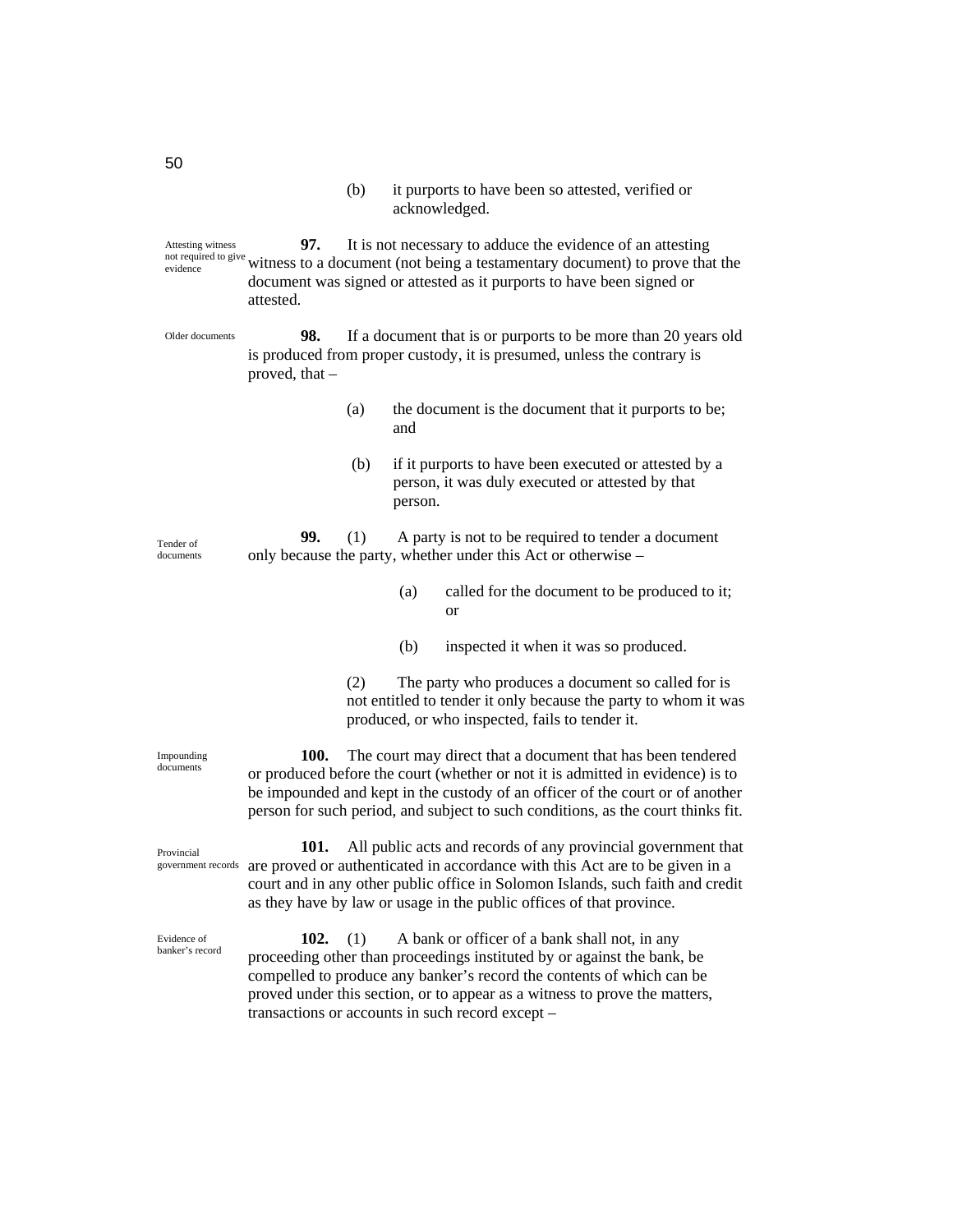- (a) in civil proceedings, by order of a court made for special cause;
- (b) in criminal proceedings, by order of the court of trial.

**(**2) In any proceeding, the matters referred to in subsection  $(1)(a)$  and  $(b)$  in relation to a banker's record may be proved, orally or by affidavit, by an officer of the bank.

 (3) Any affidavit in subsection (2) shall, on its production without further proof, be admitted in evidence and may include –

- (a) an explanation of the contents of the copy of any entry or matter recorded in such banker's record which is tendered in evidence; or
- (b) any abbreviations, symbols or other markings appearing in such copy that may be relevant in the proceeding; and
- (c) a description of the banker's record, its nature and use, and the procedures followed in keeping it.

(4) Any matter to be stated in an affidavit under this section may be made to the best of the knowledge and belief of the person making the affidavit.

**103.** (1) On the application of any party to any proceedings the court or a judge may order that such party be at liberty to inspect and take copies of any entries in banker's record for any of the purposes of such proceedings.

> (2) An order under this section may be made either with or without summoning the bank or any other party, and shall be served on the bank five clear days before the same is to be obeyed, unless the court or judge otherwise directs.

(3) The costs of any application to the court or judge under or for the purposes or this section, and the costs of anything done or to be done under an order of the court or judge made under or for purposes of this section, shall be in the discretion of the court or judge, who may order the same

Obtaining copies of banker's records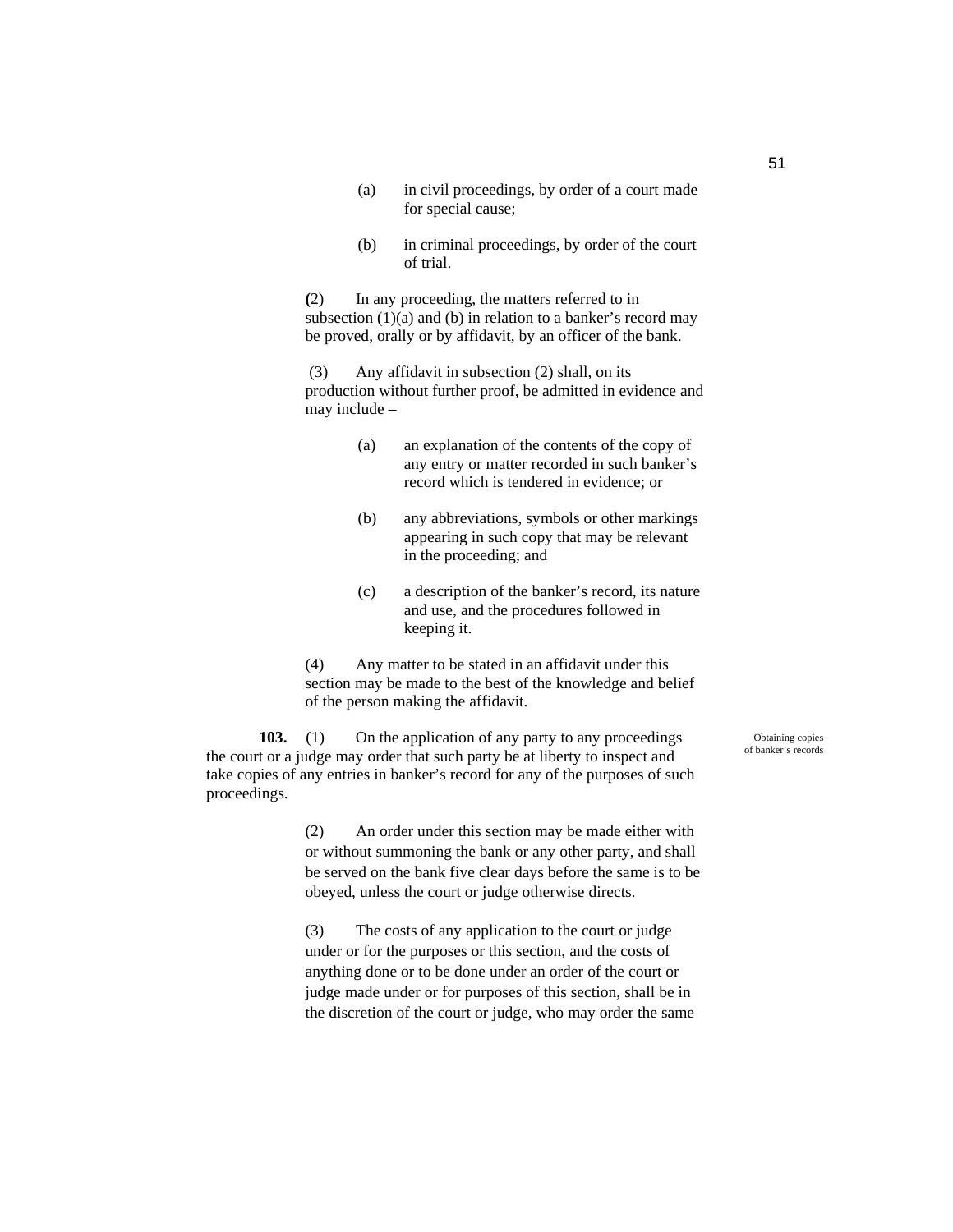(4) Any such order against a bank may be enforced as if the bank were a party to the proceeding.

- **104.** (1) Subsection (2) applies to a document that purports
	- (a) to have been printed in the *Gazette*; or
	- (b) to have been printed or published by authority of the Government; or
	- (c) to have been printed or published by the authority of the government of another country; or
	- (d) to have been printed or published under the authority of the Parliament.

(2) If this subsection applies, the document is presumed, unless the contrary is proved, to be what it purports to be and to have been so printed and published and to have been published on the date on which it purports to have been published.

- (3) Subsection (4) applies to a document that purports
	- (a) to have been printed or published in a government or official gazette (by whatever name called) of another country; or
	- (b) to have been printed or published by the government or official printer of another country; or
	- (c) to have been printed or published by the authority of the legislative, executive, or judicial branch of the government of another country; or
	- (d) to have been printed or published by an international organisation.

Gazettes and other official Government documents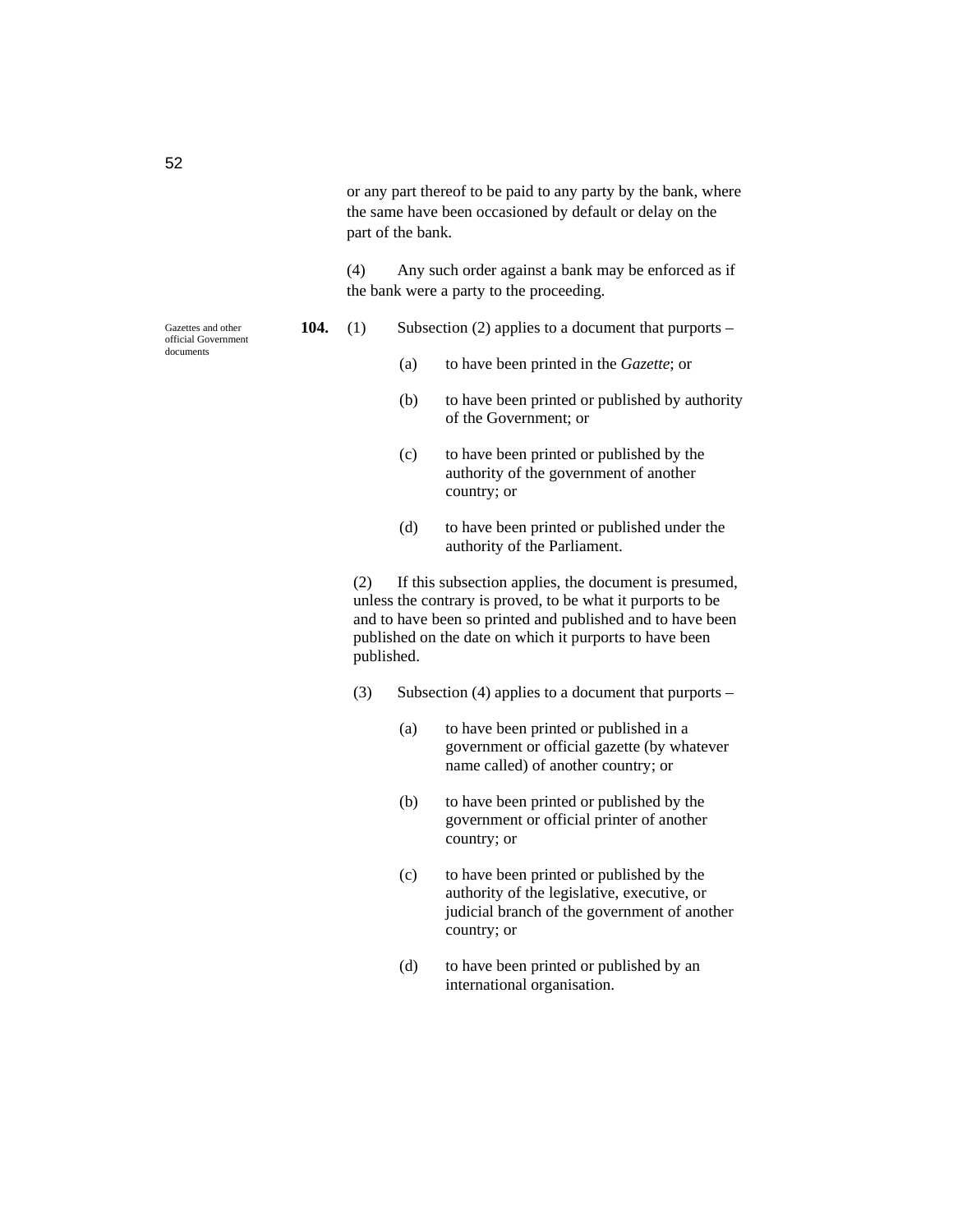(4) If this subsection applies, the document is presumed, unless the contrary is proved, to be what it purports to be and to have been so printed or published in the manner provided in subsection (3) and to have been published on the date on which it purports to have been published

**105.** (1) Evidence of a record or of a public record of the Government may be adduced by producing a document that –

- (a) purports to be such a record and to be signed or sealed by –
	- (i) a Permanent Secretary, or a Provincial Secretary, as the case requires; or
	- (ii) a person who might reasonably be supposed to have custody of the record; or
	- (b) purports to be a copy of or extract from the record that is certified to be a true copy or extract by –
		- (i) a Permanent Secretary, or a Provincial Secretary, as the case requires; or
		- (ii) a person who might reasonably be supposed to have custody of the record.

(2) If such a document is produced, it is presumed, unless evidence that is sufficient to raise doubt about the presumption is adduced, that –

- (a) the document is the record, copy or extract that it purports to be; and
- (b) the Permanent Secretary, Provincial Secretary or person –
	- (i) signed or sealed the record; or
	- (ii) certified the copy or extract as a true copy or extract

53

Evidence of Government public records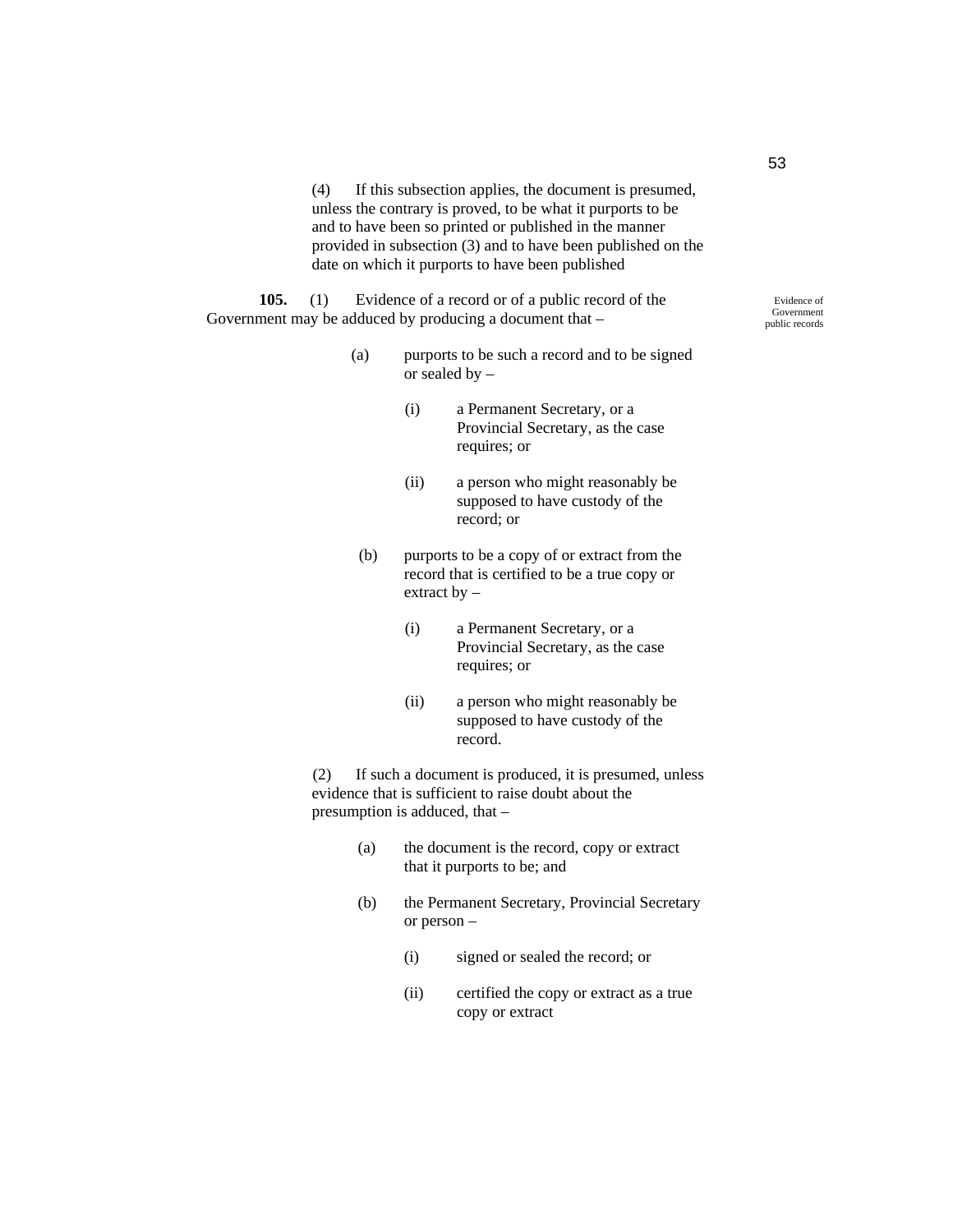**106.** Evidence of a public document that is a judgment, act or other process of a Solomon Islands court or a foreign court, or that is a document lodged with a Solomon Islands court or a foreign court, may be adduced by producing a document that purports to be a copy of the public document and that – Documents relating to court processes

- (a) it proved to be an extracted copy; or
- (b) purports to be sealed with the seal of that court; or
- (c) purports to be signed by a judge, magistrate, registrar or other proper officer of that court.

Official Government statistics

- **107.** A document that purports
	- (a) to be published by the Government Statistician or Census Commissioner; and
	- (b) to contain statistics or abstracts compiled and analysed by the Government Statistician or Census Commissioner;

is evidence that those statistics or abstracts were compiled and analysed by the Government Statistician under the Statistics Act (Cap. 54) or by the Census Commissioner under the Census Act (Cap. 53) or under any other law.

Copies of public documents

**108.** (1) Subsection (2) applies to a document that purports to be a public document, or a copy of or extract from or a summary of a public document, and to have been –

- (a) sealed with the seal of a person or a body that might reasonably be supposed to have the custody of that public document; or
- (b) certified to be such a copy, extract or summary by a person who might reasonably be supposed to have the custody of that public document.

(2) If this subsection applies, the document is presumed, unless the contrary is proved, to be a public document or a copy of the public document or an extract from or summary of the public document, and may be offered in evidence to prove the truth of its contents.

54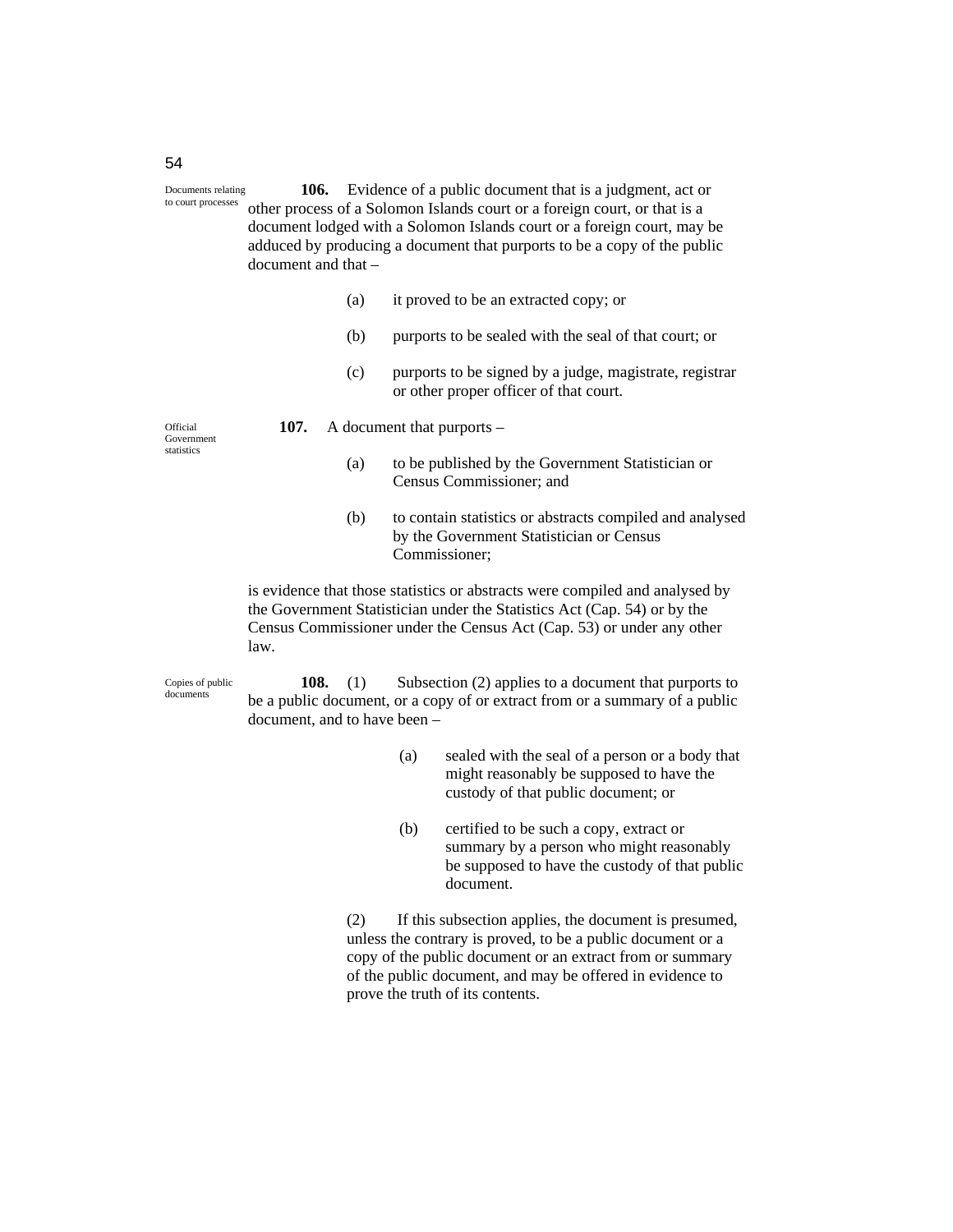**109.** (1) A party may offer a document that purports to be a translation into English of a document in a language other than English if notice is given to all other parties in sufficient time before the hearing to provide those other parties with a fair opportunity to scrutinise the translation and the original document.

> (2) The translation is presumed to be an accurate translation, in the absence of evidence to the contrary.

(3) A party, if notice is given to all other parties in sufficient time before the hearing to provide those other parties with a fair opportunity to scrutinise the transcript, may offer a document that purports to be a transcript of information or other matter that is recorded –

- (a) in a code (including shorthand writing or programming code); or
- (b) in a way that is capable of being reproduced as sound or script.

(4) A party who offers a transcript of information or other matter in a sound recording under subsection (3) must play all or part of the sound recording in court during the hearing if -

- (a) the sound recording is available; and
- (b) the court so directs, either on the application of another party or on the court's own initiative.

**110.** (1) Where a document is authorised or required to be served, or any notice is authorised or required to be given, by post or by registered post, a certificate purporting –

Service or notification by post

- (a) to certify  $-$ 
	- (i) that a specified document or notice, addressed to a person named in the certificate, was addressed to that person at a specified address;
	- (ii) that the appropriate postage on the document or notice was prepaid; and

55

Translated documents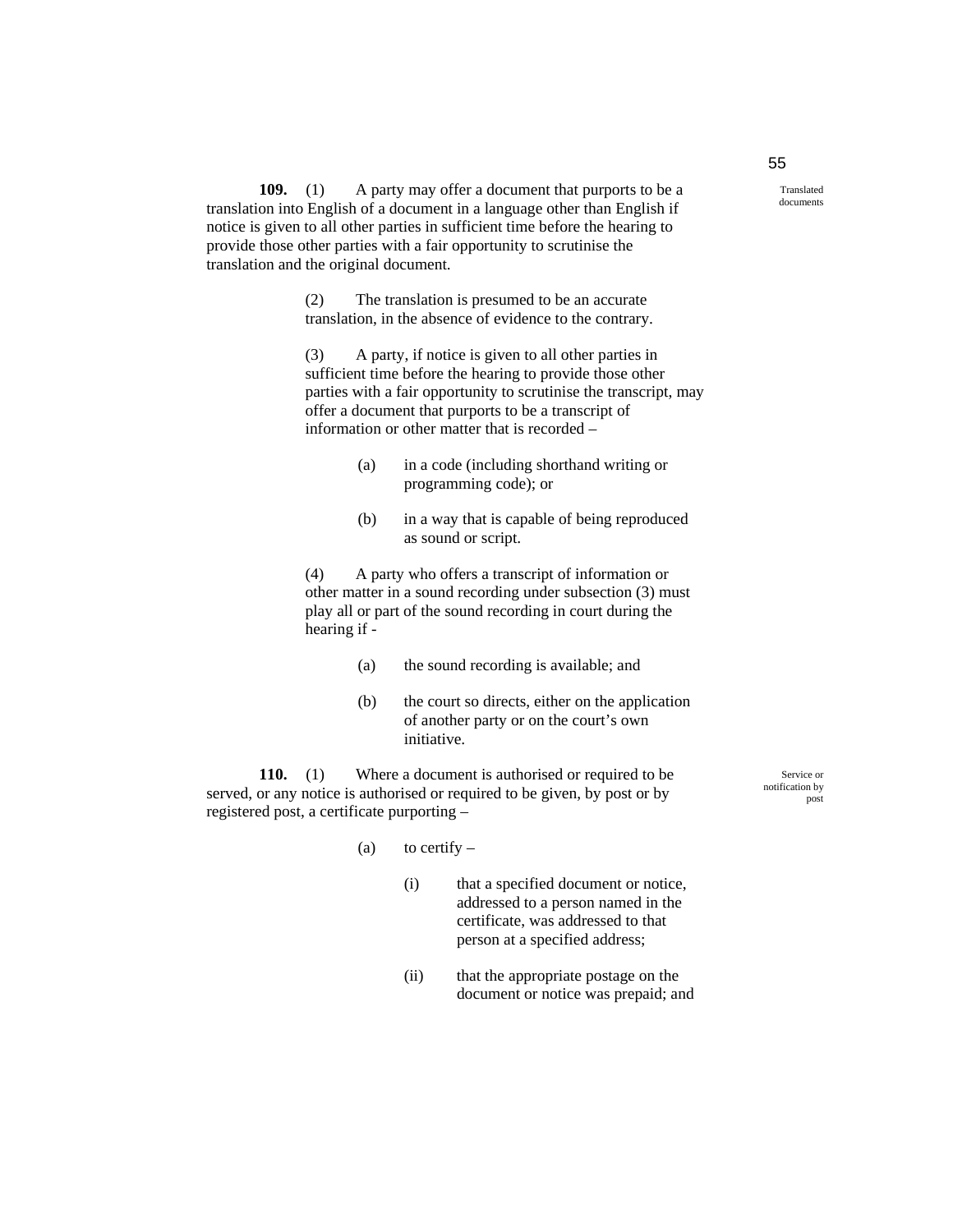- (iii) that the document or notice was dispatched by post or by registered post at a time and place specified in the certificate; and
- (b) to be signed at the time and place specified in the certificate by the person who –
	- (i) ensured that the appropriate postage on the document or notice was prepaid; and
	- (ii) dispatched the document or notice by post or by registered post as the specified time and place,

shall be admitted in any proceeding before any court on its production without further proof.

- (2) On the production of a certificate under subsection  $(1)$  –
	- (a) the court before which it is produced shall, until the contrary is proved, presume -
		- (i) that the facts stated in it relating to the posting of the document or notice specified in it are true;
		- (ii) that the certificate was signed at the time and place specified in it by the person who posted the specified document or notice; and
	- (b) the certificate shall be *prima facie* evidence of all of the matters stated.

**111.** (1) A party may offer as evidence of a written law, treaty, or act of state, of another country – Evidence of foreign law

- (a) evidence given by an expert; or
- (b) a copy of a written law, treaty, or act of state that is certified as a true copy by a person who might reasonably be supposed to have the custody of the written law, treaty, or act of state; or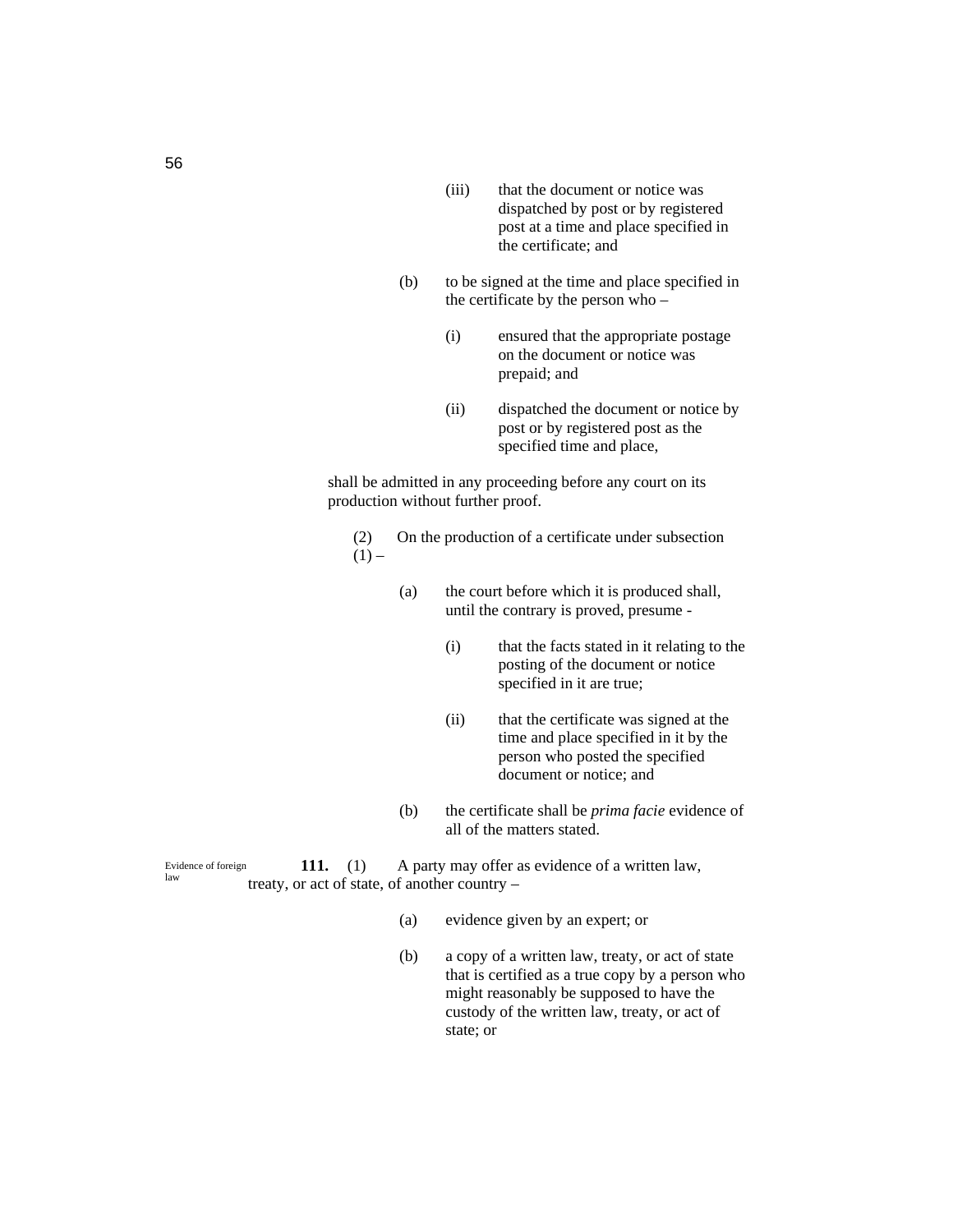- (c) any document containing the written law, treaty, or act of state that purports to have been issued by the government or official printer of the country or by authority of the government or administration of the country; or
- (d) any document containing the written law, treaty, or act of State that appears to the court to be a reliable source of information.

(2) A party who wishes to adduce evidence under subsection  $(1)(b)$  or  $(d)$  of the contents of the document in question must, not less than twenty-eight days (or such other period as may be prescribed by the regulations or by rules of court) before the day on which the evidence is adduced, serve on each other party a copy of the document proposed to be tendered unless the court otherwise directs.

(3) In addition, or as an alternative, to the evidence of an expert, a party may offer as evidence of the unwritten or common law of another country or as evidence of the interpretation of a written law of another country a document –

- (a) containing reports of judgments of the courts of the country; and
- (b) that appears to the court to be a reliable source of information about the law of that country.

(4) A party may offer as evidence of a written law of another country or of the unwritten or common law of another country any publication –

- (a) that describes or explains the law of that country; and
- (b) that appears to the court to be a reliable source of information about the law of that country.

(5) A court is not bound to accept or act on a statement in any document as evidence of the law of another country.

(6) A reference in this section to "written law" of another country includes a reference to a proclamation, regulation,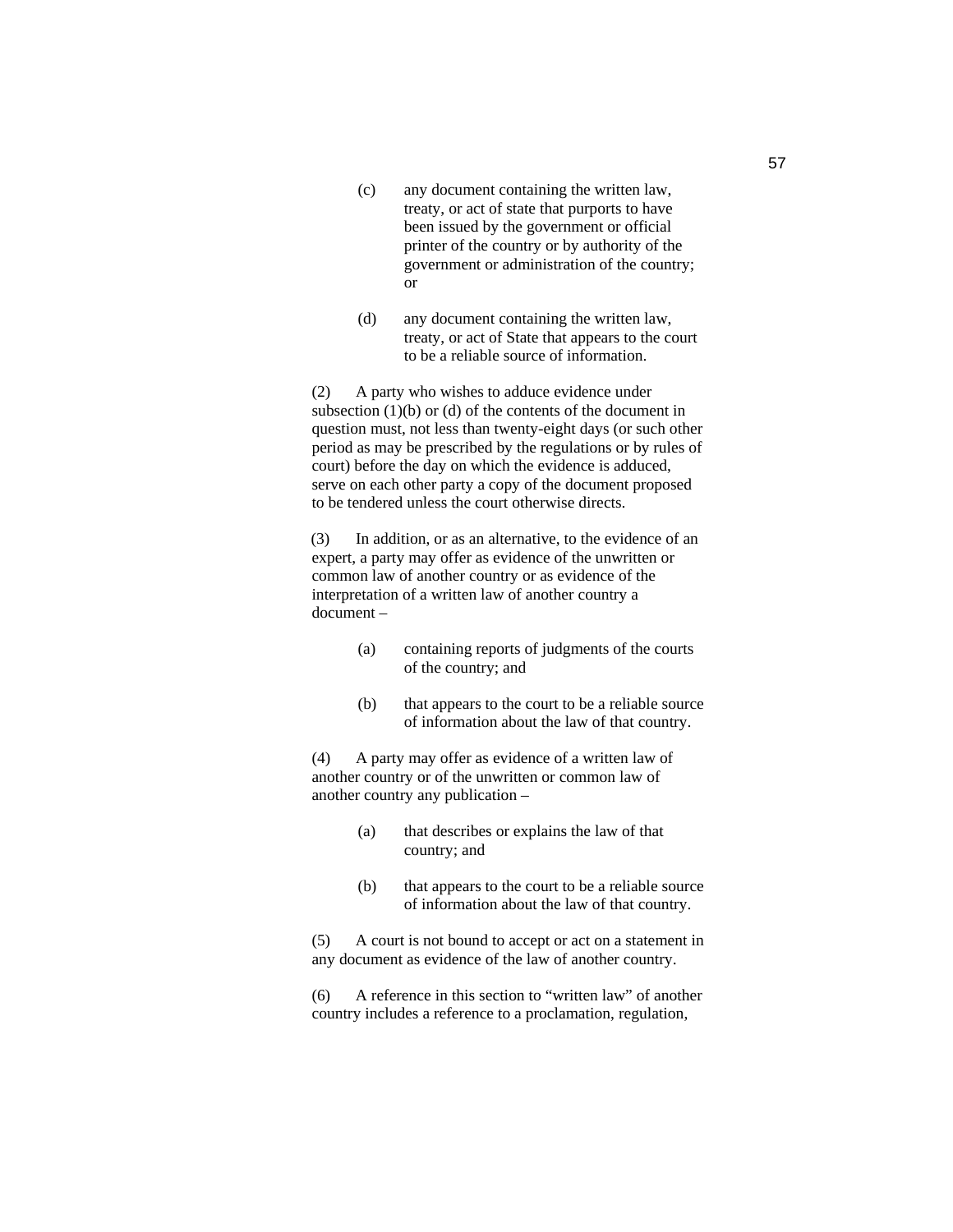rule, by-law or other instrument of subordinate legislation of the country.

**112.** (1) Evidence of the unwritten or common law of another country may be adduced by producing a book containing reports of judgments of courts of the country if the book is or would be used in the courts of the country to inform the courts about the unwritten or common law of the country. Law reports of foreign countries

> (2) Evidence of the interpretation of a statute of another country may be adduced by producing a book containing reports of judgments of courts of another country if the book is or would be used in the courts of the another country to inform them about the interpretation of the statute.

Documents sworn or verified in Commonwealth countries

**113.** (1) All documents required to be sworn or affirmed or verified in causes or matters pending in any court, shall and may be sworn or affirmed or verified in any Commonwealth country before any court, judge, notary public or person lawfully authorised to administer oaths in such country, or a consular officer in that Commonwealth country.

> (2) The judges and officers of any court shall take judicial notice of the seal for signature, as the case may be, of any such court, judge, notary public, or consular officer attached, appended, or subscribed to any such document as aforesaid.

Documents filed in foreign court or consulate

**114.** (1) All documents legally and properly filed or recorded in any foreign court or consulate according to the law and practice of such court or consulate, and all copies of such documents, shall be admissible in evidence in any proceedings on being proved in like manner as any documents filed or recorded in any foreign court are provable under this or any other written law.

> (2) All documents whatsoever so filed or recorded in any foreign court or consulate, and all copies of such documents, shall, when so proved and admitted, be held authentic and effectual for all purposes of evidence as the same would be held in such foreign court or consulate.

Published documents

**115.** A court may, in matters relating to public history, literature, science, or art, admit as evidence any published documents as the court considers to be reliable sources of information on the subjects to which they respectively relate.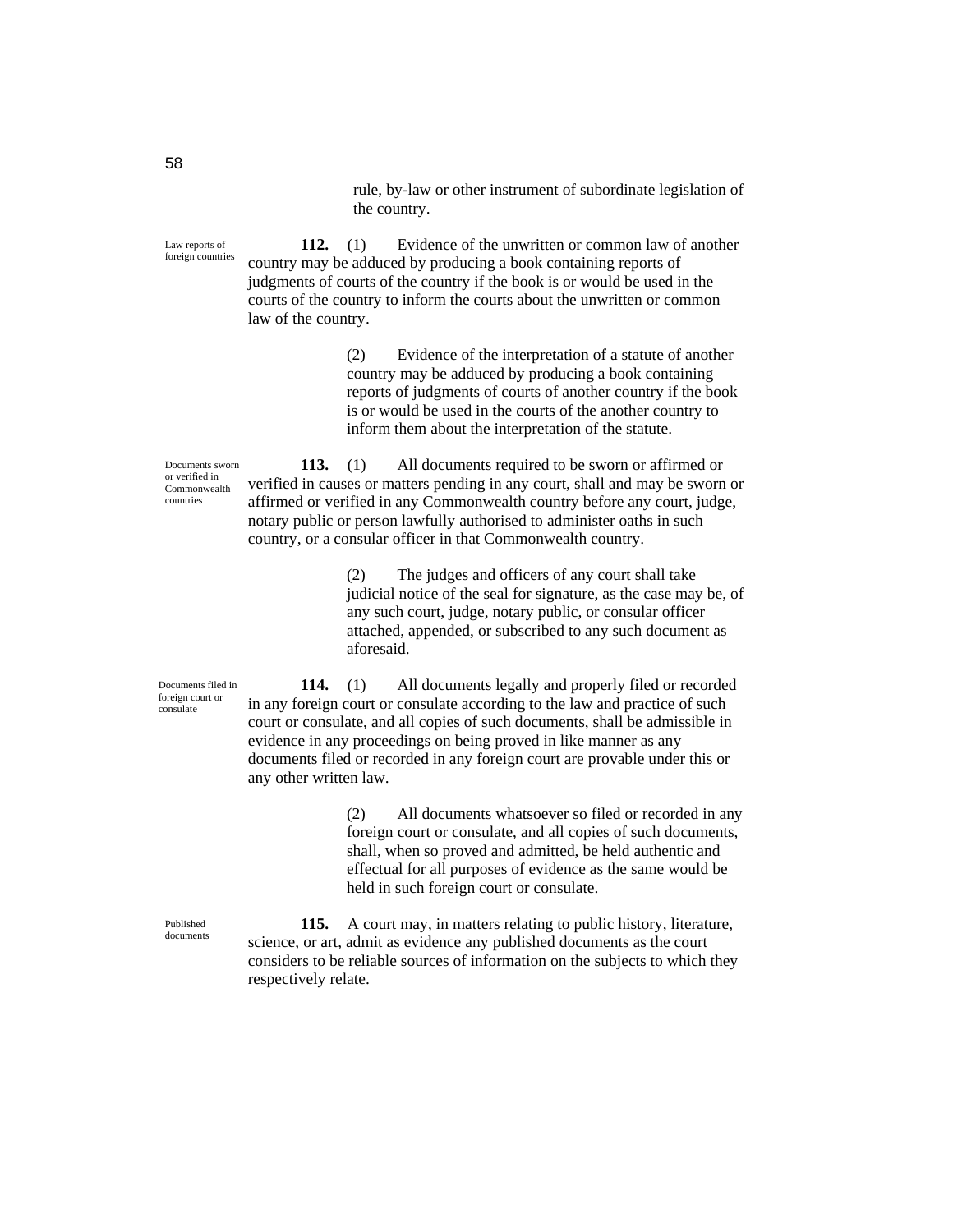**116.** (1) The probate of a will or codicil or letters of administration with the will or codicil annexed shall be evidence of the original will or codicil.

> (2) A probate of any will or codicil or letters of administration with the will or codicil annexed shall in all cases be prima facie evidence of the death and the date of the testator or intestate.

(3) In this section, 'probate of a will or codicil or letters of administration with the will or codicil annexed' includes –

- (a) an exemplification of probate or of letters of administration; and
- (b) any document accepted as sufficient in place of such exemplification by the High Court.

## **PART 9 – HEARSAY**

**117.** A hearsay statement is not admissible except as provided by this Act or other law.

**118.** (1) A hearsay statement is admissible in any proceeding if –

- (a) the circumstances relating to the statement provide reasonable assurance that the statement is reliable; and
- (b) either
	- (i) the maker of the statement is unavailable as a witness; or
	- (ii) in any case where the court considers that undue expense and delay would be caused if the maker of the statement were required to be a witness.

(2) In a criminal proceeding, no hearsay statement may be offered in evidence unless –

59 Probate and letters of

administration

Hearsay

General admissibility of hearsay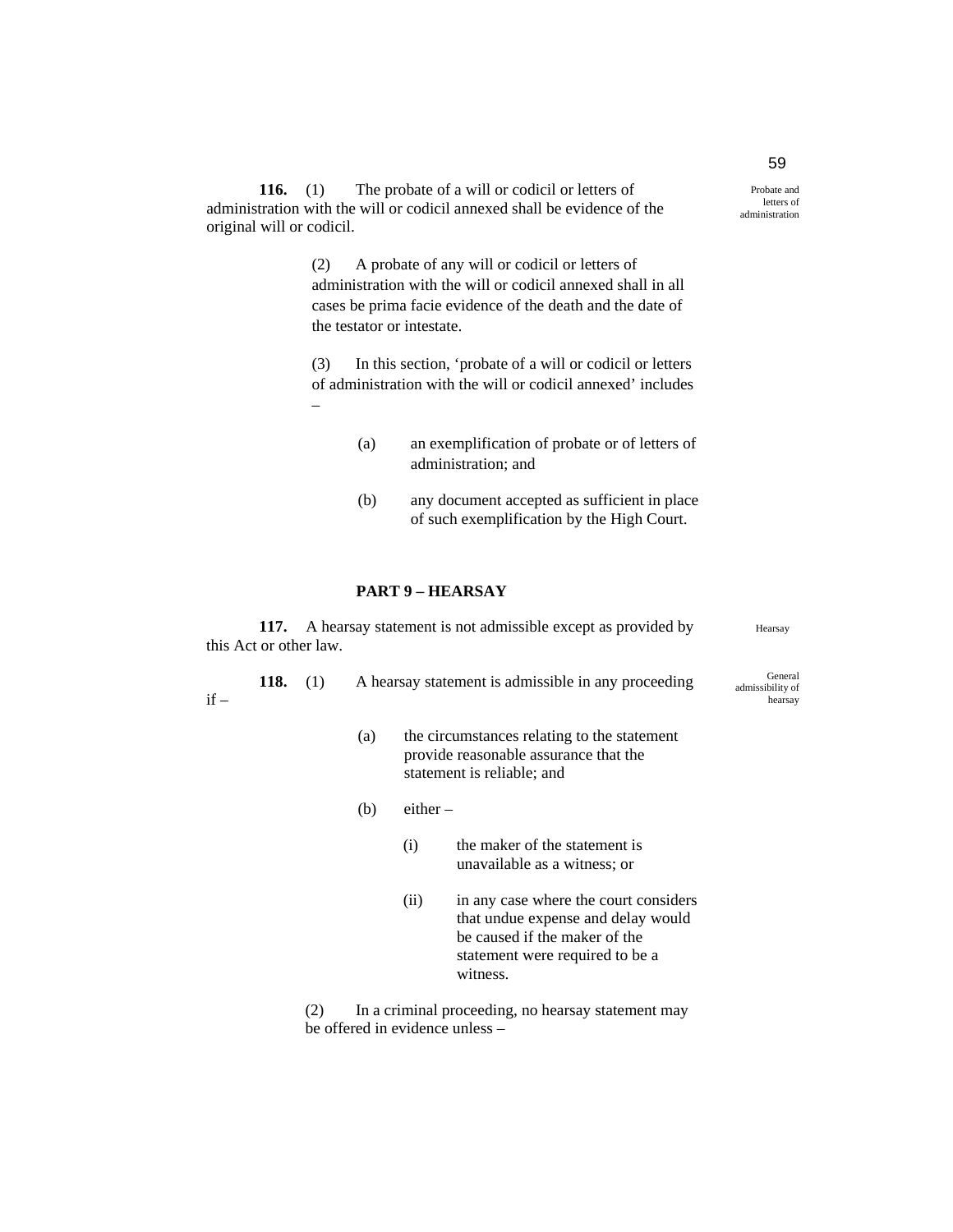- (a) the party proposing to offer the statement has given reasonable notice of the intention to rely on the statement*;* or
- (b) a other party has waived the requirement for notice; or
- (c) the court dispenses with the requirement for notice in the interest of justice.

(3) If an accused in a criminal proceeding does not give evidence, the accused may not offer his or her hearsay statement as evidence in the proceeding.

(4) In this section, 'circumstances', in relation to the statement by a person who is not a witness, includes –

- (a) the nature of the statement; and
- (b) the contents of the statement; and
- (c) the circumstances that relate to the making of the statement; and
- (d) the circumstances that relate to the truthfulness of the person; and
- (e) any circumstances that relate to the accuracy of the observation of the person.

(5) For the purposes of this section, a person is unavailable as a witness in a proceeding if the person –

- (a) is dead; or
- (b) is outside Solomon Islands and it is not reasonably practicable for him or her to be a witness; or
- (c) is unfit to be a witness because of age or physical or mental condition; or
- (d) cannot with reasonable diligence be identified or found; or
- (e) is not compellable to give evidence.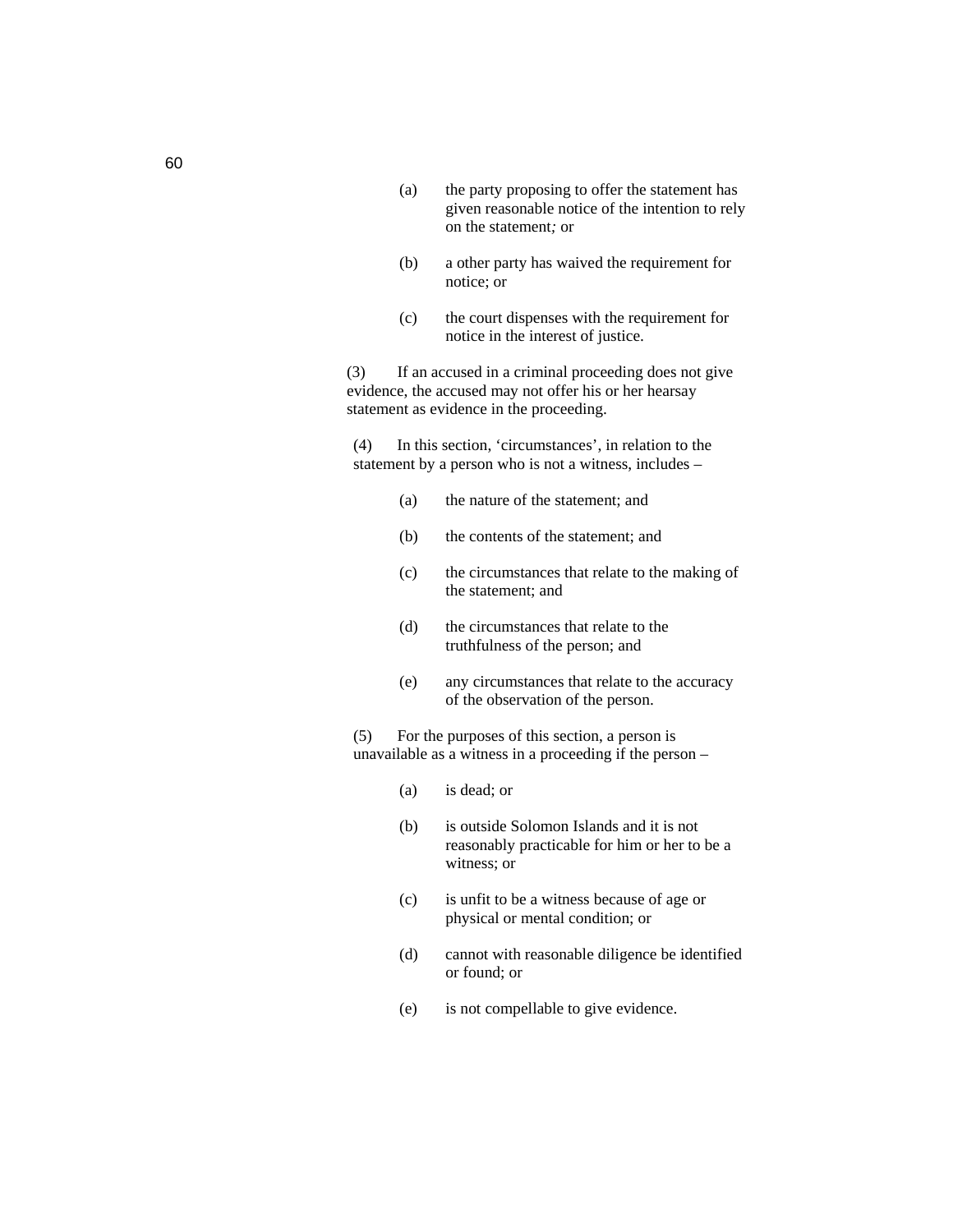(6) Subsection (1) does not apply to a person whose statement is sought to be offered in evidence by a party who has caused the person to be unavailable in order to prevent the person from attending or giving evidence.

**119.** (1) When the court has to form an opinion as to the existence of any general custom or right, evidence may be given of general reputation with reference to such custom or right among persons who would be likely to know of its existence.

> (2) Where in any proceeding a question arises as to the existence of any right or custom evidence may be given of –

- (a) any transaction by which the right or custom in question was created, modified, recognised, asserted or denied or which was inconsistent with its existence:
- (b) particular instances in which the right or custom was claimed, recognised, or asserted, or in which its exercise was disputed, asserted, or departed from.

(3) The hearsay rule does not apply to a previous representation about the existence or non-existence, or the content, of the traditional laws and customs of a Solomon Islander tribal group.

(4) The opinion rule does not apply to evidence of an opinion expressed by a member of a tribal group about the existence or non-existence, or the content, of the traditional laws and customs of the group

- **120.** (1) This section applies to a document that
	- $(a)$  either
		- (i) is or forms part of the records belonging to or kept by a person, body or organisation in the course of, or for the purposes of, a business; or
		- (ii) at any time, was or formed part of such a record; and

Exception – Business documents

Evidence of right or customs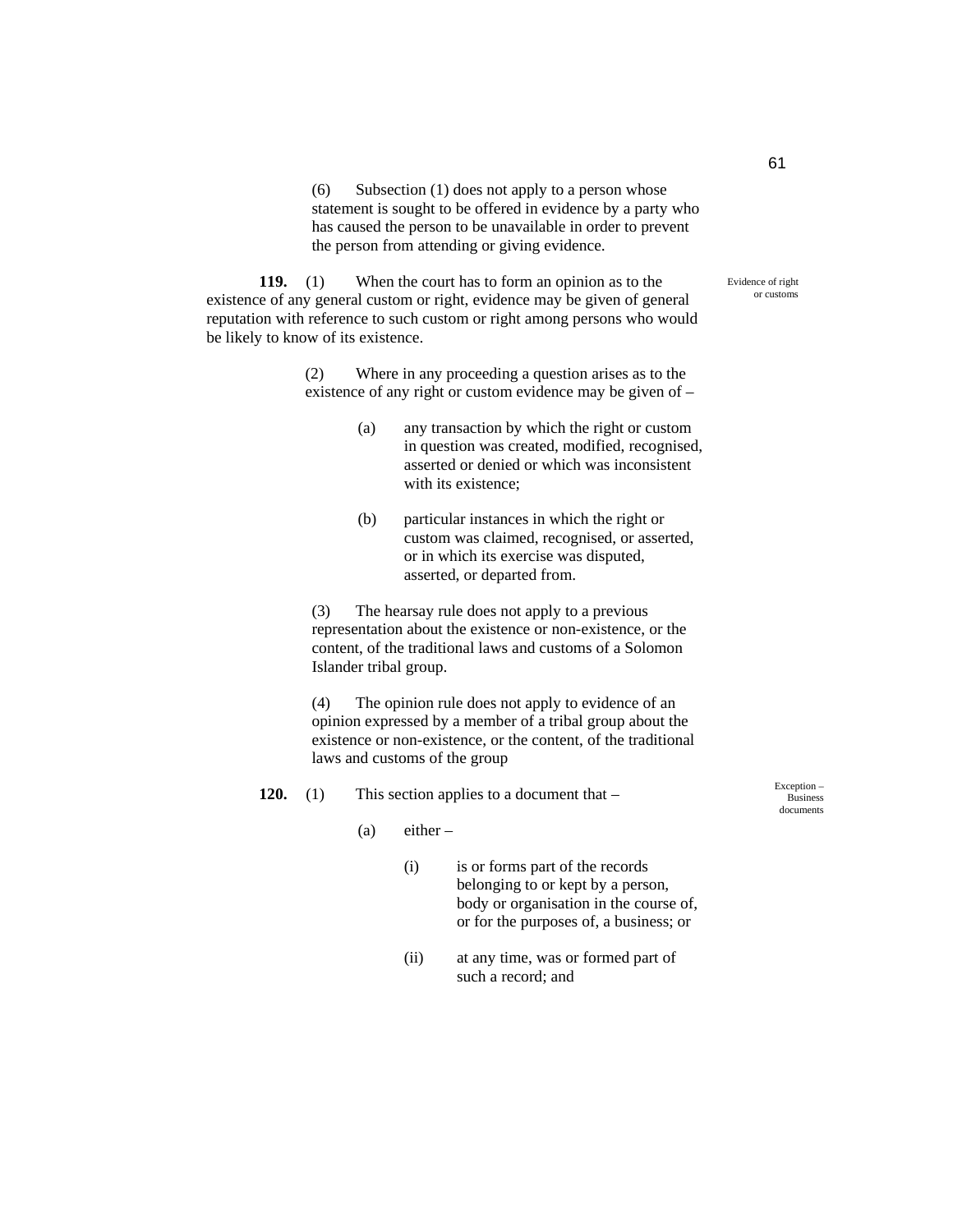(b) contains a previous representation made or recorded in the document in the course of, or for the purposes of, the business.

(2) The hearsay rule does not apply to the document (so far as it contains the representation) if the representation was made –

- (a) by a person who had or might reasonably be supposed to have had personal knowledge of the asserted fact; or
- (b) on the basis of information directly or indirectly supplied by a person who had or might reasonably be supposed to have had personal knowledge of the asserted fact.
- (3) Subsection (2) does not apply if the representation
	- (a) was prepared or obtained for the purpose of conducting, or for or in contemplation of or in connection with, a proceeding in Solomon Islands or another country; or
	- (b) was made in connection with an investigation relating or leading to a criminal proceeding.

(4) The hearsay rule does not apply to evidence that tends to prove that there is no record kept, in accordance with a system, or the occurrence of an event, if –

- (a) the occurrence of the event of a particular kind is in question; and
- (b) in the course of a business, the system has been followed of making and keeping a record of the occurrence of all events of that kind.
- (5) For the purposes of this section, a person is taken to have had personal knowledge of a fact if the person's knowledge of the fact was or might reasonably be supposed to have been based on what the person saw, heard or otherwise perceived (other than a previous representation made by a person about the fact).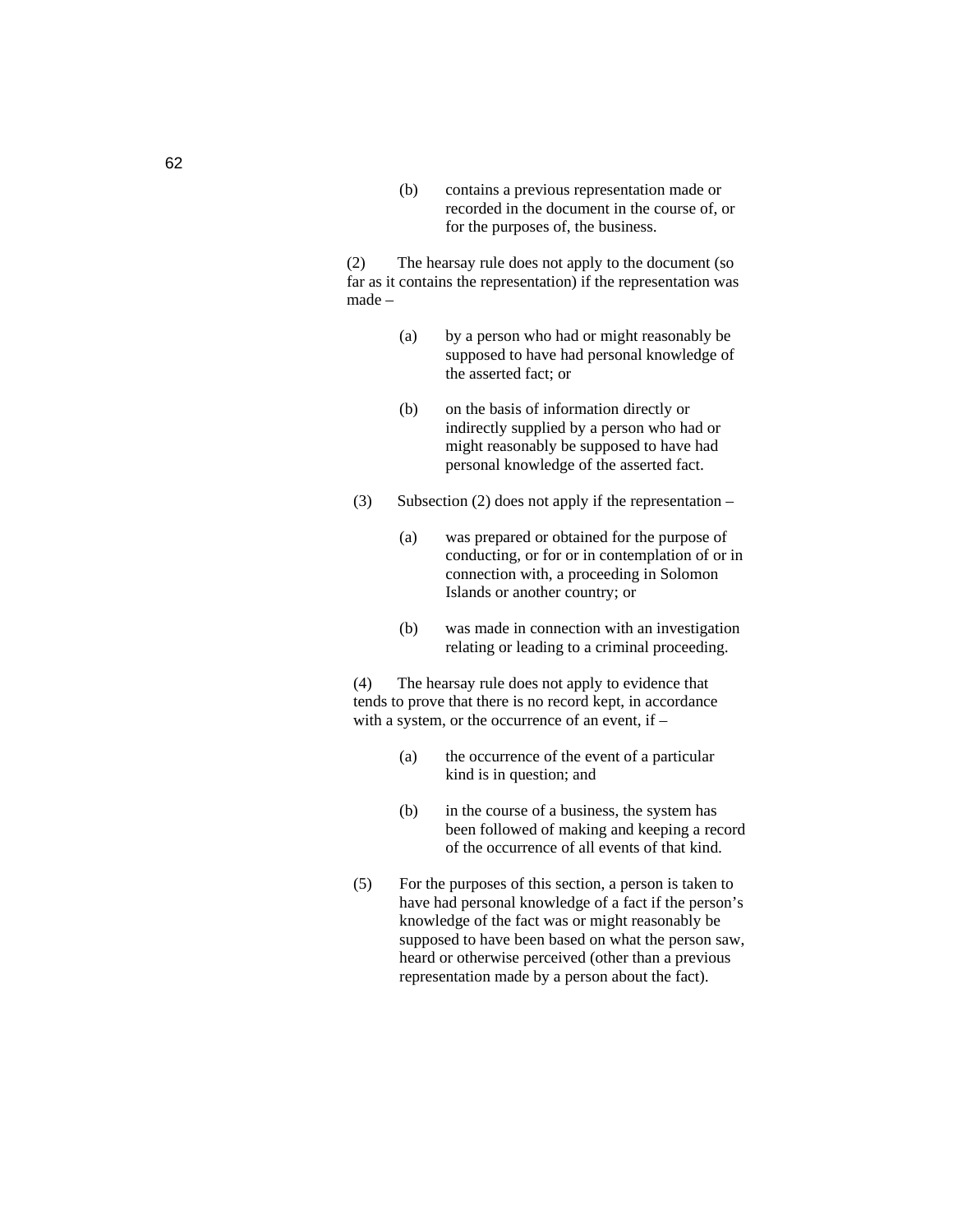Exception – tags, labels and writing

**121.** The hearsay rule does not apply to a tag or label attached to, or writing placed on, an object (including a document) if the tag or label or writing may reasonably be supposed to have been so attached or placed –

- (a) in the course of a business; and
- (b) for the purpose of describing or stating the identity, nature, ownership, destination, origin or weight of the object, or of the contents (if any) of the object.

**122.** (1) The hearsay rule does not apply to a representation contained in a document recording a message that has been transmitted by electronic mail or by a fax, telegram, letter gram or telex so far as the representation is a representation as to –

- (a) the identity of the person from whom or on whose behalf the message was sent; or
- (b) the date on which or the time at which the message was sent; or
- (c) the message's destination or the identity of the person to whom the message was addressed.

(2) Before relying on evidence of such a representation, the court must take into account the possibility of such a representation being false, whether deliberately or not.

**123.** The hearsay rule does not apply to evidence of a representation made by a person that was a contemporaneous representation about the person's health, feelings, sensations, intention, knowledge or state of mind.

**124.** (1) The hearsay rule does not apply to evidence of reputation concerning –

- (a) whether a person was, at a particular time or at any time, a married person; or
- (b) whether a man and a woman cohabitating at a particular time were married to each other at that time; or
- (c) a person's age; or
- (d) family history or a family relationship; or

Exception – statements about the state of health or mind

> Exception – Evidence of personal history

63

Exception telecommunication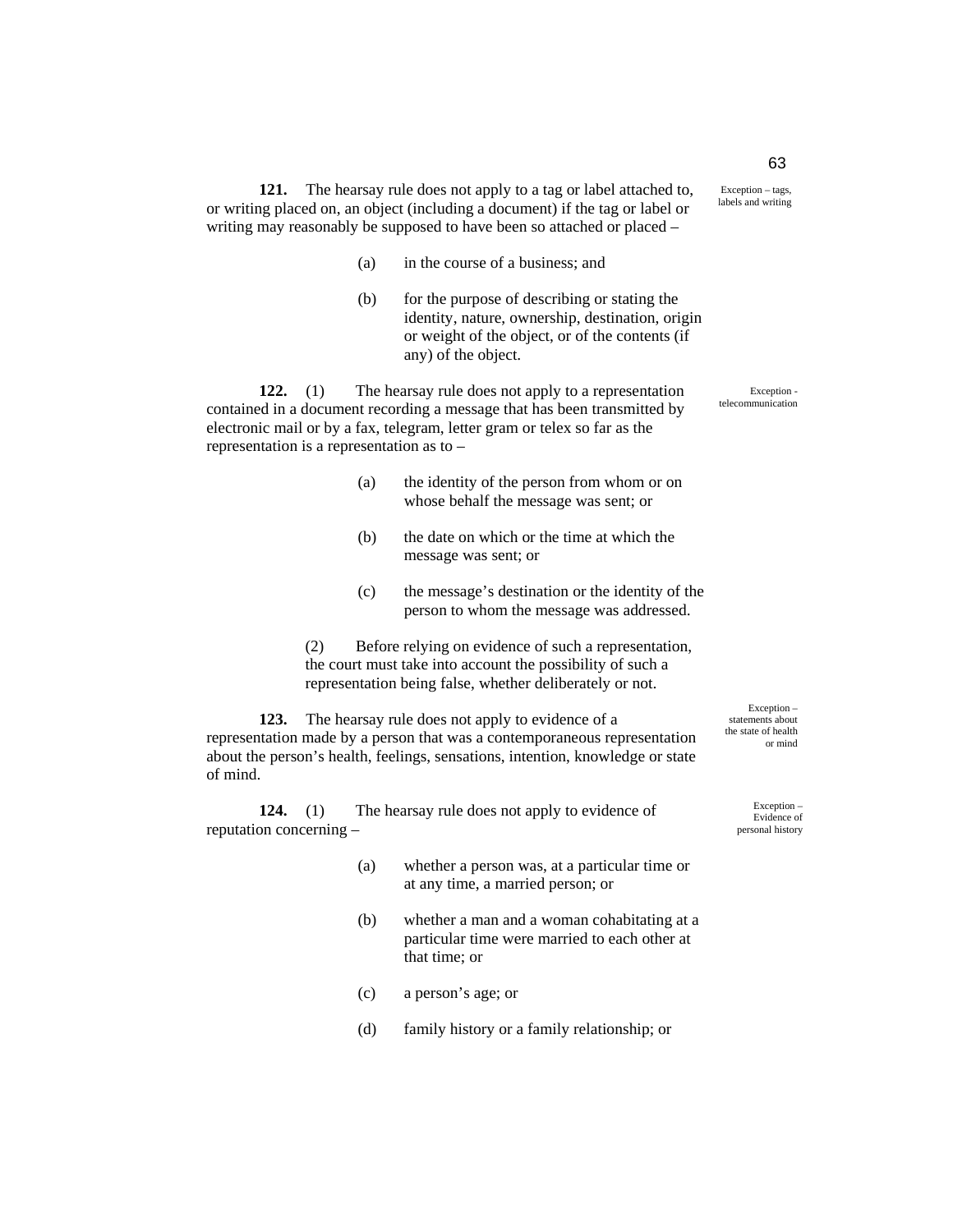| (e) |  | tribal affiliation of a person. |  |  |
|-----|--|---------------------------------|--|--|
|-----|--|---------------------------------|--|--|

(2) In a criminal proceeding, subsection (1) does not apply to evidence adduced by an accused unless –

- (a) it tends to contradict evidence of a kind referred to in subsection (1) that has been admitted; or
- (b) an accused has given reasonable notice in writing to each other party of the accused's intention to adduce the evidence.

(3) In a criminal proceeding, subsection (1) does not apply to evidence adduced by the prosecutor unless it tends to contradict evidence of a kind referred to in subsection (1) that has been admitted.

**125.** (1) The hearsay rule does not apply to evidence of reputation concerning the existence, nature or extent of a public or general right. Exception – public and general rights

> (2) In a criminal proceeding, subsection (1) does not apply to evidence adduced by the prosecutor unless it tends to contradict evidence of a kind referred to in section (1) that has been admitted.

Exception – interlocutory proceedings

**126.** In an interlocutory proceeding, the hearsay rule does not apply to evidence if the party who adduces it also adduces evidence of its source.

**127.** The hearsay rule does not apply to evidence of a previous representation that is admitted because it is relevant for a purpose other than proof of the fact intended to be asserted by the representation. Evidence relevant for non-hearsay

> **128.** A statement of an opinion is not admissible in a proceeding, except as provided by this Act.

General admissibility of opinion

Opinion evidence

Exception –

purpose

Expert evidence opinion

**129.** A witness may state an opinion in evidence in a proceeding if that opinion is necessary to enable the witness to communicate, or the factfinder to understand, what the witness saw, heard or otherwise perceived.

**130.** (1) An opinion by an expert that is part of expert evidence offered in a proceeding is admissible if the fact-finder is likely to obtain substantial help from the opinion in understanding other evidence in the proceeding or in ascertaining any fact that is of consequence to the determination of the proceeding.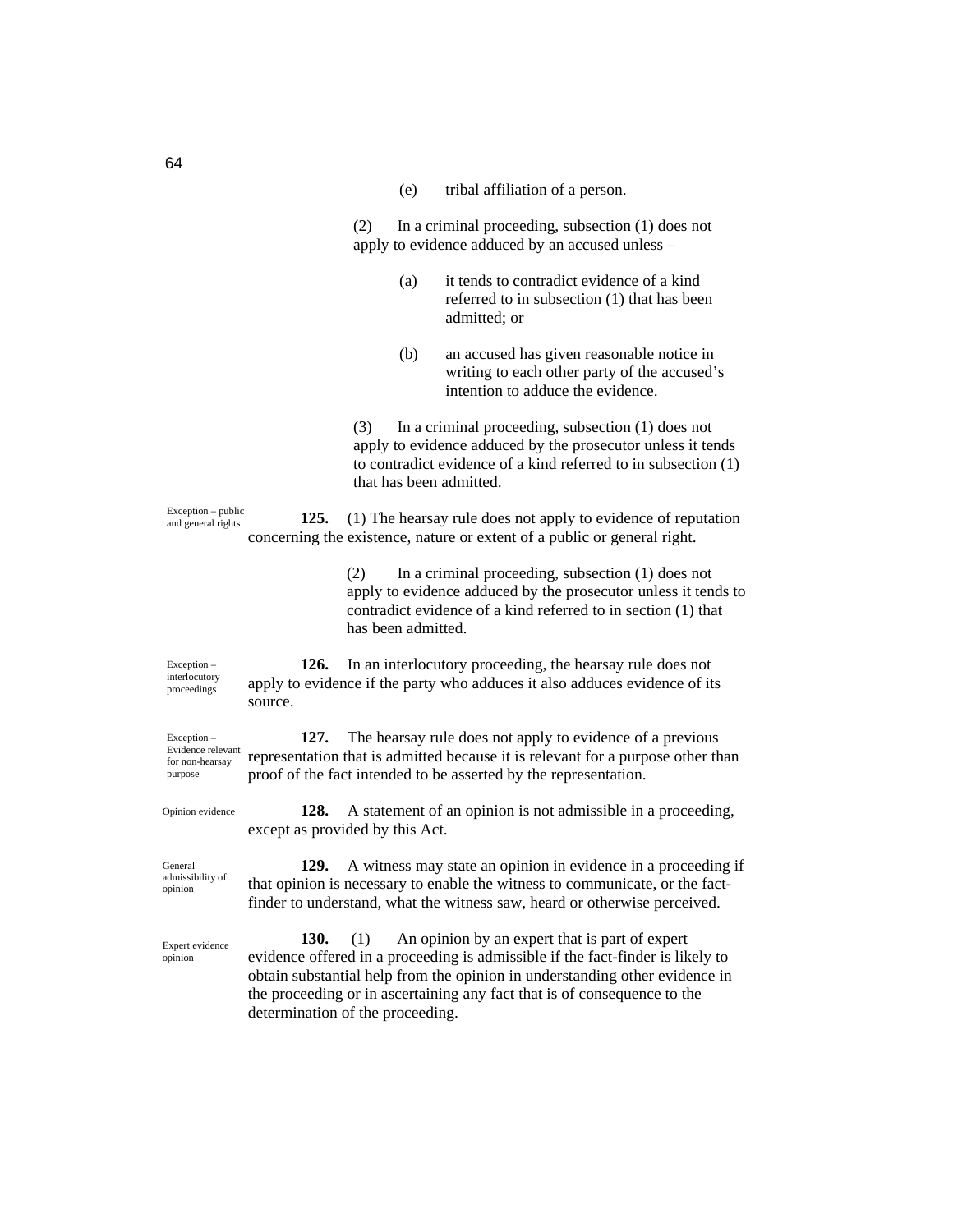(2) An opinion by an expert is not inadmissible simply because it is about –

- (a) an ultimate issue to be determined in a proceeding; or
- (b) a matter of common knowledge.

(3) Subject to subsection (4), if an opinion by an expert is based on a fact that is outside the general body of knowledge that makes up the expertise of the expert, the opinion may be relied on by the fact-finder only if that fact is or will be proved or judicially noticed in the proceeding.

(4) If expert evidence that includes an opinion about the sanity of a person also includes a statement that the person made to the expert about the state of mind of the person, then

- (a) the statement of the person is admissible to establish the facts on which the expert's opinion is based; and
- (b) neither the hearsay rule nor the prior inconsistent statements rule applies to evidence of the statement made by the person.

**131.** (1) Where the court has to form an opinion as to the person by whom any document was written or signed, any person acquainted with the handwriting of the person by whom such document is alleged to have been written or signed may give evidence that in his or her opinion it was or was not written or signed by that person.

–

(2) A person shall be deemed to be acquainted with the handwriting of another person, when–

- (a) he has seen that person write; or
- (b) he or she has received documents purporting to be written by that other person in reply to documents written by himself or herself or by his or her direction and addressed to that other person; or
- (c) in the ordinary course of business documents purporting to contain that other person's

Opinion of handwriting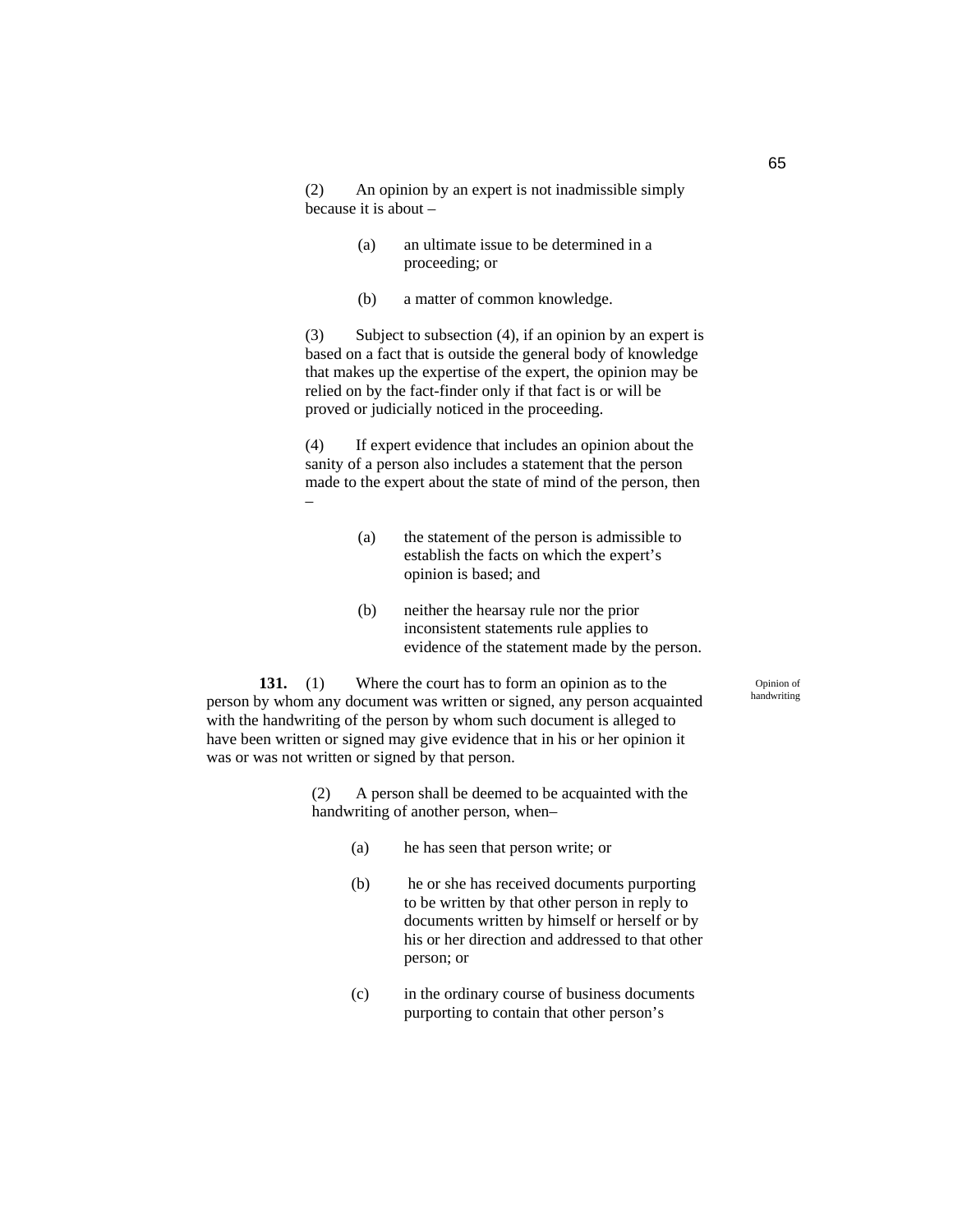handwriting have habitually come under his or her notice.

Court to examine and determine authenticity of document

**132.** (1) If a question arises as to the relevance of a document or thing, the court may examine it and may draw any reasonable inference from it, including an inference as to its authenticity or identity.

> (2) Subsection (1) does not limit the matters from which inferences may properly be drawn.

(3) A court may compare a disputed writing with any writing that is genuine and act upon its own conclusions.

**133.** (1) Evidence of a person's opinion may be adduced by tendering a report signed by the person that – Expert reports

- (a) states the person's name;
- (b) states that the person has specialised knowledge based on his or her training, study or experience, as specified in the report; and
- (c) sets out an opinion that the person holds and that is expressed to be wholly or substantially based on that knowledge.

(2) Subsection (1) does not apply unless the party seeking to tender the report has served on each other party a copy of the report –

- (a) not later than twenty-eight days before the hearing; or
- (b) not later than a period ordered by the court, if, on application by the party before or after service, the court substitutes a different period, the beginning of that period.

(3) When such a report is so used, the court may, if it thinks fit, summon the expert, as the case may be, and examine him as to the subject-matter of such report.

**134.** In civil proceedings, evidence may not be given that a party to the proceedings bears a good character in any respect unless –

> (a) the character of such party in that respect is a fact in issue; or

Evidence of good character in civil proceedings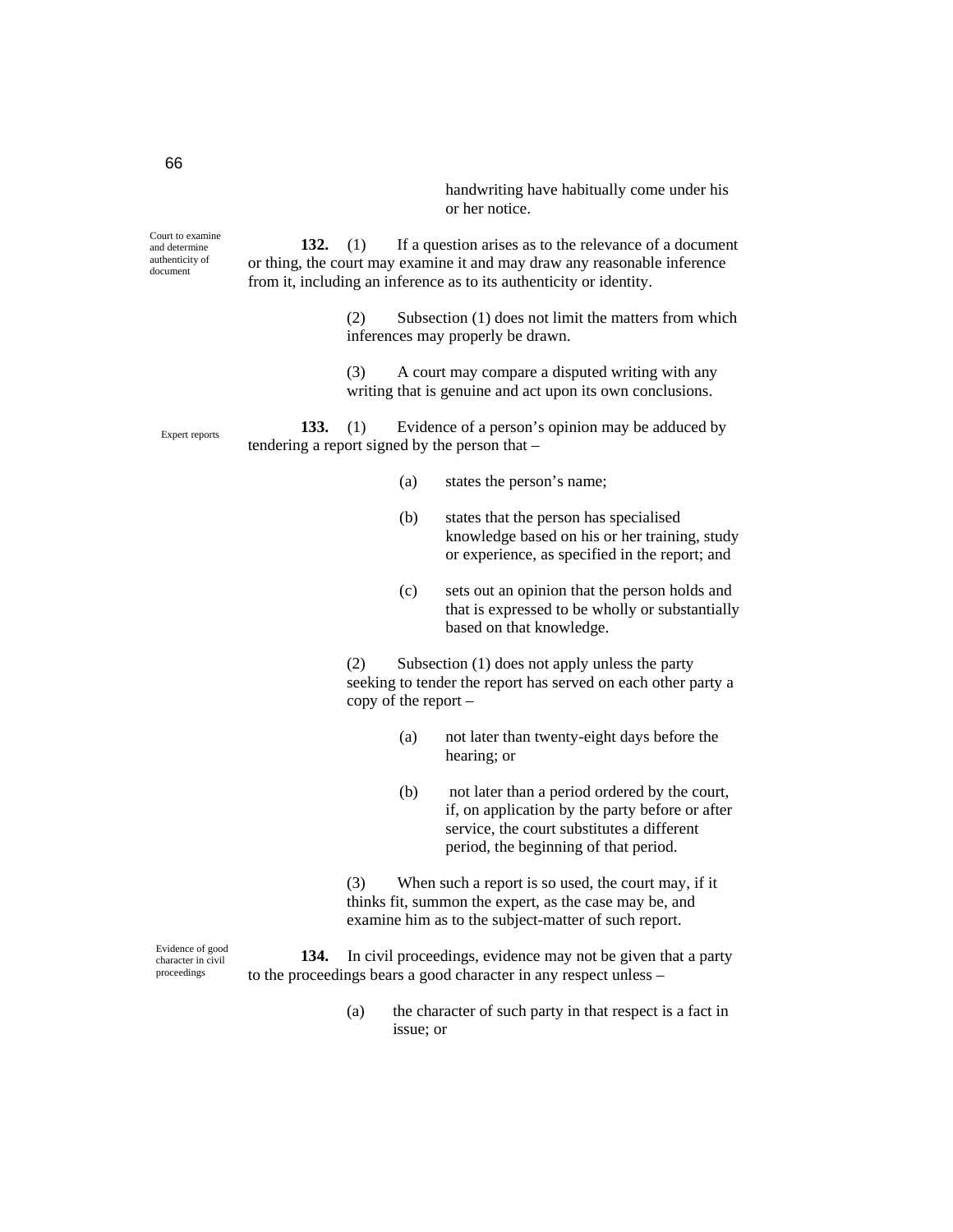(b) evidence has already been given to show that such party bears a bad character in that respect.

**135.** In civil proceedings, evidence may not be given that a party to the proceedings bears a bad character in any respect unless –

- (a) the character of such party in that respect is in issue; or
- (b) damages are claimed for any wrong done to or in connection with such person and the evidence is tendered with a view to the reduction of such damages.

#### **PART 10 – DISCRETION TO EXCLUDE EVIDENCE**

**136.** The court may refuse to admit evidence if its probative value is substantially outweighed by the danger that the evidence might –

- (a) be unfairly prejudicial to a party; or
- (b) be misleading or confusing; or
- (c) cause or result in undue waste of time.

**137.** The court may limit the use to be made of evidence if there is a danger that a particular use of the evidence might –

- (a) be unfairly prejudicial to a party; or
- (b) be misleading or confusing.

**138.** In a criminal proceeding, the court must refuse to admit evidence adduced by the prosecutor if its probative value is outweighed by the danger of unfair prejudice to an accused.

**139.** (1) If the public interest in admitting into evidence information or a document that relates to matters of the state is outweighed by the public interest in preserving secrecy or confidentiality in relation to the information or document, the court may direct that the information or document not be adduced as evidence

> (2) The court may give such a direction either on its own initiative or on the application of any person (whether or not the person is a party).

character in civil proceedings

Evidence of bad

Court discretion to exclude evidence

Court discretion to limit the use of evidence

> Exclusion of prejudicial evidence

Exclusion of evidence in the public interest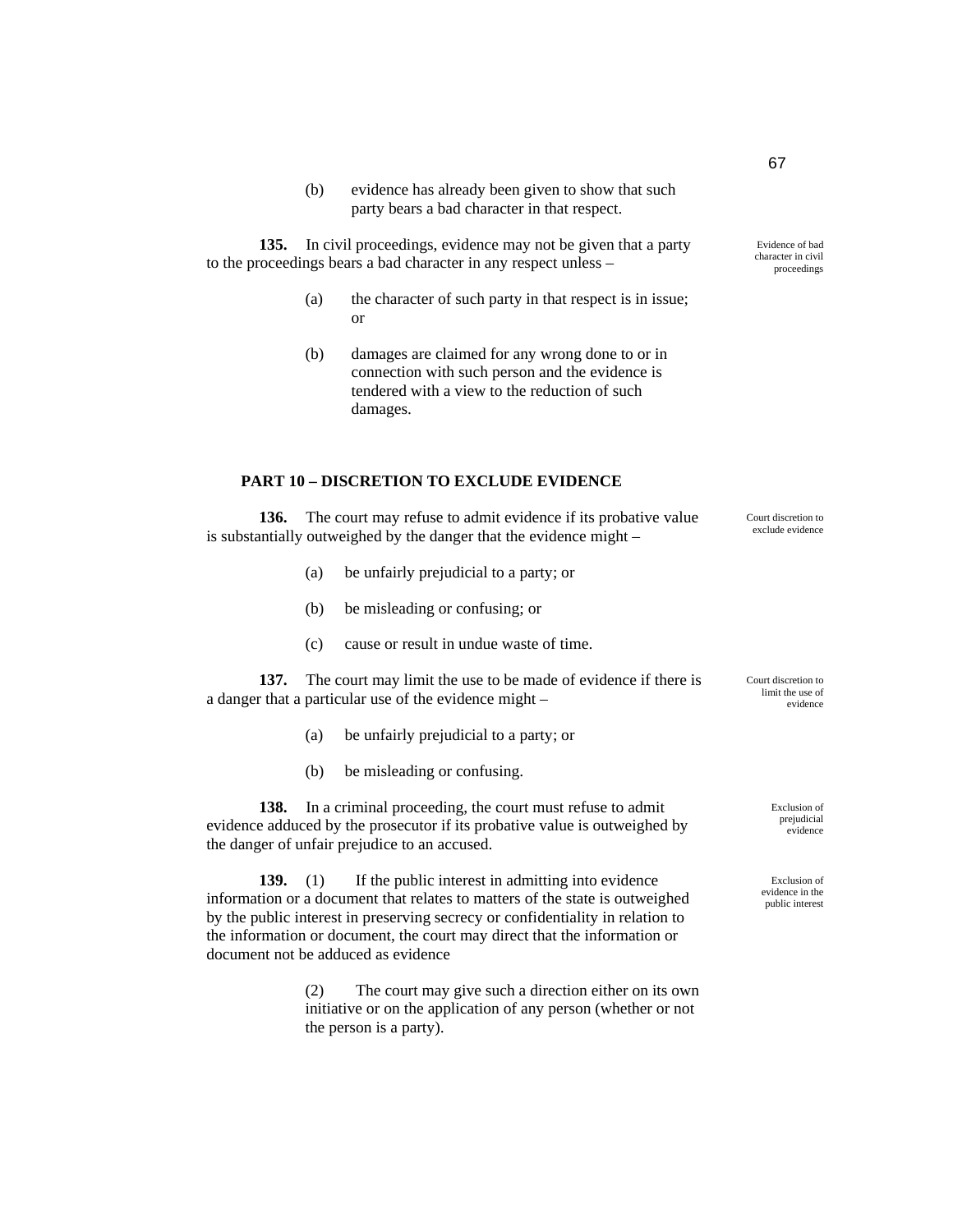(3) In deciding whether to give such a direction, the court may inform itself in any way it thinks fit.

(4) Without limiting the circumstances in which information or a document may be taken to relate to matters of the state for the purposes of subsection (1) , the information or document is taken for the purposes of that subsection to relate to matters of the state if adducing it as evidence would –

- (a) prejudice the security, defence or international relations of Solomon Islands; or
- (b) damage relations between the Government and a provincial government or between two or more provinces; or
- (c) prejudice the prevention, investigation or prosecution of an offence; or
- (d) prejudice the prevention or investigation of, or the conduct of proceedings for recovery of civil penalties brought with respect to, other contraventions of the law; or
- (e) disclose, or enable a person to ascertain, the existence or identity of a confidential source of information relating to the enforcement or administration of a law of Solomon Islands; or
- (f) prejudice the proper functioning of the Government.

(5) Without limiting the matters that the court may take into account for the purposes of subsection (1), it is to take into account the following matters –

- (a) the importance of the information or the document in the proceeding;
- (b) the nature of the offence, cause of action or defence to which the information or document relates, and the nature of the subject matter of the proceeding;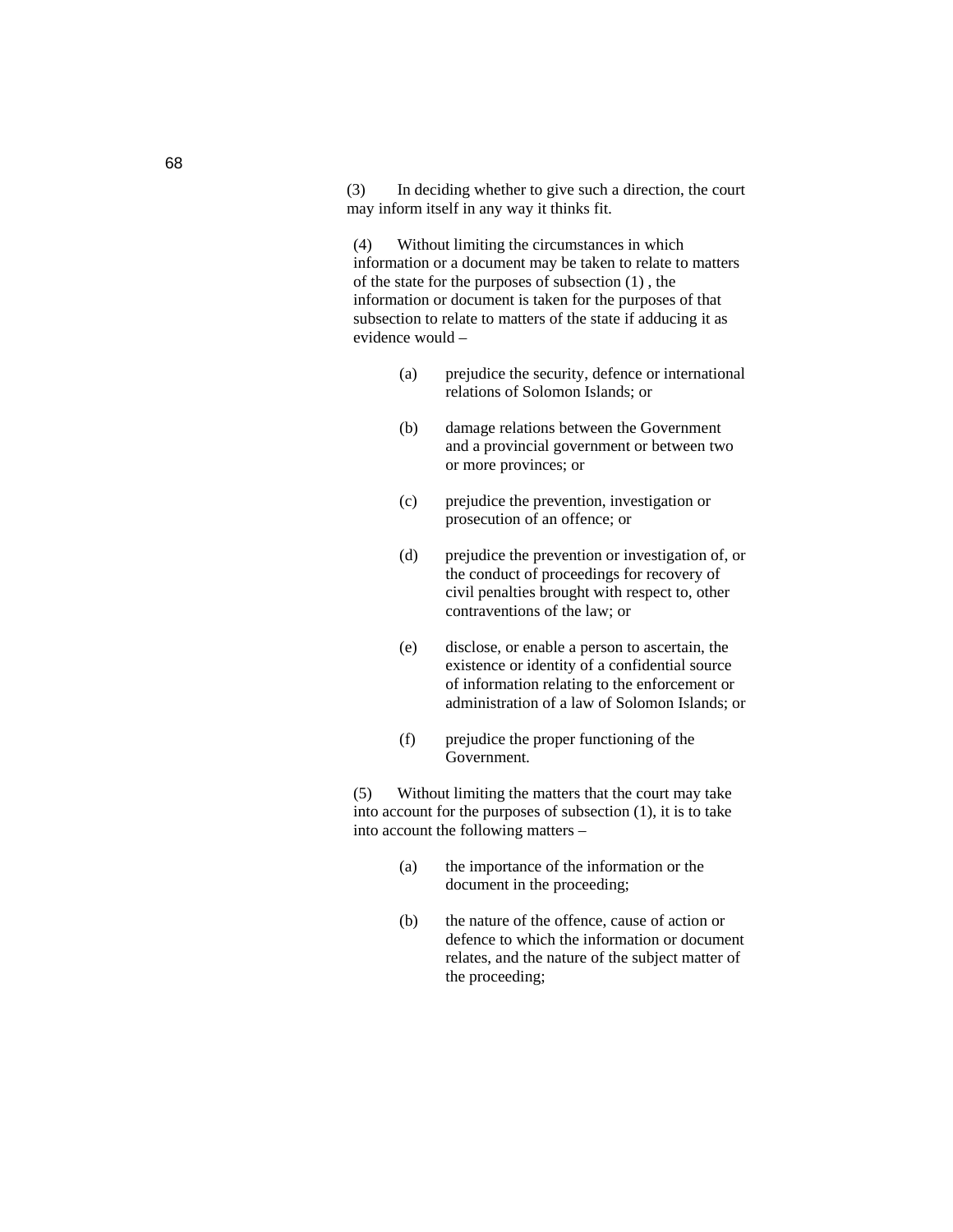- (c) the likely effect of adducing evidence of the information or document, and the means available to limit its publication;
- (d) whether the substance of the information or document has already been published.

(6) In this section and sections 144 and 145, a person is taken to be liable to a civil penalty if, in a proceeding in Solomon Islands or another country (other than a criminal proceeding), the person would be liable to a penalty arising under the law of Solomon Islands or that other country.

## **PART 11 – COMMISSION TO EXAMINE WITNESSES**

140. (1) If, in the course of any proceeding, the court is satisfied that – Evidence taken on commission

- (a) the examination of a witness is necessary in the interest of justice; and
- (b) that the attendance of such witness cannot be procured without an amount of delay, expense or inconvenience which, under the circumstances of the case, would be unreasonable,

the court may issue a commission to a Magistrate or legal practitioner, to take the evidence of such witness.

> (2) The Magistrate or legal practitioner to whom the commission is issued shall proceed to the place where the witness is or shall summon the witness before him or her, and shall take down his or her evidence in the same manner, and may for this purpose exercise the same powers, as in the case of a trial.

> (3) The parties to any proceeding in which a commission is issued may respectively forward any interrogatories in writing which the court or Magistrate directing the commission may think relevant to the issue, and the Magistrate or legal practitioner to whom the commission is directed shall examine the witness upon such interrogatories.

69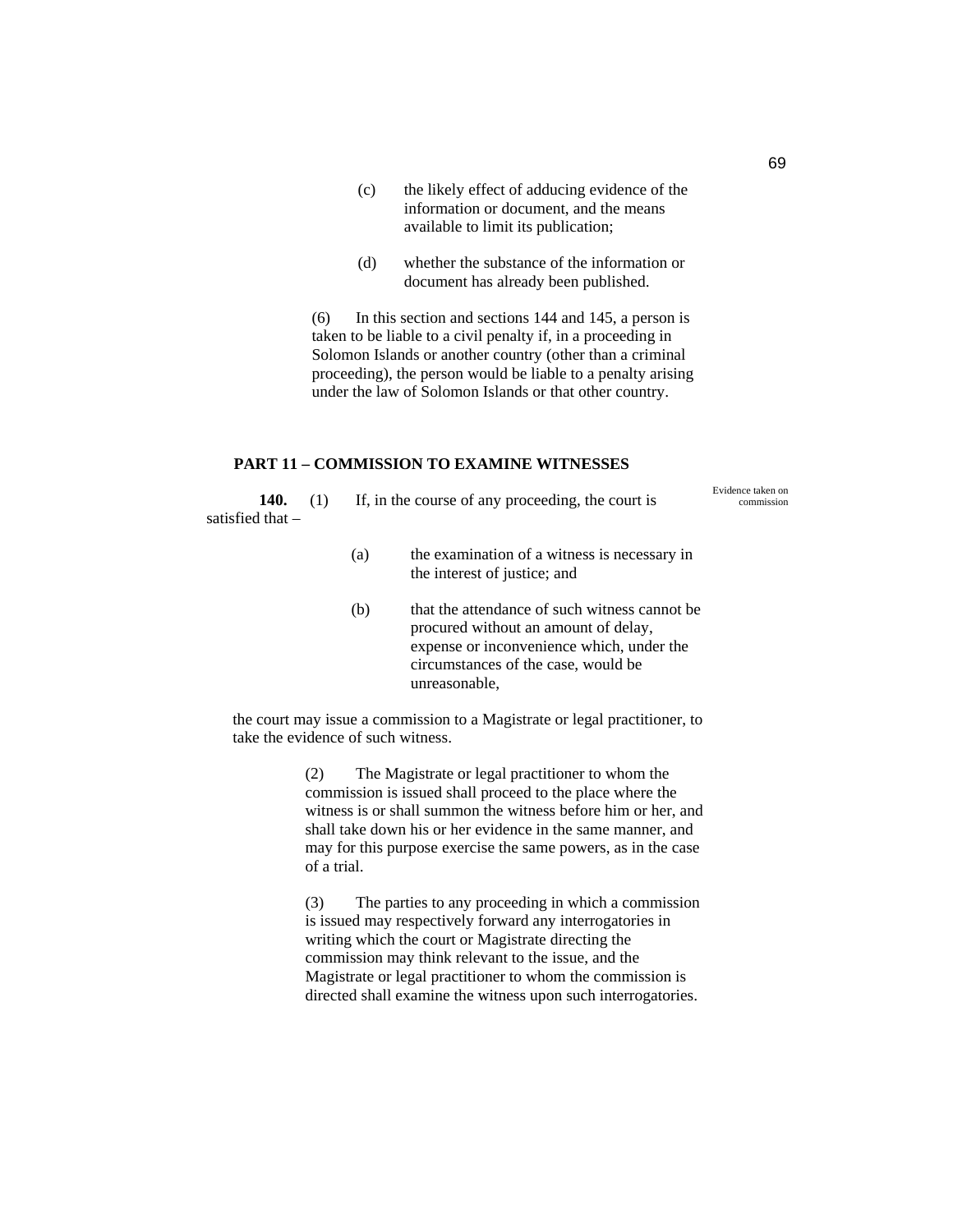(4) Any such party may, by a legal practitioner or in person, appear before the Magistrate or legal practitioner, and may examine, cross-examine or re-examine (as the case may be) the witness.

(5) After any commission issued has been duly executed it shall be returned, together with the deposition of the witness examined, to the High Court or to the Magistrate (as the case may be), and the commission, the return, and the deposition shall be open at all reasonable times to inspection of the parties, and may, subject to all just exceptions, be read in evidence in the case by either party, and shall form part of the record.

(6) Any deposition so taken may also be received in evidence at any subsequent stage of the case before another court.

Adjournment for taking evidence on commission

**141.** In a case in which a commission is issued for taking the evidence of a witness, the proceedings may be adjourned for a specified time reasonably sufficient for the execution and return of the commission.

Evidence on commission outside Solomon Islands

**142.** Where a court is satisfied that the witness is unable to give evidence in Solomon Islands and it is in the interest of justice to do so, the court may order that a commission be issued to allow a witness to be examined at a location outside Solomon Islands.

# **PART 12 –PRIVILEGE**

Legal professional privilege for legal practitioners

**143.** No person shall be compelled to disclose to the court any confidential communication which has taken place between the person and his or her legal practitioner.

Legal professional privilege for client

**144.** (1) Except with the express consent of his or her client, no legal practitioner shall at any time be permitted to disclose, during the course of evidence given by that legal practitioner –

- (a) any communication made to the legal practitioner by or on behalf of the legal practitioner's client in the course and for the purpose of acting for the client; or
- (b) the contents of any document with which the legal practitioner has become acquainted in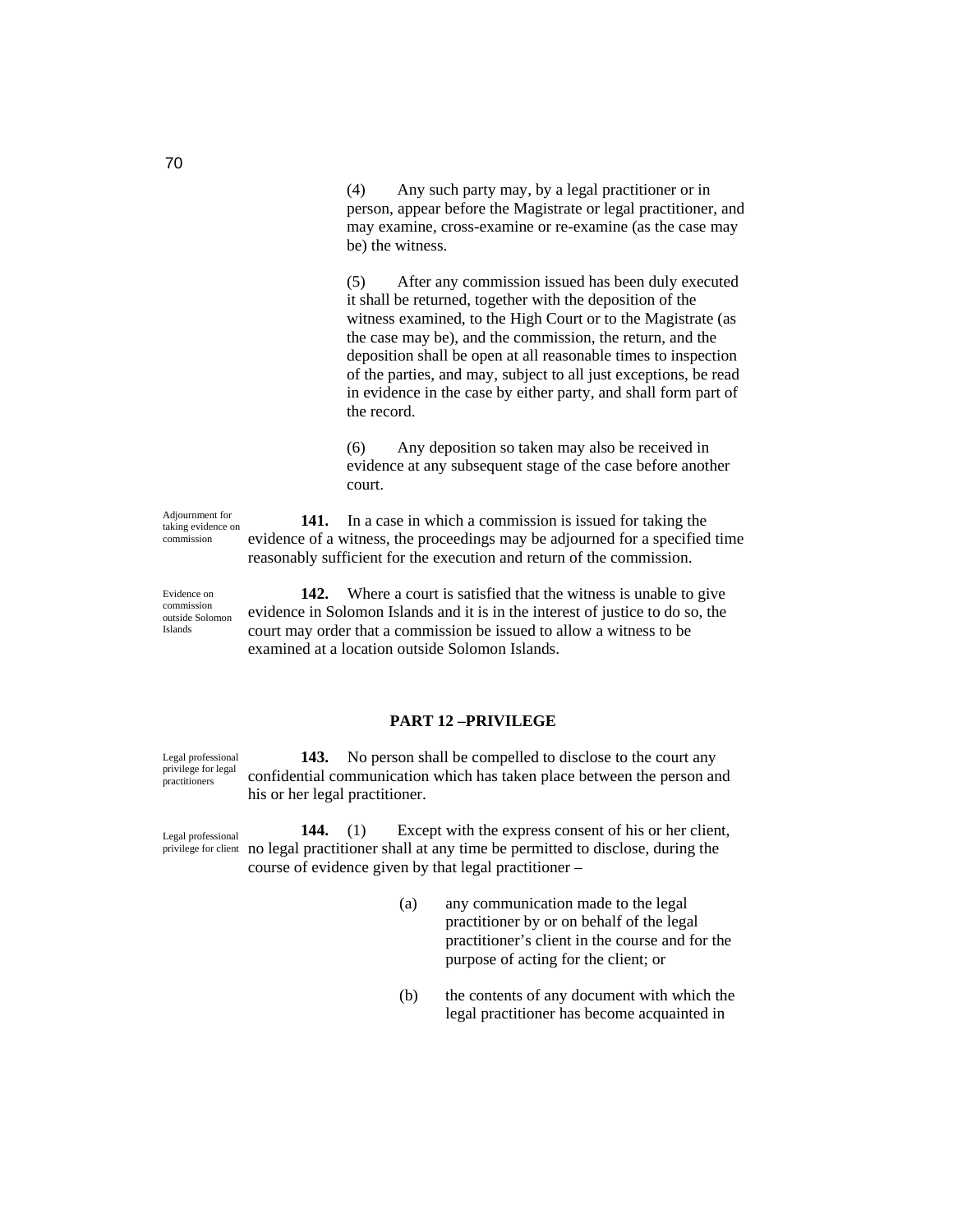the course and for the purpose of acting for the client; or

- (c) any advice given by the legal practitioner to the legal practitioner client in the course and for the purpose of acting for the client.
- (2) This section does not protect from disclosure
	- (a) anything done, or any communication made or document prepared in furtherance of the commission of a fraudulent or corrupt act, or a criminal offence, or an act that renders a person liable to a civil penalty, or of an act which constitutes an abuse of office; or
	- (b) any fact observed by any legal practitioner in the course of the legal practitioner's acting for the client as such showing that any crime of fraud has been committed since the legal practitioner commenced acting for the client.

**145.** (1) Evidence is not to be adduced if, on objection by a party who is not represented in the proceeding by a legal practitioner, the court finds that adducing the evidence would result in disclosure of –

Legal professional privilege for unrepresented parties

Privilege against self-incrimination

- (a) a confidential communication between the party and another person; or
- (b) the contents of a confidential document (whether delivered or not) that was prepared, either by or at the direction or request of, the party;

for the dominant purpose of preparing for or conducting the proceeding.

(2) This section does not protect from disclosure anything done, or any communication made or document prepared in furtherance of the commission of a fraudulent or corrupt act, or a criminal offence, or an act that renders a person liable to a civil penalty.

- **146.** (1) This section applies if
	- (a) a person is (apart from this section) required to provide specific information –

71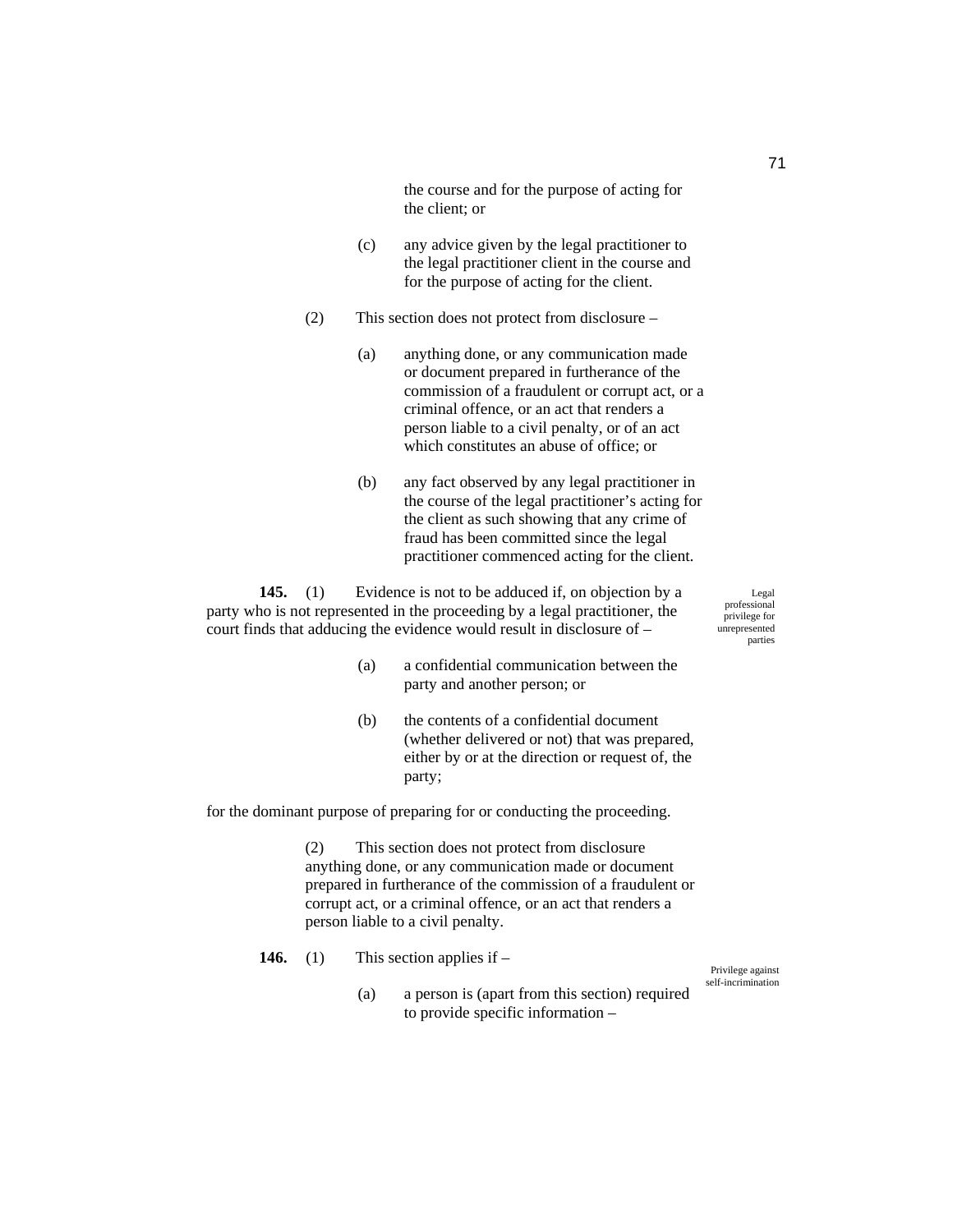- (i) in the course of a proceeding; or
- (ii) by a person exercising a statutory power or duty; or
- (iii) by a police officer or other person holding a public office in the course of an investigation into a criminal offence or a possible criminal offence; and
- (b) the information would, if so provided, tend to incriminate the person under an offence punishable by a fine or imprisonment.
- $(2)$  A person
	- (a) has a privilege in respect of the information and cannot be required to provide it; and
	- (b) cannot be prosecuted or penalised for refusing or failing to provide the information, whether or not the person claimed the privilege when the person refused or failed to provide the information.
- (3) Subsection (2) has effect
	- (a) unless a written law explicitly removes the privilege against self-incrimination either expressly or by necessary implication; and
	- (b) to the extent that a written law does not explicitly or by necessary implication, remove the privilege against self-incrimination.

(4) Subsection (2) does not enable a claim of privilege to be made –

- (a) on behalf of a body corporate; or
- (b) on behalf of any person other than the person required to provide the information (except by a legal practitioner on behalf of a client who is so required); or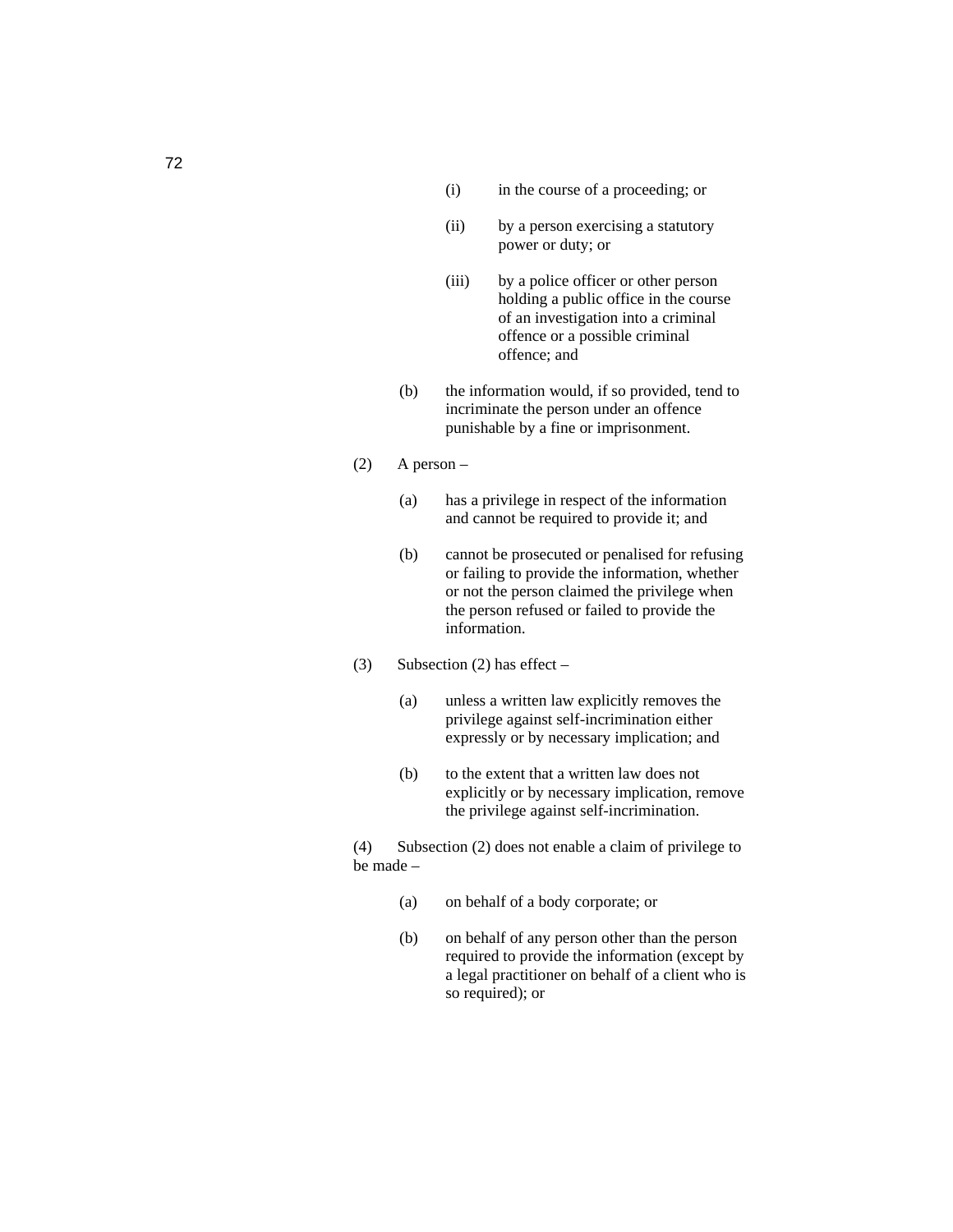(c) by an accused in a criminal proceeding in relation to information about a matter for which an accused is being tried.

**147.** No adverse inference is to be drawn because a person exercises the privilege against self incrimination.

- **148.** (1) This section applies to any specific information
	- (a) that a person is (apart from this section) required to provide –
		- (i) in the course of a proceeding; or
		- (ii) by a person exercising a statutory power or duty; or
		- (iii) by a police officer or other person holding a public office in the course of an investigation into a criminal offence or a possible criminal offence; or
	- (b) that would, if so provided, tend to incriminate the person under any foreign law for an offence punishable by –
		- (i) capital punishment; or
		- (ii) corporal punishment or imprisonment, or both.

(2) A court may direct that the person cannot be required to provide the information if the court, after having regard to the likelihood of extradition and other relevant matters, thinks that it would be unreasonable to require the person to incriminate himself or herself by providing the information.

(3) Subsection (2) does not enable the court to give a direction in respect of –

- (a) a body corporate; or
- (b) any person other than the person required to provide the information (except by a legal adviser on behalf of a client who is so required); or

No adverse inference against self-incrimination

Court discretion for incrimination under foreign law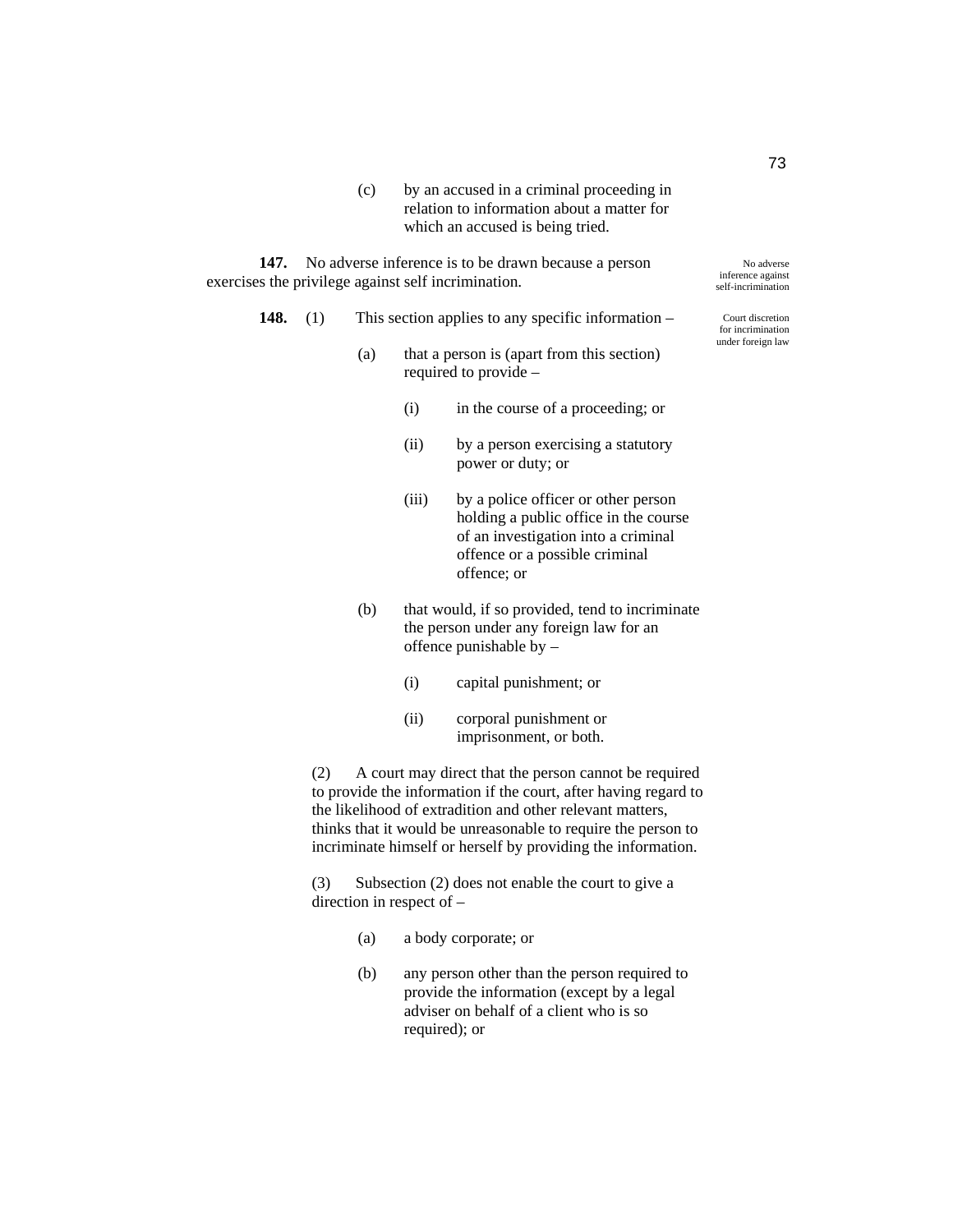(c) an accused in a criminal proceeding when giving evidence about the matter for which an accused is being tried.

**149.** (1) If, in any court proceeding, it appears to the court that a party or witness may have grounds to claim a privilege against selfincrimination in respect of specific information required to be provided by that person, the court must be satisfied that the person is aware of the privilege and its effect.

> (2) A person who claims a privilege against selfincrimination in a court proceeding must offer sufficient evidence to enable the court to assess whether selfincrimination is reasonably likely if the person provides the required information.

Self-incriminating information given in compliance with seizing order

**150.** (1) This section applies if a party to a civil proceeding objects to giving particular information in compliance with a seizing order on the ground that the information may tend to incriminate that person under an offence punishable by a fine or imprisonment.

> (2) A party who is required to provide particular information in a civil proceeding in compliance with a seizing order must comply with the terms of the order.

(3) However, if satisfied that there is a tendency to self incriminate if the party provides the particular information, the court must order that the information is not to be used in any criminal proceeding against the party who provides the information.

(4) The party must offer sufficient evidence to enable the court to assess whether there is a tendency for selfincrimination to occur if the party provides the required information.

(5) Information given by a person in respect of which an order under subsection (3) has been made, and evidence of any information, document, or thing obtained directly or indirectly as a result of the person having given that information, cannot be used against the person in any criminal proceeding in Solomon Islands, except in a criminal proceeding that concerns the falsity of the information.

Claiming privilege against selfincrimination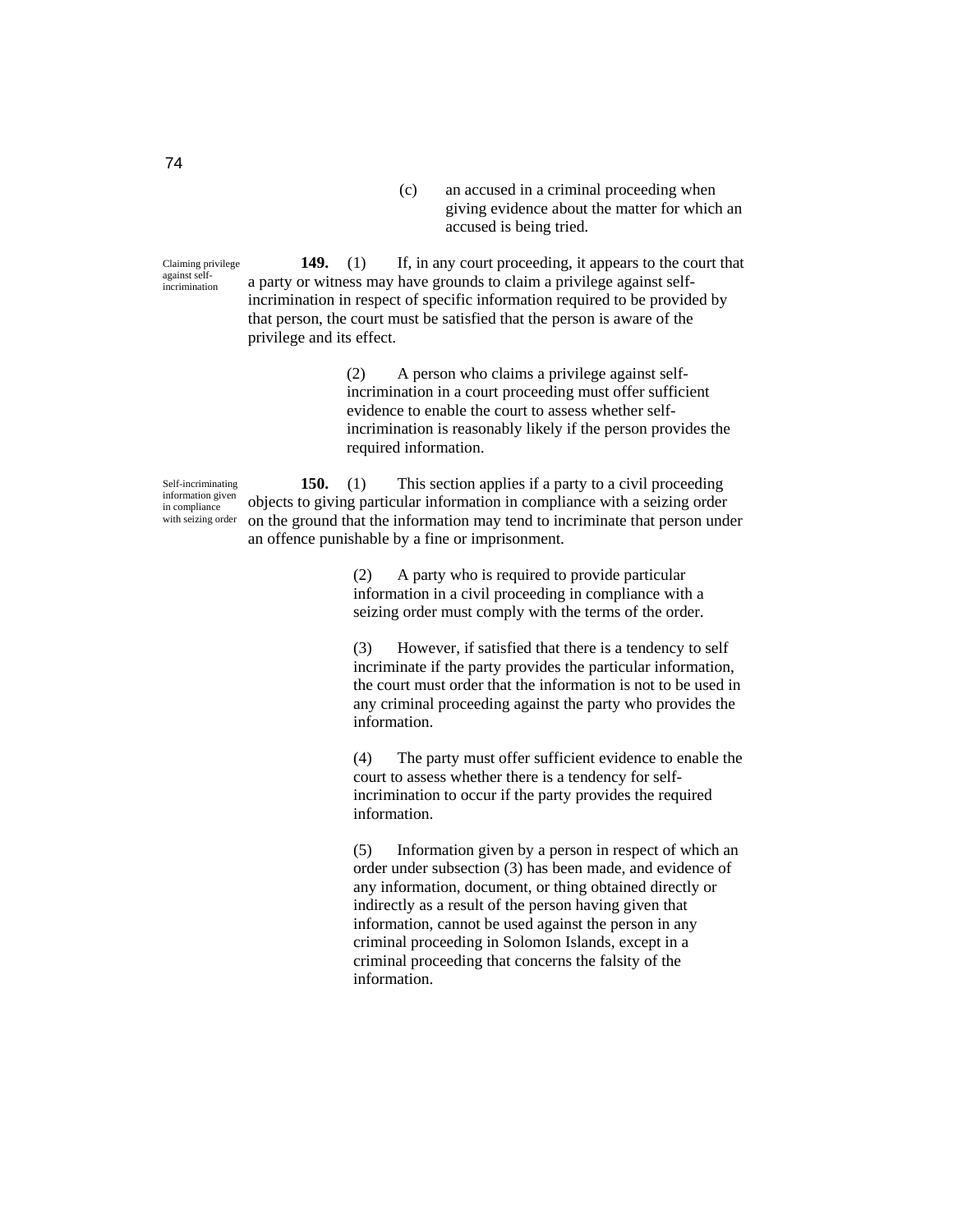(6) In this section, "seizing order" means an order made by a court under the Civil Procedure Rules or any other written law in a civil proceeding that includes a direction that a party permits another party or its representatives –

- (a) to enter any premises in order to establish the presence of certain items and, if warranted, to remove them for safekeeping; and
- (b) to disclose information or documents, or both, that would not necessarily be found solely by the entry described in paragraph (a).

**151.** A body corporate is not entitled to claim privilege against self incrimination.

**152.** (1) A person who is or was a member of the clergy of any church or religious denomination is entitled to refuse to divulge that a religious confession was made, or divulge the contents of a religious confession made to the person when a member of the clergy.

> (2) Subsection (1) does not apply if the communication involved in the religious confession was made for a criminal purpose.

- (3) This section applies even if a written law provides
	- (a) that the rules of evidence do not apply or that a person or body is not bound by the rules of evidence; or
	- (b) that a person is not excused from answering any question or producing any document or other thing on the ground of privilege or any other ground.

(4) In this section, 'religious confession' means a confession made by a person to a member of the clergy in the member's professional capacity according to the ritual of the church or religious denomination concerned.

**153.** This Act does not affect the law relating to the privileges of Parliament or a provincial assembly.

**154.** (1) A person who is a party to a dispute of a kind for which relief may be given in a civil proceeding has a privilege in respect of Parliamentary privilege

Confidential and communication for settling civil proceedings

75

corporate Privilege religious

No selfincrimination privilege for body

confession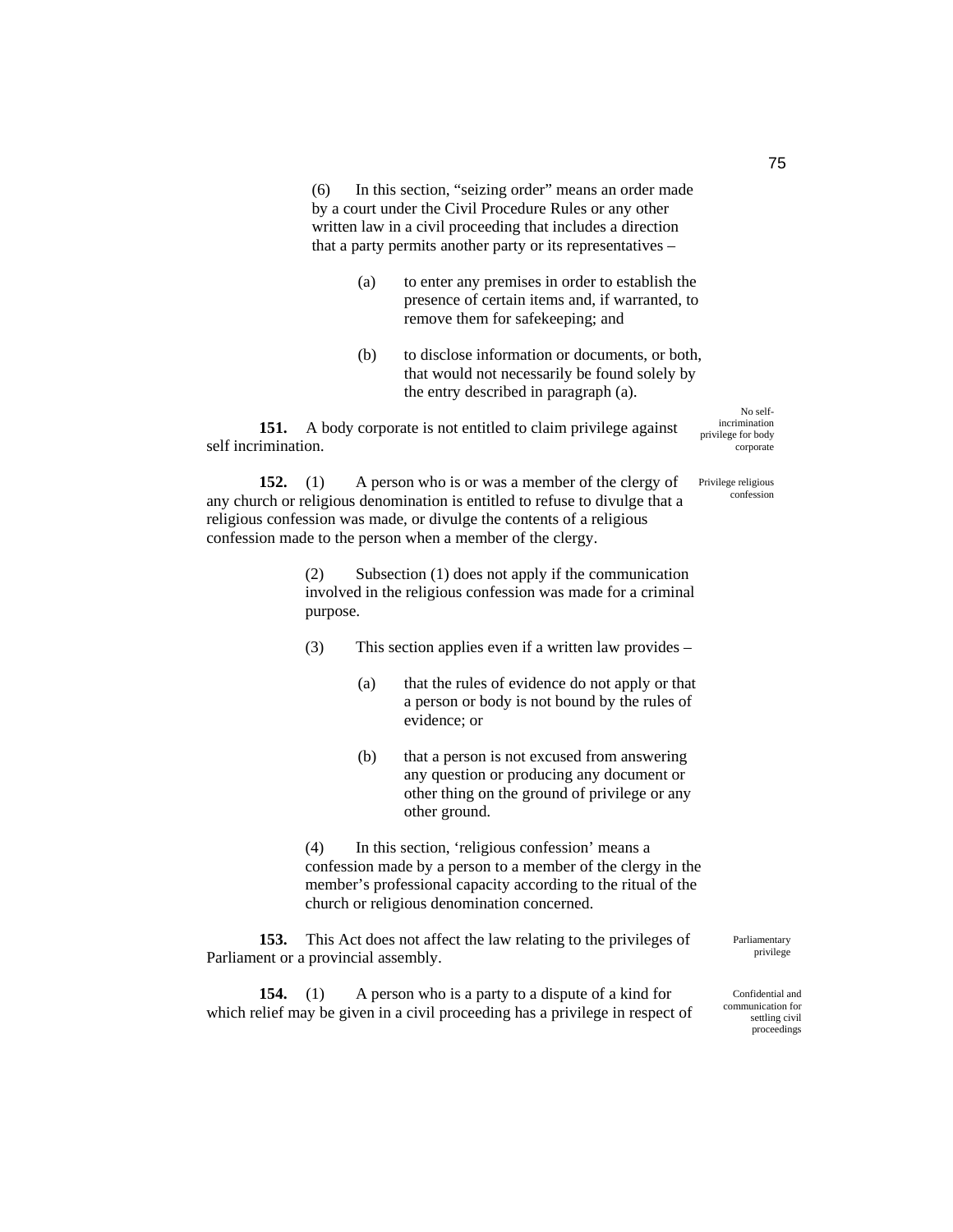any communication between that person and any other person who is a party to the dispute if the communication was –

- (a) intended to be confidential; and
- (b) made in connection with an attempt to settle the dispute between the persons.

(2) A person who is a party to a dispute of a kind for which relief may be given in a civil proceeding has a privilege in respect of a confidential document that the person has prepared, or caused to be prepared, in connection with an attempt to negotiate a settlement of the dispute.

- (3) This section does not apply
	- (a) if an agreement settling the dispute has been concluded; or
	- (b) in a proceeding in which the conclusion of such an agreement is in issue.

**155.** (1) An informer has a privilege in respect of information disclosing identity that would disclose, or is likely to disclose, the informer's identity. Privilege for information of an informer

> (2) A person is an informer for the purposes of this section if the person –

- (a) has supplied, gratuitously or for reward, information to an enforcement agency, or to a representative of an enforcement agency, concerning the possible or actual commission of an offence in circumstances in which the person has a reasonable expectation that his or her identity will not be disclosed; and
- (b) is not called as a witness by the prosecution to give evidence relating to that information.
- (3) An informer may be a police officer working undercover.

**156.** (1) A person who has a privilege conferred under this Part may waive that privilege either expressly or impliedly.

> (2) A person who has a privilege waives the privilege if that person, or anyone with the authority of that person,

Waiver of privilege

76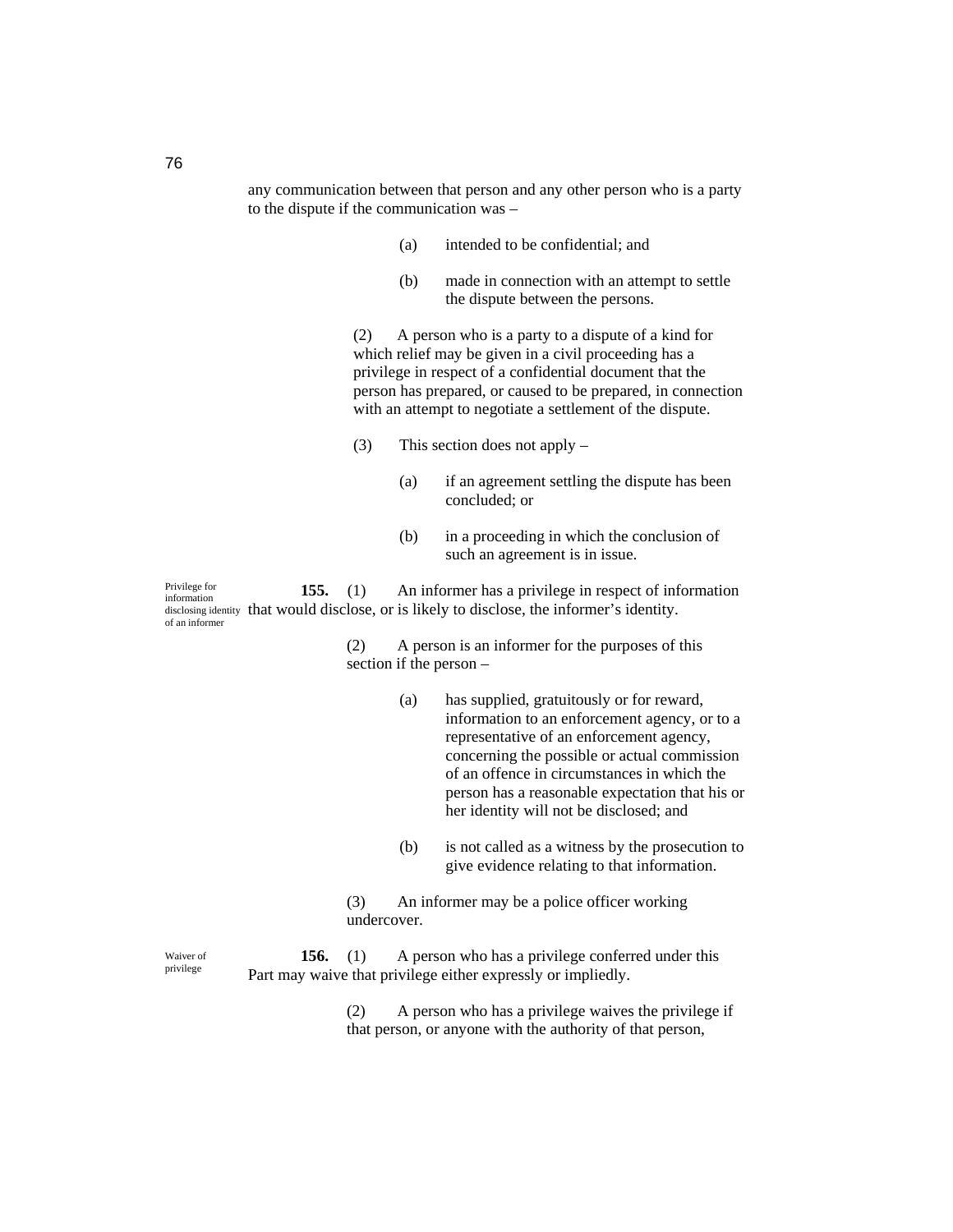voluntarily produces or discloses, or consents to the production or disclosure of, any significant part of the privileged communication, information, opinion, or document in circumstances that are inconsistent with a claim of confidentiality.

(3) A person who has a privilege waives the privilege if the person –

- (a) acts so as to put the privileged communication, information, opinion, or document in issue in a proceeding; or
- (b) institutes a civil proceeding against a person who is in possession of the privileged communication, information, opinion, or document the effect of which is to put the privileged matter in issue in the proceeding.

(4) A person who has a privilege in respect of a communication, information, opinion, or document that has been disclosed to another person does not waive the privilege if the disclosure occurred involuntarily or mistakenly or otherwise without the consent of the person who has the privilege.

(5) The privilege conferred in relation to settlement negotiations may be waived only by all the persons who have that privilege.

**157.** (1) A person who jointly with some other person or persons has a privilege conferred under this Part in respect of a communication, information, opinion, or document –

Joint and successive interest in privilege material

- (a) is entitled to assert the privilege against third parties; and
- (b) is not restricted from having access or seeking access to the privileged matter; and
- (c) may, on the application of another holder of the privilege who wishes the privilege to be maintained, be ordered by a court not to disclose the privileged matter in a proceeding.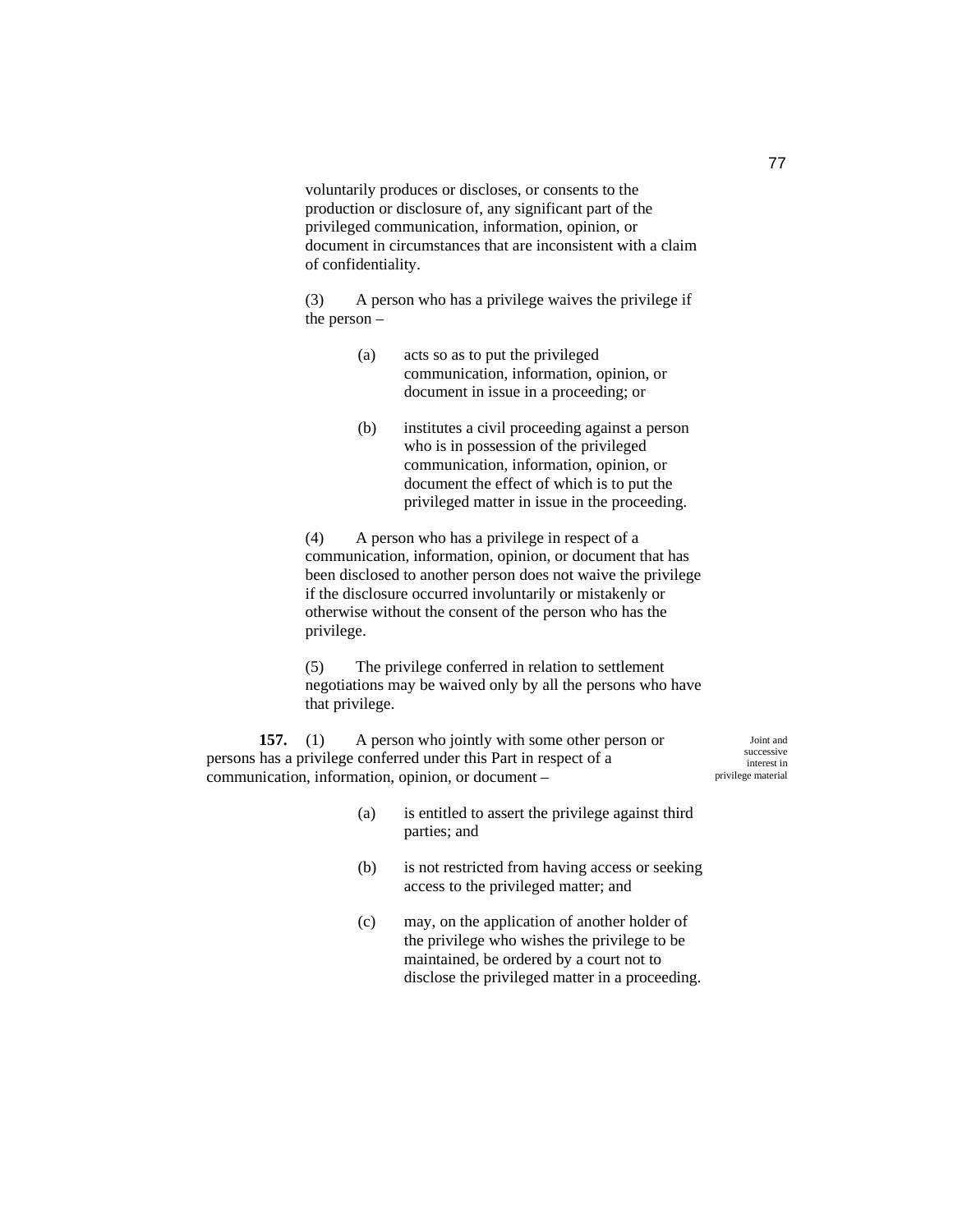- (2) A person who jointly has a privilege conferred with some other person or persons may waive the privilege with the consent of the other privilege holders or by order of the court.
- (3) If a person is entitled to legal professional privilege in respect of a communication, information, opinion or document, the personal representative of the person or other successor in title to property of the person –
	- (a) is entitled to assert the privilege against third parties; and
	- (b) is not restricted from having access or seeking access to the privileged matter.

(4) However, subsection (3) applies only to the extent that a court is satisfied that the personal representative or other successor in title to property has a justifiable interest in the communication, information, opinion, or document.

(5) A personal representative of a deceased person who has a privilege conferred by this Part in respect of a communication, information, opinion, or document and any other successor in title to property of a person who has such a privilege may, on the application of another holder of the privilege who wishes the privilege to be maintained, be ordered by a court not to disclose the privileged matter in a proceeding.

**158.** (1) A court may disallow a claim of privilege conferred under this Part in respect of a communication or information if the court is of the view that evidence of the communication or information is necessary to enable an accused in a criminal proceeding to present an effective defence.

> (2) Any communication or information disclosed as the result of the disallowance of a claim of privilege under subsection (1) and any information derived from that disclosure cannot be used on that basis alone against the holder of the privilege in another proceeding.

**159.** If it appears to the court that a witness or a party may have grounds for making a claim, application or objection under a provision of this Part, the court must satisfy itself that the witness or party is aware of the effect of that provision.

Court may disallow claim of privilege

Party must be aware of rights relating to privilege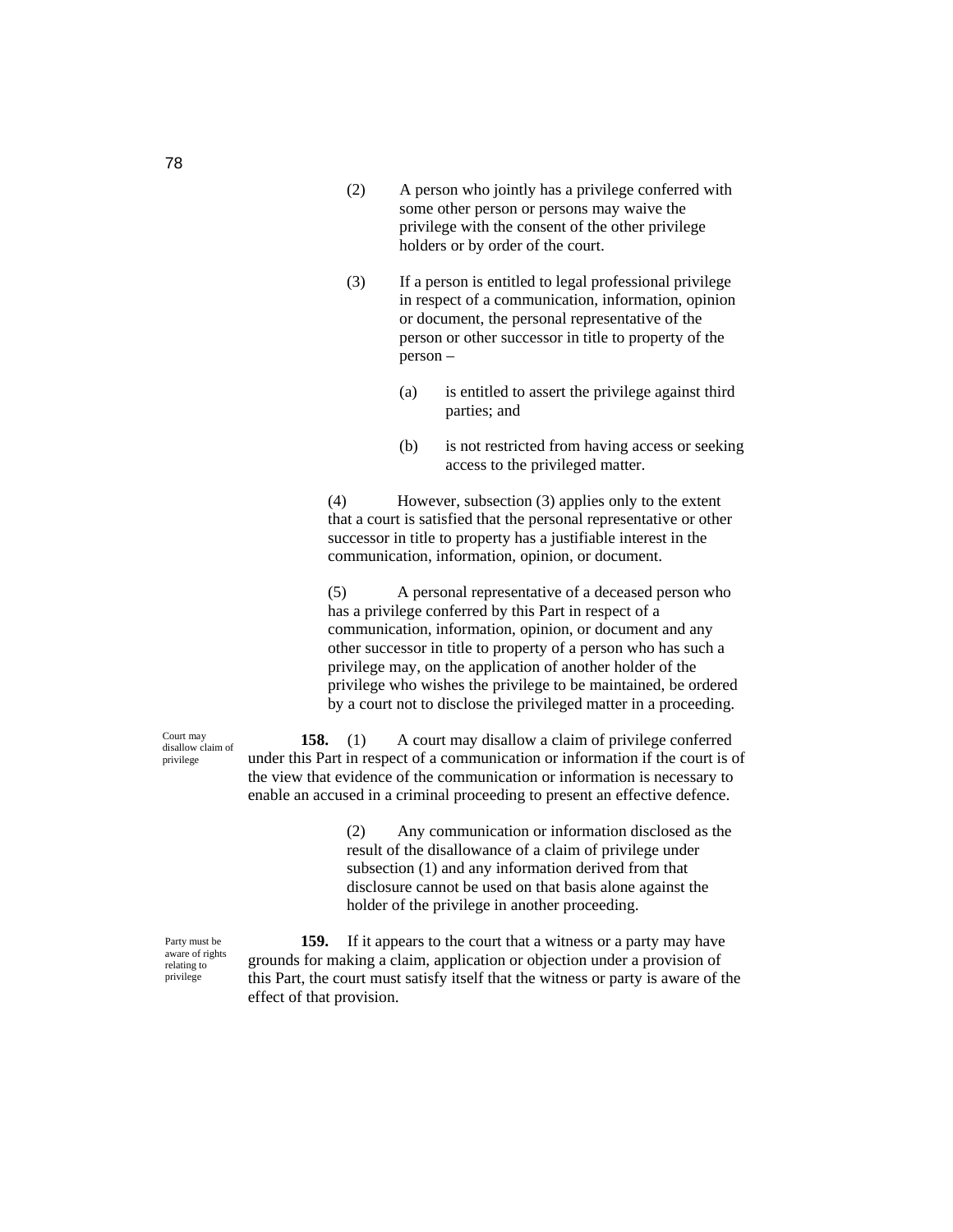**160.** If a question arises under this Part in relation to a document, the court may order that the document be produced to it and may inspect the document for the purpose of determining the question.

**161.** Evidence that, because of this Part, must not be adduced or given in a proceeding is not admissible in the proceeding.

### **PART 13 – UNFAVOURABLE WITNESSES**

**162.** (1) A party who called a witness may, with the leave of the court, question the witness, as though the party were cross-examining the witness, about –

- (a) evidence given by the witness that is unfavourable to the party; or
- (b) a matter of which the witness may reasonably be supposed to have knowledge and about which it appears to the court the witness is not, in examination-in-chief, making a genuine attempt to give evidence; or
- (c) whether the witness has, at any time, made a prior inconsistent statement; or
- (d) matters relating to the credit of the witness.

(2) Questioning a witness under this section is taken to be cross-examination.

 (3) Questioning under this section is to take place before the other parties cross-examine the witness, unless the court otherwise directs.

**163.** (1) A witness may be cross-examined about a prior inconsistent statement alleged to have been made by the witness whether or not –

- (a) complete particulars of the statement have been given to the witness; or
- (b) a document containing a record of the statement has been shown to the witness.

79 Court may inspect

Privilege evidence

documents relating to privilege

inadmissible

Unfavourable witnesses

Prior inconsistent witness statements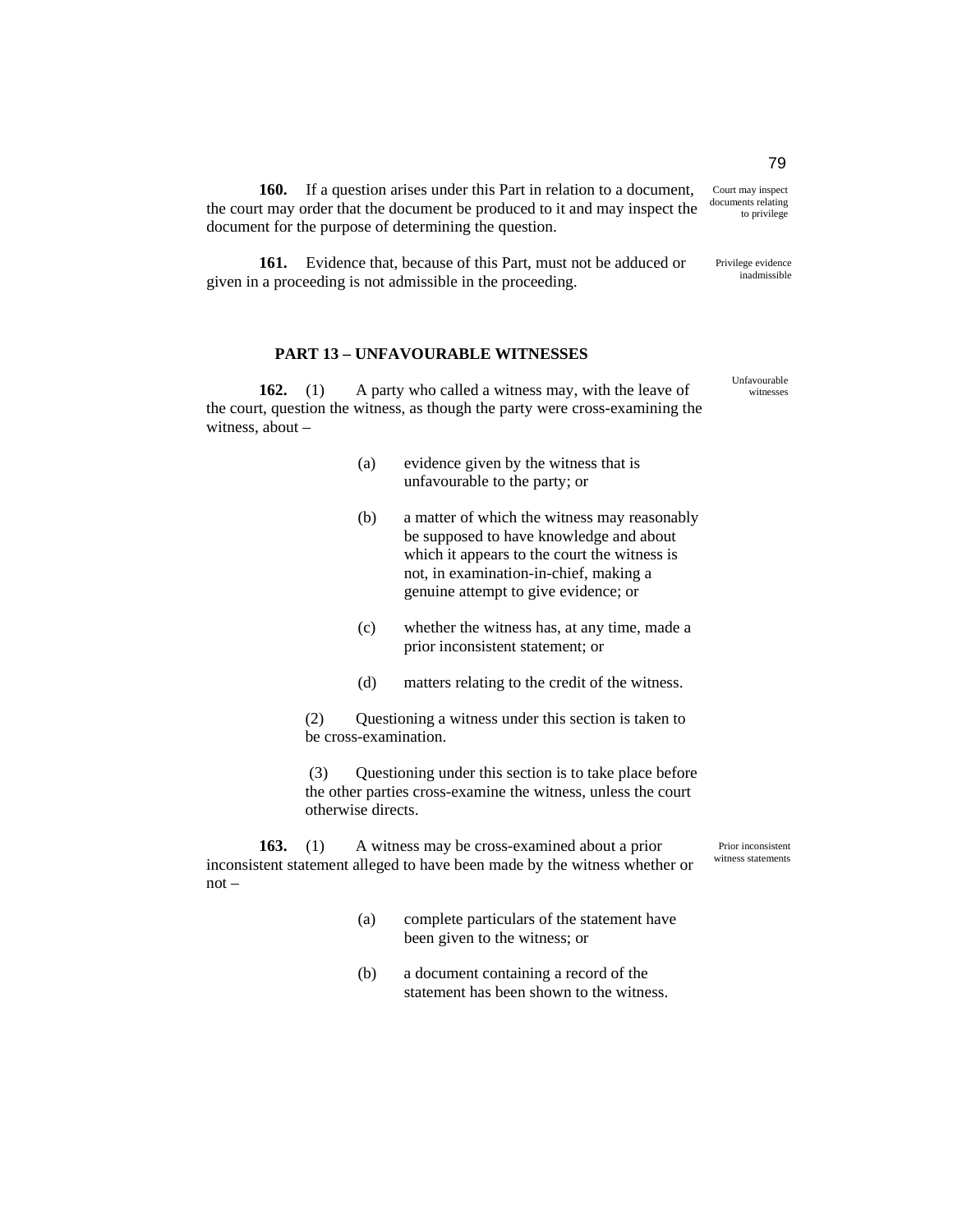(2) If, in cross-examination, a witness does not admit that he or she has made a prior inconsistent statement, the crossexaminer is not to adduce evidence of the statement otherwise than from the witness unless, in the crossexamination, the cross-examiner –

- (a) informed the witness of enough of the circumstances of the making of the statement to enable the witness to identify the statement; and
- (b) drew the witness's attention to so much of the statement as is inconsistent with the witness's evidence.

(3) For the purpose of adducing evidence of the statement, a party may re-open the party's case with the leave of the court.

**164.** In estimating the weight (if any) to be attached to a statement rendered admissible as evidence under this Part, regard shall be had to all the circumstances from which an inference can reasonably be drawn as to the accuracy or otherwise of the statement, including –

- (a) the question whether or not the statement was made, or the information recorded in it was supplied, contemporaneously with the occurrence or existence of the facts to which the statement or information relates; and
- (b) the question whether or not the maker of the statement or the supplier of the information recorded in it, had any incentive to conceal or misrepresent the facts.

**165.** (1) Except as provided by this section, a cross-examiner must not question a witness about a previous representation alleged to have been made by a person other than the witness.

> (2) A cross-examiner may, with leave of the court, question a witness about the representation and its contents if –

- (a) evidence of the representation has been admitted; or
- (b) the court is satisfied that it will be admitted.

Use of document of another person

Weight to be given to evidence under this Part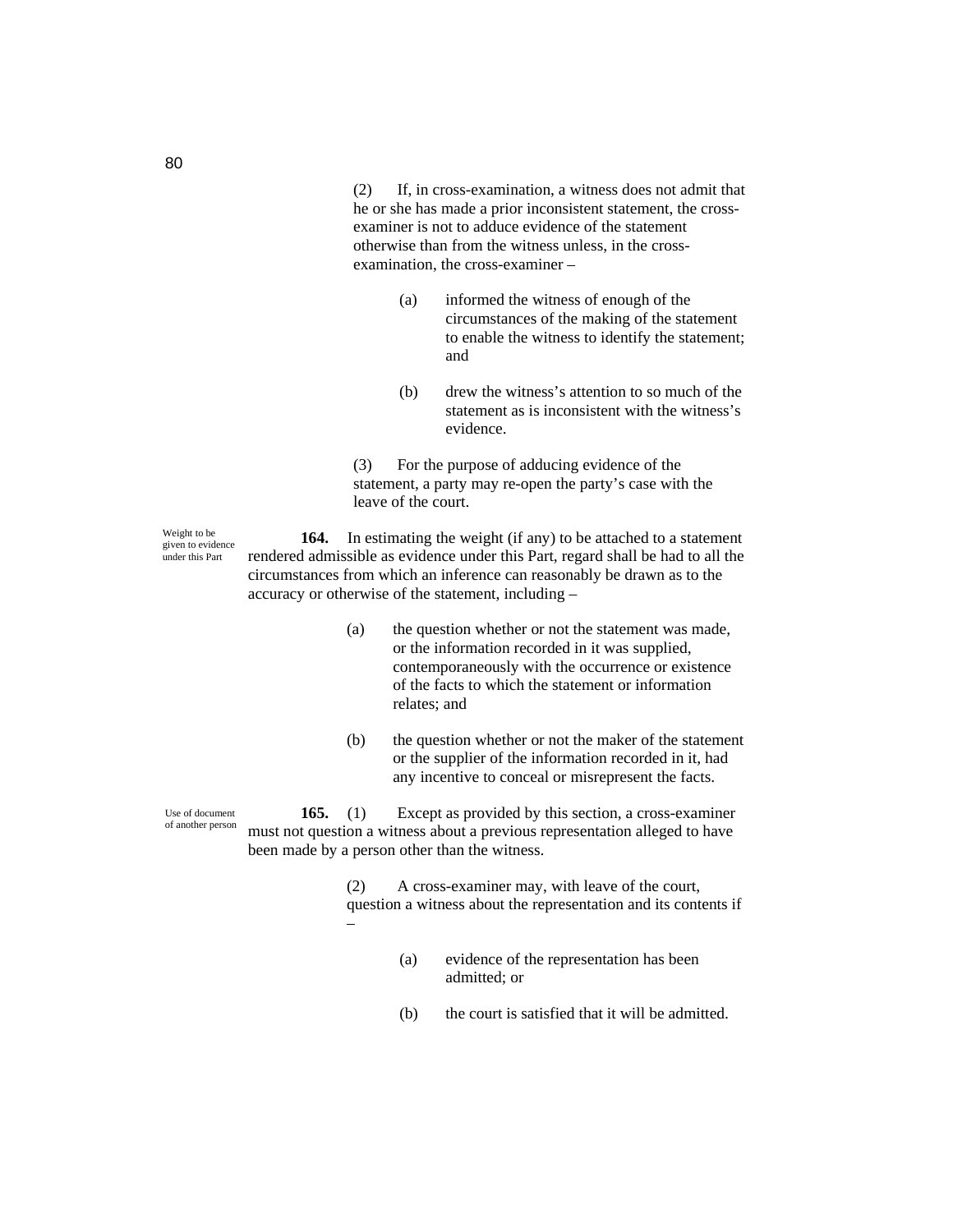(3) If the representation is contained in a document that has not been admitted, or a document that the court cannot be satisfied will be admitted, the document may be used to question a witness as follows –

- (a) the document must be produced to the witness;
- (b) if the document is a tape recording, or any other kind of document from which sounds are reproduced, the witness must be provided with the means, such as headphones, to listen to the contents of the document without other persons present at the cross-examination hearing those contents;
- (c) the witness must be asked whether, having examined (or heard) the contents of the document, the witness stands by the evidence that he or she has given;
- (d) neither the cross-examiner nor the witness is to identify the document or disclose any of its contents.

(4) A document that is so used may be marked for identification.

**166.** (1) This section applies if a party is cross-examining or has cross-examined a witness about –

Production of a document

- (a) a prior inconsistent statement alleged to have been made by the witness that is recorded in a document; or
- (b) a previous representation alleged to have been made by another person that is recorded in a document.

(2) If the court so orders or if another party so requires, the party must produce to the court or to that other party –

- (a) the document; or
- (b) such evidence of the contents of the document as is available to the party.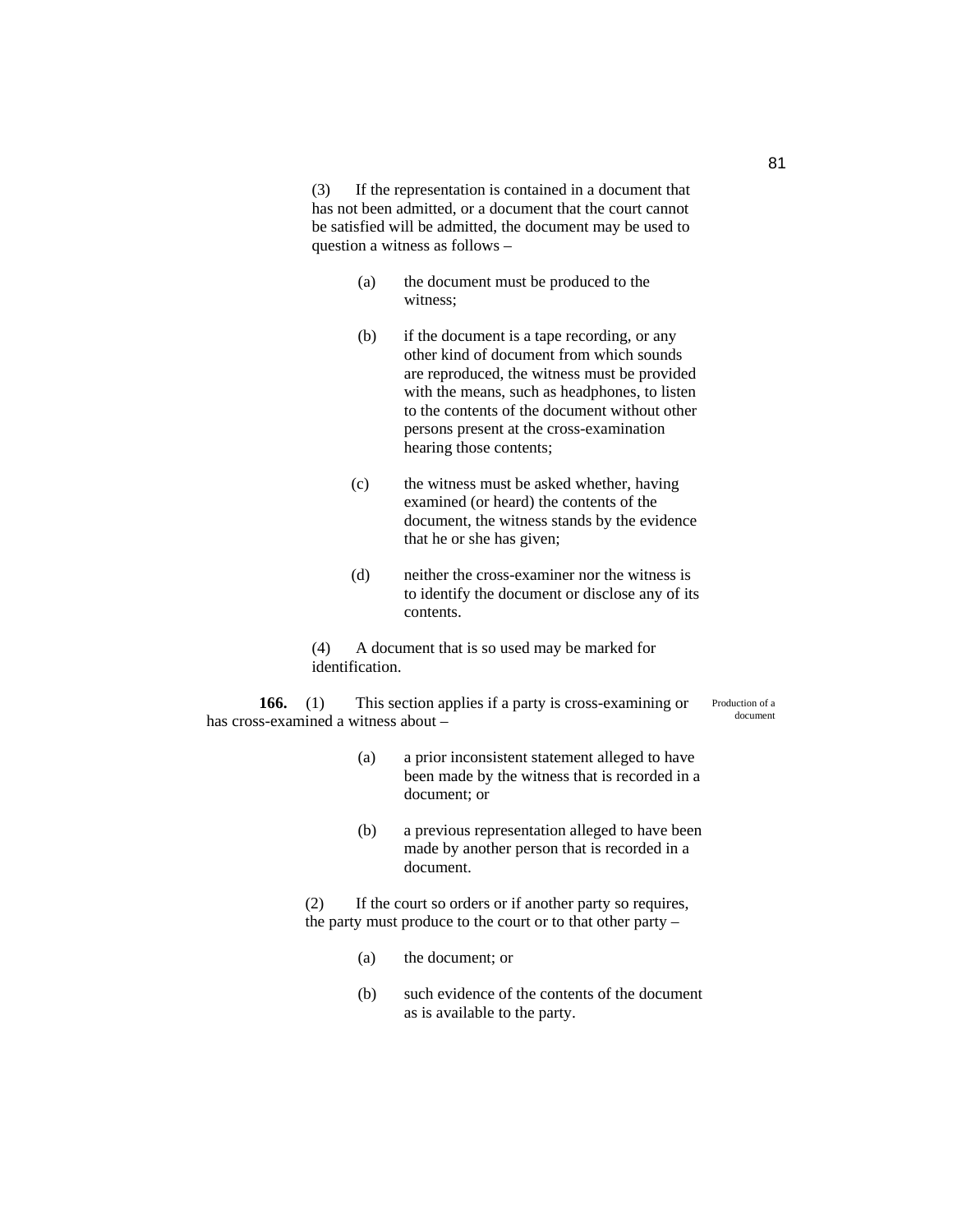- (3) The court may  $-$ 
	- (a) examine a document or evidence that has been so produced; and
	- (b) give directions as to its use; and
	- (c) admit it even if it has not been tendered by a party.

(4) Subsection (3) does not permit the court to admit a document or evidence that is not admissible.

(5) The mere production of a document to a witness who is being cross-examined does not give rise to a requirement that the cross-examiner tender the document.

## **PART 14 – ADMISSIONS IN CRIMINAL PROCEEDINGS**

Definition of confession

**167.** A confession is an admission made at any time by a person accused of an offence stating or suggesting that the person committed the offence.

Admissions by accused in criminal proceedings

**168.** (1) This section applies only to a criminal proceeding and only to evidence of a confession made by an accused –

- (a) to or in the presence of an investigating official who was at the time performing functions in connection with the investigation of the commission or possible commission of an offence; or
- (b) as a result of an act of another person who is capable of influencing the decision whether a prosecution of an accused should be brought or should be continued.

(2) Evidence of the confession is not admissible unless the court is satisfied beyond reasonable doubt that the admission was voluntary.

(3) Without limiting the matters that the court may take into account for the purposes of subsection (2), it is to take into account –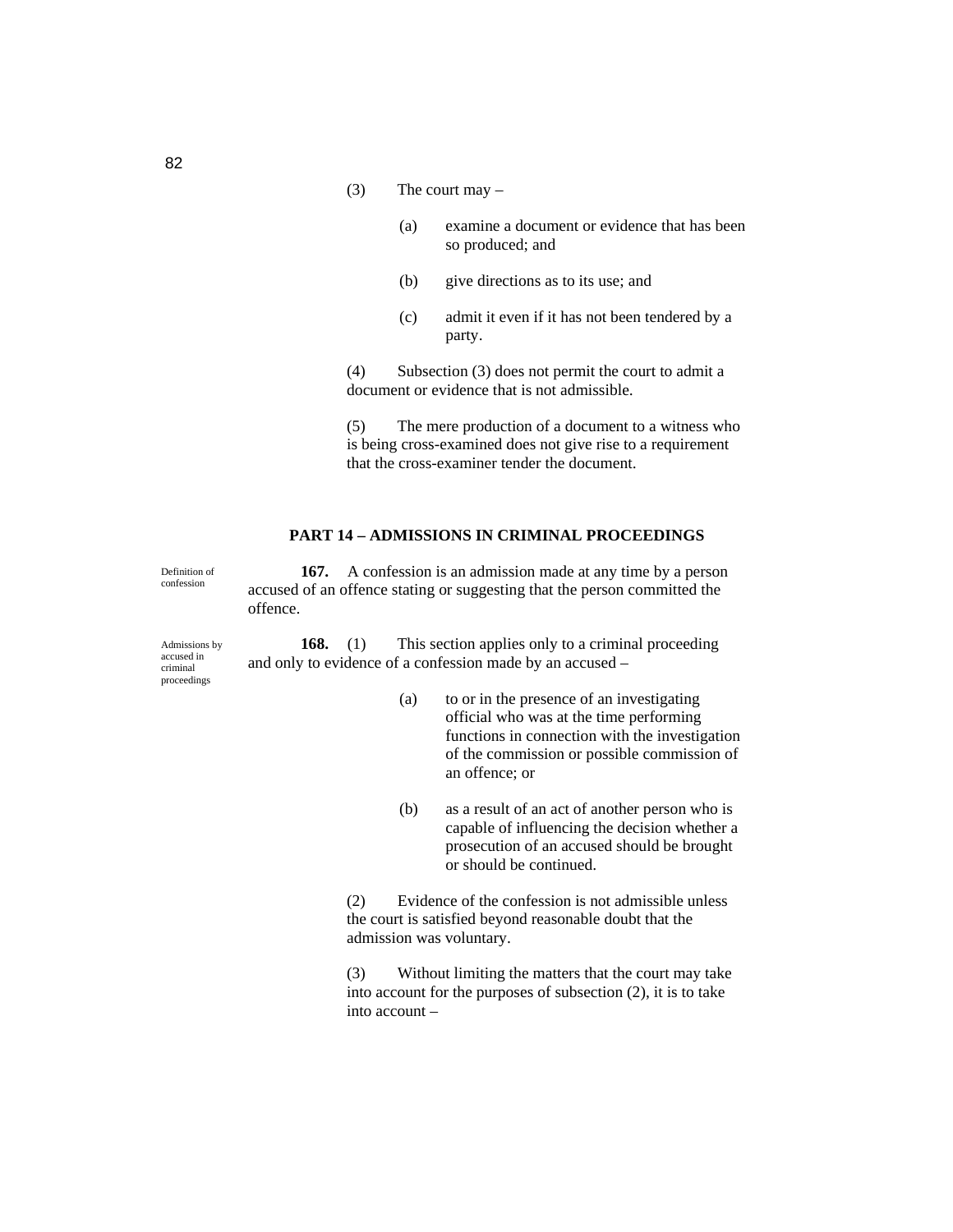- (a) any relevant condition or characteristic of the person who made the confession, including age, personality, language and education and any mental, intellectual or physical disability to which the person is or appears to be subject; and
- (b) if the confession was made in response to questioning –
	- (i) the nature of the questions and the manner in which they were put; and
	- (ii) the nature of any threat, promise or other inducement made to the person questioned.

**169.** In a criminal proceeding, the court may refuse to admit evidence of a confession, or refuse to admit the evidence to prove a particular fact, if – Court may refuse

- (a) the evidence is adduced by the prosecution; and
- (b) having regard to the circumstances in which the admission was made, it would be unfair to an accused to use the evidence.
- **170.** (1) Evidence that was obtained Exclusion of evidence obtained improperly or
	- (a) improperly or in contravention of any law; or
	- (b) in consequence of an impropriety or of a contravention of any law;

is not to be admitted unless the desirability of admitting the evidence outweighs the undesirability of admitting evidence that has been obtained in the way in which the evidence was obtained.

> (2) Without limiting subsection (1), evidence of a confession that was made during or in consequence of questioning, and evidence obtained in consequence of the admission, is taken to have been obtained improperly if the person conducting the questioning –

> > (a) did, or omitted to do, an act in the course of the questioning even though he or she knew or ought reasonably to have known that the act or omission was likely to impair substantially the ability of the person being

to admit confession

illegally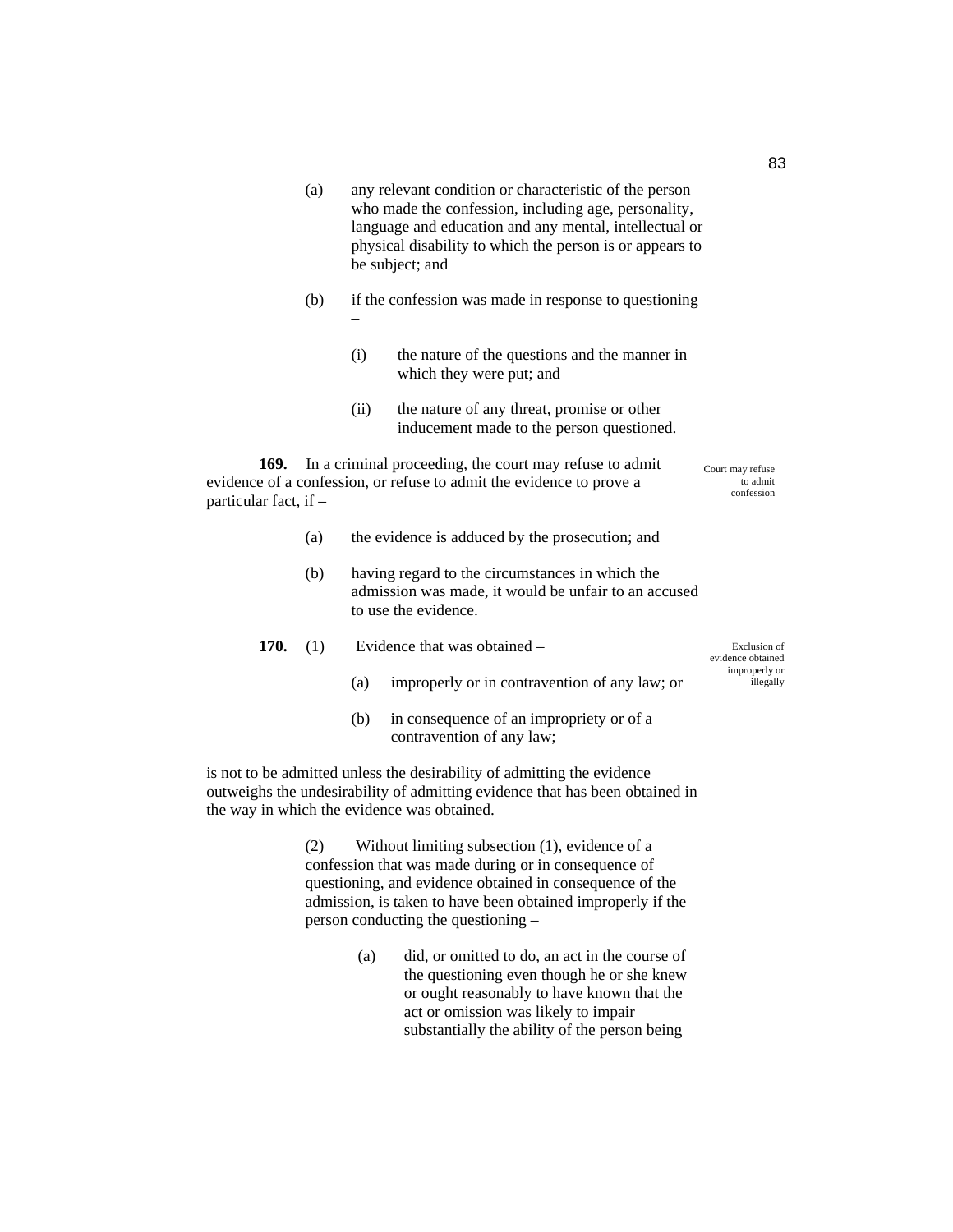questioned to respond rationally to the questioning; or

- (b) made a false statement in the course of the questioning even though he or she knew or ought reasonably to have known that the statement was false and that making the false statement was likely to cause the person who was being questioned to make an admission; or
- (c) engaged in conduct, or threatened to engage in conduct that was violent, oppressive or degrading towards any person.

(3) Without limiting the matters that the court may take into account under subsection (1), it is to take into account –

- (a) whether the impropriety or contravention was contrary to or inconsistent with a right of a person; and
- (b) the probative value of the evidence; and
- (c) the importance of the evidence in the proceeding; and
- (d) the nature of the relevant offence, cause of action or defence and the nature of the subject-matter of the proceeding; and
- (e) whether the impropriety or contravention was deliberate or reckless; and
- (f) the gravity of the impropriety or contravention; and
- (g) whether any other proceeding (whether or not in a court) has been or is likely to be taken in relation to the impropriety or contravention; and
- (h) the difficulty (if any) of obtaining the evidence without impropriety or contravention of any law.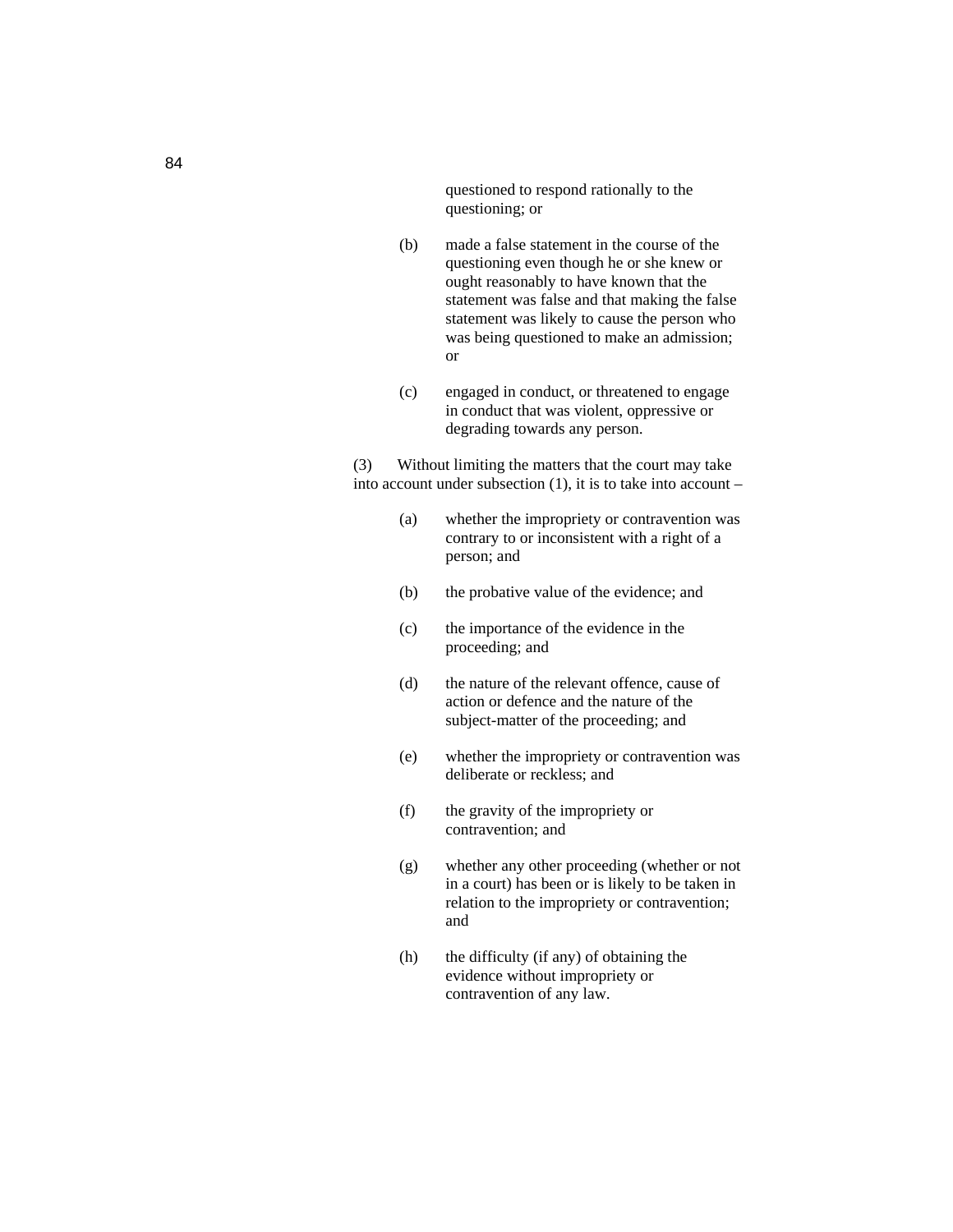171. (1) For the purposes of this Part, evidence of a statement made or an act done by a person during questioning is taken to have been obtained improperly if –

- (a) the person was under arrest for an offence at the time; and
- (b) the questioning was conducted by an investigating official who was at the time empowered, because of the office that he or she held, to arrest the person; and
- (c) before starting the questioning the investigating official did not caution the person that the person does not have to say or do anything but that anything the person does say or do may be used in evidence.

(2) Evidence of a statement made or an act done by a person during official questioning is taken to have been obtained improperly if –

- (a) the questioning was conducted by an investigating official who did not have the power to arrest the person; and
- (b) the statement was made, or the act was done, after the investigating official formed a belief that there was sufficient evidence to establish that the person has committed an offence; and
- (c) the investigating official did not, before the statement was made or the act was done, caution the person that the person does not have to say or do anything but that anything the person does say or do may be used in evidence.

(3) The caution must be given in, or translated into, a language in which the person is able to communicate with reasonable fluency, but need not be given in writing unless the person cannot hear adequately.

(4) Subsections (1), (2) and (3) do not apply so far as any law requires the person to answer questions put by, or do things required by, the investigating official.

85 Cautioning of

persons under arrest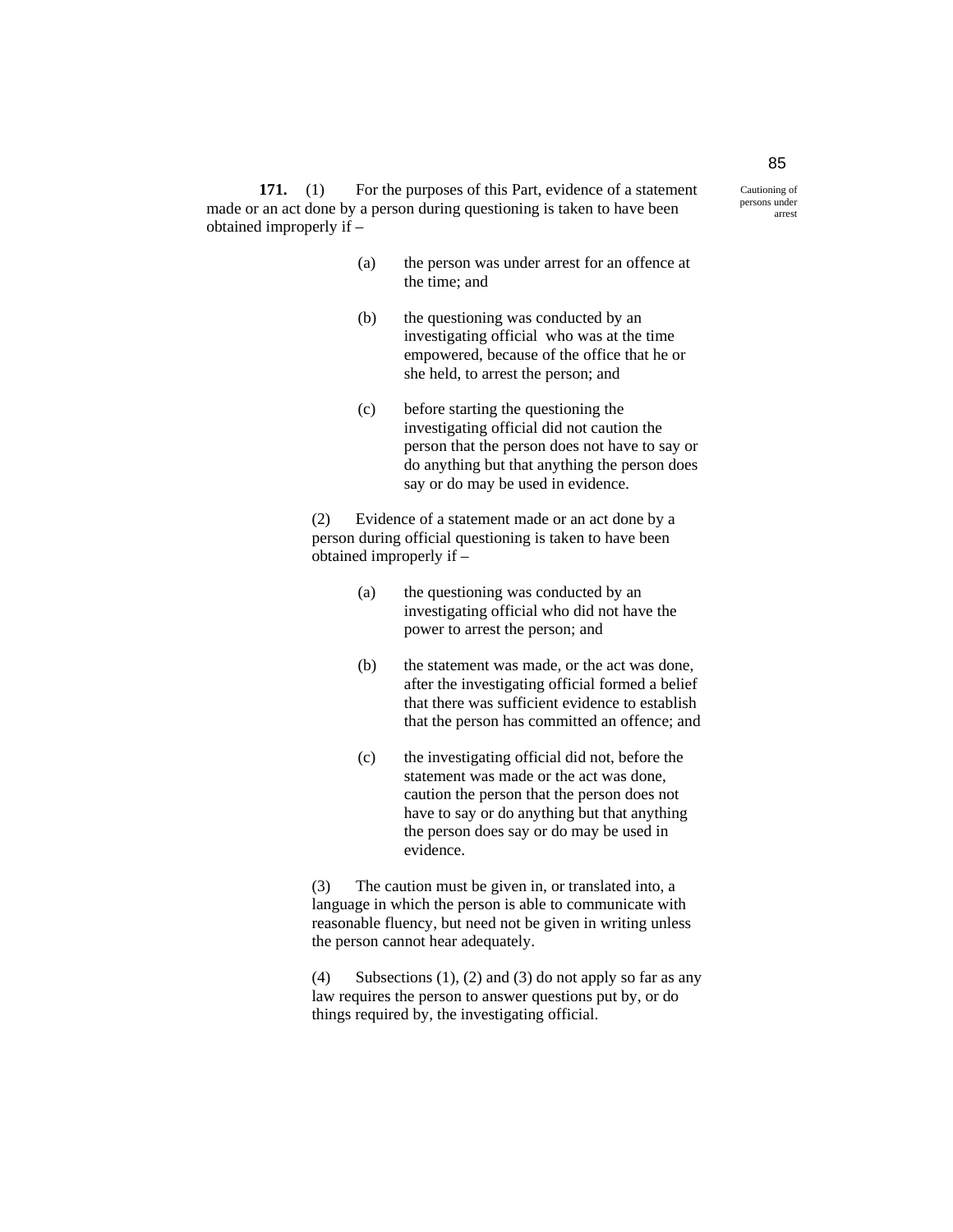(5) A reference in subsection (1) to a person who is under arrest includes a reference to a person who is in company of an investigating official for the purpose of being questioned if –

- (a) the official believes that there is sufficient evidence that the person has committed an offence that is to be the subject of the questioning; or
- (b) the official would not allow the person to leave if the person wished to do so; or
- (c) the official has given the person reasonable grounds for believing that the person would not be allowed to leave if he or she wished to do so.

(6) A person is not treated as being under arrest only because of subsection (5) if –

- (a) the official is performing functions in relation to persons or goods entering or leaving Solomon Islands and the official does not believe the person has committed an offence against a law of Solomon Islands;
- (b) the official is exercising a power under any written law to detain and search the person or to require the person to provide information or to answer questions.

**172.** The common law relating to the admissibility of a confession by one accused against another should prevail.

**173.** (1) In a criminal proceeding, an inference unfavourable to a party must not be drawn from evidence that the party or another person failed or refused –

- (a) to answer one or more questions; or
- (b) to respond to a representation;

put or made to the party or other person by an investigating official who was at the time performing functions in connection with the investigation of the commission or possible commission of an offence.

86

Admissions by co-accused

Evidence of silence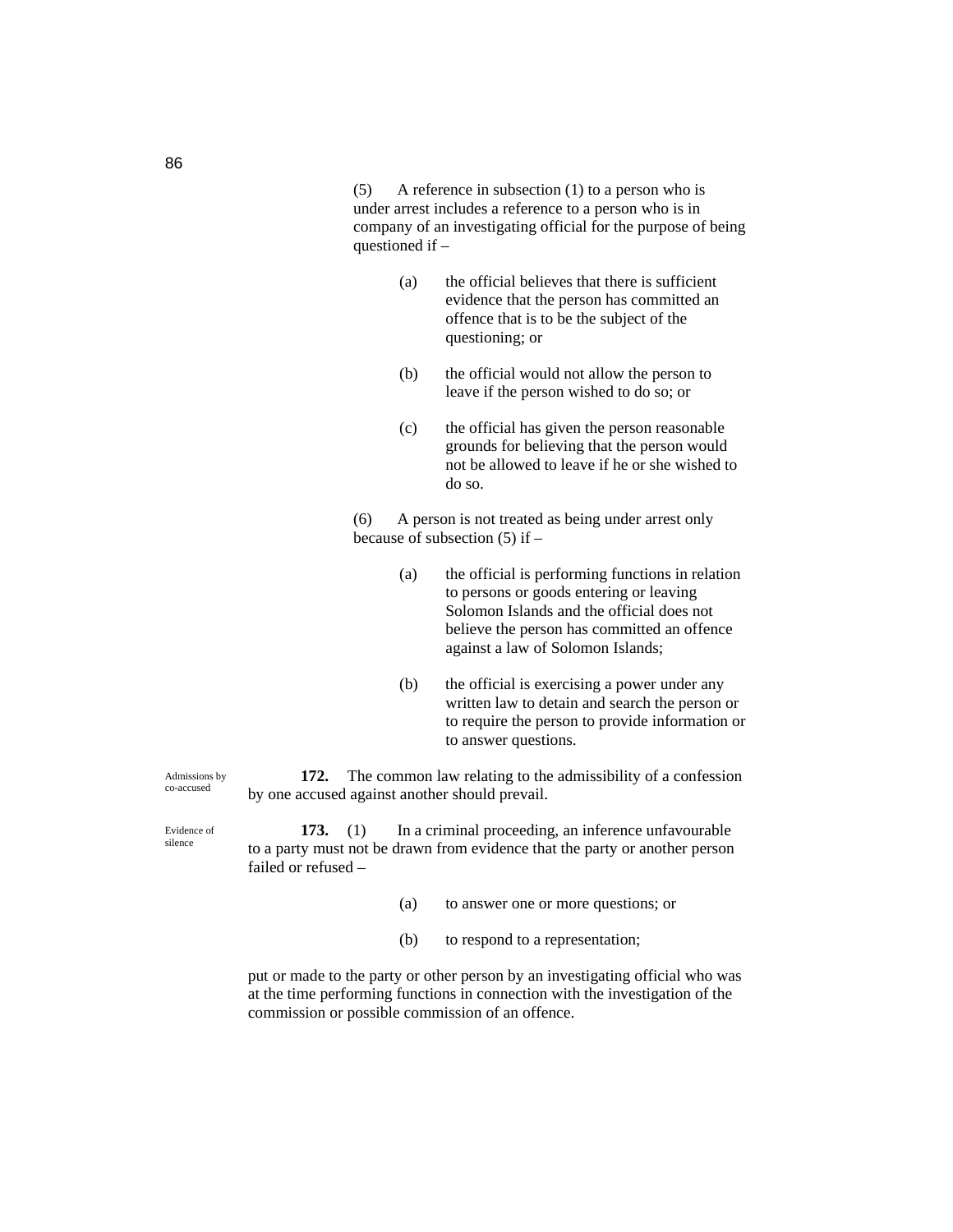(2) Evidence of that kind is not admissible if it can only be used to draw such an inference.

(3) Subsection (1) does not prevent use of the evidence to prove that the party or other person failed or refused to answer the question or to respond to the representation if the failure or refusal is a fact in issue in the proceeding.

- (4) In this section, "inference" includes
	- (a) an inference of consciousness of guilt; or
	- (b) an inference relevant to a party's credibility.

**174.** (1) If part of a statement is determined by the court to be inadmissible, the court may direct that a party who wishes to use an admissible part of the statement edit the statement to exclude the inadmissible part.

> (2) A party may not edit a statement under subsection (1) unless, in the opinion of the court, the inadmissible parts of the statement can be excluded without obscuring or confusing the meaning of the admissible part of the statement.

### **PART 15 – PROOF OF BIRTH, ADOPTION, DEATH AND MARRIAGE**

**175.** In any proceeding if the court does not consider that there is evidence or sufficient evidence to determine the age of a person, that court having seen that person, may itself determine the question.

**176.** An official document purporting to be either the original or a certified copy of a certificate, entry or record of a birth, adoption, death or marriage alleged to have taken place whether in Solomon Islands or elsewhere is evidence in a proceeding of the facts stated in the document.

**177.** (1) If the age of a person is relevant to proceedings before a court and –

> (a) a document appears to be a certified copy of, or extract from, the register of births and deaths under the Births and Deaths (Registration) Act (Cap. 168), or a register of births kept under the law of the country in

Editing of inadmissible statements

Proof of age determined by the court

> Proof of age by birth certificate

Presumption of age

87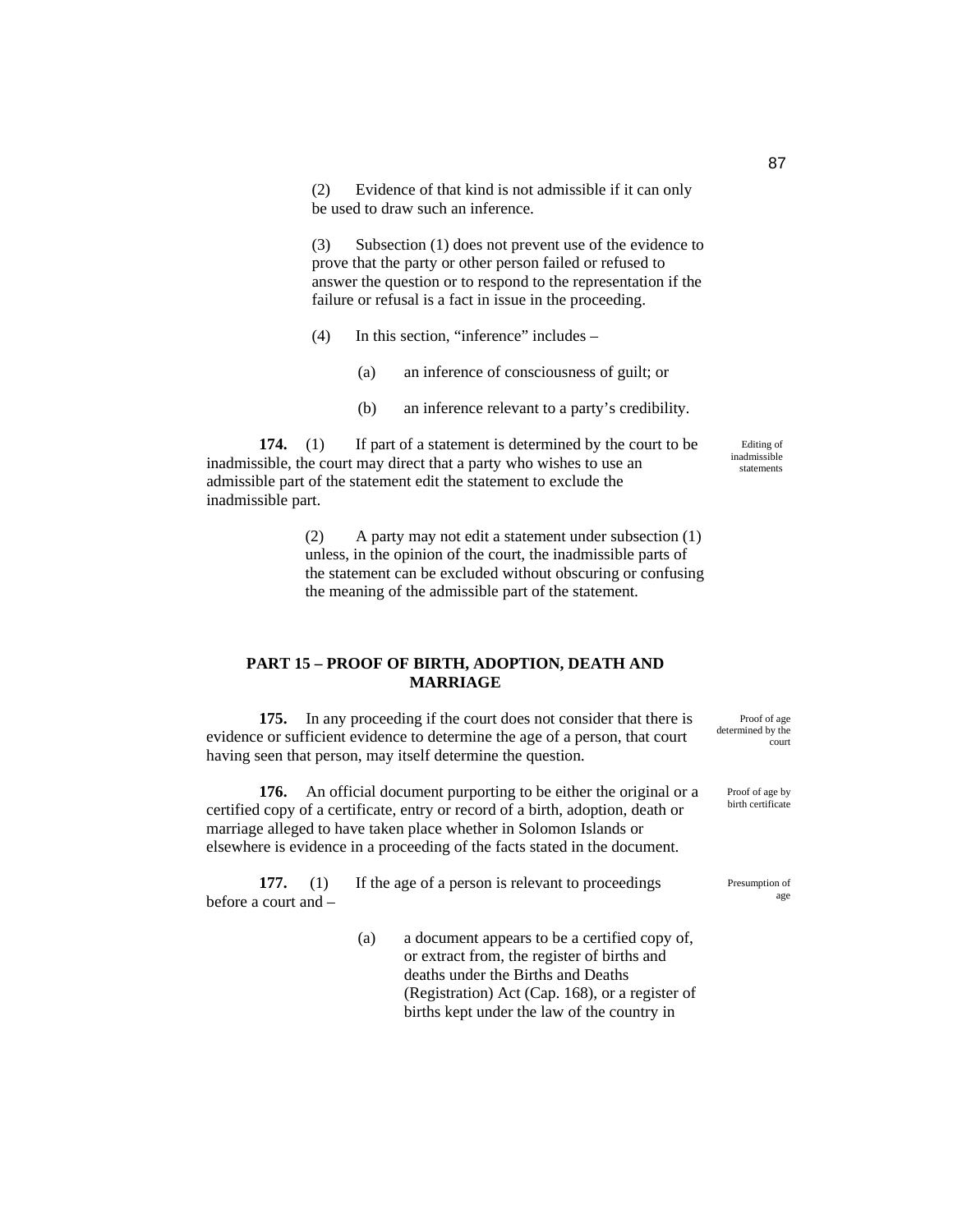which the person was born, is produced to the court; and

(b) the name of the person to whom the document relates is the name or a former name of the person whose age is to be considered,

it will be presumed, in the absence of evidence to the contrary, that the person whose age is to be established is the person named in the document produced to the court and that the date of his or her birth is the date of birth shown on that document.

## **PART 16 – MISCELLANEOUS**

Proof of service

**178.** Service for the purposes of this Act may be proved by affidavit or the oral evidence of a witness in court.

Proof of previous convictions

law –

**179.** (1) In any inquiry, trial or proceeding, a previous conviction may be proved, in addition to any other mode provided by any

- (a) by an extract certified, under the hand of the officer having the custody of the records of the court in which such conviction was had, to be a copy of the sentence or order; or
- (b) by a certificate by the officer-in-charge of the a correctional centre or prison in which the punishment or any part thereof was inflicted, or by production of the warrant of commitment under which the punishment was suffered; or
- (c) by production of the officer having the custody thereof of the appropriate court register recording such conviction or an extract from such register certified under the hand of such officer to be a copy thereof,

together with, in each of such cases, evidence as to the identity of the accused person with the person so convicted.

> (2) A certificate given under the hand of an officer appointed by the Commissioner of Police in that behalf, who shall have compared the fingerprints of an accused person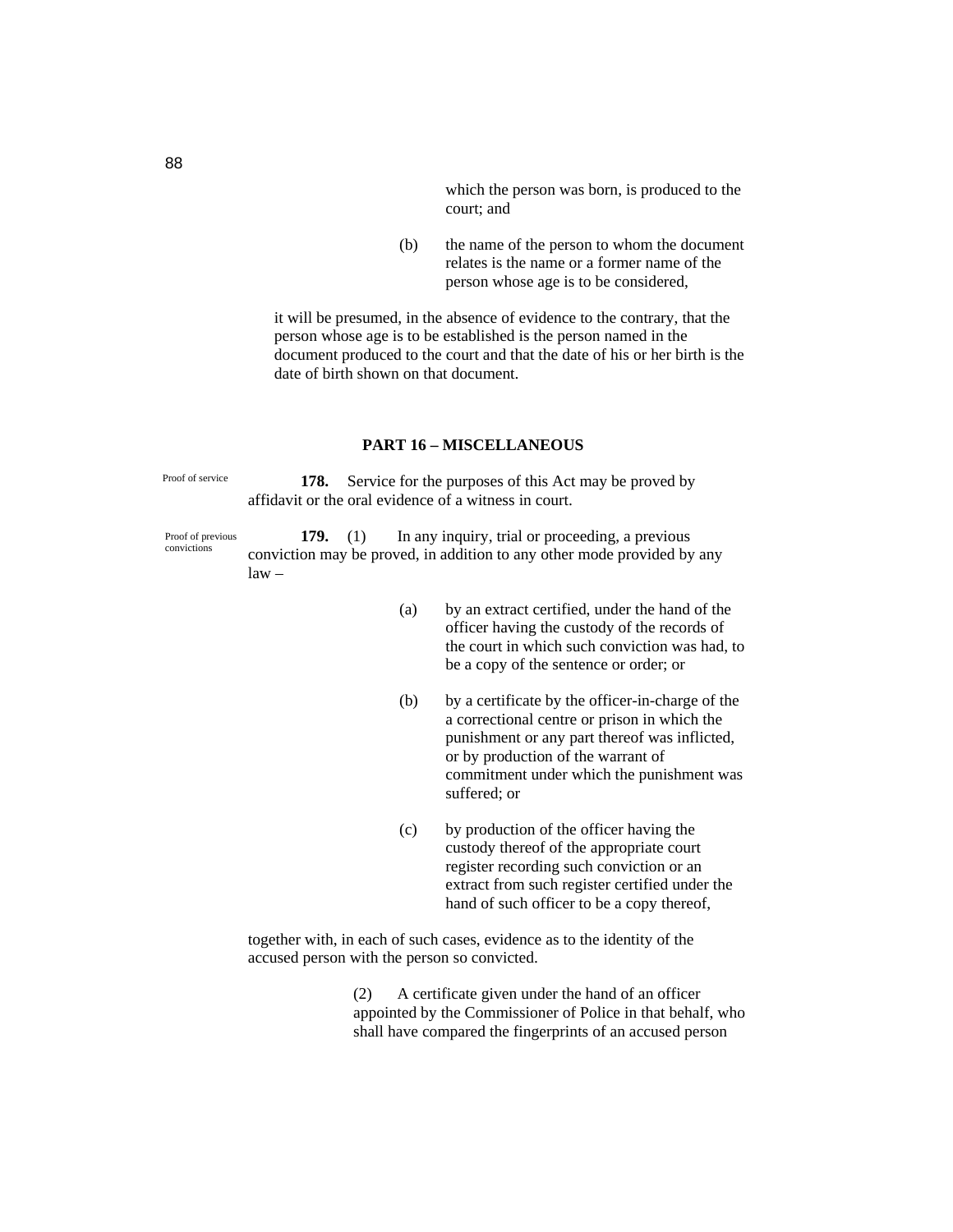with the fingerprints of a person previously convicted, shall be prima facie evidence of the matters stated in the certificate.

(3) A previous conviction in any place outside Solomon Islands may be proved by the production of a certificate purporting to be given under the hand of a police officer in the country where the conviction was had, containing a copy of the sentence or order, and a copy of the fingerprint record, or a photograph of the person so convicted, together with evidence that the fingerprint record or photograph is of the accused person.

(4) Such a certificate as aforesaid shall be prima facie evidence of all facts therein set forth without proof that the officer purporting to sign it did in fact sign it and was empowered so to do.

**180.** (1) A court or tribunal may inform itself about a written law in any way it considers appropriate, such as using an electronic version of any written as available on the internet or on a CD-ROM.

> (2) However, the court or tribunal must consider whether the document or source it intends to consult appears to be a reliable source of information.

> (3) Subsection (1) does not limit any law providing for a way in which a court or tribunal may be informed about a written law, including any other provision of this Act.

#### **181.** (1) If the determination of a question whether – *Voir dire*

- (a) evidence should be admitted (whether in the exercise of a discretion or not); or
- (b) evidence can be used against a person; or
- (c) a witness is competent or compellable;

depends on the court finding that a particular fact exists, the question whether that fact exists is, for the purposes of this section, a preliminary question.

> (2) In the hearing of a preliminary question about whether an accused's admission should be admitted into evidence (whether in the exercise of a discretion or not) in a criminal proceeding, the issue of the admission's truth or

89

Court may inform itself about legislation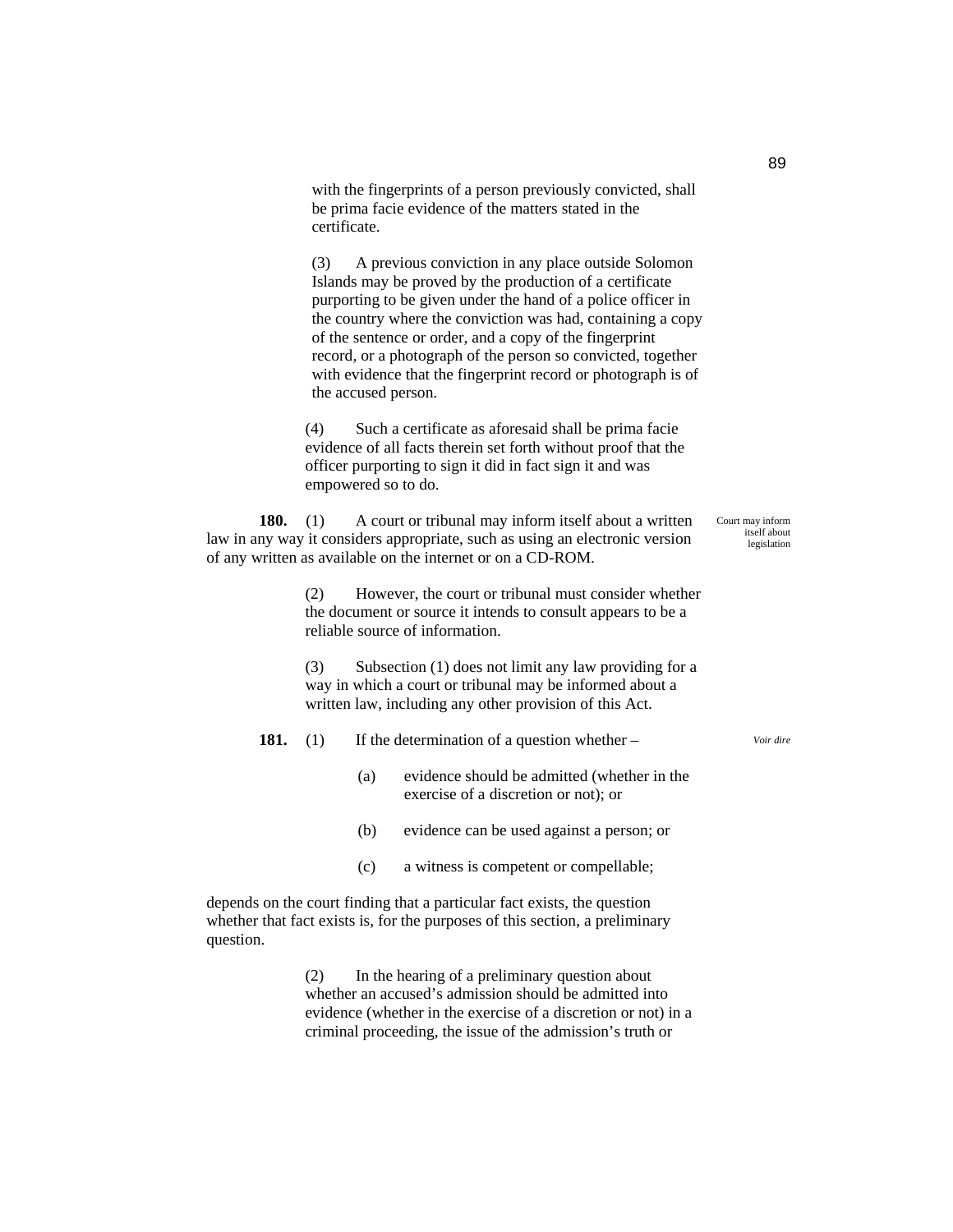|                            |                                                                                                                                         | the accused. | untruth is to be disregarded unless the issue is introduced by                                                                                                                          |
|----------------------------|-----------------------------------------------------------------------------------------------------------------------------------------|--------------|-----------------------------------------------------------------------------------------------------------------------------------------------------------------------------------------|
|                            |                                                                                                                                         | (3)          | In a hearing to determine a preliminary question of<br>fact, the facts in issue are taken to include the fact to which<br>the hearing relates.                                          |
| Contempt by<br>publication | 182.<br>$publishes -$                                                                                                                   |              | A person commits a contempt of court who prints or                                                                                                                                      |
|                            |                                                                                                                                         | (a)          | without the express permission of the court, any<br>question that is disallowed by the court, or any<br>evidence given in response to such a question; or                               |
|                            |                                                                                                                                         | (b)          | any question, or any evidence given in response to a<br>question, that the court has informed a witness he or<br>she is not obliged to answer and has ordered must not<br>be published. |
| Advanced rulings           | 183.<br>about $-$                                                                                                                       |              | Where a question arises in a proceeding, being a question                                                                                                                               |
|                            |                                                                                                                                         | (a)          | the admissibility of evidence proposed to be adduced;<br><b>or</b>                                                                                                                      |
|                            |                                                                                                                                         | (b)          | the operation of a provision of this Act or another law<br>in relation to evidence proposed to be adduced;                                                                              |
|                            | the court may, if it thinks appropriate, give a ruling or make a finding in<br>relation to the question before the evidence is adduced. |              |                                                                                                                                                                                         |
| Leave, etc., be            | 184. $(1)$                                                                                                                              |              | If, because of this Act, a court may give any leave.                                                                                                                                    |

**184.** (1) If, because of this Act, a court may give any leave, permission or direction, the leave, permission or direction may be given on such terms as the court thinks fit.

- (2) Without limiting the matters that the court may take into account in deciding whether or not to give the leave, permission or direction, it is to take into account –
	- (a) the extent to which to do so would be likely to add unduly to, or to shorten the length or cost of the hearing; and
	- (b) the extent to which to do so would be unfair to a party or to a witness; and

subject to terms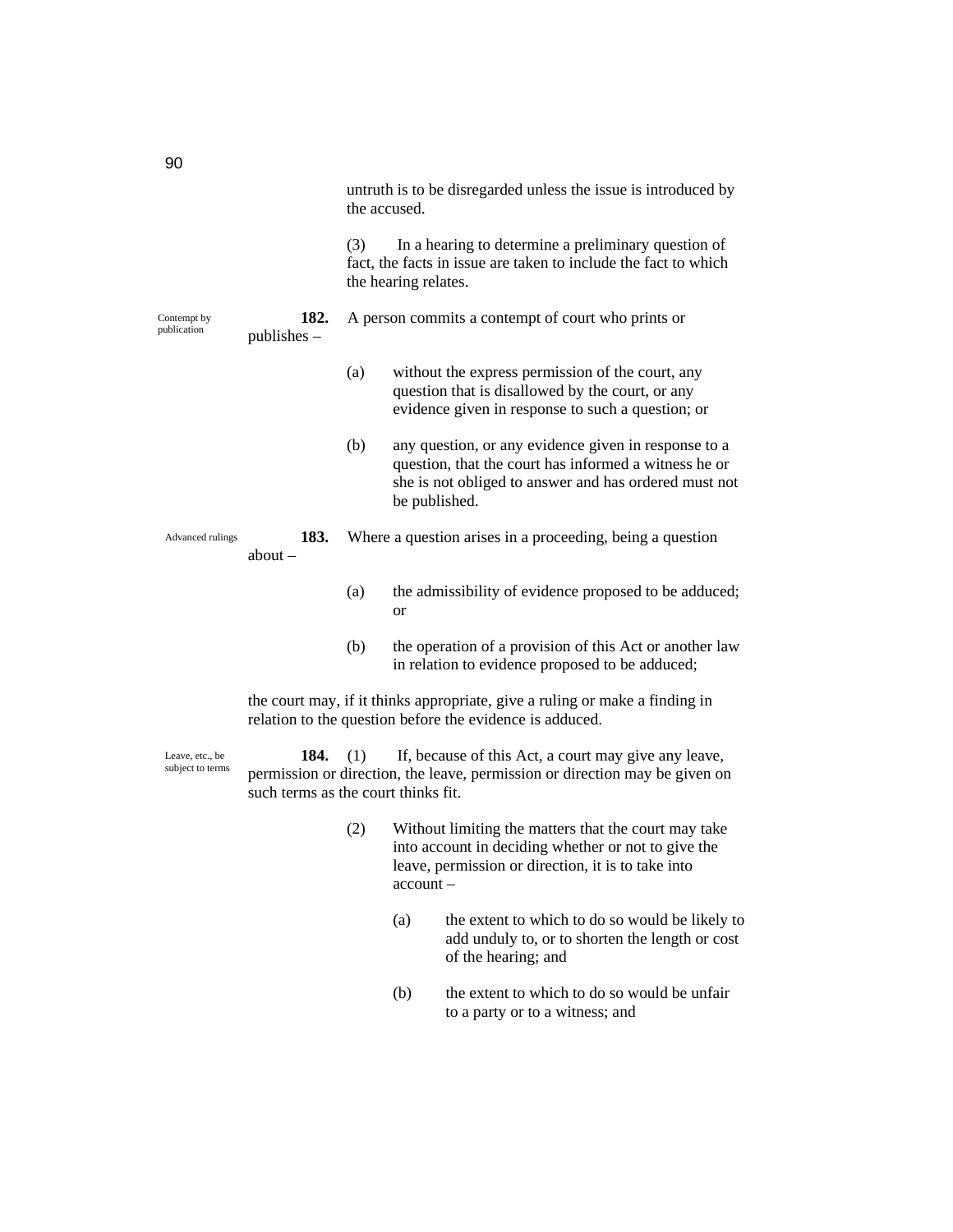| (c) | the importance of the evidence in relation to |
|-----|-----------------------------------------------|
|     | which the leave, permission or direction is   |
|     | sought; and                                   |

- (d) the nature of the proceeding; and
- (e) the power (if any) of the court to adjourn the hearing or to make another order or to give a direction in relation to the evidence.

**185.** (1) Whenever in any proceedings before the court, in respect of any offence, it is an essential ingredient of the offence that the place (where any fact or matter occurred or was done) should be a public place, an allegation, in the complaint or information, that the place (specified as that in which the fact or matter charged occurred or was done) was a public place, shall be prima facie evidence that the place was a public place.

> (2) The court may, if it thinks fit, and at any stage of the proceeding, permit evidence to be called with respect to the question whether the place was a public place.

**186.** Any court may, on application or on its own initiative, issue a warrant or order for bringing up any person in lawful custody before any court to enable such person to be prosecuted or to pursue or defend or be examined as a witness in, any proceedings, either criminal or civil, before such court Court may order attendance of persons in custody

**187.** In a criminal proceeding, an allegation or statement, in a complaint or another initiating process, or in a pleading or affidavit, that stated property is the property of the Crown or the Government is *prima facie* evidence of this. Evidence of Crown property

**188.** The Minister may make regulations to give effect to and for the purposes of this Act and in particular to make regulations on matters required to be prescribed under this Act.

**189.** Subject to any regulations made under this Act, the Chief Justice may make rules or practice directions for the purpose of giving effect to any matter under this Act.

**190.** (1) This Act applies to all proceedings commenced before, on, or after the commencement of this Act except –

> (a) the continuation of a hearing that commenced before the commencement of this Act;

Averment as to public place

Regulations

Court rules

Savings and transitional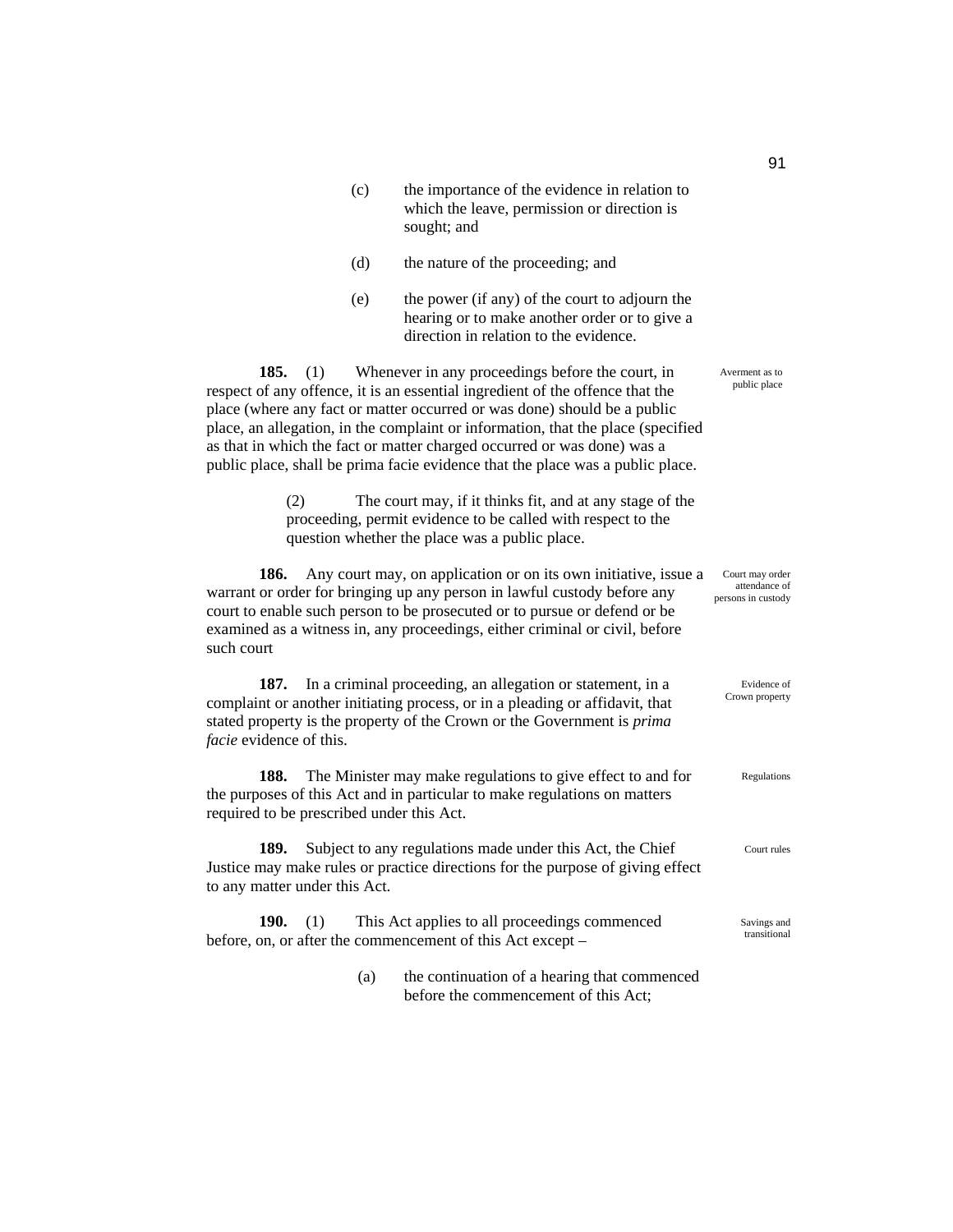- (b) any appeal or review arising out of such a hearing; and
- (c) any re-trial.

(2) Notwithstanding subsection (1), the provisions relating to arrest and cautioning only apply to arrests made and cautions administered from the date of commencement.

(3) For the purposes of this section, criminal proceedings commence when the information is laid or the summons filed.

(4) Notwithstanding subsection (1), in respect of any proceedings commenced before the commencement of this Act, the court may give leave to admit evidence that was adduced prior to the commencement of this Act.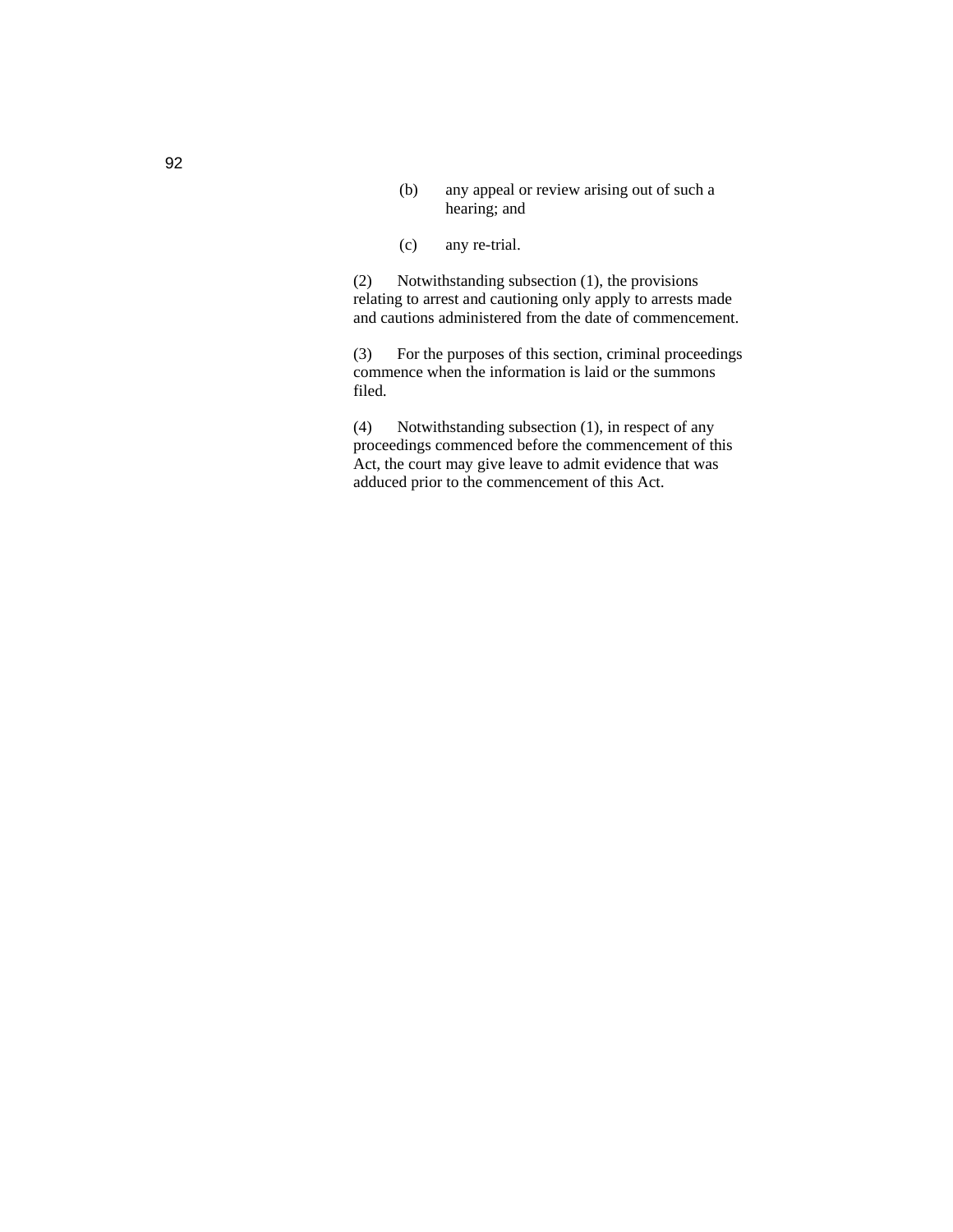### **EVIDENCE BILL 2009**

### **OBJECTS AND REASONS**

The object of the Evidence Bill 2008 is to provide a modern, comprehensive statement of the law of evidence to be applied in Solomon Island courts. The Bill codifies many aspects of the evidence law and imposes structure, consistency and predictability.

Previously, the law of evidence was a large collection of rules developed over the centuries by the courts in common law jurisdictions on a case by case basis. The Bill reduces this huge mosaic of common law into one, plain language document making it easier to find and simpler to understand, leading to a more consistent and predictable application of the rules by the courts.

The Bill provides the legal framework which enables the court to determine how evidence may be offered, whether it will be taken into account and how to decide the factual issues on the evidence. The Bill provides a mechanism for these purposes which carefully balances the interests and needs of individual litigants, the society, investigating agencies, prosecuting authorities and the courts.

The Bill is not an exhaustive code and it preserves the common law and other statutory provisions where it is appropriate or where those areas are clear and settled. The Bill is structured so that the provisions are logically set out in the order in which matters would be expected to emerge in a trial. The Bill makes the law of evidence as clear, simple and accessibly as possible to facilitate the fair, just and timely resolution of disputes.

The Bill reforms some aspects the common law rules of evidence to recognize new technology and provides practical means to present evidence in documentary form or from outside the jurisdiction. It reforms the law of evidence to conform with international obligations relating to human rights, and the rights of women and children. It provides a means to protect vulnerable witnesses. It codifies and clarifies rules of evidence relating to competence, compellability, identification, hearsay, confessions, unfavourable witnesses and privilege.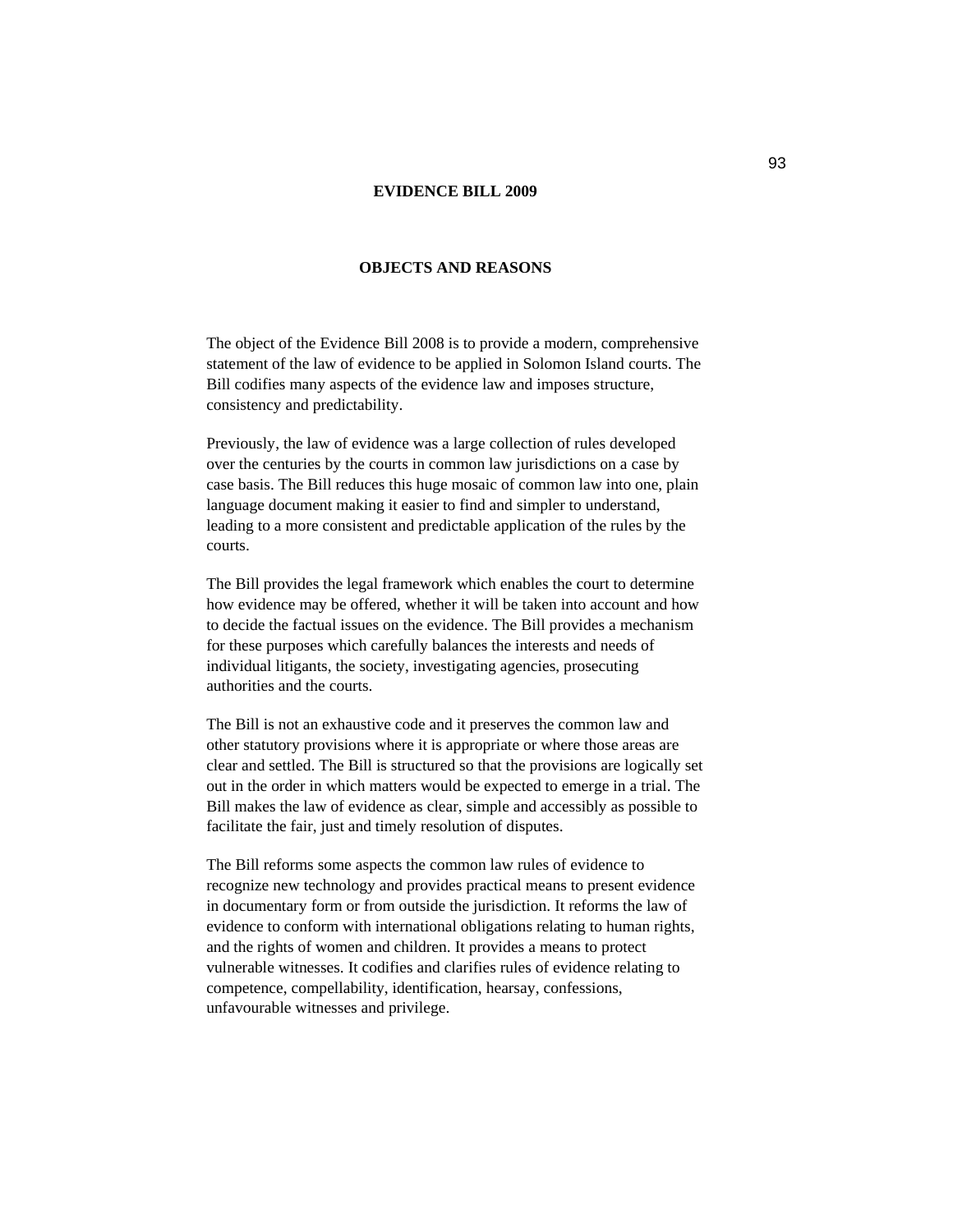# **Explanatory Note**

**Part 1** contains the title of the Bill and the meaning of the common terms. It preserves the common law that is not inconsistent with the provisions and applies the Bill to all proceedings. It abolishes the applicable United Kingdom statutes and abrogates the common law rules relating to documents and corroboration. It preserves the general powers of the court and sets out circumstances when the rules of evidence can be dispensed with or waived by the court.

**Part 2** sets out the standard of proof that is required in criminal and civil proceedings. It provides that proof is not required for matters of common knowledge, judicial notice, judges' signatures or the provisions contained in other legislation. It provides that corroboration is not necessary. It lists what may be considered as unreliable evidence and requires the exercise of caution before convicting an accused in reliance upon it. It provides that the evidence of children and victims of offences against morality should not be considered inherently unreliable.

**Part 3** provides that all relevant evidence that is capable of proving or disproving anything that is of consequence to the proceedings is admissible. It provides that facts can be admitted and evidence can be admitted with the consent and agreement of the parties.

**Part 4** deals with the issues relating to competence and compellability of witnesses. It provides that all persons are generally competent and compellable unless the contrary is proved. It provides that a person is not competent to give sworn evidence if they do not understand that they have an obligation to tell the truth. However, it allows the person to give unsworn evidence if the court has advised them of the importance of telling the truth. Unsworn evidence has probative value and the person giving it can be convicted if they commit perjury. Close relatives of an accused person in a criminal trial are compellable but may be excused from giving evidence if the public interest in preventing harm to the relationship outweighs the public interest in the evidence being given. Former spouses are compellable. The accused is not competent to give evidence for the prosecution and not compellable by the prosecution or the defence. It provides protection for the accused in relation to questioning about bad character. It sets out the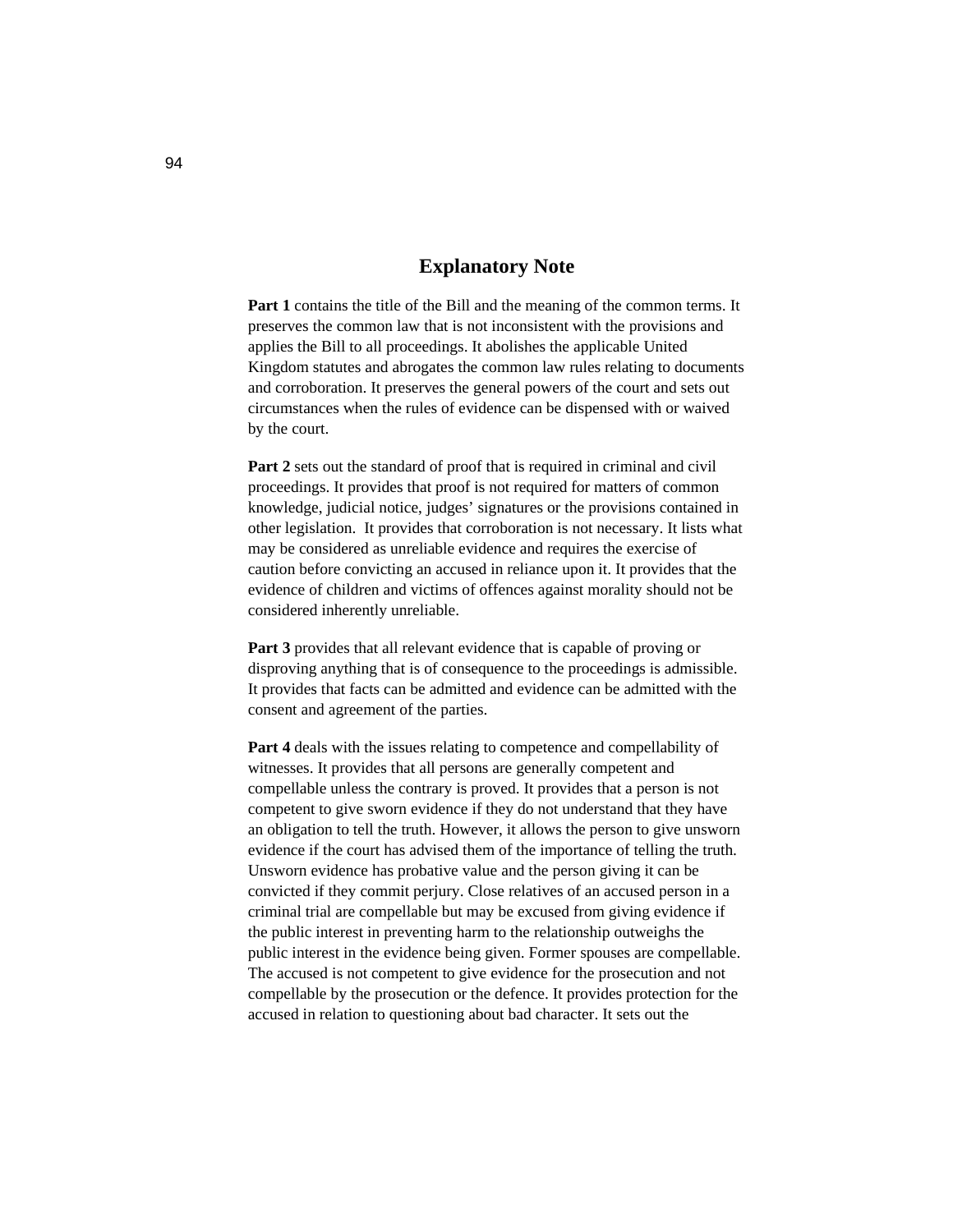circumstances where tendency evidence can be given against a co-accused, and when a co-accused is competent and compellable. It allows the court to make special arrangements for vulnerable witnesses including nonpublication orders, using remote witness facilities, screening the witness from the view of the accused or having a support person.

**Part 5** provides for the manner of giving evidence. It requires the court to control the way evidence is adduced and allows the court to question witnesses. It regulates the order and manner of questioning by parties and permits the use of charts and summaries where this will aid in the comprehension of the evidence. It regulates the process of refreshing and reviving memory by the use of documents and allows evidence to be given by audio-visual link. Rules relating to cross-examination are set out, including restrictions on the evidence that can be given, and the questions that can be put to a witness in relation to sexual experience or reputation. It contains specific rules about re-examination and recalling witnesses. It provides directions for communication assistance and the use of interpreters. It allows the court to visit and view places that are of relevance to the case and also allows demonstrations, experiments and inspections in defined circumstances

**Part 6** sets out the rules for proving the existence of court judgments and convictions in criminal, civil and defamation proceedings. It defines tendency evidence and sets out the circumstances when it may be offered about an accused in criminal proceedings.

**Part 7** sets out the method of obtaining and admitting identification evidence. It provides guidance for the procedures to be used by police when obtaining identification evidence from witnesses and conducting identification parades. It provides guidance and directions for the use of photographs for identification and limits the use that can be made of voice identification evidence.

Part 8 defines the term 'document' and provides guidance for the use of documentary evidence. It sets out the processes for using documents without witnesses. It creates a rebuttable presumption about the authenticity of seals, signatures, published materials, government documents, official public records and purported acts by attesting parties. It provides the method for presenting evidence about, and obtaining copies of banking records. It provides rules for the use of translated documents, sound recordings or coded transcripts. It prescribes the method of adducing evidence of foreign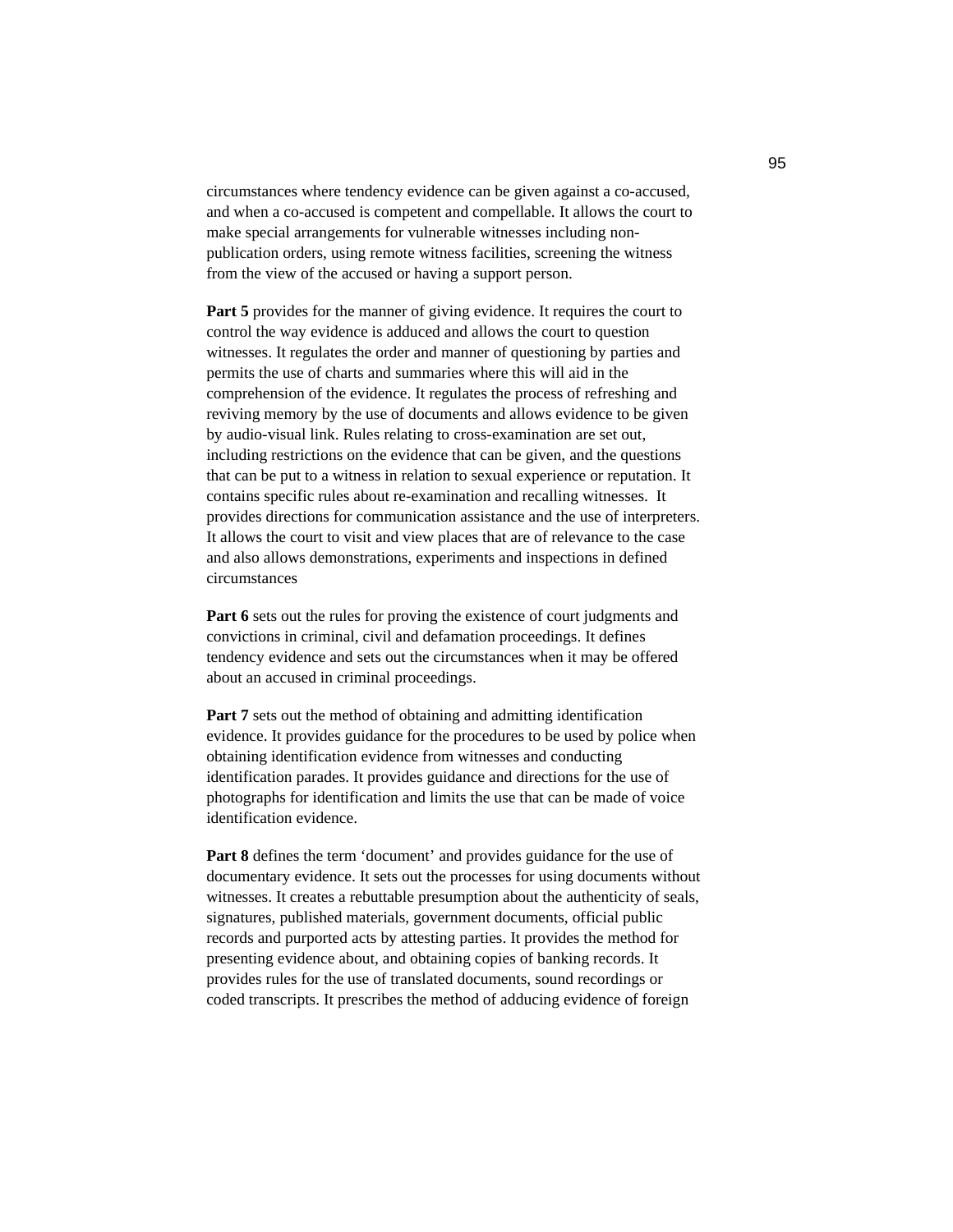laws, treaties and proclamations, including evidence of common law and unwritten law.

**Part 9** provides general rules in relation to the admissibility of hearsay evidence and sets out the exceptions to the general rule. The exceptions include business documents, tags and labels, telecommunication, personal history evidence, public or general rights and evidence adduced in interlocutory proceedings. It sets out the circumstances which allow expert evidence, expert reports and hand writing opinion evidence to be admitted. It provides strict rules for giving evidence of good character and bad character in civil proceedings.

**Part 10** provides guidance to the court for exercising its discretion to exclude evidence. It also allows the court to limit the use of evidence that may be prejudicial or misleading. It provides that, in criminal proceedings, the court must refuse to admit evidence if its probative value is outweighed by the danger of unfair prejudice to an accused. It provides guidance to the court in admitting evidence or excluding evidence in the public interest.

Part 11 sets out the method for taking evidence on commission when the court is satisfied that the attendance of the witness cannot be reasonably procured. It allows a Magistrate to take a deposition and allows for cross examination by other parties or the provision of interrogatories to the Magistrate to conduct the cross examination.

Part 12 deals with privilege. It provides for the confidentiality of certain communications made to, or by legal professionals. It extends this protection to unrepresented parties for communications made for the dominant purpose of conducting the proceeding. It provides for a privilege against self incrimination to be claimed in certain circumstances. It provides that religious confessions and information that would disclose an informer's identity are also privileged.

**Part 13** provides the mechanism for the courts and parties to deal with unfavourable witnesses. It provides guidance about the cross-examination of a person about a prior inconsistent statement and the weight to be given to that evidence. It sets out the circumstances when a witness can be questioned about a document made by another person and the procedure for marking the document for identification.

**Part 14** defines confession and sets out the way such material can be used in criminal proceedings. It requires the court to be satisfied that confessions are

96